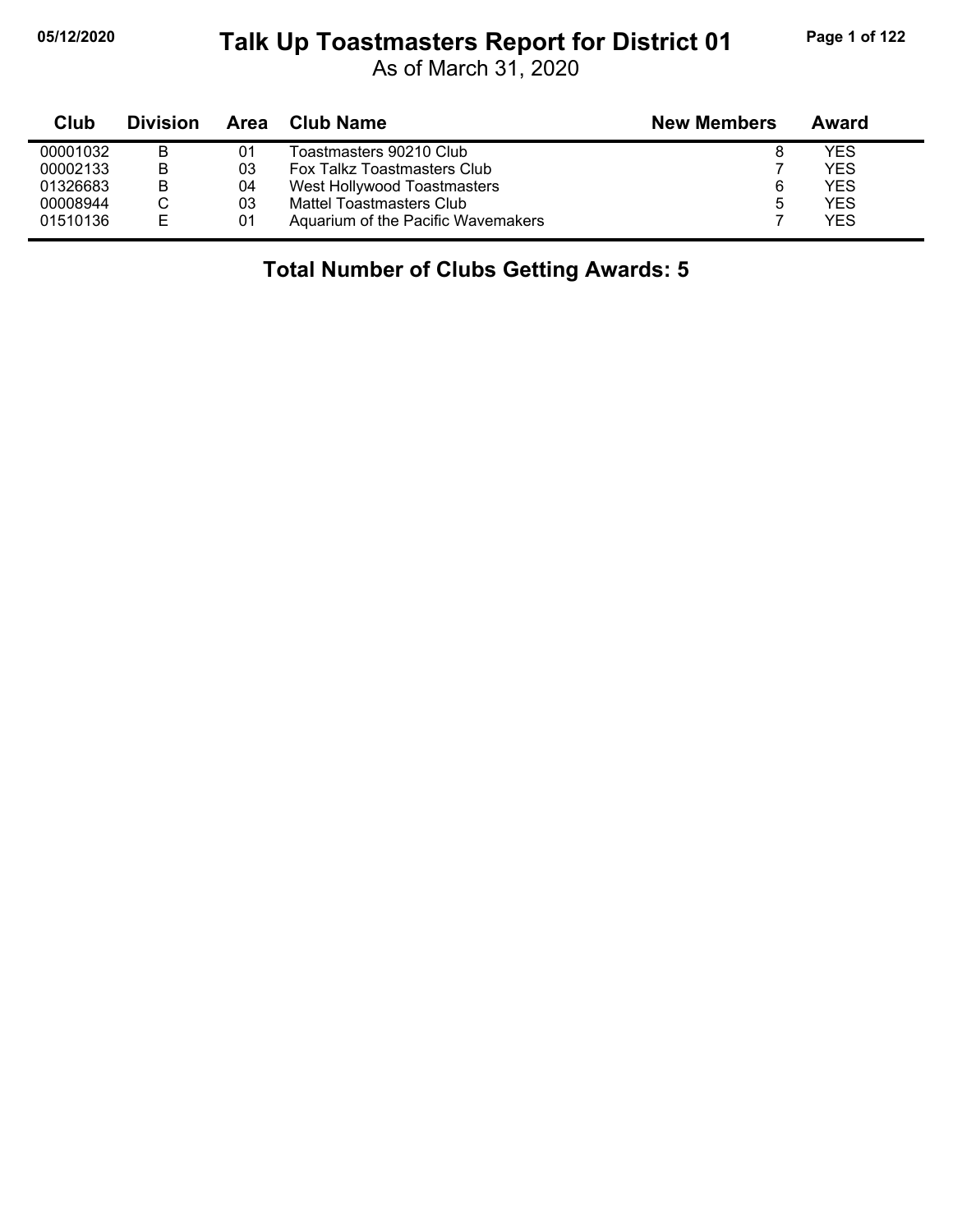## **05/12/2020 Page 2 of 122 Talk Up Toastmasters Report for District 02**

As of March 31, 2020

| Club     | <b>Division</b> | <b>Area</b> | <b>Club Name</b>                 | <b>New Members</b> | <b>Award</b> |
|----------|-----------------|-------------|----------------------------------|--------------------|--------------|
| 00935462 | G               | 74          | Amazon Toastmasters Roxanne Club | 5                  | YES          |
| 00000540 | B               | 25          | Chamber Club 540                 | 6                  | <b>YES</b>   |
| 00004077 | Е               | 52          | Redmond Toasters Club            | 6                  | <b>YES</b>   |
| 00004365 | Е               | 55          | Canyon Park Echoes               | 5                  | <b>YES</b>   |
| 00654507 | D               | 44          | <b>SPOTLIGHT Toastmasters</b>    | 6                  | <b>YES</b>   |
| 00000069 | D               | 46          | Renton Area PACCAR Toastmasters  | 6                  | <b>YES</b>   |
| 02967790 |                 | 63          | Downtown Bellevue Toastmasters   | 5                  | <b>YES</b>   |
| 05904243 |                 | 65          | <b>Wing Talkers</b>              | 5                  | <b>YES</b>   |
| 01587992 | Е               | 52          | <b>Redmond Nights</b>            |                    | <b>YES</b>   |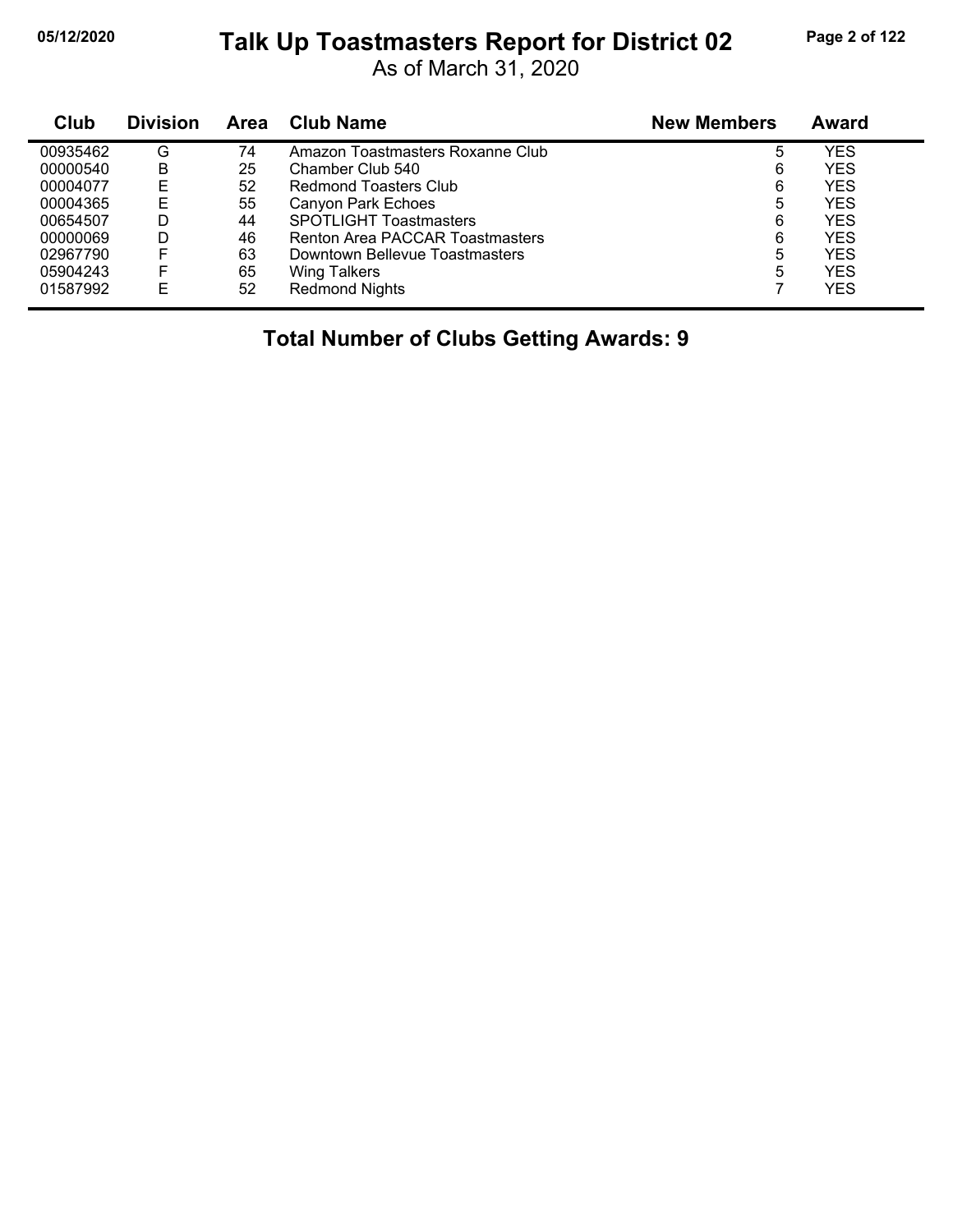## **05/12/2020 Page 3 of 122 Talk Up Toastmasters Report for District 03**

As of March 31, 2020

| Club     | <b>Division</b> | Area | <b>Club Name</b>                     | <b>New Members</b> | Award      |
|----------|-----------------|------|--------------------------------------|--------------------|------------|
| 07336142 |                 | 04   | You Can Toast It, We Can Help!       |                    | YES        |
| 00001576 | N               | 04   | <b>Risk Takers Toastmasters Club</b> | 8                  | <b>YES</b> |
| 00002083 |                 | 01   | Voice of Many Club                   | 6                  | YES        |
| 00007153 |                 | 01   | Noontime Toastmasters Club           | 5                  | YES        |
| 00004346 | N               | 04   | <b>Good Evening Toastmasters</b>     | 5                  | YES        |
| 00005059 |                 | 02   | <b>USAA Eagles Toastmasters Club</b> | 5                  | YES        |
| 01445011 | S               | 03   | <b>Queen Creek Toastmasters</b>      | 5                  | YES        |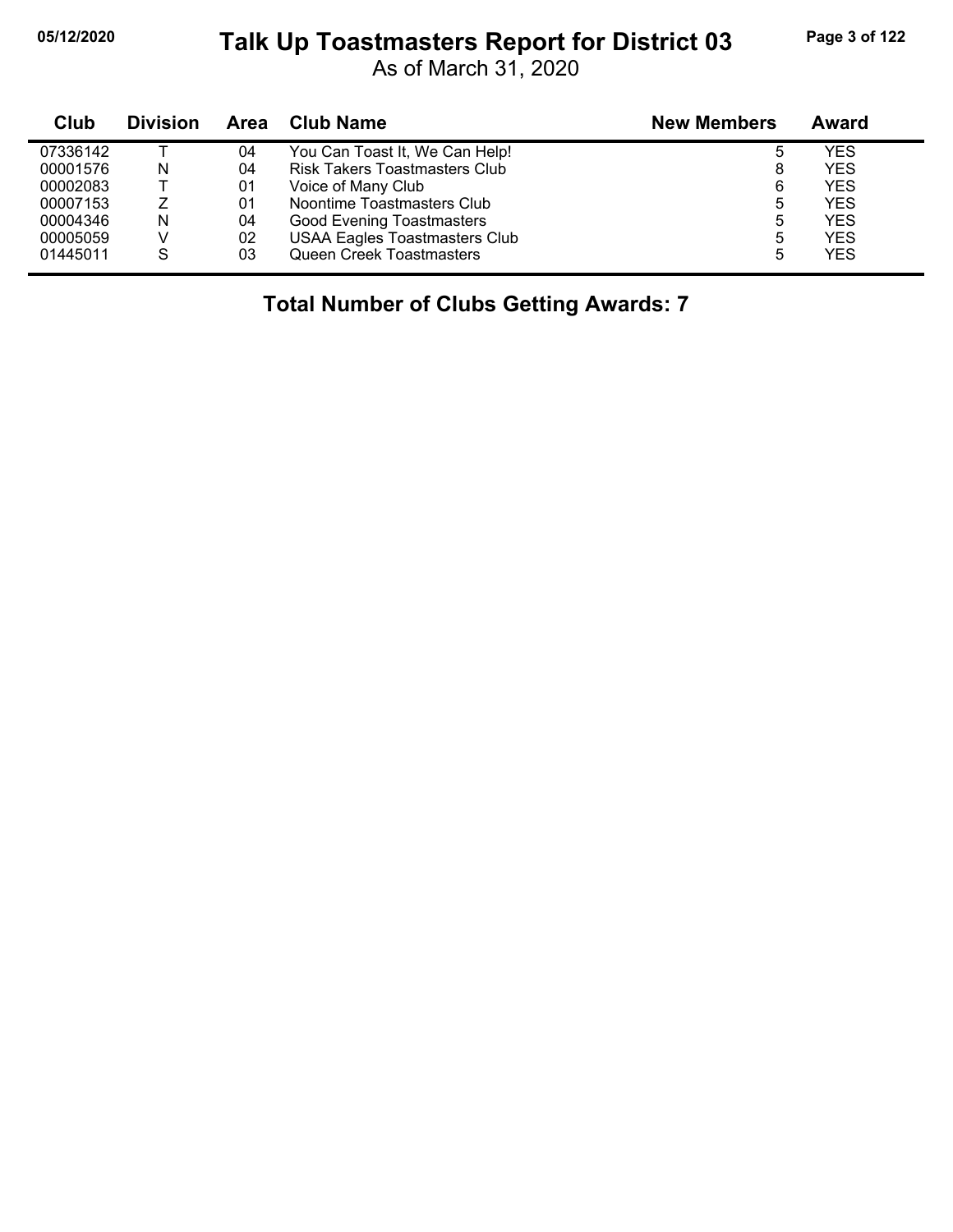## **05/12/2020 Page 4 of 122 Talk Up Toastmasters Report for District 04**

As of March 31, 2020

| Club     | <b>Division</b> | <b>Area</b> | <b>Club Name</b>                         | <b>New Members</b> | <b>Award</b> |
|----------|-----------------|-------------|------------------------------------------|--------------------|--------------|
| 01488281 | F               | 03          | Salesforce Toastmasters                  |                    | YES          |
| 01214446 | E               | 03          | <b>Stagecoach Speakers Frontier</b>      | 5                  | YES          |
| 01567667 | E               | 01          | <b>GLOBAL SAN FRANCISCO TOASTMASTERS</b> | 10                 | YES          |
| 02626176 | B               | 03          | Guidewire Premium Presenters             | 6                  | YES          |
| 00006535 | D               | 01          | United We Speak Club                     |                    | <b>YES</b>   |
| 00004014 | в               | 02          | <b>Foster City Toastmasters Club</b>     | 5                  | YES          |
| 01073164 | E               | 04          | Shield Speaks Toastmasters Club          | 6                  | YES          |
| 00000056 | E               | 02          | Golden Gate Toastmasters Club            | 5                  | YES          |
| 05930314 | в               | 01          | <b>RingCentral Toastmasters Belmont</b>  | 5                  | YES          |
| 03572098 | B               | 04          | Pacific Rim Toastmasters                 | 5                  | <b>YES</b>   |
| 03154261 | D               | 04          | <b>First Republic Toastmasters</b>       | 5                  | YES          |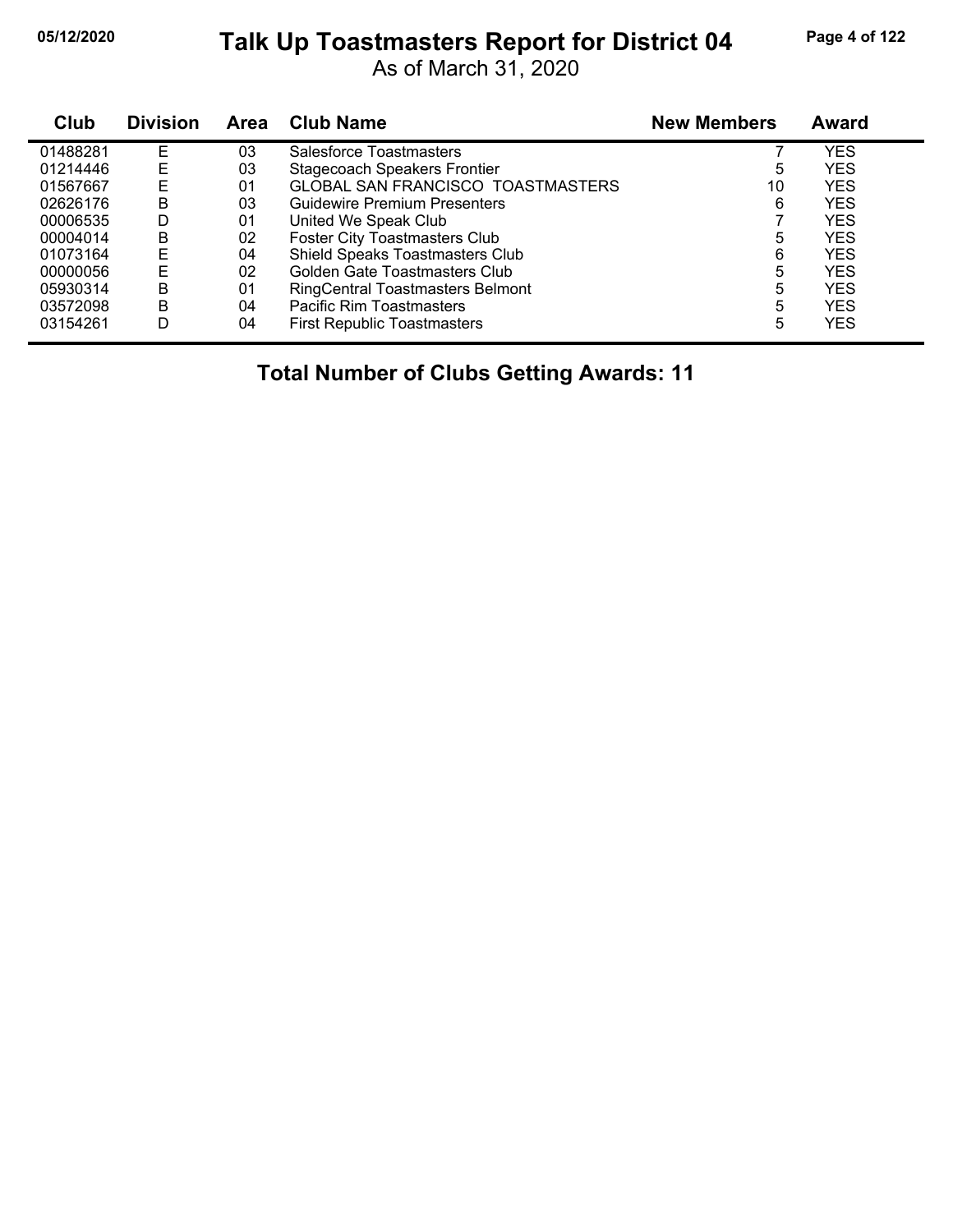## **05/12/2020 Page 5 of 122 Talk Up Toastmasters Report for District 05**

As of March 31, 2020

| Club     | <b>Division</b> | Area | <b>Club Name</b>                         | <b>New Members</b> | Award      |
|----------|-----------------|------|------------------------------------------|--------------------|------------|
| 06774607 | W               | 19   | Marsh & McLennan Agency - San Diego      | 11                 | <b>YES</b> |
| 07502404 | S               | 14   | <b>PetDesk Toastmasters</b>              | 5                  | <b>YES</b> |
| 05447540 | N               | 18   | Frontwave Improv Masters                 | 5                  | <b>YES</b> |
| 06625245 | N               | 23   | Prana                                    | 6                  | <b>YES</b> |
| 00000007 | S               | 09   | San Diego Toastmasters 7                 | 5                  | <b>YES</b> |
| 00000047 | N               | 18   | Carlsbad-Oceanside Club                  |                    | <b>YES</b> |
| 00002012 | W               | 08   | Toastmasters of the Cove Club            | 8                  | <b>YES</b> |
| 00000895 | W               | 08   | Toastmasters Of La Jolla Club            | 8                  | <b>YES</b> |
| 00000643 | S               | 14   | Centre City Club                         | 5                  | <b>YES</b> |
| 00007129 | N               | 18   | Palomar Airport Club 7129                | 6                  | <b>YES</b> |
| 00002955 |                 | 10   | Poway-Black Mountain Club                |                    | <b>YES</b> |
| 00004130 | N               | 18   | <b>Expressions Unlimited</b>             | 5                  | <b>YES</b> |
| 00006398 | N               | 24   | <b>BIA Toastmasters of Carmel Valley</b> | 5                  | <b>YES</b> |
| 00801978 |                 | 16   | <b>Hewlett Packard Toastmasters</b>      |                    | <b>YES</b> |
| 00686972 | N               | 24   | <b>AMN Cheers! Club</b>                  | 5                  | <b>YES</b> |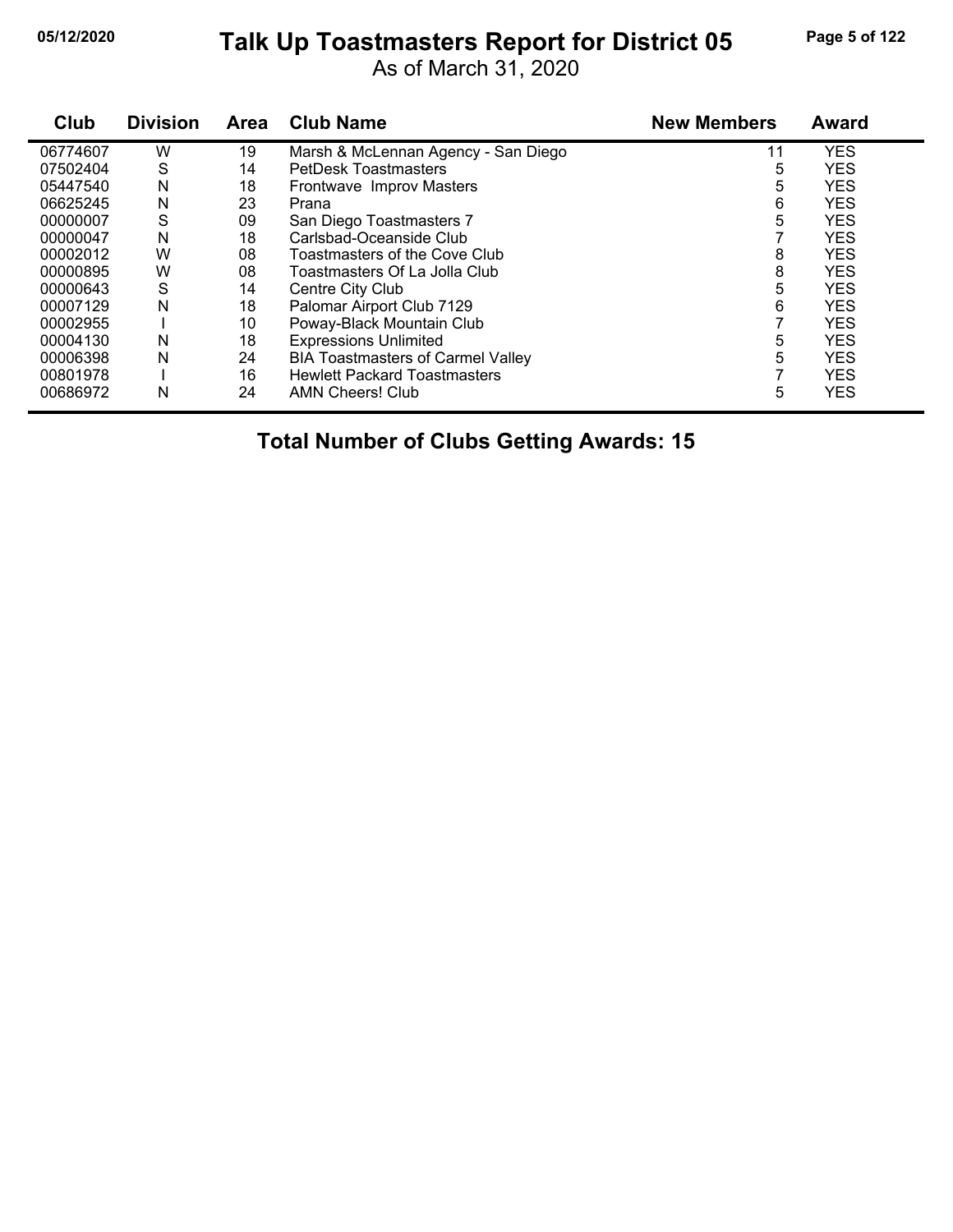## **05/12/2020 Page 6 of 122 Talk Up Toastmasters Report for District 06**

As of March 31, 2020

| Club     | <b>Division</b> | Area | <b>Club Name</b>         | <b>New Members</b> | Award |
|----------|-----------------|------|--------------------------|--------------------|-------|
| 05701194 |                 | 31   | OptUMs and AHs           |                    | YES   |
| 05331565 |                 | 24   | <b>ANMN Toastmasters</b> |                    | YES   |
| 06839291 |                 | 23   | Ed Talks                 | h                  | YES   |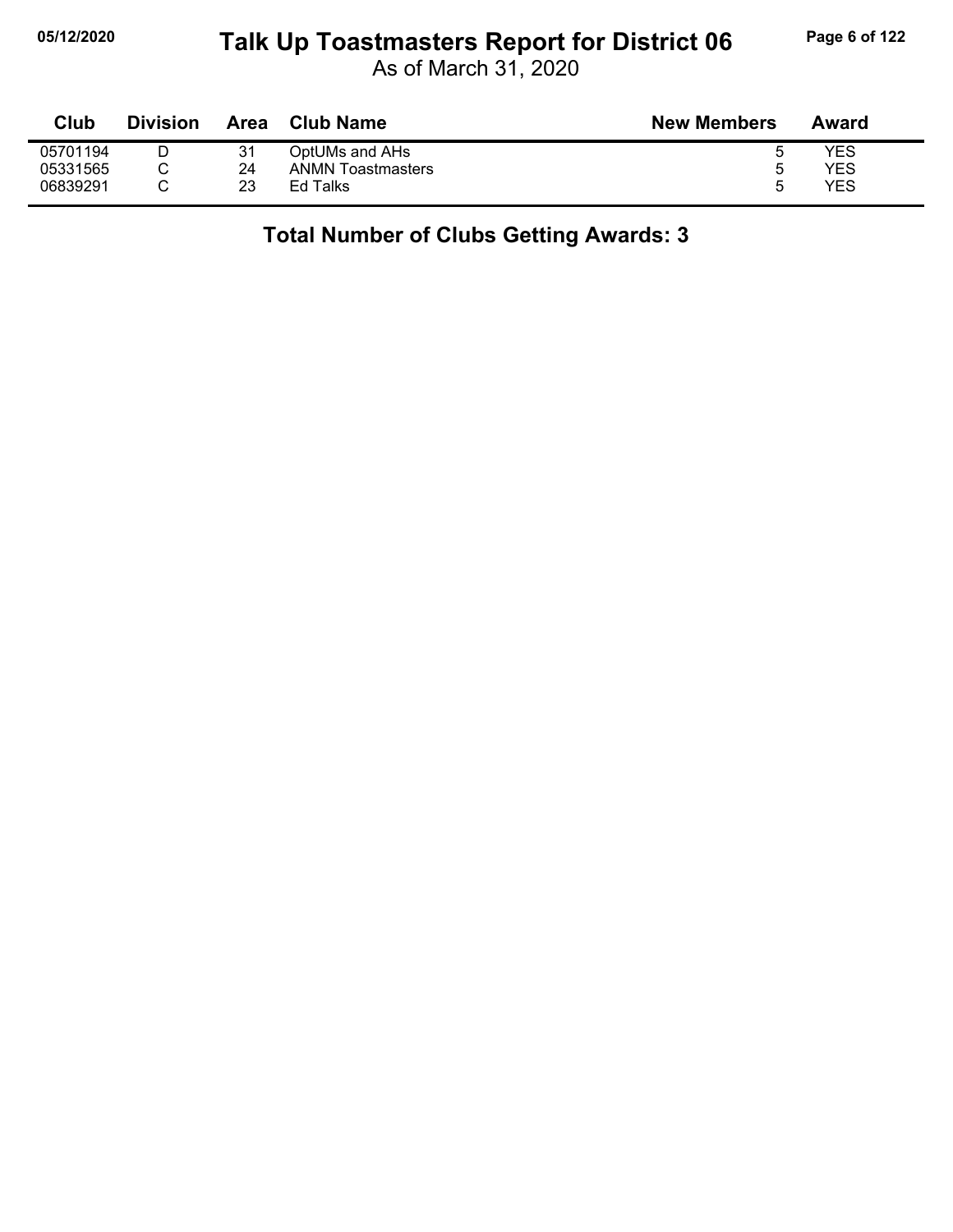#### **05/12/2020 Page 7 of 122 Talk Up Toastmasters Report for District 07**

As of March 31, 2020

| Club     | <b>Division</b> | <b>Area</b> | <b>Club Name</b>                        | <b>New Members</b> | Award      |
|----------|-----------------|-------------|-----------------------------------------|--------------------|------------|
| 06643148 |                 | 76          | CareOregon                              | 11                 | YES        |
| 00004379 |                 | 72          | <b>Pearl District Toastmasters Club</b> | 5                  | <b>YES</b> |
| 00002931 | А               | 24          | University Toastmasters Club            | 5                  | <b>YES</b> |
| 01007407 | Е               | 65          | WE Toasted Toastmasters                 | 5                  | YES        |
| 00007499 | н               | 95          | Tualatin Valley Toastmasters Club       | 5                  | <b>YES</b> |
| 00000158 | А               | 22          | Myrtlewood Hootowlers Club              |                    | <b>YES</b> |
| 00000469 | С               | 43          | <b>Creative Communicators</b>           | 5                  | YES        |
| 00608093 | D               | 53          | Babble-On Toastmasters Club             |                    | <b>YES</b> |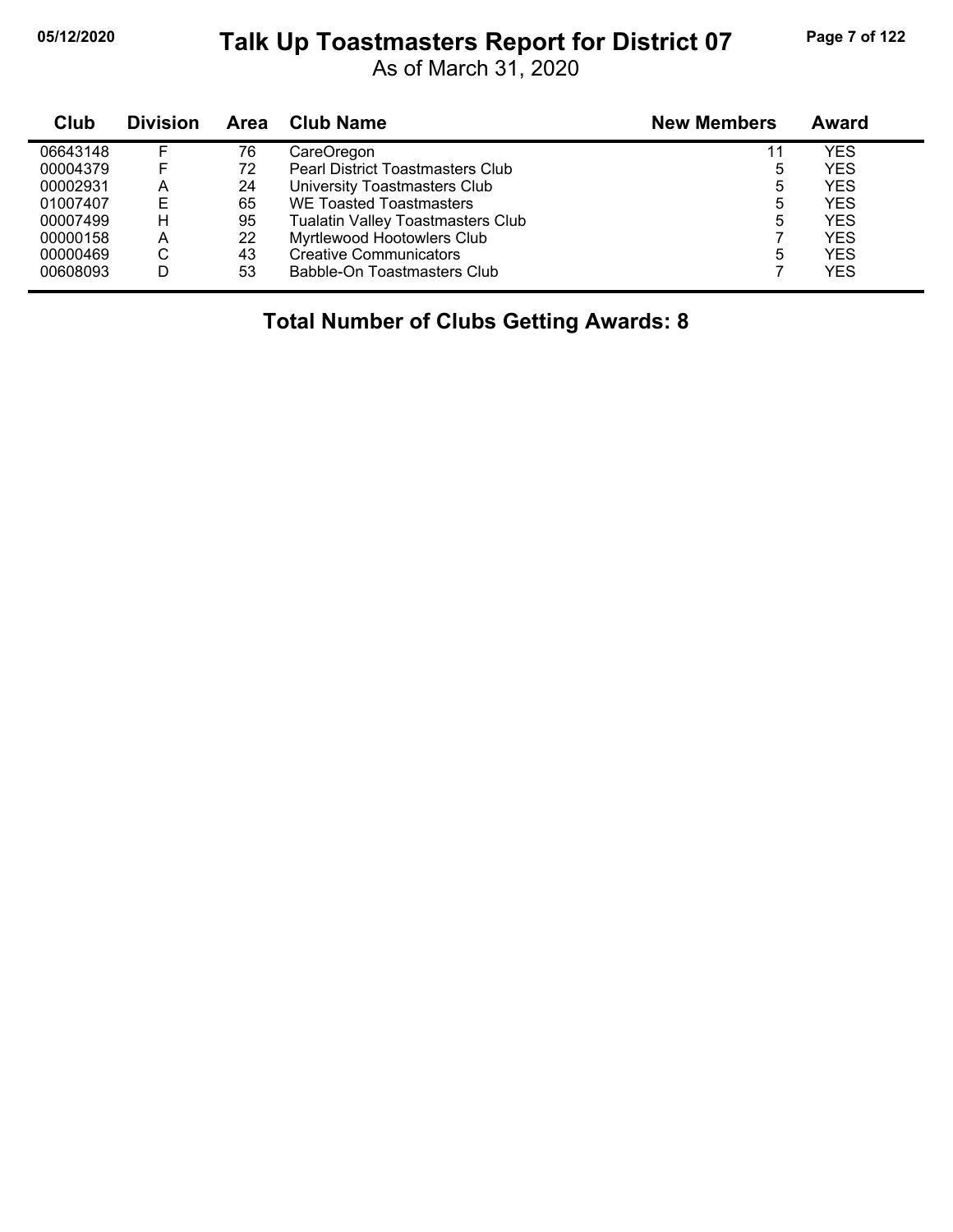## **05/12/2020 Page 8 of 122 Talk Up Toastmasters Report for District 08**

As of March 31, 2020

| Club     | <b>Division</b> | Area | <b>Club Name</b>                     | <b>New Members</b> | Award      |
|----------|-----------------|------|--------------------------------------|--------------------|------------|
| 00009793 | ◠               | 06   | Scott Toastmasters Club              | 9                  | YES        |
| 00004431 | B               | 20   | Mastertoasters Club                  | 8                  | <b>YES</b> |
| 00000283 |                 | 19   | Midtown Clayton Toastmasters Club    | b                  | YES        |
| 04908054 | F               |      | <b>Central West End Toastmasters</b> | 6                  | YES        |
| 02451465 |                 | 15   | ToastUS                              | b                  | <b>YES</b> |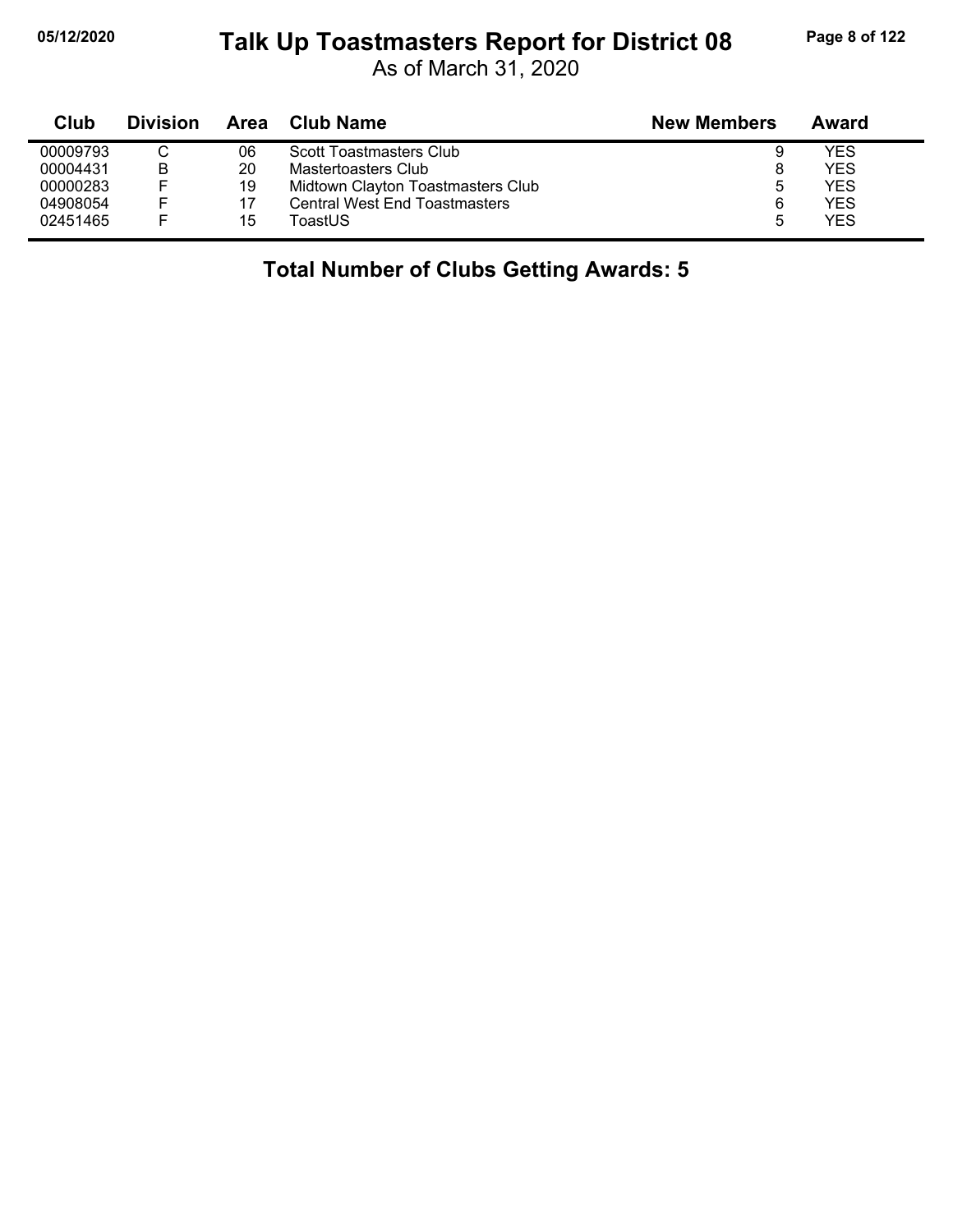# **05/12/2020 Page 9 of 122 Talk Up Toastmasters Report for District 09**

As of March 31, 2020

| Club     | <b>Division</b> | Area | Club Name                                 | <b>New Members</b> | Award |
|----------|-----------------|------|-------------------------------------------|--------------------|-------|
| 04408890 |                 | 04   | Veritas Warriors                          |                    | YES   |
| 00004659 |                 | 04   | Speech Masters Advanced Toastmasters Club |                    | YES   |
| 01855382 |                 | 04   | Toastmasters International of Connell     |                    | YES   |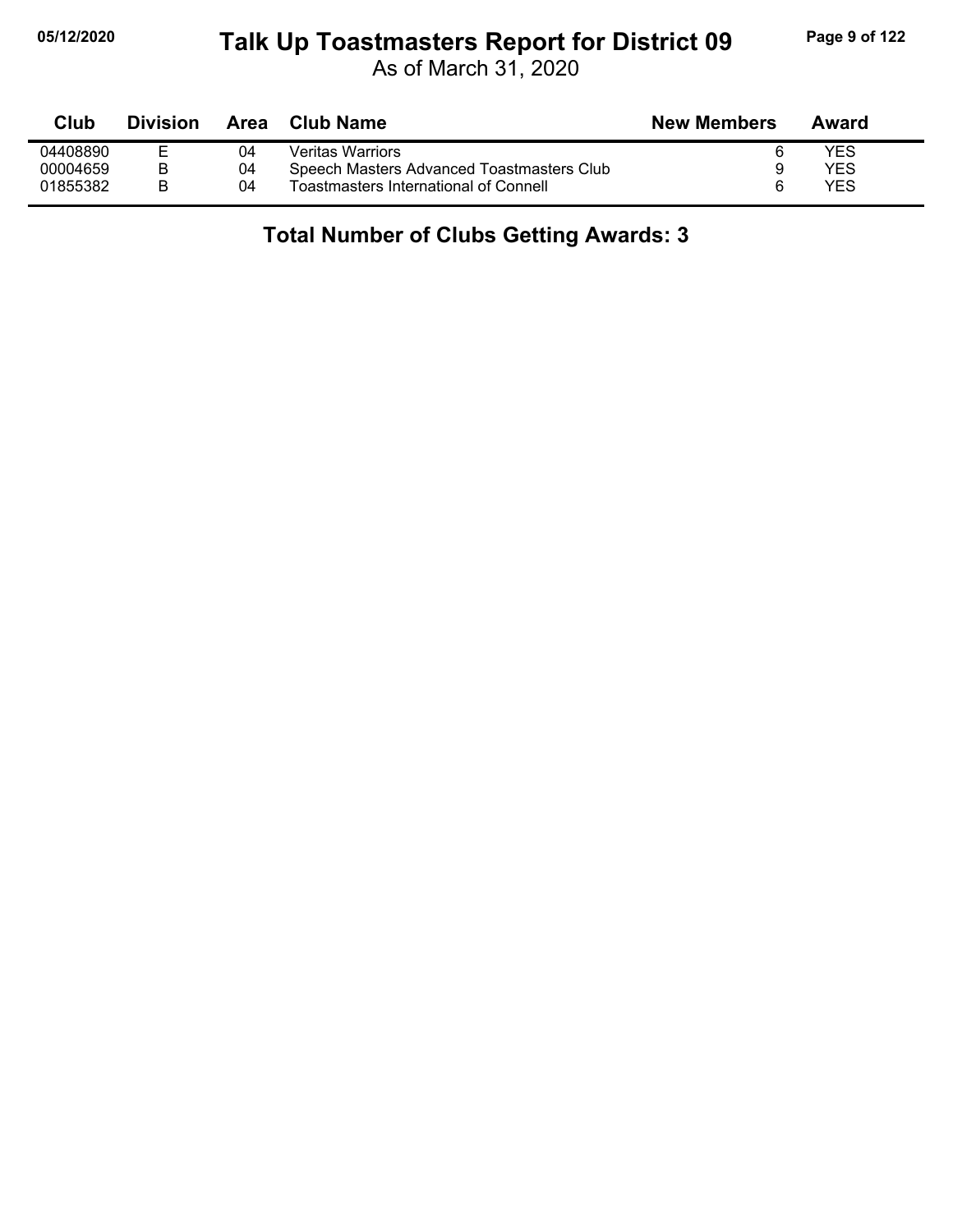#### **05/12/2020 Page 10 of 122 Talk Up Toastmasters Report for District 10**

As of March 31, 2020

| Club     | <b>Division</b> | Area | Club Name                          | <b>New Members</b> | Award      |
|----------|-----------------|------|------------------------------------|--------------------|------------|
| 00871427 | W               | 41   | Colorful Communicators Club        |                    | YES        |
| 00001690 |                 | 31   | Timken Company Toastmasters Club   |                    | <b>YES</b> |
| 00003613 | E               | 25   | <b>Chagrin Valley Toastmasters</b> | 6                  | YES        |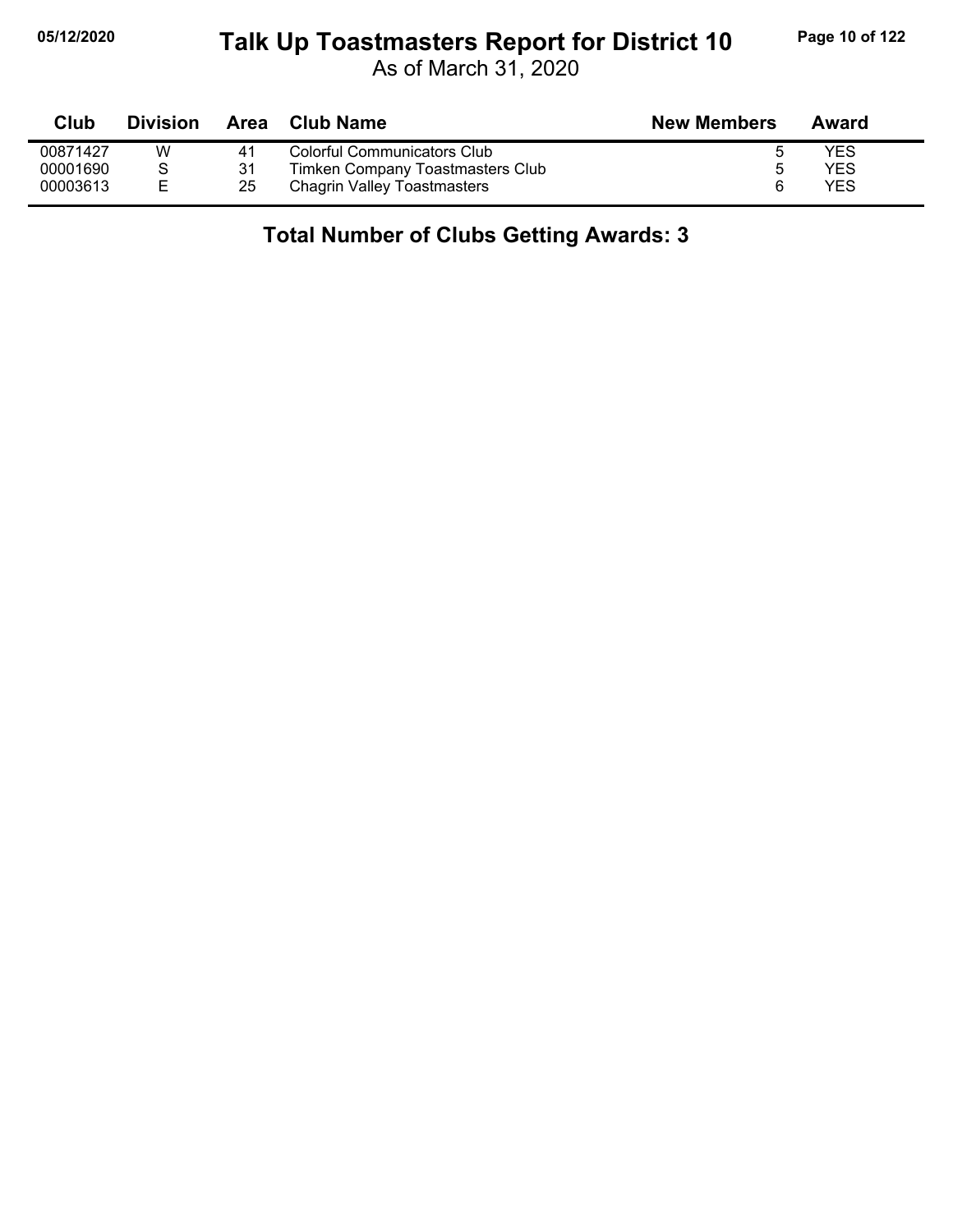#### **05/12/2020 Page 11 of 122 Talk Up Toastmasters Report for District 11**

As of March 31, 2020

| Club     | <b>Division</b> | Area | <b>Club Name</b>                             | <b>New Members</b> | Award      |  |
|----------|-----------------|------|----------------------------------------------|--------------------|------------|--|
| 00000592 |                 | 33   | Circle City Club                             |                    | YES        |  |
| 00006023 | F               | 53   | Twin Bridges Club                            | b                  | YES        |  |
| 00004742 | А               | 14   | The Great Communicators of Northwest Indiana |                    | <b>YES</b> |  |
| 00006515 |                 | 84   | Best In the Business Club                    |                    | YES        |  |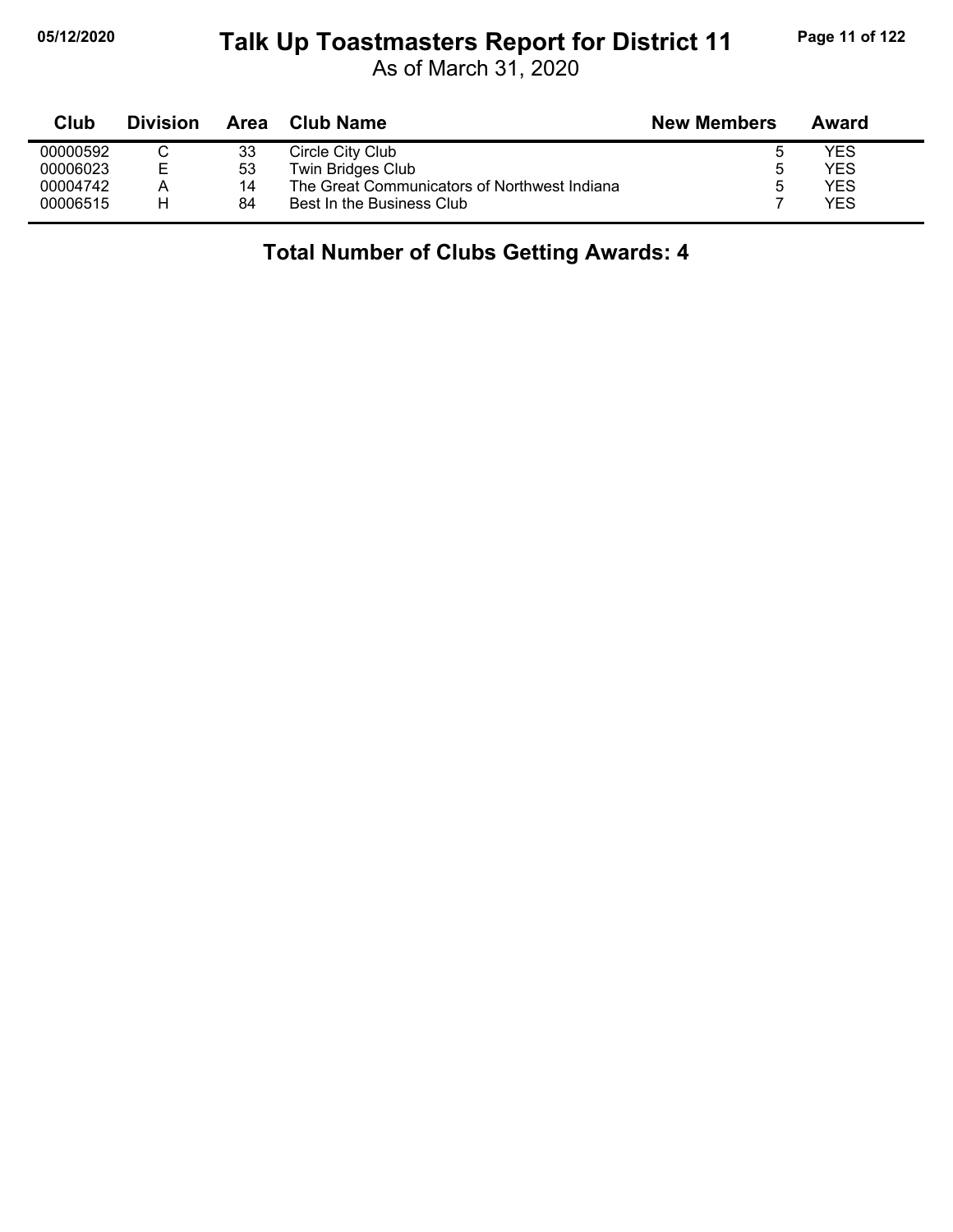## **05/12/2020 Page 12 of 122 Talk Up Toastmasters Report for District 12**

As of March 31, 2020

| <b>Club</b> |    | Division Area Club Name | <b>New Members</b> | Award |
|-------------|----|-------------------------|--------------------|-------|
| 00000168    | 03 | Diamonds in the Rough   |                    | YES   |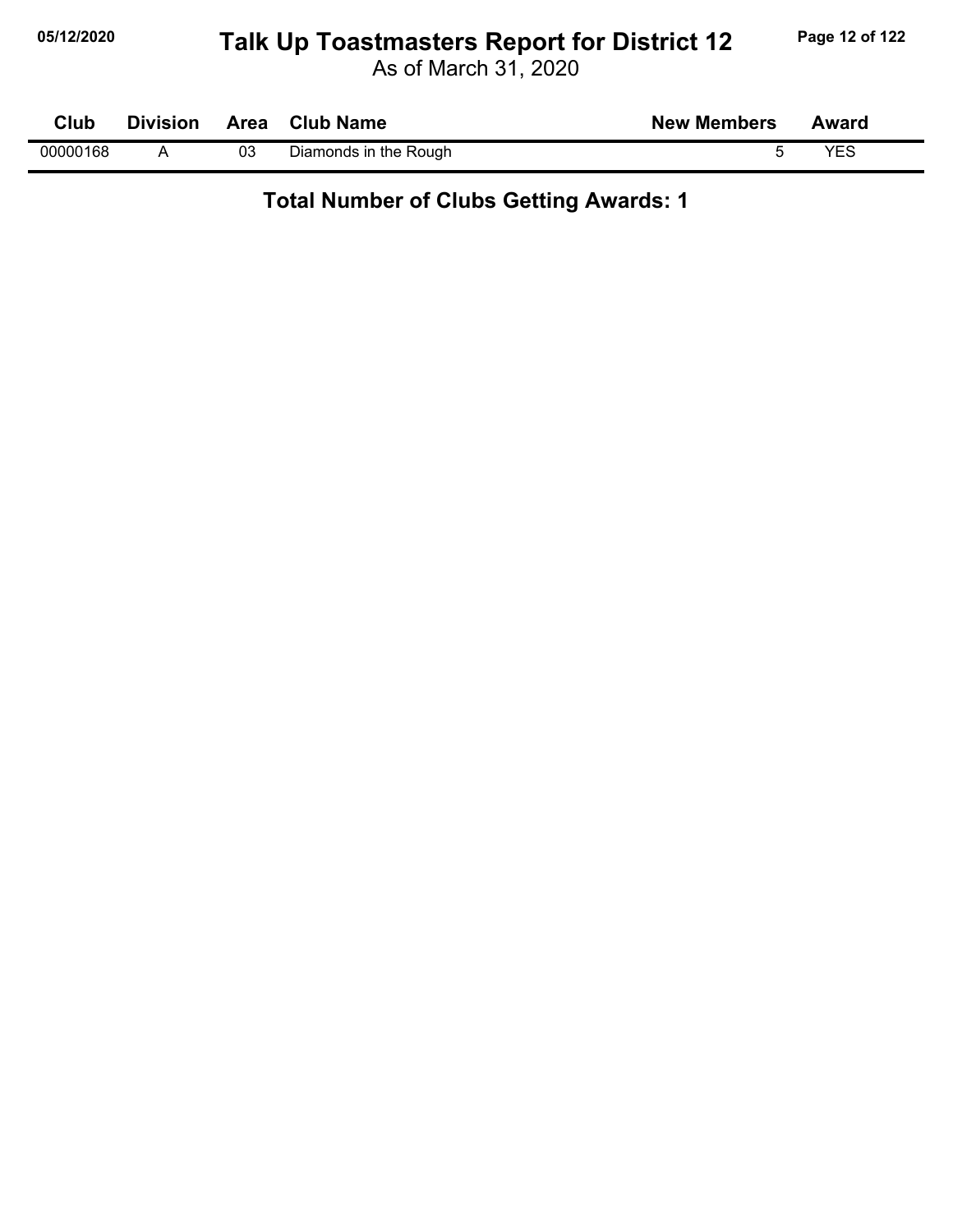## **05/12/2020 Page 13 of 122 Talk Up Toastmasters Report for District 13**

As of March 31, 2020

| Club     | <b>Division</b> | Area | Club Name                 | <b>New Members</b> | Award      |
|----------|-----------------|------|---------------------------|--------------------|------------|
| 00845118 |                 |      | Toastmasters in the Tower |                    | <b>YES</b> |
| 06113457 |                 | 04   | Crown Castle Toastmasters |                    | YES        |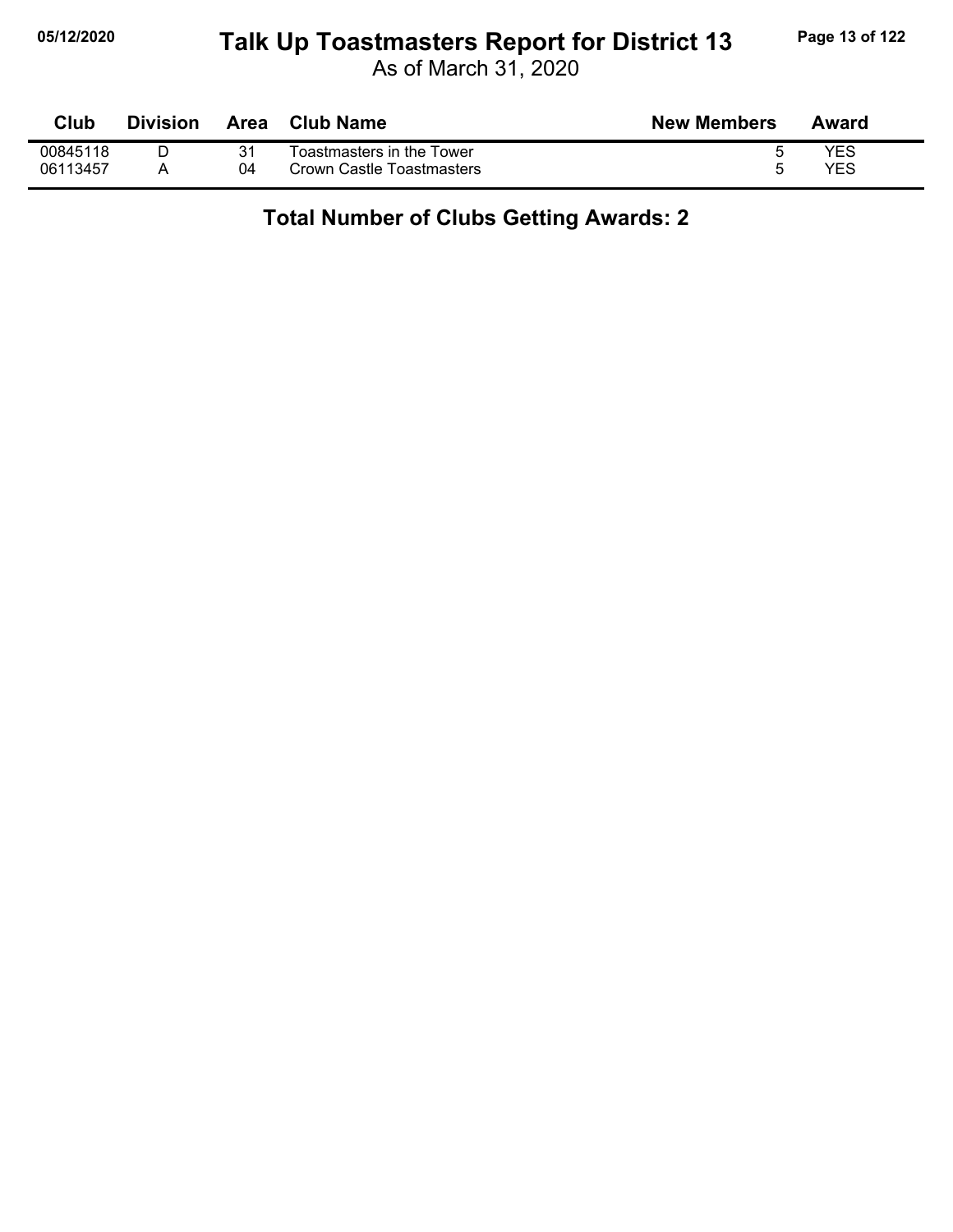## **05/12/2020 Page 14 of 122 Talk Up Toastmasters Report for District 14**

As of March 31, 2020

| Club     | <b>Division</b> | <b>Area</b> | <b>Club Name</b>                             | <b>New Members</b> | Award      |
|----------|-----------------|-------------|----------------------------------------------|--------------------|------------|
| 07391162 | Α               | 12          | Grace Toastmasters                           | 5                  | <b>YES</b> |
| 04909817 | Е               | 54          | Student Toastmasters At UGA                  | 5                  | <b>YES</b> |
| 04903022 | B               | 23          | <b>HOPES &amp; DREAMS</b>                    | 9                  | <b>YES</b> |
| 06978259 | А               | 13          | <b>Toastmasters of Snellville</b>            | 5                  | <b>YES</b> |
| 00589248 | F               | 61          | Ridge Masters Club                           | 5                  | <b>YES</b> |
| 00001520 | B               | 24          | <b>Buckhead Toastmasters</b>                 | 11                 | <b>YES</b> |
| 00643697 | Α               | 11          | <b>Gwinnett Harbingers Toastmasters Club</b> | 6                  | <b>YES</b> |
| 00008710 | F               | 63          | <b>Talk Masters Toastmasters Club</b>        | 5                  | <b>YES</b> |
| 01321170 | А               | 15          | <b>Goodwill Speaks</b>                       | 26                 | <b>YES</b> |
| 00002367 | D               | 43          | Henry County Club                            | 8                  | <b>YES</b> |
| 01202015 | в               | 21          | iNCRedible Toastmasters                      | 9                  | <b>YES</b> |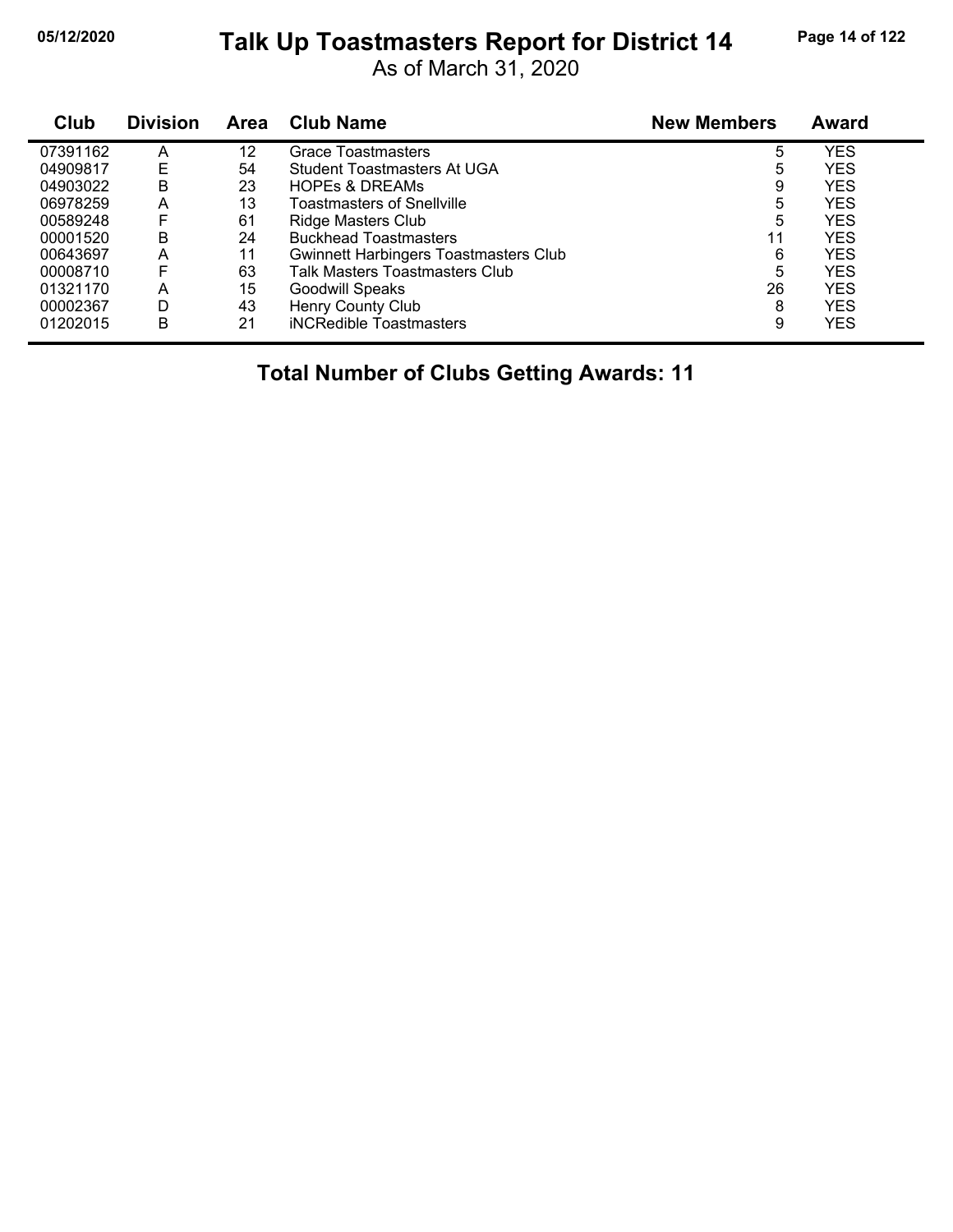## **05/12/2020 Page 15 of 122 Talk Up Toastmasters Report for District 15**

As of March 31, 2020

| Club     | <b>Division</b> | Area | <b>Club Name</b>                        | <b>New Members</b> | Award      |
|----------|-----------------|------|-----------------------------------------|--------------------|------------|
| 00002290 | Е               | 05   | Dixie Tub Thumpers Club                 |                    | YES        |
| 00006782 | D               | 03   | Park City Toastmasters Club             |                    | <b>YES</b> |
| 00007051 | Е               | 04   | Utah Valley Club                        | 5                  | <b>YES</b> |
| 00005384 | Е               | 05   | <b>Color Country Communicators Club</b> | 6                  | <b>YES</b> |
| 07064735 | С               | 02   | More Toasting. More Doing.              | 6                  | <b>YES</b> |
| 07152887 | A               | 03   | <b>Clearly Speaking</b>                 | 6                  | <b>YES</b> |
| 05892159 | Е               | 03   | Silicon Slopes                          | 5                  | <b>YES</b> |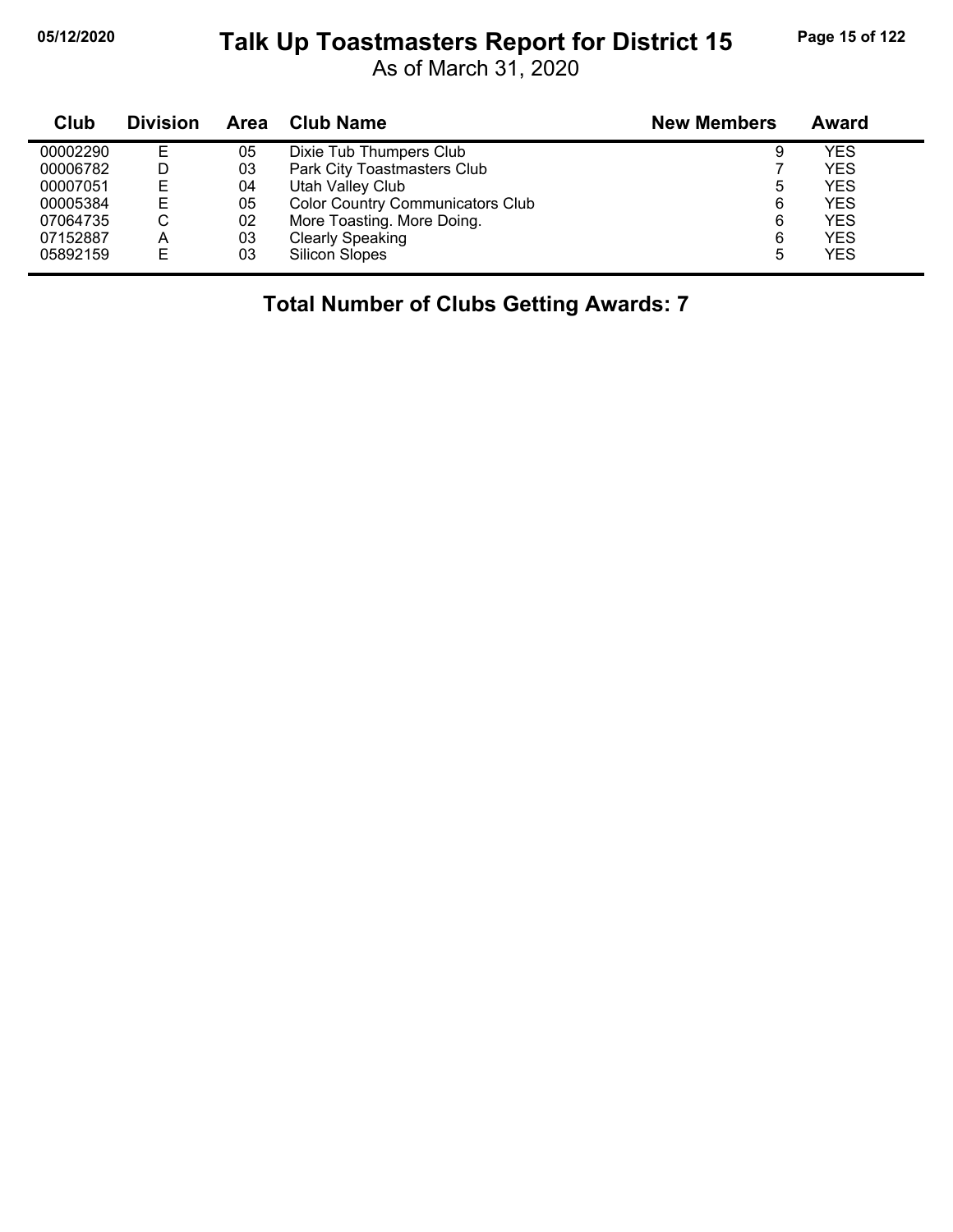## **05/12/2020 Page 16 of 122 Talk Up Toastmasters Report for District 16**

As of March 31, 2020

| Club     | <b>Division</b> | Area | <b>Club Name</b>                 | <b>New Members</b> | Award |
|----------|-----------------|------|----------------------------------|--------------------|-------|
| 00009600 |                 | 04   | <b>Mustang Toastmasters Club</b> |                    | VES   |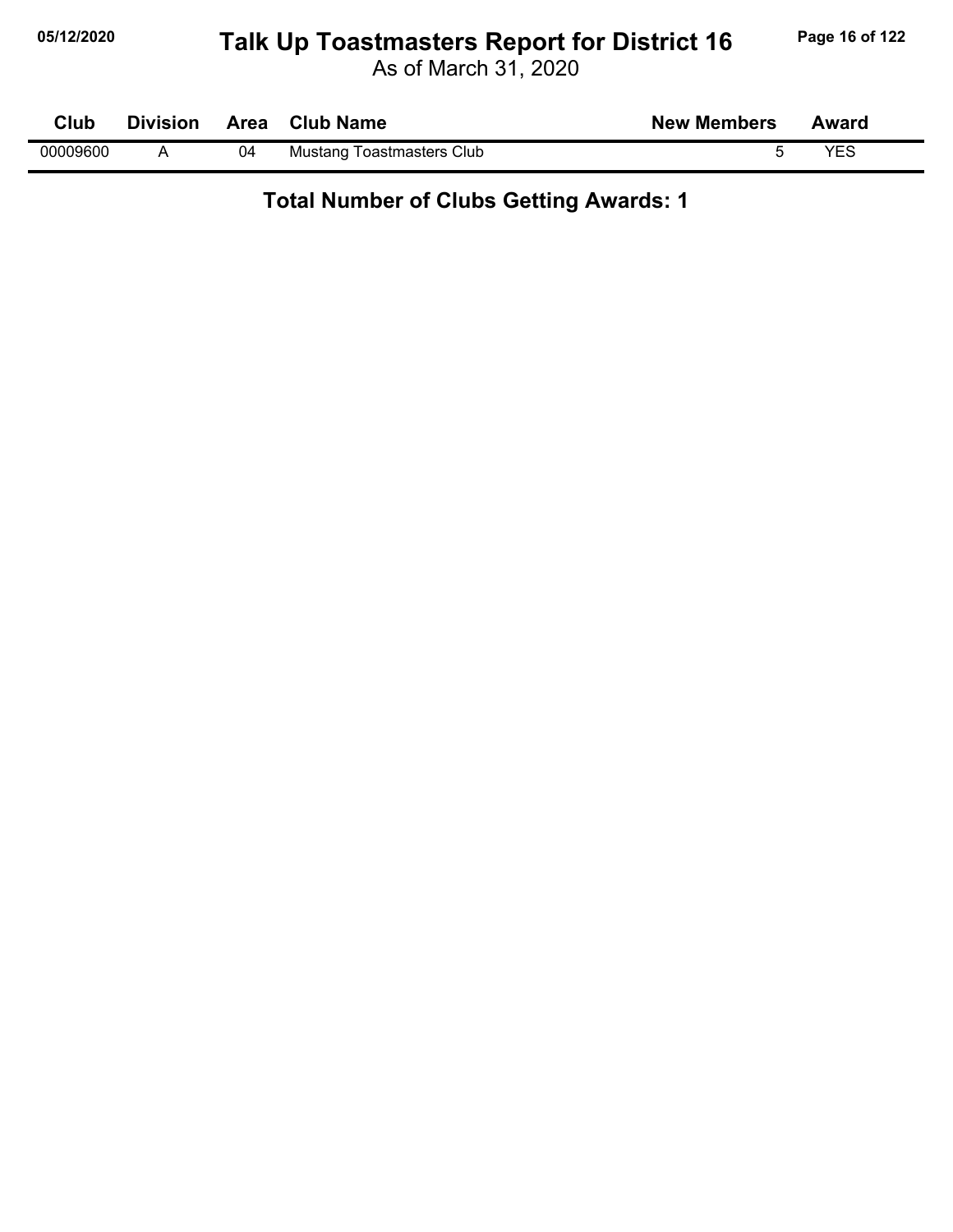j,

#### **05/12/2020 Page 17 of 122 Talk Up Toastmasters Report for District 17**

As of March 31, 2020

| Club     | <b>Division</b> |    | Area Club Name                           | <b>New Members</b> | Award      |
|----------|-----------------|----|------------------------------------------|--------------------|------------|
| 00008924 | N               | 21 | Northern Lights, Western Australia       | 6                  | YFS        |
| 00006438 | S               | 33 | Murdoch Southsiders Toastmasters Club    |                    | YES        |
| 00006314 | С               | 03 | Durack Club                              | 5                  | YFS.       |
| 00005491 | W               | 51 | Fremantle Gateway Toastmasters Club      | 6                  | <b>YES</b> |
| 07293526 |                 | 41 | <b>ABU Toastmasters</b>                  | 8                  | YFS.       |
| 05902679 |                 | 44 | <b>Stanley College Toastmasters Club</b> | 6                  | <b>YES</b> |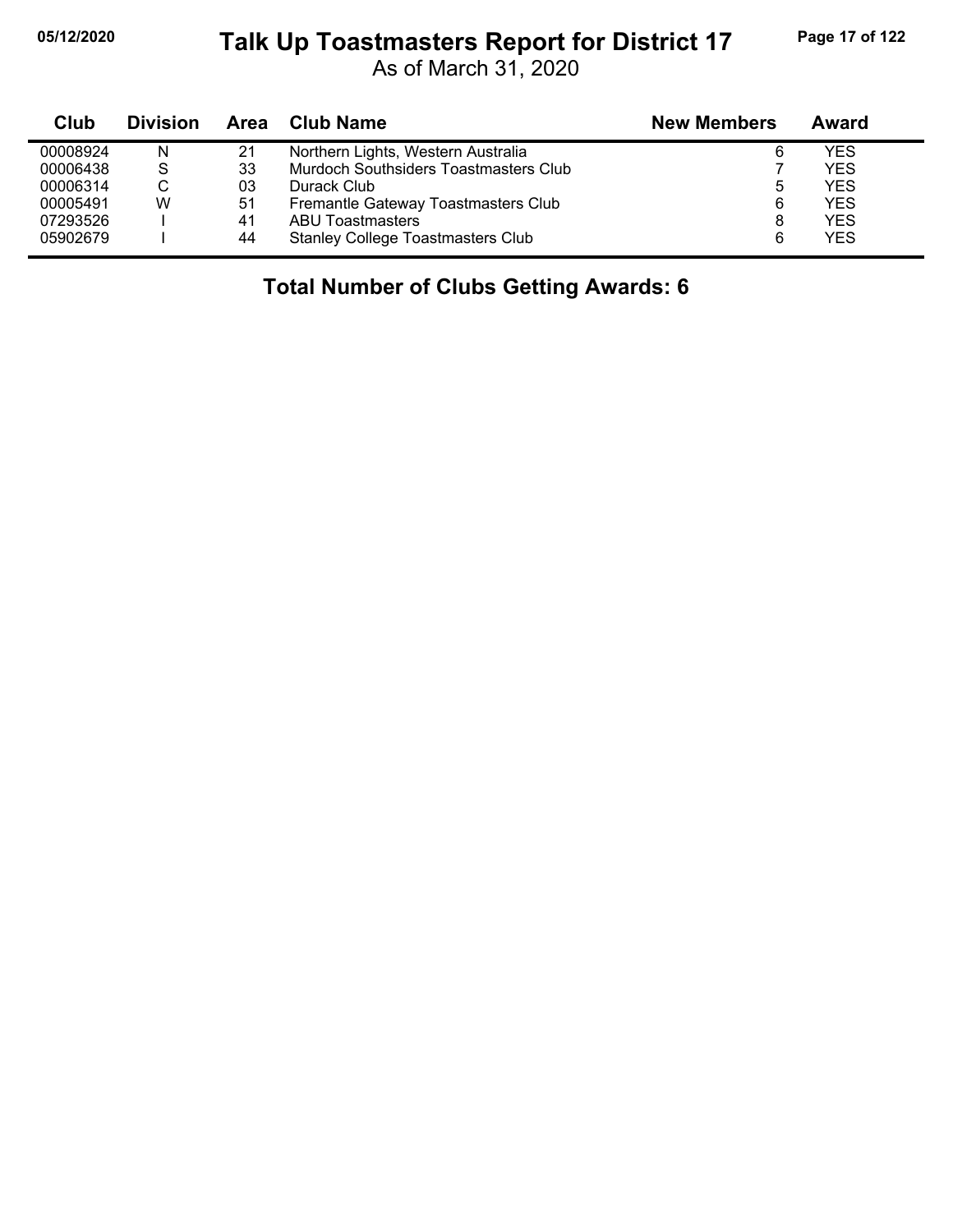## **05/12/2020 Page 18 of 122 Talk Up Toastmasters Report for District 18**

As of March 31, 2020

| Club     | <b>Division</b> | Area | <b>Club Name</b>            | <b>New Members</b> | Award      |
|----------|-----------------|------|-----------------------------|--------------------|------------|
| 05430707 |                 |      | <b>Naviators</b>            |                    | <b>YES</b> |
| 00004724 |                 | 35   | Annapolis Toastmasters Club |                    | <b>YES</b> |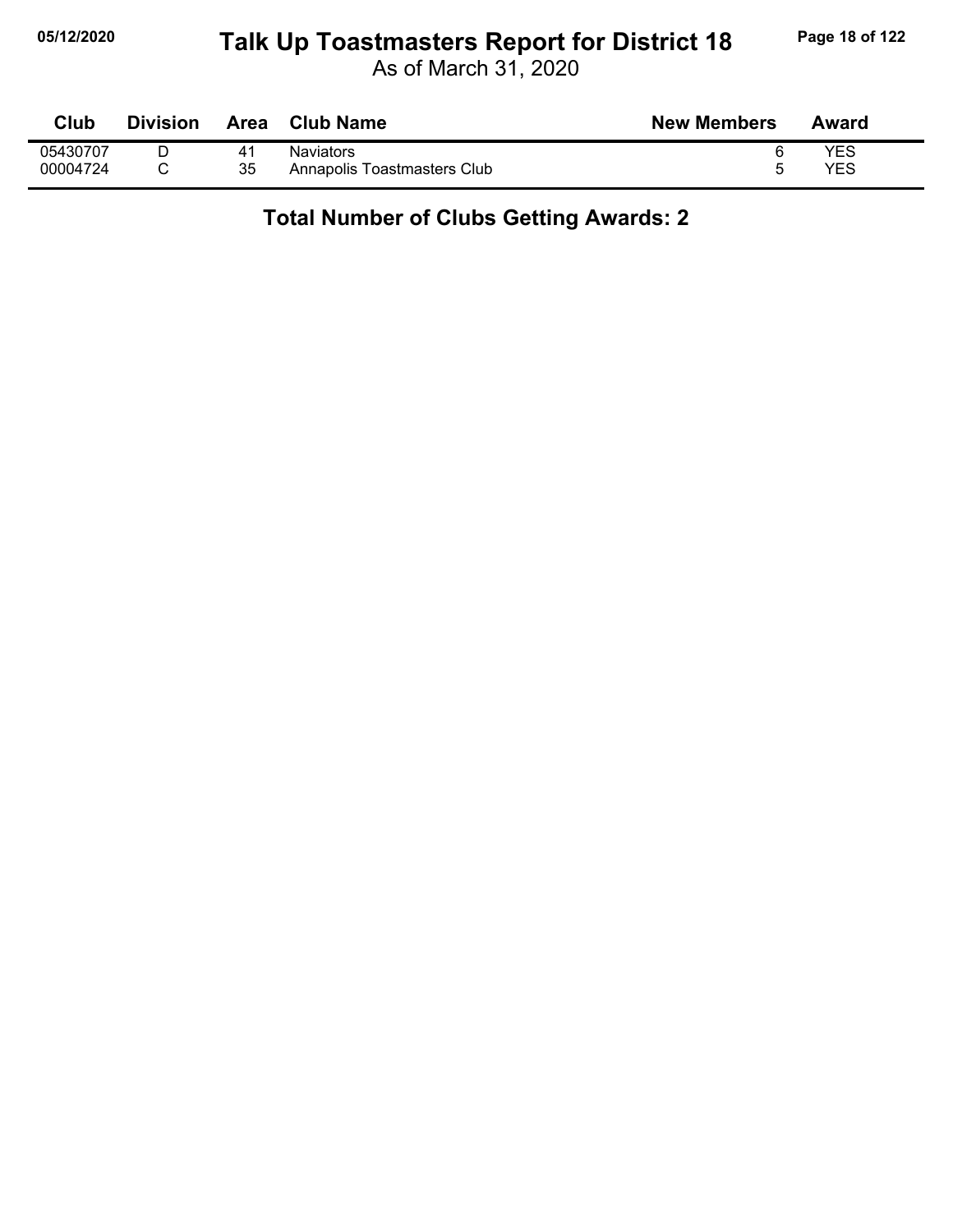# **05/12/2020 Page 19 of 122 Talk Up Toastmasters Report for District 19**

As of March 31, 2020

| Club     | <b>Division</b> | Area | <b>Club Name</b>                       | <b>New Members</b> | Award |
|----------|-----------------|------|----------------------------------------|--------------------|-------|
| 00004991 |                 | 66   | John Deere Financial Toastmasters Club |                    | YES   |
| 00008826 |                 | 64   | Stagecoach Speakers                    |                    | YES   |
| 04105982 | W               | 22   | Changing Winds                         |                    | YES   |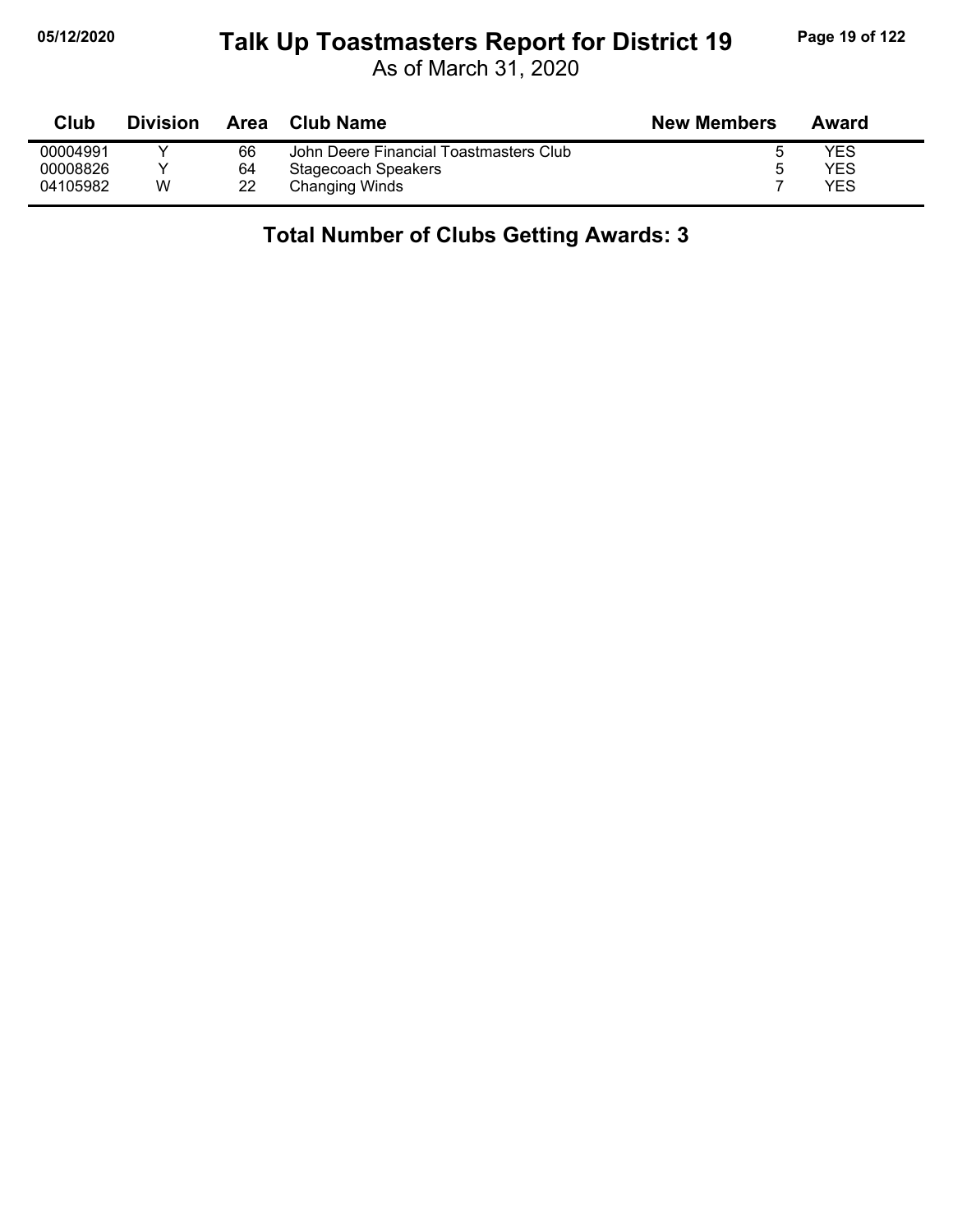#### **05/12/2020 Page 20 of 122 Talk Up Toastmasters Report for District 20**

As of March 31, 2020

| Club     | <b>Division</b> | Area | <b>Club Name</b>         | <b>New Members</b> | Award |
|----------|-----------------|------|--------------------------|--------------------|-------|
| 05434730 |                 | 31   | Laugh Out Loud           | O                  | YES   |
| 00649467 | н               | 30   | Desert Pioneers          | b                  | YES   |
| 01150558 | G               | 27   | Al-Ravah                 |                    | YES   |
| 01130743 |                 | 10   | <b>GPIC Toastmasters</b> | ხ                  | YES   |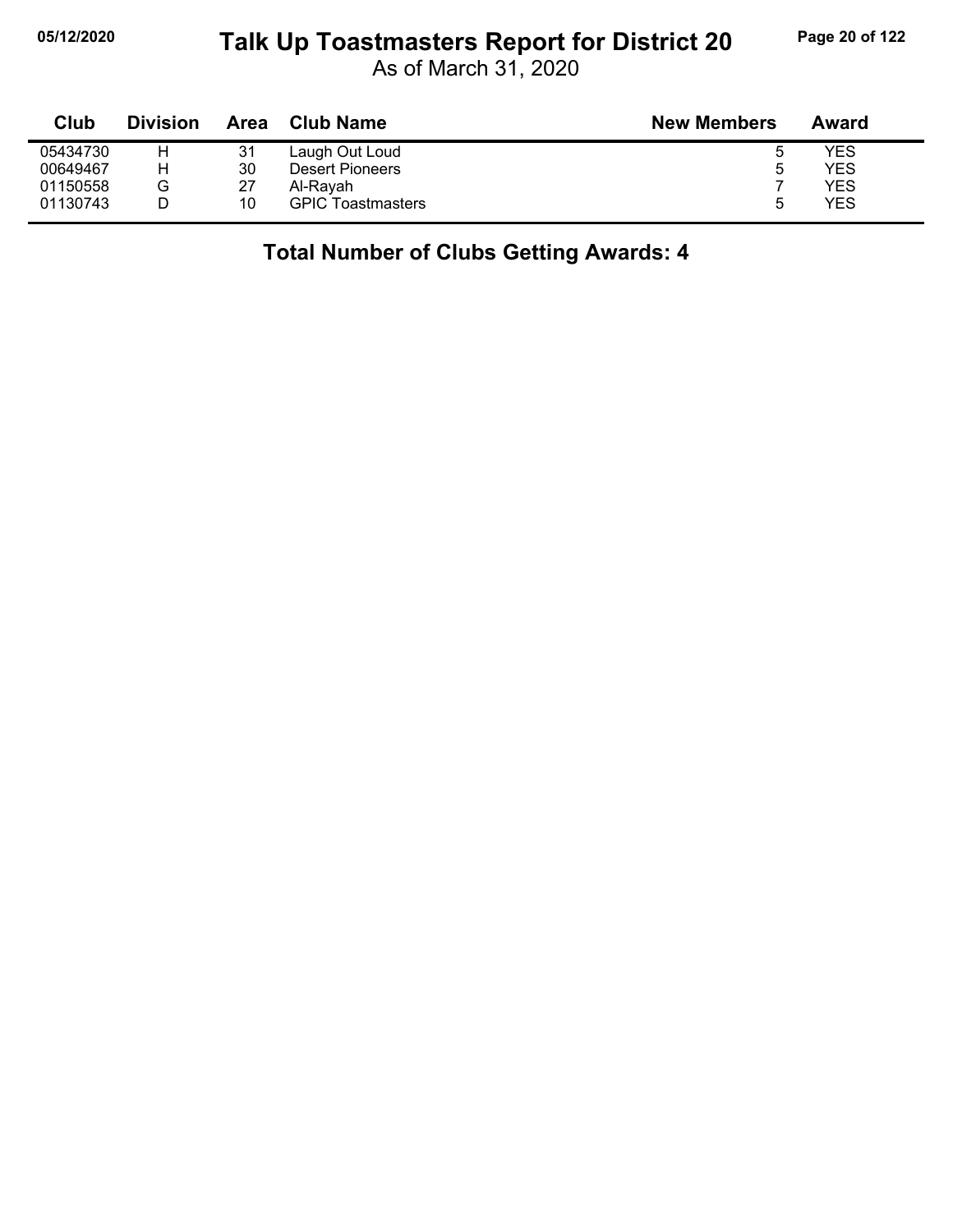## **05/12/2020 Page 21 of 122 Talk Up Toastmasters Report for District 21**

As of March 31, 2020

| Club     | <b>Division</b> | Area | Club Name                     | <b>New Members</b> | Award |
|----------|-----------------|------|-------------------------------|--------------------|-------|
| 00001882 | в               |      | Oak Bay Toastmasters Club     | 6                  | YES   |
| 01104308 | А               | 02   | Nuance Toastmasters Club      | ა                  | YES   |
| 00003929 |                 | 92   | <b>TRU Toastmasters Club</b>  | 9                  | YES   |
| 00002590 |                 | 54   | Surrey Club 2590              | 6                  | YES   |
| 00713811 |                 | 20   | Toastmasters On The Hill Club | 5                  | YES   |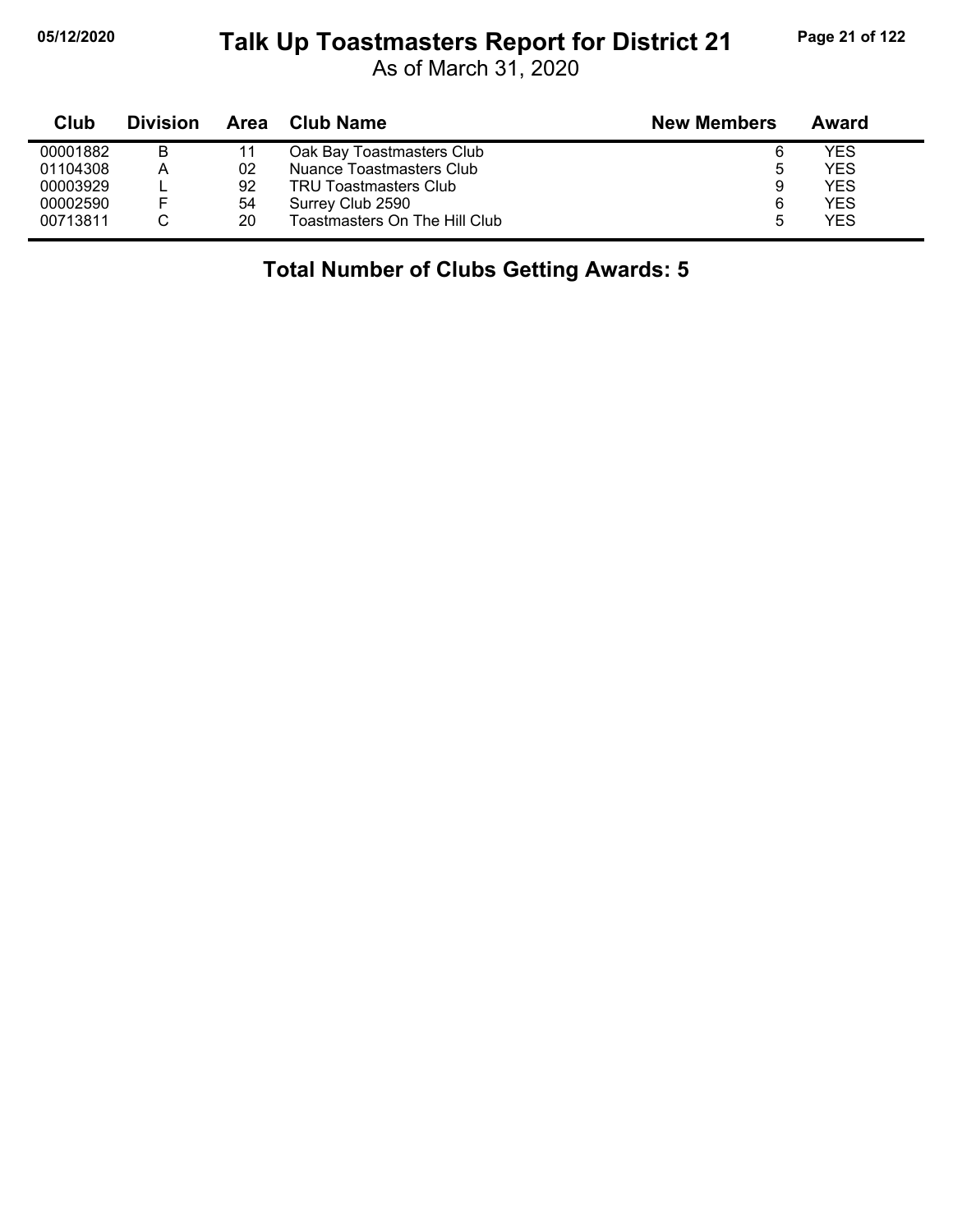## **05/12/2020 Page 22 of 122 Talk Up Toastmasters Report for District 22**

As of March 31, 2020

| Club     | <b>Division</b> |    | Area Club Name                   | <b>New Members</b> | Award |
|----------|-----------------|----|----------------------------------|--------------------|-------|
| 00735666 |                 |    | Greater Joplin Toastmasters Club |                    | YES   |
| 01483203 |                 | 14 | <b>BCBSKS Toastmasters</b>       | 16                 | YES   |
| 03982619 |                 | 43 | Garmin G.P.S.                    | 6                  | YES   |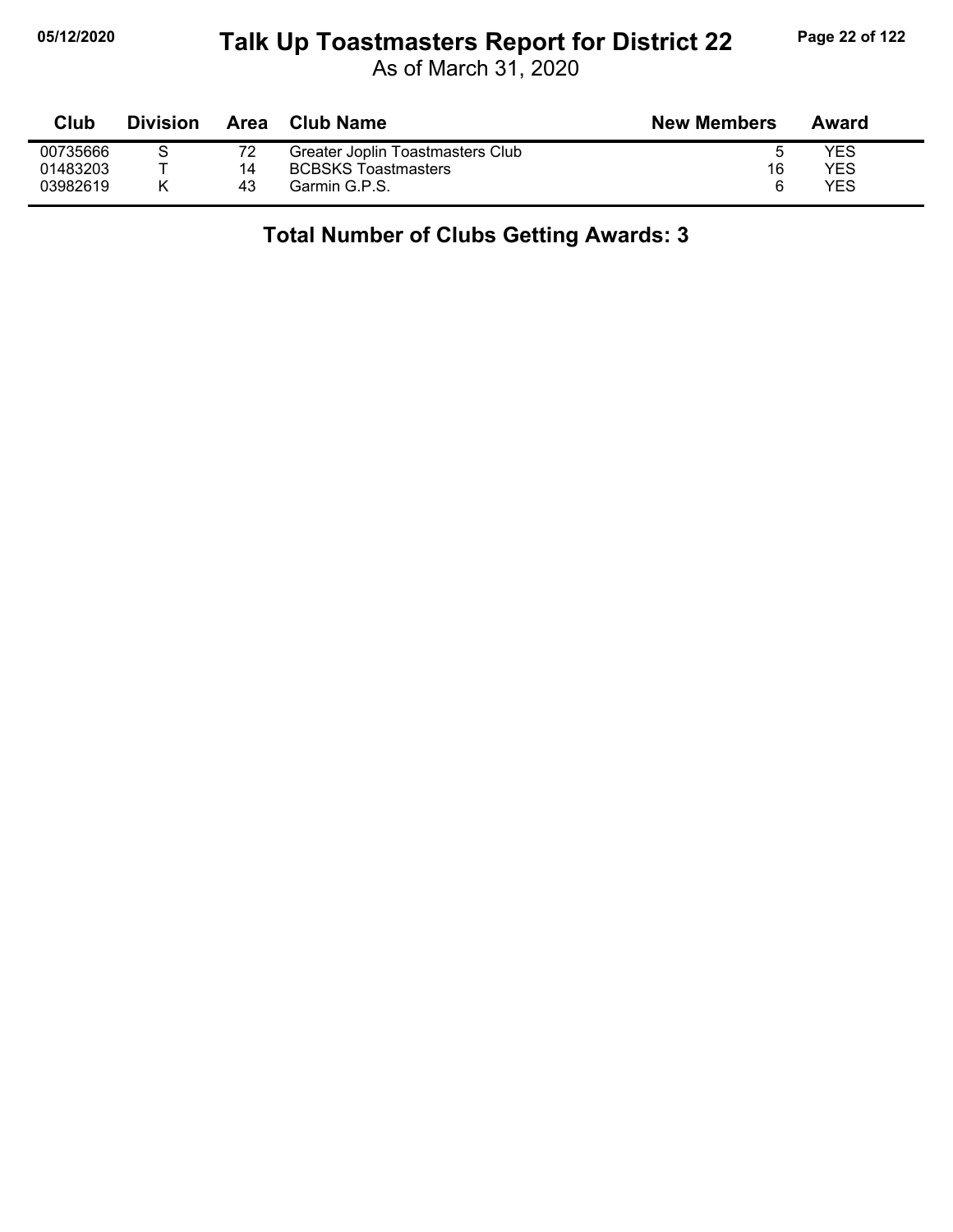## **05/12/2020 Page 23 of 122 Talk Up Toastmasters Report for District 23**

As of March 31, 2020

| Club     | <b>Division</b> | Area | <b>Club Name</b>       | <b>New Members</b> | Award |
|----------|-----------------|------|------------------------|--------------------|-------|
| 02183760 | Ν               | 15   | <b>CitySpeakers</b>    | 15                 | YES   |
| 00002461 |                 | 24   | Downtown Toasties Club |                    | YES   |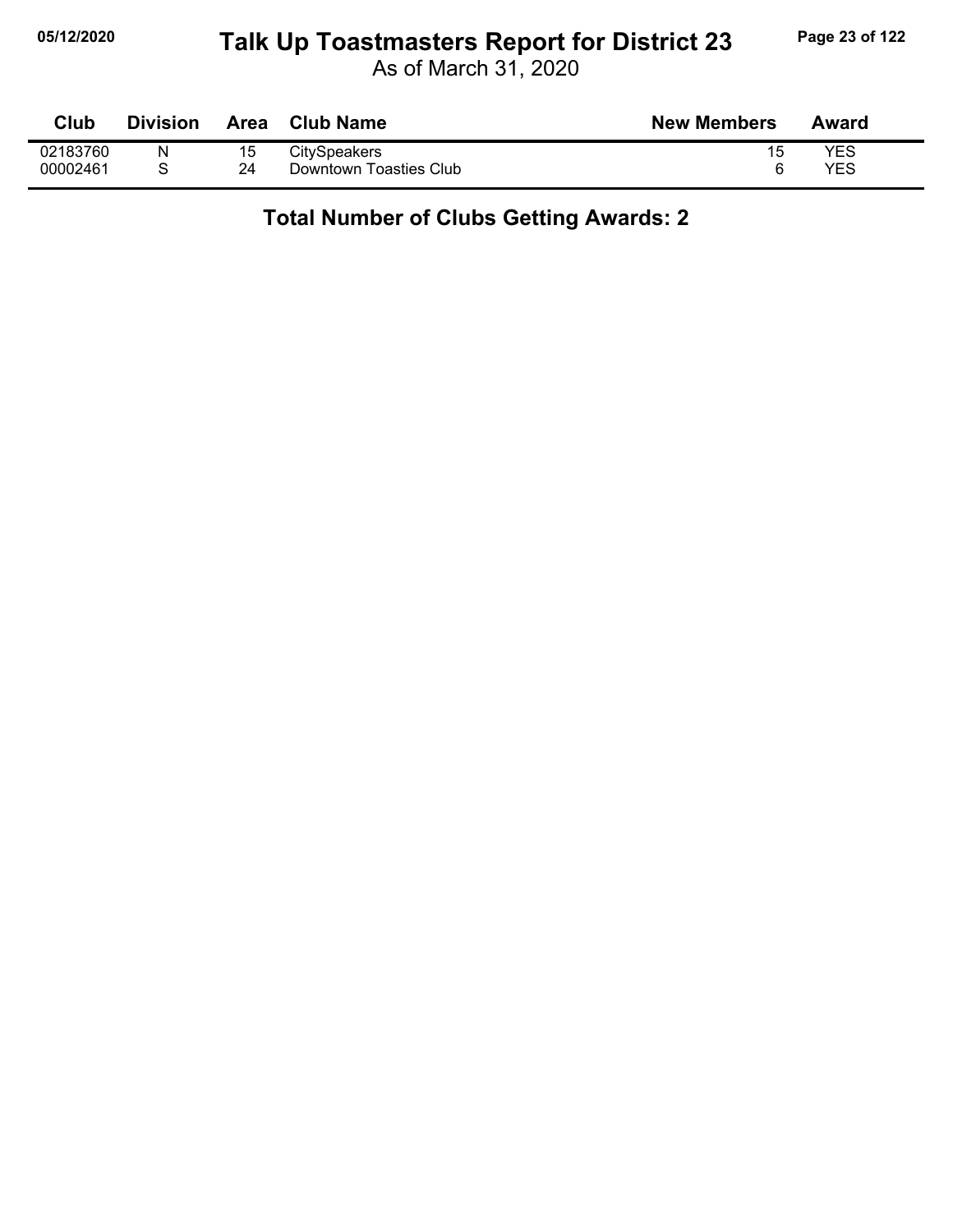#### **05/12/2020 Page 24 of 122 Talk Up Toastmasters Report for District 24**

As of March 31, 2020

| Club     | <b>Division</b> | Area | Club Name                         | <b>New Members</b> | Award |
|----------|-----------------|------|-----------------------------------|--------------------|-------|
| 00006424 |                 | 33   | Speak - First Club                |                    | YES   |
| 01867646 |                 | 22   | Toast of the Town                 | 6                  | YES   |
| 00807953 |                 | 33   | Mutual of Omaha Toastmasters Club |                    | YES   |
| 04744628 |                 | 32   | Pacific Life Whale Talkers        | 9                  | YES   |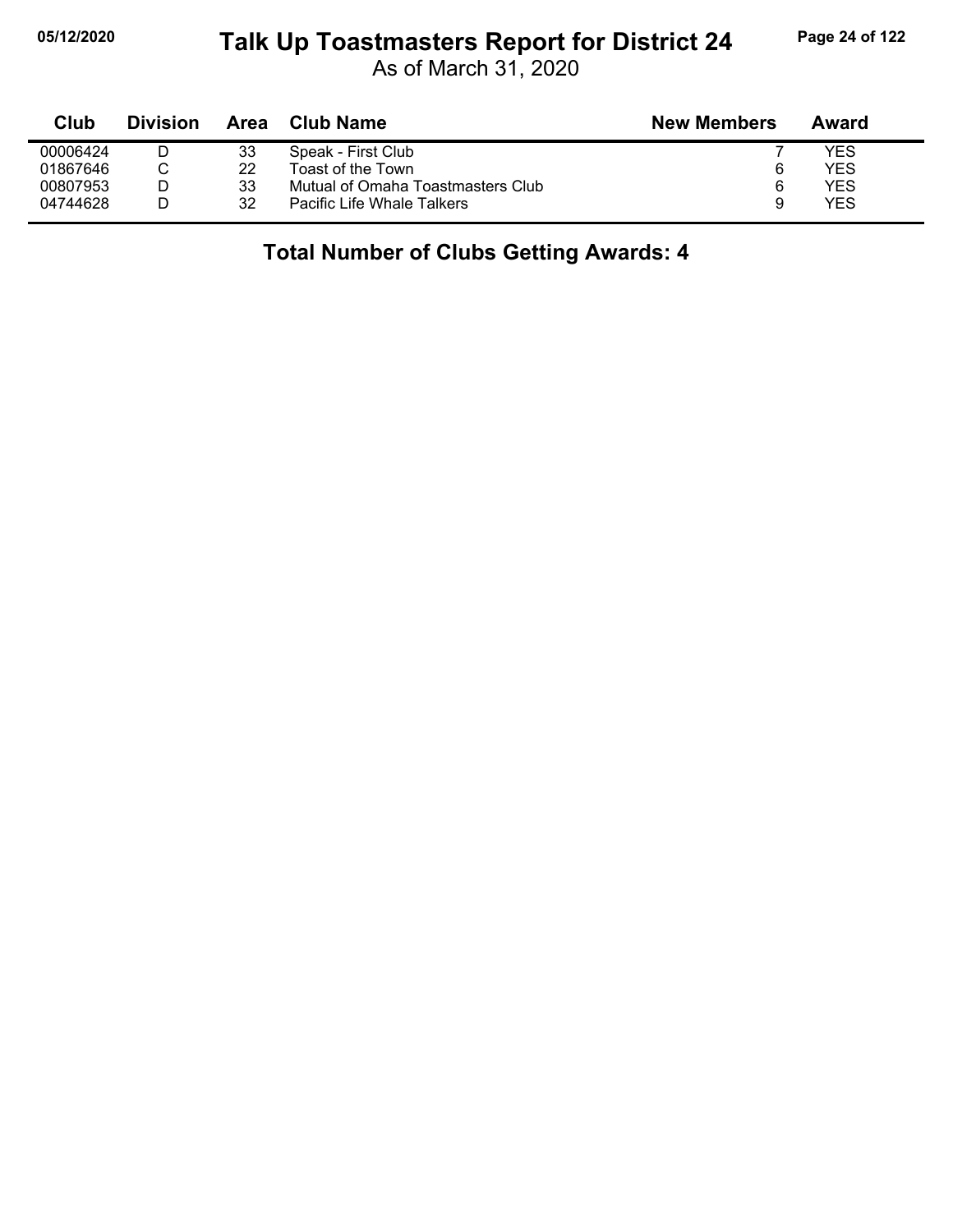#### **05/12/2020 Page 25 of 122 Talk Up Toastmasters Report for District 25**

As of March 31, 2020

| Club     | <b>Division</b> | Area | <b>Club Name</b>                    | <b>New Members</b> | Award      |  |
|----------|-----------------|------|-------------------------------------|--------------------|------------|--|
| 07374505 | С               | 32   | <b>XPO Logistics</b>                | 10                 | <b>YES</b> |  |
| 07703369 | G               | 73   | <b>Toastmasters Gartner Irving</b>  |                    | <b>YES</b> |  |
| 00004370 |                 | 65   | Flagship Speakers Toastmasters Club | 6                  | <b>YES</b> |  |
| 00002564 | A               | 12   | Energizers Toastmasters Club        | 6                  | <b>YES</b> |  |
| 00007694 | С               | 32   | <b>MidCities Achievers</b>          | 5                  | <b>YES</b> |  |
| 00006191 | А               | 11   | Afterburners Club                   |                    | <b>YES</b> |  |
| 00008055 | G               | 74   | Las Colinas Communicators Club      | 5                  | <b>YES</b> |  |
| 00001415 |                 | 61   | Thumbs Up Toastmasters              | 6                  | <b>YES</b> |  |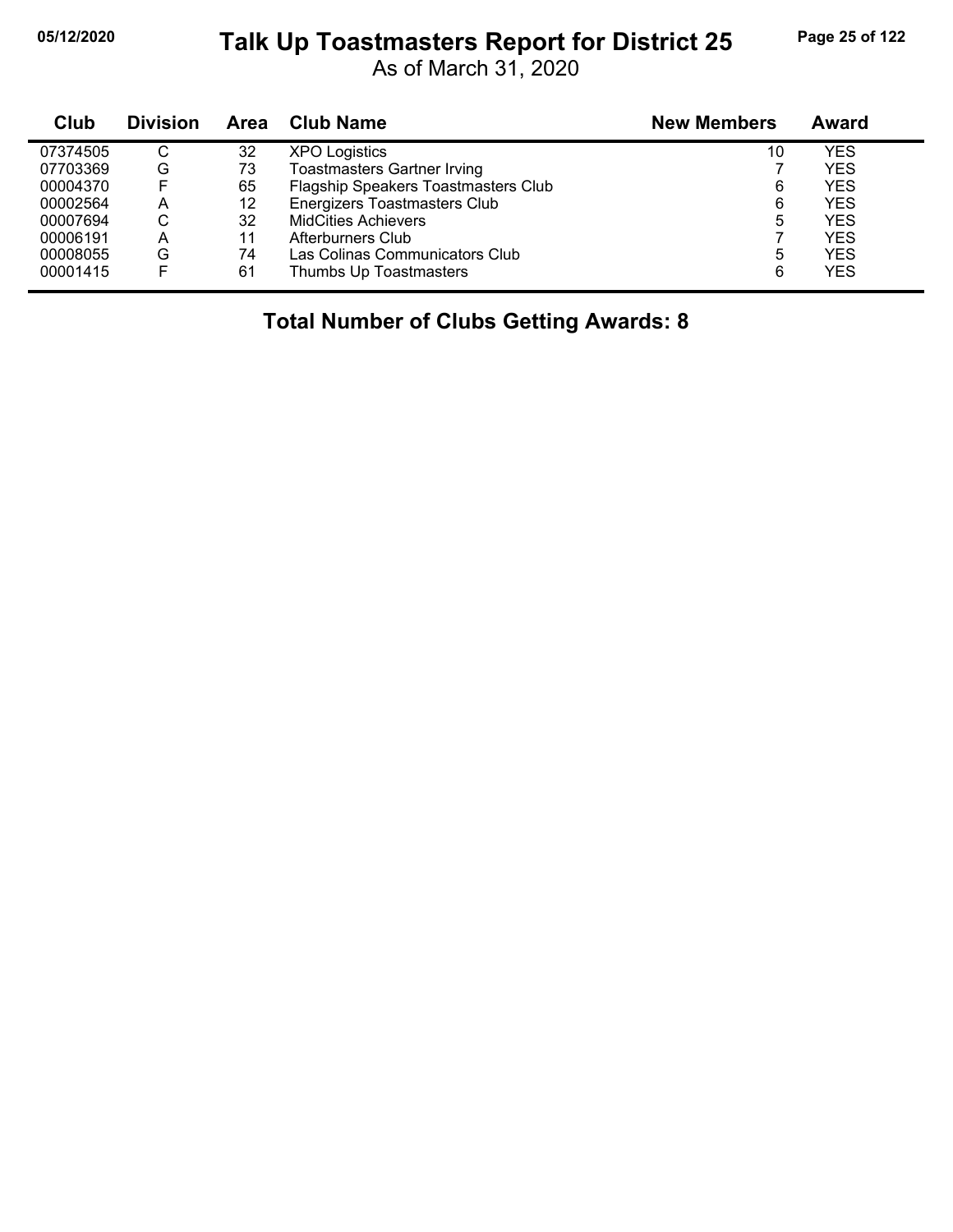#### **05/12/2020 Page 26 of 122 Talk Up Toastmasters Report for District 26**

As of March 31, 2020

| Club     | <b>Division</b> | Area | <b>Club Name</b>                         | <b>New Members</b> | Award      |
|----------|-----------------|------|------------------------------------------|--------------------|------------|
| 00000871 | D               | 05   | Thrillspeakers Toastmasters Club         | 9                  | YES        |
| 00000619 | E               | 03   | <b>Sunrise Toastmasters</b>              | 5                  | YES        |
| 00008102 |                 | 05   | <b>CU Toastmasters</b>                   | 6                  | YES        |
| 00601385 | M               | 05   | Highlands Ranch Toastmasters Club        |                    | <b>YES</b> |
| 00738568 | S               | 02   | <b>EntSpirational Speakers Club</b>      | 8                  | YES        |
| 00677476 |                 | 03   | <b>Simply Speaking Toastmasters Club</b> | 5                  | YES        |
| 06493247 | N               | 03   | <b>Pronghorn Pontificators</b>           | 6                  | YES        |
| 03748737 | W               | 03   | Golden Speak EZ                          | 6                  | YES        |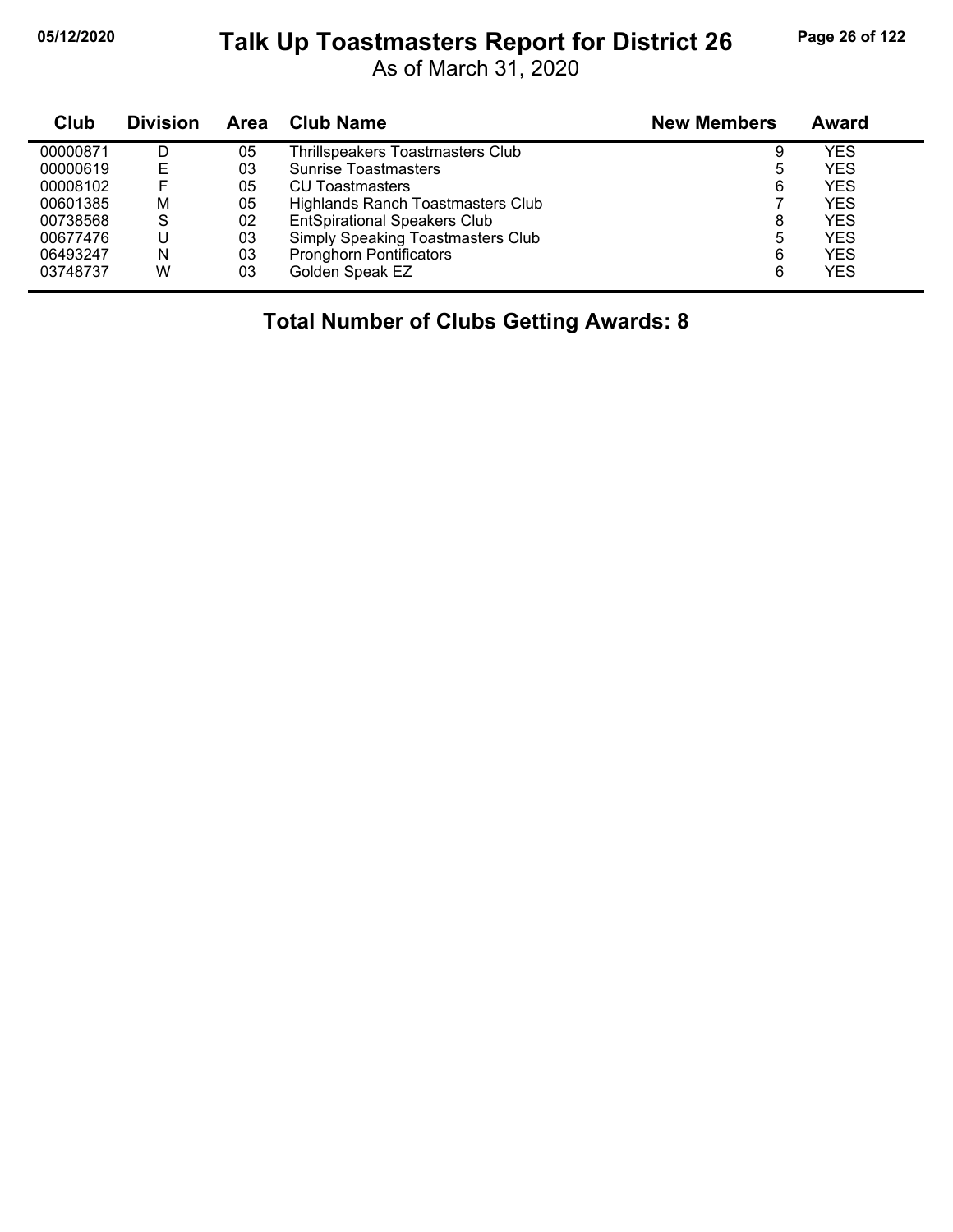#### **05/12/2020 Page 27 of 122 Talk Up Toastmasters Report for District 27**

As of March 31, 2020

| Club     | <b>Division</b> | Area | Club Name                           | <b>New Members</b> | Award |
|----------|-----------------|------|-------------------------------------|--------------------|-------|
| 00001642 | B               | 21   | <b>Challenger Toastmasters Club</b> |                    | YES   |
| 00003615 |                 | 32   | <b>Potomac Center Toastmasters</b>  |                    | YES   |
| 00007787 |                 | 42   | Lone Star Toastmasters              | 6                  | YES   |
| 00005986 | Е               | 62   | <b>GUTS Toastmasters</b>            | 11                 | YFS   |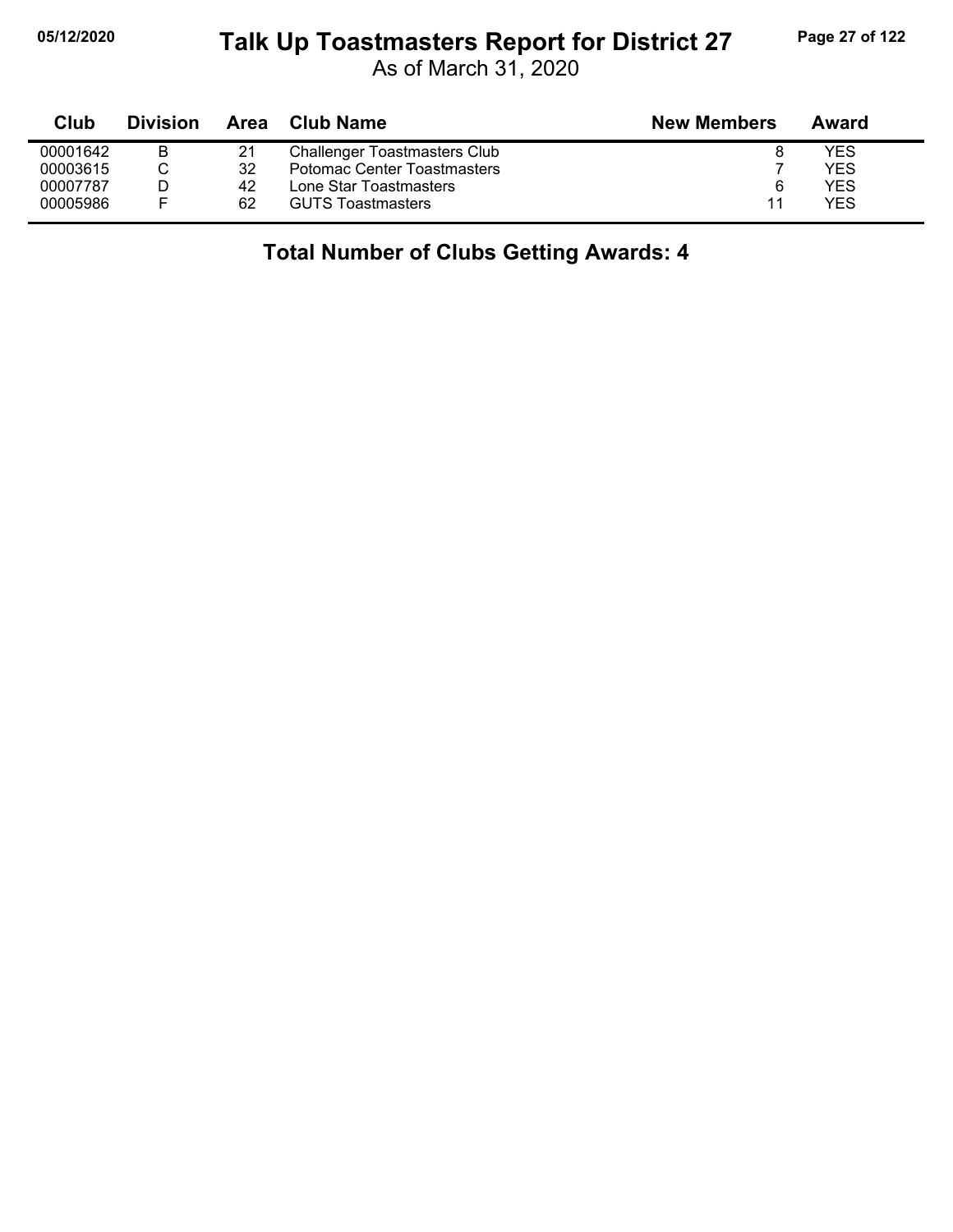## **05/12/2020 Page 28 of 122 Talk Up Toastmasters Report for District 28**

As of March 31, 2020

| Club     | <b>Division</b> | Area | <b>Club Name</b>            | <b>New Members</b> | Award      |  |
|----------|-----------------|------|-----------------------------|--------------------|------------|--|
| 00003159 | A               | 03   | <b>Westgate Club</b>        | 5                  | YES        |  |
| 00007884 | F               | 26   | Smooth Talkers Club         | 5                  | <b>YES</b> |  |
| 00001547 | D               | 18   | Oak Park Toastmasters Club  |                    | <b>YES</b> |  |
| 00608382 |                 | 42   | Chatham-Kent Toastmasters   | 5                  | <b>YES</b> |  |
| 00000957 | D               | 17   | Birmingham Club             | 5                  | <b>YES</b> |  |
| 00004890 | D               | 16   | Rochester Toastmasters Club | 6                  | <b>YES</b> |  |
| 04391276 | D               | 18   | Royal Oak Toastmasters Club | 5                  | <b>YES</b> |  |
| 07711789 | E               | 23   | Toast It Right              |                    | <b>YES</b> |  |
| 07473475 | E               | 23   | <b>Meritor Toastmasters</b> | 6                  | <b>YES</b> |  |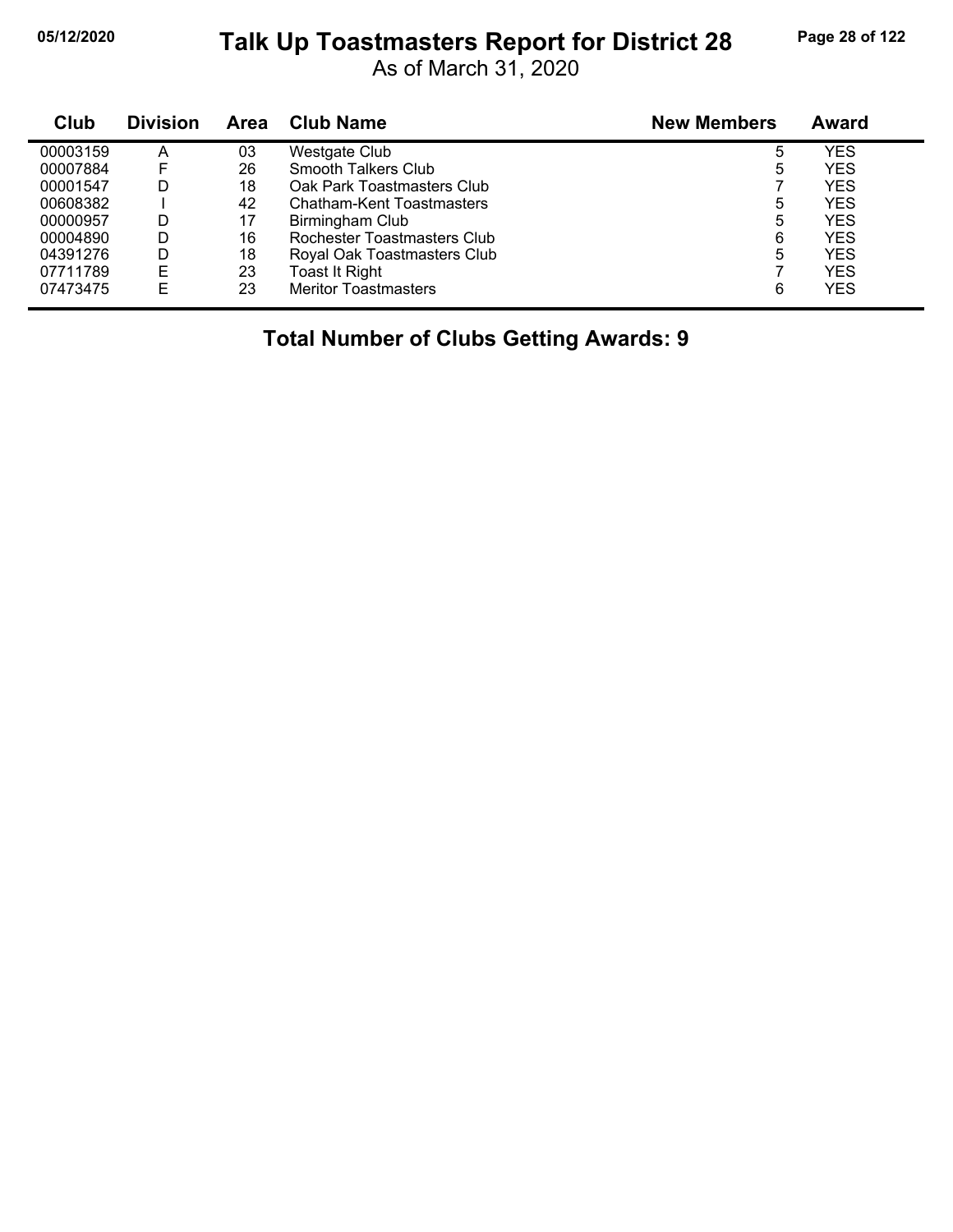# **05/12/2020 Page 29 of 122 Talk Up Toastmasters Report for District 29**

As of March 31, 2020

| Club     | <b>Division</b> |    | Area Club Name                           | <b>New Members</b> | Award |
|----------|-----------------|----|------------------------------------------|--------------------|-------|
| 03123841 |                 | 44 | <b>Bechtel Speech Builders</b>           |                    | YES   |
| 00000571 |                 | 34 | <b>Toast Of Tysons Corner Club</b>       |                    | YES   |
| 00771982 | G               | 74 | <b>Stafford County Toastmasters Club</b> |                    | YES   |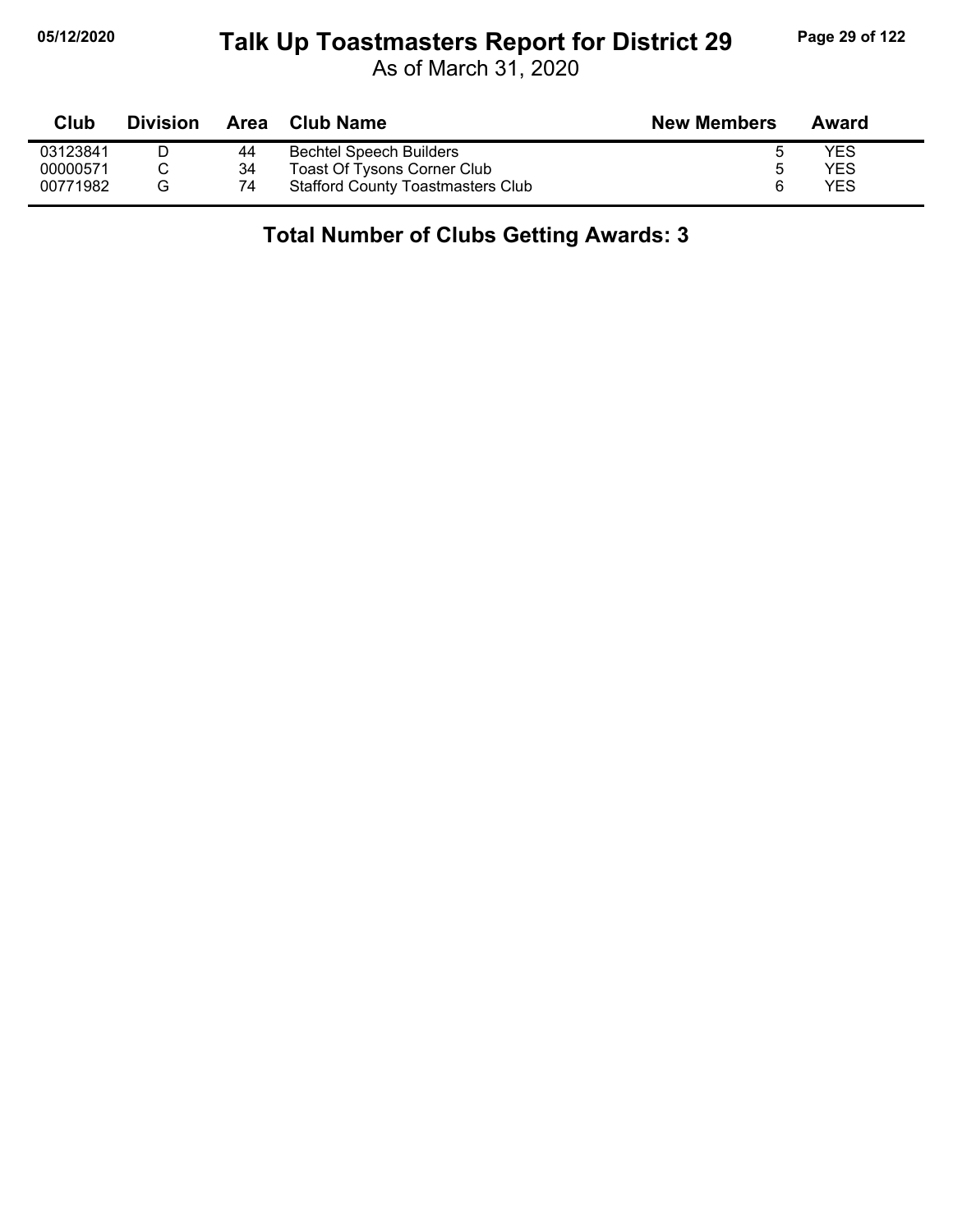j,

#### **05/12/2020 Page 30 of 122 Talk Up Toastmasters Report for District 30**

As of March 31, 2020

| Club     | <b>Division</b> |    | Area Club Name                               | <b>New Members</b> | Award      |
|----------|-----------------|----|----------------------------------------------|--------------------|------------|
| 00007880 | Е               | 61 | Toastmasters of Lincoln Park                 |                    | <b>YES</b> |
| 00002860 | А               | 03 | Northwest Suburban Toastmasters              | 5                  | <b>YES</b> |
| 00002051 | W               | 72 | Naperville Toastmasters                      | 5                  | <b>YES</b> |
| 00008294 | W               | 71 | <b>Saturday Morning Workout Toastmasters</b> | 6                  | <b>YES</b> |
| 00004243 | Е               | 61 | Lakeview Toastmasters Club                   | 6                  | <b>YES</b> |
| 02100568 | W               | 73 | Nokia Indian Hill Toastmasters               |                    | <b>YES</b> |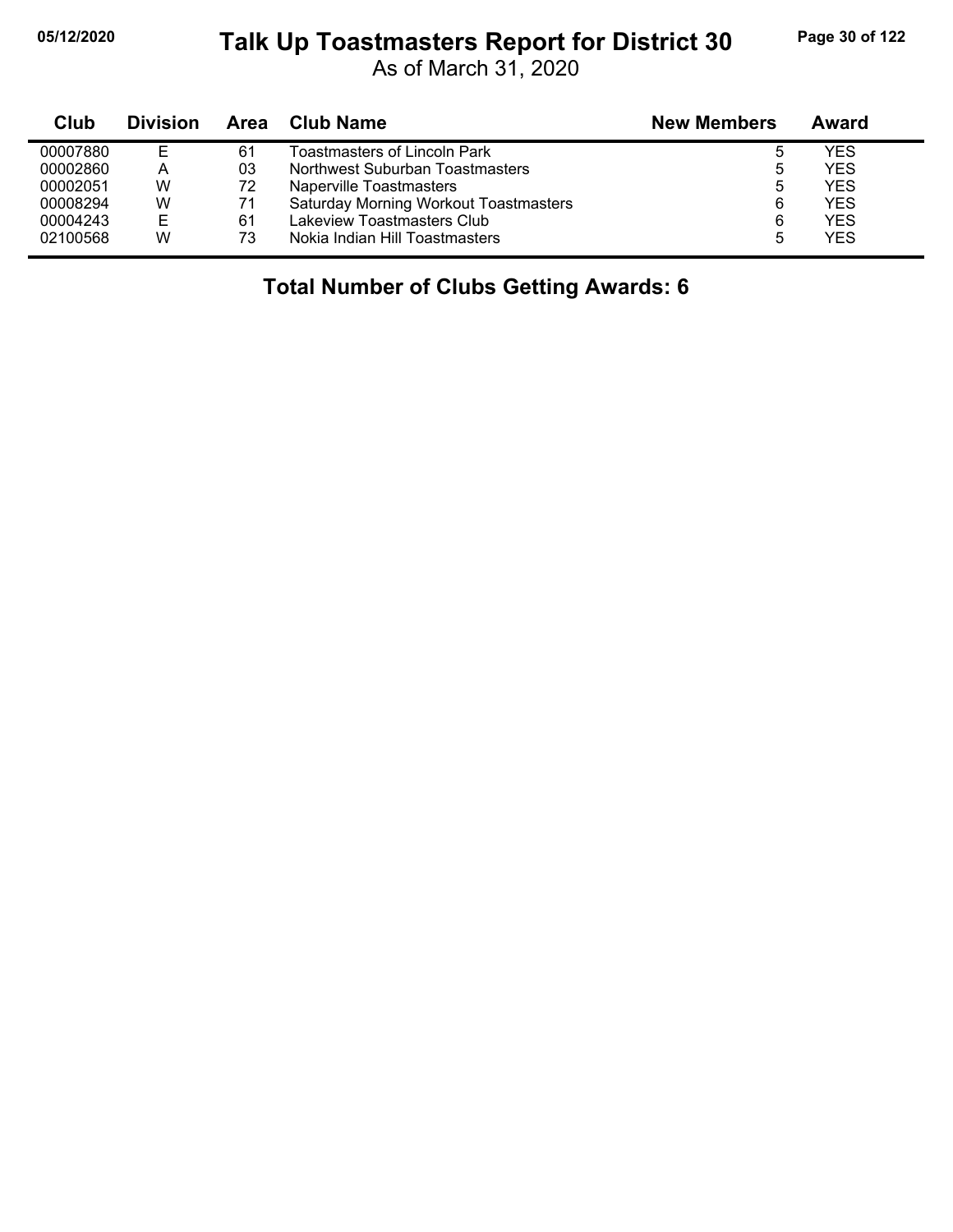$\blacksquare$ 

## **05/12/2020 Page 31 of 122 Talk Up Toastmasters Report for District 31**

As of March 31, 2020

| Club     | <b>Division</b> | Area | <b>Club Name</b>             | <b>New Members</b> | Award |
|----------|-----------------|------|------------------------------|--------------------|-------|
| 05018074 | н               | 85   | <b>Back Bay Toastmasters</b> | ь                  | YES   |
| 00006384 | Н               | 85   | John Hancock Club            | 8                  | YES   |
| 00006272 | B               | 25   | Lexington Toastmasters       | 6                  | YES   |
| 01295807 |                 | 31   | Somerville Toastmasters      |                    | YES   |
| 00001074 | Н               | 84   | <b>Boston Toastmasters</b>   | 11                 | YES   |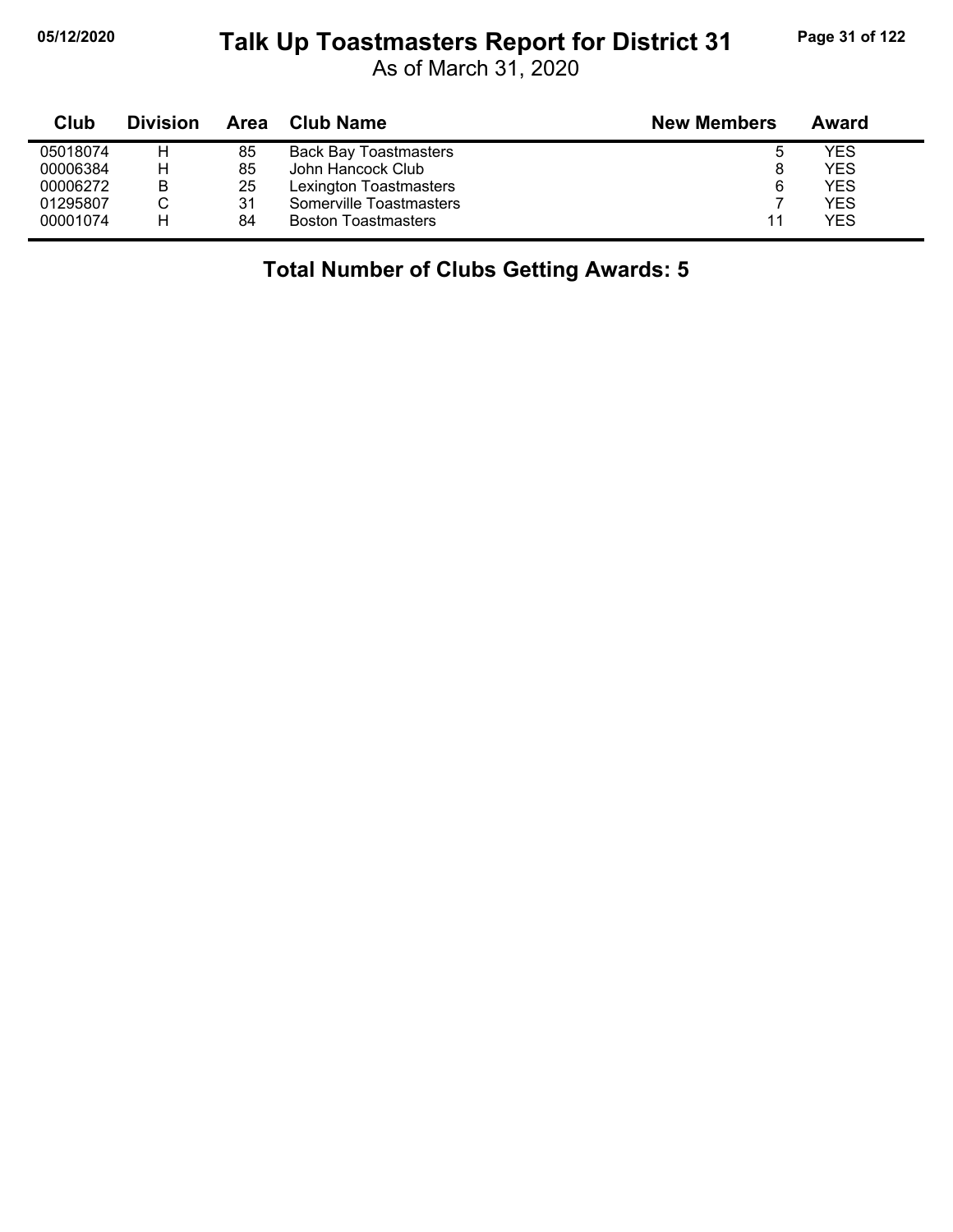# **05/12/2020 Page 32 of 122 Talk Up Toastmasters Report for District 32**

As of March 31, 2020

| Club     | <b>Division</b> | Area | <b>Club Name</b>                   | <b>New Members</b> | Award |
|----------|-----------------|------|------------------------------------|--------------------|-------|
| 00008985 |                 | 32   | Tumwater Talkers                   |                    | YES   |
| 01173790 | Е               | 62   | Alaska USA Toastmasters Club       | h                  | YES   |
| 04961627 |                 | 11   | <b>CHI Franciscan Toastmasters</b> | 6                  | YES   |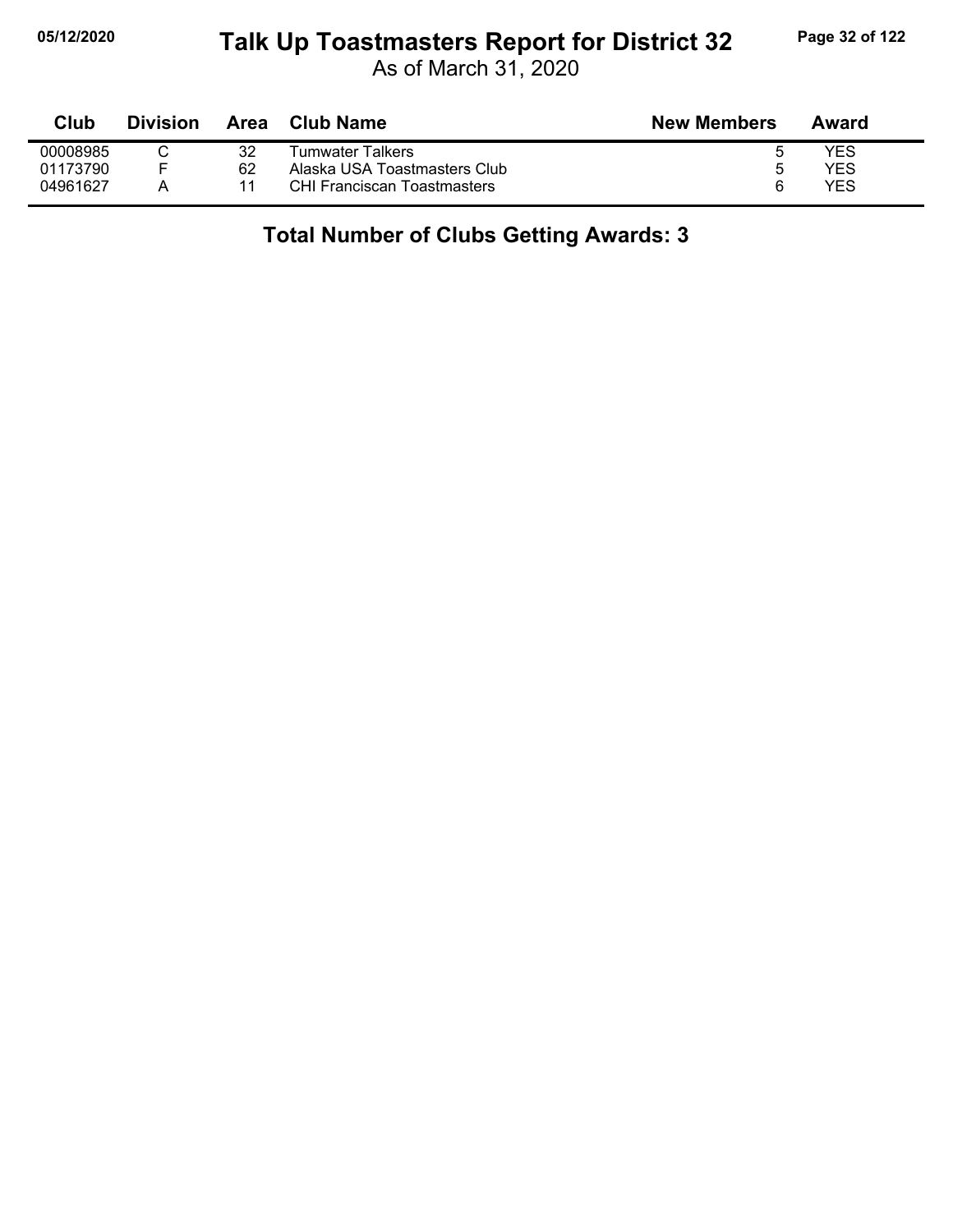## **05/12/2020 Page 33 of 122 Talk Up Toastmasters Report for District 33**

As of March 31, 2020

| Club     | <b>Division</b> | Area | Club Name                       | <b>New Members</b> | Award      |
|----------|-----------------|------|---------------------------------|--------------------|------------|
| 07709523 | C               | 05   | AmeriHome Mortgage Toastmasters | 5                  | YES        |
| 05446704 | B               | 04   | Patagonia Toastmasters          | 6                  | YES        |
| 02558090 | E               | 03   | Speak EZ                        | 5                  | YES        |
| 00000005 | Е               | 02   | Santa Barbara Toastmasters Club | 6                  | <b>YES</b> |
| 00002224 | B               | 02   | Los Amigos Bilingual Club       |                    | YES        |
| 00007256 | B               | 01   | Ocean View Toastmasters         | 5                  | YES        |
| 00007374 | А               | 05   | Downtown Toastmasters Club      |                    | YES        |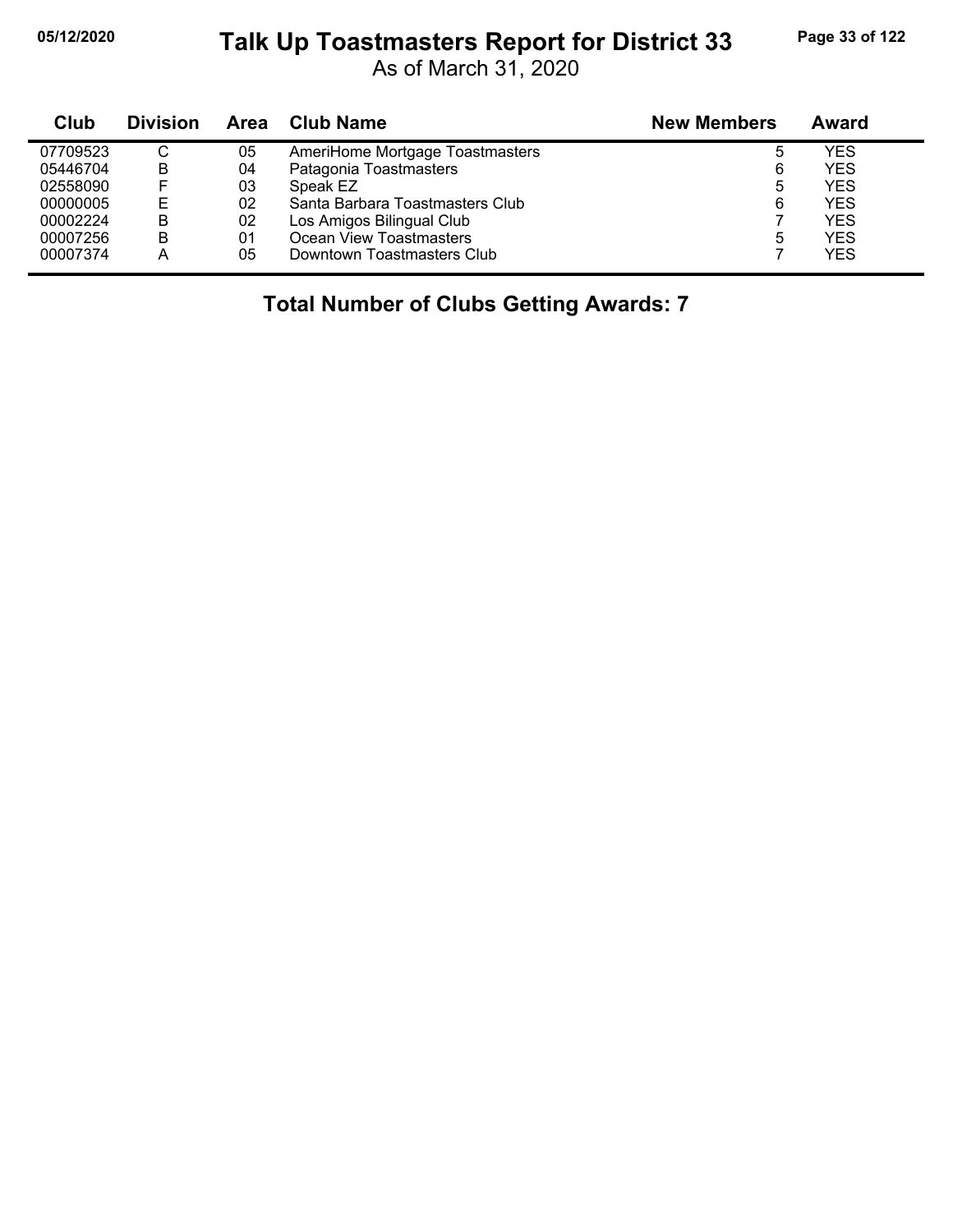# **05/12/2020 Page 34 of 122 Talk Up Toastmasters Report for District 34**

As of March 31, 2020

| Club     | <b>Division</b> | <b>Area</b> | <b>Club Name</b>                           | <b>New Members</b> | <b>Award</b> |
|----------|-----------------|-------------|--------------------------------------------|--------------------|--------------|
| 00007631 | κ               | 02          | <b>CARIBE</b>                              |                    | <b>YES</b>   |
| 00009707 | F               | 05          | Coatzacoalcos Toastmasters Club            | 5                  | <b>YES</b>   |
| 00005617 | D               | 01          | Tlaquepaque Club                           | 5                  | <b>YES</b>   |
| 00599105 | G               | 01          | <b>BIAM</b>                                | 5                  | <b>YES</b>   |
| 01844916 | G               | 03          | CLUB TOASTMASTERS MEDIX APRHIFAC           | 12                 | <b>YES</b>   |
| 01426271 | Α               | 03          | Deloitte Ciudad de Mexico                  | 5                  | <b>YES</b>   |
| 00727913 | A               | 04          | Angelopolis Club                           | 9                  | <b>YES</b>   |
| 00006617 | н               | 02          | Reforma Club                               |                    | <b>YES</b>   |
| 00001828 | B               | 01          | Guadalajara A.C. Club                      | 5                  | <b>YES</b>   |
| 05972544 | Ε               | 02          | Thrive Toastmasters Club                   |                    | <b>YES</b>   |
| 07554637 | н               | 01          | Profit Sahagún                             |                    | <b>YES</b>   |
| 03860379 | Ε               | 02          | Club Cimarron Del Tecnologico De Monterrey | 5                  | <b>YES</b>   |
| 06744701 | A               | 04          | Minerva                                    | 5                  | <b>YES</b>   |
| 03753554 | Κ               | 03          | Oradores de Elite                          | 6                  | <b>YES</b>   |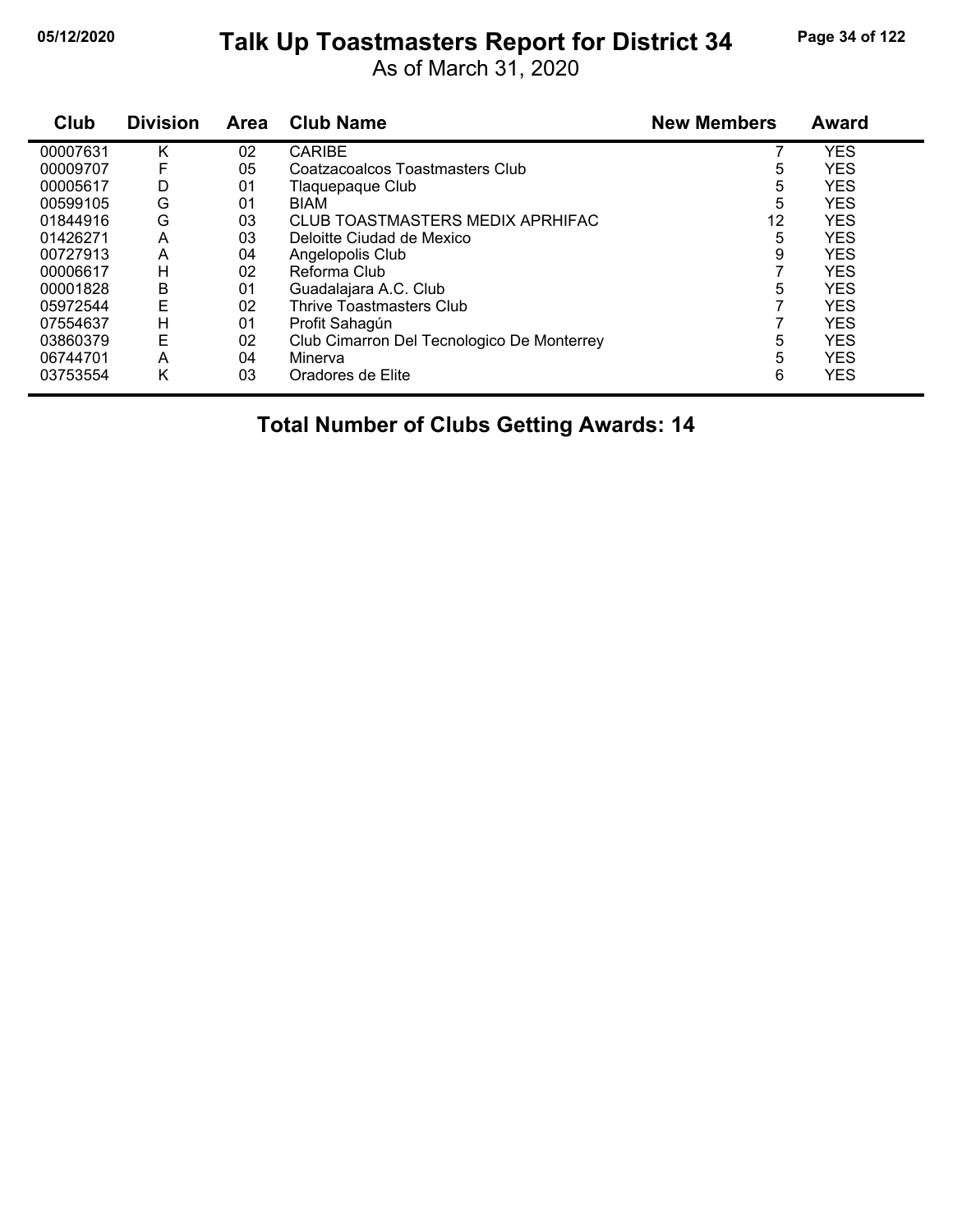# **05/12/2020 Page 35 of 122 Talk Up Toastmasters Report for District 35**

As of March 31, 2020

| Club     | <b>Division</b> | Area | Club Name                      | <b>New Members</b> | Award |
|----------|-----------------|------|--------------------------------|--------------------|-------|
| 00003834 |                 | 05   | Superiorland Toastmasters Club |                    | YES   |
| 00001159 |                 | 02   | Uptowner Toastmasters Club     | b                  | YES   |
| 00006141 | N               | 02   | Univ./Wi-Stevens Point Club    |                    | YES   |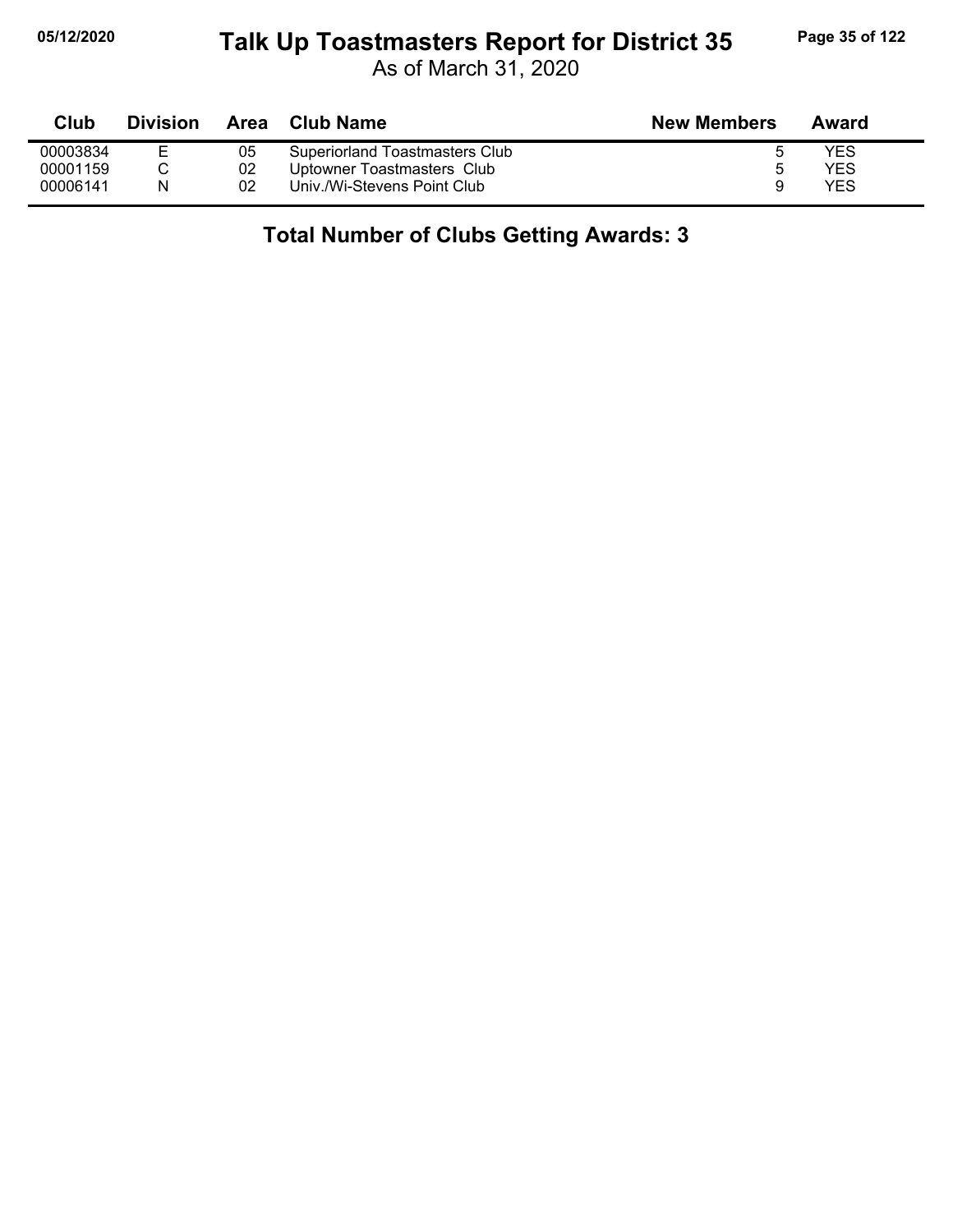#### **05/12/2020 Page 36 of 122 Talk Up Toastmasters Report for District 36**

As of March 31, 2020

| Club     | <b>Division</b> | Area | <b>Club Name</b>                | <b>New Members</b> | Award      |
|----------|-----------------|------|---------------------------------|--------------------|------------|
| 00005519 | A               | 13   | AARP Toastmasters Club          |                    | YES        |
| 00002216 | B               | 21   | Dupont Circle of Speakers Club  | 6                  | <b>YES</b> |
| 00007473 | B               | 24   | <b>Word Bankers Club</b>        | 5                  | <b>YES</b> |
| 00000898 | G               | 74   | <b>Monument Toastmasters</b>    | 5                  | YES        |
| 01154377 | E               | 51   | <b>Speech Regulators</b>        | 6                  | <b>YES</b> |
| 00000473 | A               | 15   | United States Senate Club       | 6                  | <b>YES</b> |
| 00008428 | A               | 16   | EPA Breakfast Toastmasters Club | 6                  | <b>YES</b> |
| 07038189 | G               | 72   | She Leads She Speaks            |                    | YES        |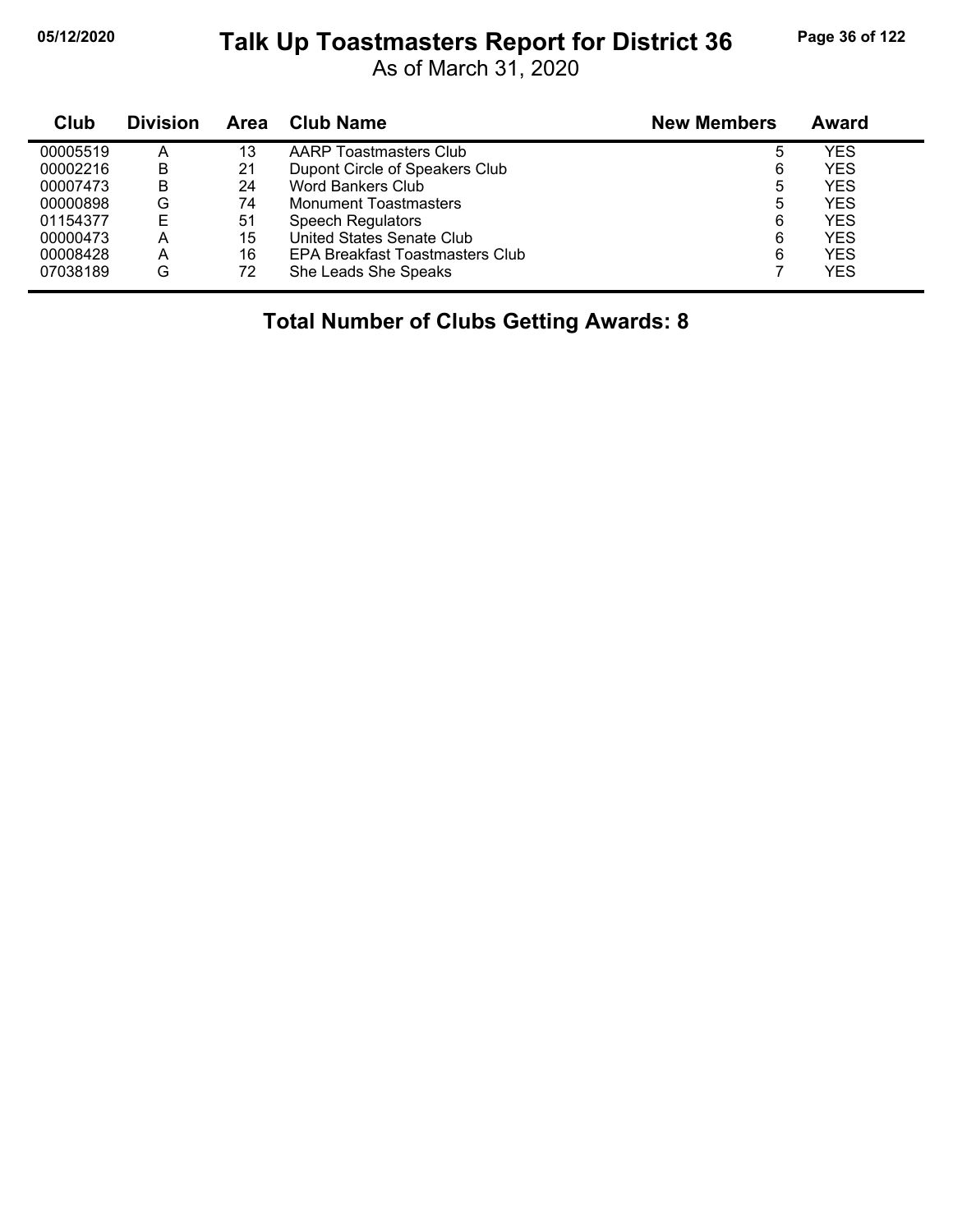# **05/12/2020 Page 37 of 122 Talk Up Toastmasters Report for District 37**

As of March 31, 2020

| Club     | <b>Division</b> | <b>Area</b> | <b>Club Name</b>                                | <b>New Members</b> | <b>Award</b> |
|----------|-----------------|-------------|-------------------------------------------------|--------------------|--------------|
| 06847758 | н               | 71          | Mid-Day Cabaret                                 | 5                  | <b>YES</b>   |
| 03930367 |                 | 82          | StepUp Speakers' Circle                         | 5                  | <b>YES</b>   |
| 02908799 | С               | 21          | Wells Fargo Stagecoach Speakers Uptown Charlott | 6                  | <b>YES</b>   |
| 00008159 | G               | 64          | True Blue Toastmasters                          | 6                  | <b>YES</b>   |
| 00008213 | н               | 72          | Apex Club                                       |                    | <b>YES</b>   |
| 00000582 | E               | 41          | <b>High Point Toastmasters Club</b>             | 9                  | <b>YES</b>   |
| 00000661 |                 | 81          | Capital City Toastmasters                       | 5                  | <b>YES</b>   |
| 00001293 |                 | 83          | <b>Tarheel Toastmasters Club</b>                |                    | <b>YES</b>   |
| 00001420 | С               | 23          | Queen City Toastmasters Club                    | 8                  | <b>YES</b>   |
| 00996283 | н               | 74          | <b>Bronco Toastmasters</b>                      | 6                  | <b>YES</b>   |
| 00003238 | С               | 24          | Southpark Toastmasters Club                     | 5                  | <b>YES</b>   |
| 00003980 | н               | 71          | <b>Centennial Visioneers</b>                    | 5                  | <b>YES</b>   |
| 00006909 | B               | 14          | University City Toastmasters Club               | 11                 | <b>YES</b>   |
| 00007186 | В               | 12          | <b>TIAA Toastmasters of the Carolinas</b>       | 6                  | <b>YES</b>   |
| 00002631 | C               | 21          | Gateway To Speaking Excellence Club             | 5                  | <b>YES</b>   |
| 01262696 | D               | 35          | Matthews/Mint Hill Toastmasters                 | 5                  | <b>YES</b>   |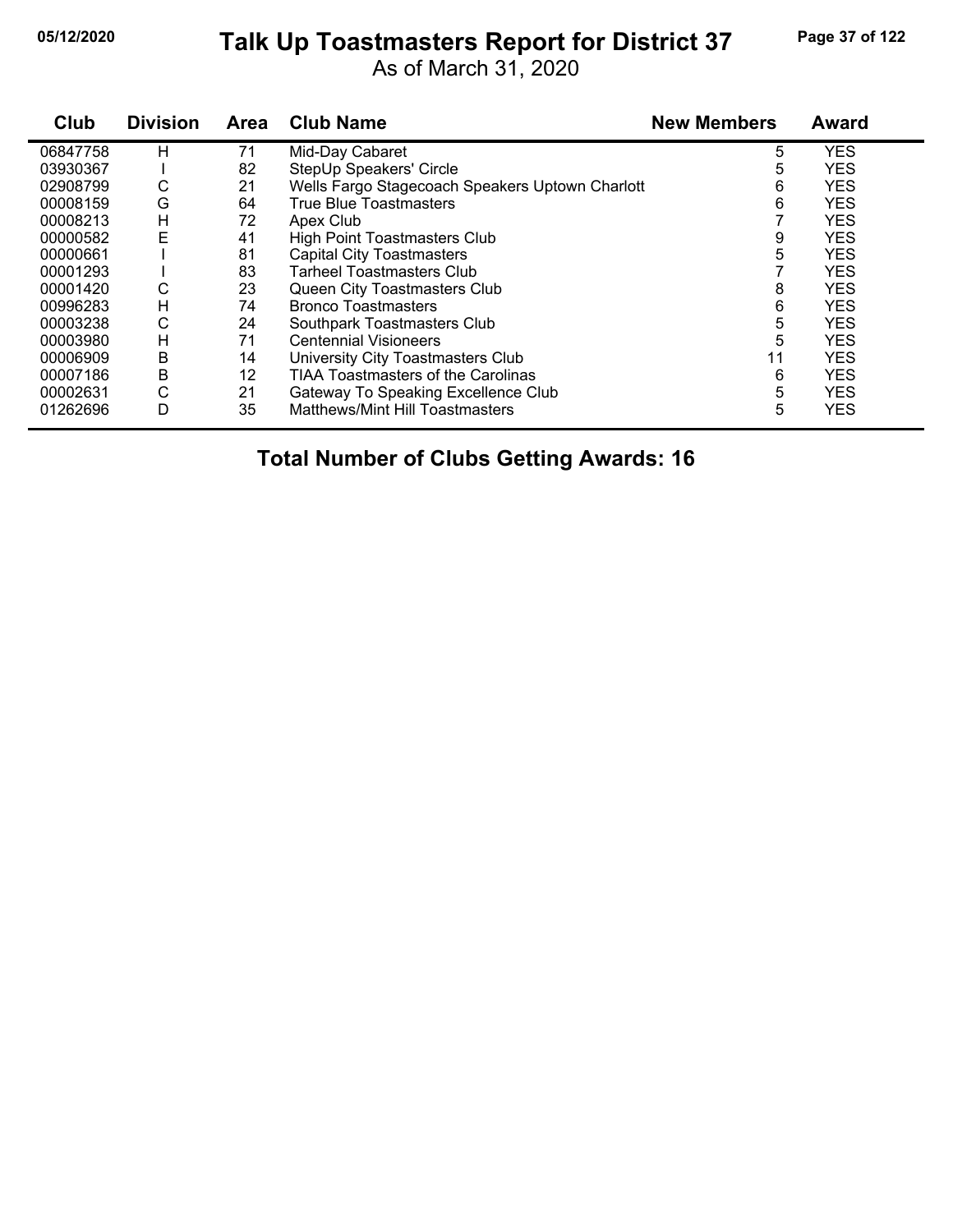# **05/12/2020 Page 38 of 122 Talk Up Toastmasters Report for District 38**

As of March 31, 2020

| Club     | <b>Division</b> | <b>Area</b> | <b>Club Name</b>                                 | <b>New Members</b> | <b>Award</b> |
|----------|-----------------|-------------|--------------------------------------------------|--------------------|--------------|
| 00004521 | н               | 84          | Professionally Speaking Club                     | 6                  | <b>YES</b>   |
| 00004891 | Ε               | 50          | <b>Community Toastmasters of Reading</b>         | 5                  | <b>YES</b>   |
| 00003954 | F               | 61          | <b>Princeton Toastmasters Club</b>               | 5                  | <b>YES</b>   |
| 00009669 | С               | 30          | Panorama Toastmasters Club                       | 8                  | <b>YES</b>   |
| 00000714 | E               | 50          | <b>Reading Toastmasters Club</b>                 | 6                  | <b>YES</b>   |
| 00000946 | В               | 23          | <b>Chester County Toastmasters</b>               | 5                  | <b>YES</b>   |
| 01134526 | H               | 84          | Northeast Philly Toastmasters                    | 5                  | <b>YES</b>   |
| 01349073 | С               | 33          | <b>ToastMARKers</b>                              | 14                 | <b>YES</b>   |
| 03698761 | D               | 42          | Toastmasters International Rutgers-Camden Charte | 5                  | <b>YES</b>   |
| 02070356 | н               | 80          | <b>JBI Toastmasters</b>                          | 5                  | <b>YES</b>   |
| 05215717 | G               | 70          | <b>Speaky Pipes Toastmasters</b>                 | 5                  | <b>YES</b>   |
| 06625197 | С               | 33          | Arkema Toastmasters                              | 6                  | <b>YES</b>   |
| 03146251 | С               | 33          | Chubb Philadelphia Toastmasters                  | 8                  | <b>YES</b>   |
| 07326689 | Β               | 21          | DaVita Team Liberty Toastmasters                 | 11                 | <b>YES</b>   |
| 06643764 | В               | 24          | The Confabulators!                               | 8                  | <b>YES</b>   |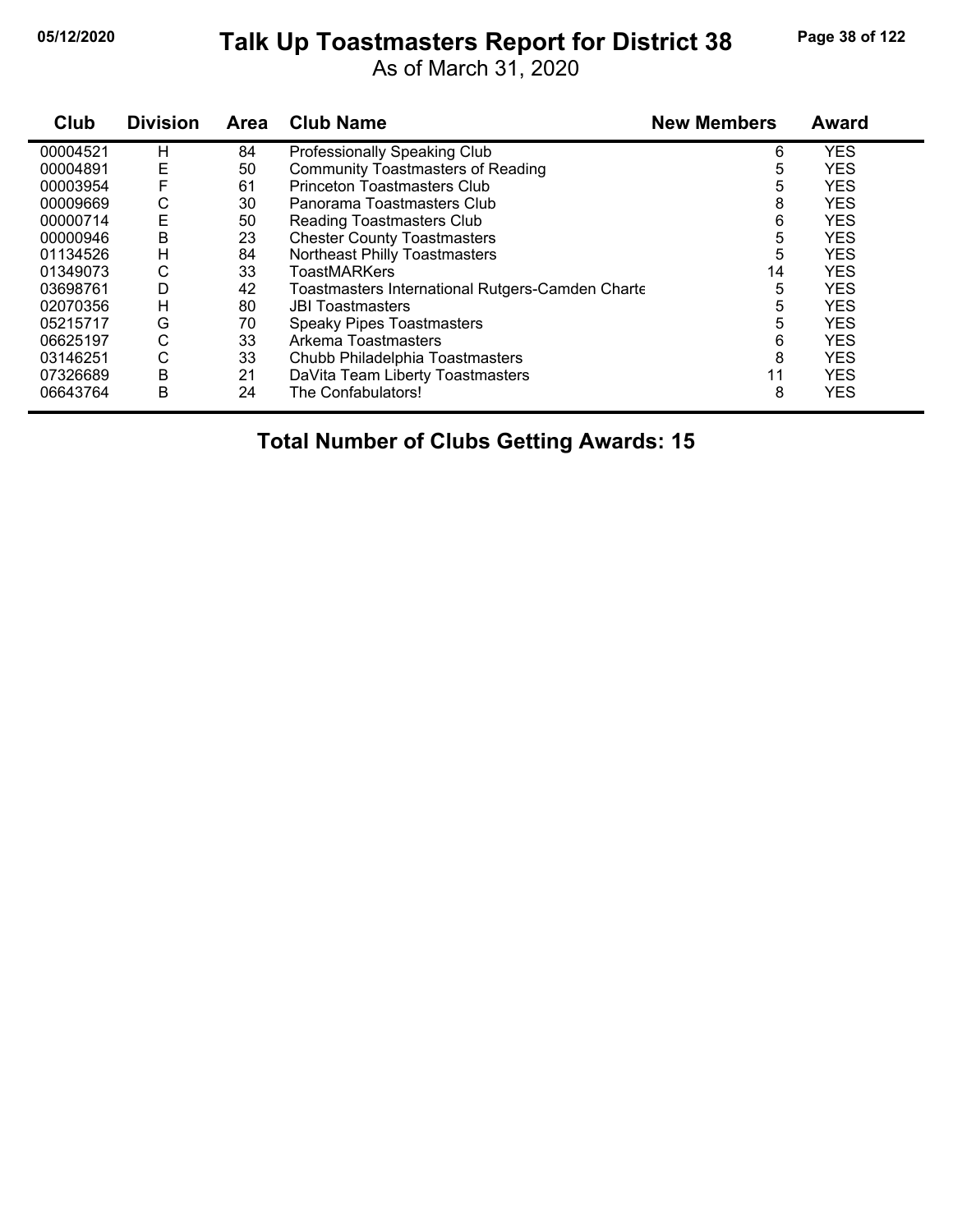#### **05/12/2020 Page 39 of 122 Talk Up Toastmasters Report for District 39**

As of March 31, 2020

| Club     | <b>Division</b> | Area | <b>Club Name</b>                     | <b>New Members</b> | Award |
|----------|-----------------|------|--------------------------------------|--------------------|-------|
| 01644909 | E.              | 54   | CalVet Golden Bears Toastmasters     | 6                  | YES   |
| 00589646 |                 | 61   | Roseville Toasters Club              | 6                  | YES   |
| 00004896 |                 | 94   | <b>Bits 'N Speeches Toastmasters</b> | O                  | YES   |
| 00009072 |                 | 91   | <b>Tracy Toastmasters</b>            | ∽                  | YES   |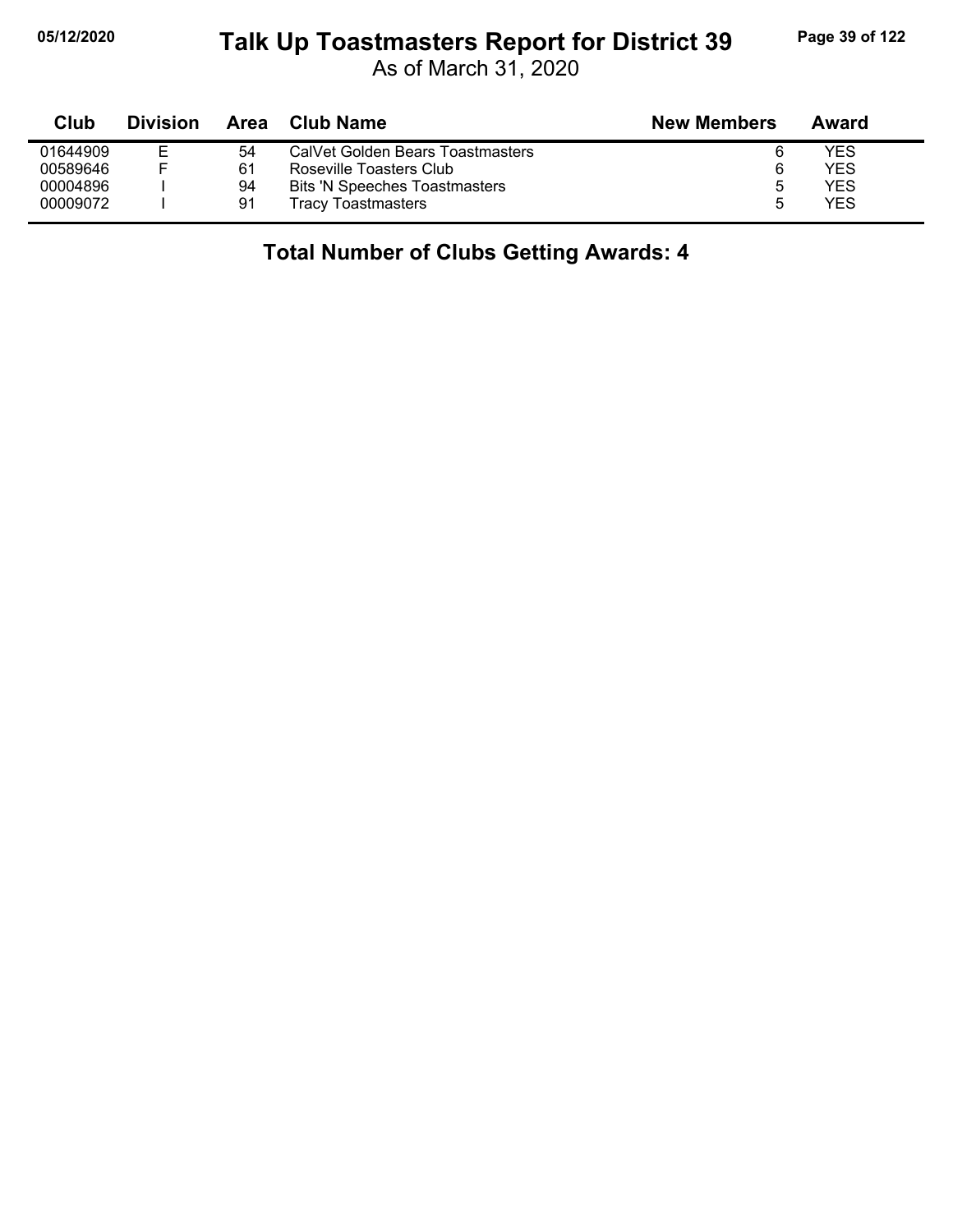# **05/12/2020 Page 40 of 122 Talk Up Toastmasters Report for District 40**

As of March 31, 2020

| Club     | <b>Division</b> | Area | <b>Club Name</b>                       | <b>New Members</b> | <b>Award</b> |  |
|----------|-----------------|------|----------------------------------------|--------------------|--------------|--|
| 00009531 | D               | 34   | Toast Of Broadway Toastmasters Club    | 5                  | YES          |  |
| 00656587 | С               | 21   | Polaris Toastmasters Club              | 5                  | <b>YES</b>   |  |
| 01825615 | в               | 15   | Progressive Speaking Club              |                    | YES          |  |
| 02705957 | F               | 51   | CIC Speaks Too                         | 10                 | <b>YES</b>   |  |
| 00001242 | А               | 02   | Huffman Prairie Toastmasters Club      | 5                  | YES.         |  |
| 00621016 | н               | 71   | <b>Brewery District Club</b>           |                    | YES          |  |
| 00641256 | F               | 51   | CIC Speaks Toastmasters Club           | 5                  | YES          |  |
| 05168204 | н               | 72   | <b>Grove City Toastmasters</b>         | 6                  | <b>YES</b>   |  |
| 06722000 | B               | 14   | <b>Wings With Voices</b>               | 6                  | YES          |  |
| 07282093 | B               | 13   | Honda North America (HNA) Toastmasters | 6                  | YES          |  |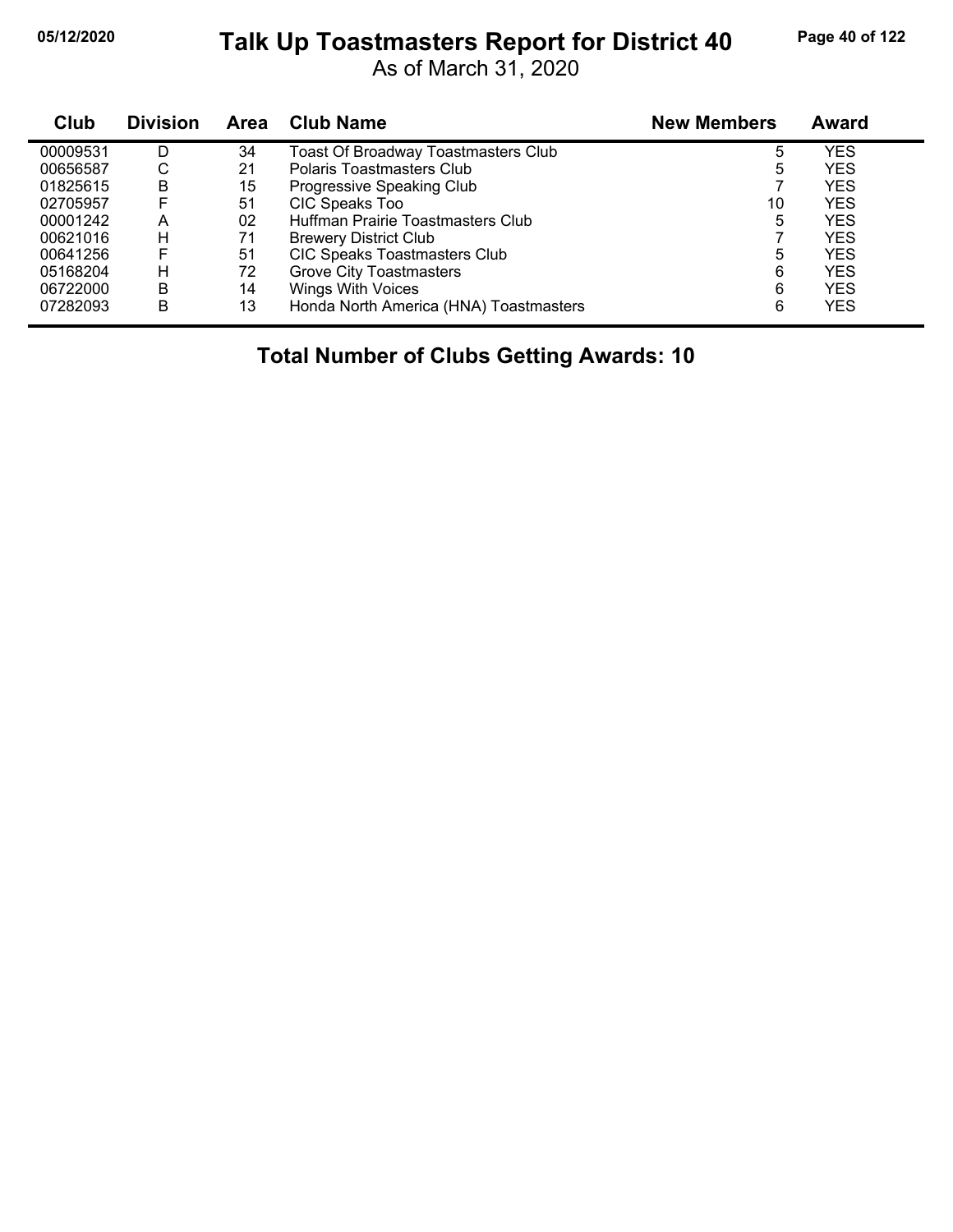#### **05/12/2020 Page 41 of 122 Talk Up Toastmasters Report for District 41**

As of March 31, 2020

| Club     | <b>Division</b>  | <b>Area</b> | <b>Club Name</b>                                                  | <b>New Members</b> | <b>Award</b> |
|----------|------------------|-------------|-------------------------------------------------------------------|--------------------|--------------|
| 07237977 | $\overline{C}$   | 02          | <b>Titans Toastmasters Club</b>                                   | 8                  | <b>YES</b>   |
| 07169377 | F                | 04          | Gurgaon Speakers Toastmasters Club                                | 8                  | <b>YES</b>   |
| 07537334 | A                | 02          | <b>Bhaisepati Toastmasters Club</b>                               | 10                 | <b>YES</b>   |
| 07516128 | G                | 03          | <b>TCS GG5 Toastmasters</b>                                       | 6                  | <b>YES</b>   |
| 05274833 | L                | 03          | <b>XLRI Toastmasters Club</b>                                     | 6                  | <b>YES</b>   |
| 05346753 | E                | 05          | Toastmasters Club of Speaking and Leadership                      | 9                  | <b>YES</b>   |
| 05477602 | $\mathsf E$      | 03          | <b>Toastmasters of Delhi</b>                                      | 6                  | <b>YES</b>   |
| 05595195 | M                | 03          | Great Lakes Gurgaon                                               | 9                  | <b>YES</b>   |
| 05539557 | M                | 04          | The Pangram's Toastmasters Club                                   | 5                  | <b>YES</b>   |
| 05576185 | D                | 04          | Noida Plus Toastmasters Club                                      | $\overline{7}$     | <b>YES</b>   |
| 07050177 | K                | 01          | Infinity Toastmasters Club                                        | 5                  | <b>YES</b>   |
| 07057075 | E                | 06          | Phoenix Toastmasters Club                                         | 7                  | <b>YES</b>   |
| 06039218 | D                | 02          | <b>Ghaziabad Toastmasters Club</b>                                | 8                  | <b>YES</b>   |
| 06044728 | Н                | 06          | Lucknow Toastmasters Club                                         | 6                  | <b>YES</b>   |
| 06655852 | J                | 02          | Siliguri Queens Toastmasters                                      | 5                  | <b>YES</b>   |
| 07472687 |                  | 05          |                                                                   | 7                  | <b>YES</b>   |
|          | L                |             | Bangladesh Youth Toastmasters Club                                |                    | <b>YES</b>   |
| 01574616 | E<br>$\mathsf C$ | 01          | <b>Toastmasters Club of West Delhi</b>                            | 5                  |              |
| 05954206 |                  | 05          | Jaipur Toastmasters Club                                          | 5                  | <b>YES</b>   |
| 05517955 | M                | 01          | <b>Faridabad Orators Toastmasters Club</b>                        | 6                  | <b>YES</b>   |
| 00693315 | A                | 01          | <b>Everest Toastmasters Club</b>                                  | 5                  | <b>YES</b>   |
| 06677200 | K                | 03          | <b>TCS Maitree Icon Toastmasters Club</b>                         | 7                  | <b>YES</b>   |
| 06108789 | ${\sf N}$        | 02          | The Toastmaster's Club of Guwahati                                | 7                  | <b>YES</b>   |
| 06771510 | K                | 03          | Elite Toastmasters Club                                           | 8                  | <b>YES</b>   |
| 06789495 | H                | 03          | <b>CPA Global Toastmasters Club</b>                               | 6                  | <b>YES</b>   |
| 06793882 | A                | 01          | <b>Bodhi Toastmasters Club</b>                                    | 9                  | <b>YES</b>   |
| 06826688 | L                | 03          | Independent University Bangladesh Toastmasters C                  | 6                  | <b>YES</b>   |
| 07321851 | L                | 05          | <b>Gulshan Toastmasters Club</b>                                  | 5                  | <b>YES</b>   |
| 01496270 | K                | 04          | City of Joy Toastmasters Club                                     | 5                  | <b>YES</b>   |
| 07010470 | K                | 02          | <b>TCS Maitree Pinnacle Toastmasters Club</b>                     | 9                  | <b>YES</b>   |
| 06882382 | J                | 01          | <b>Toastmasters Club of Gangtok</b>                               | 5                  | <b>YES</b>   |
| 03939528 |                  | 03          | In-Steel Toastmasters                                             | 5                  | <b>YES</b>   |
| 03918791 | D                | 04          | Nokia Noida Toastmasters Club                                     | 5                  | <b>YES</b>   |
| 04822406 | Н                | 04          | Greno Toastmasters Club                                           | 6                  | <b>YES</b>   |
| 05168041 | G                | 04          | Gurgaon Orators Toastmasters Club                                 | 10                 | <b>YES</b>   |
| 04792214 | L                | 02          | Dhaka Bangladesh Toastmasters                                     | 6                  | <b>YES</b>   |
| 04812887 | E                | 05          | <b>JPKU Toastmasters Club</b>                                     | 7                  | <b>YES</b>   |
| 04497510 | L                | 04          | DHAKA TOASTMASTERS CLUB                                           | 5                  | <b>YES</b>   |
| 02178041 | H                | 03          | TCS Noida V Toastmasters Club                                     | 7                  | <b>YES</b>   |
| 03321031 | G                | 02          | Millennium City Toastmasters Club                                 | 5                  | <b>YES</b>   |
| 03154173 | В                | 04          | Chitkara University Toastmasters Club                             | 11                 | <b>YES</b>   |
| 01088097 | Κ                | 02          | TCS Maitree Kolkata Toastmasters Club                             | 6                  | <b>YES</b>   |
| 01098597 | В                | 01          | <b>Chandigarh Toastmasters Club</b>                               | 11                 | <b>YES</b>   |
| 00008112 | A                | 03          | Kathmandu Toastmasters Club 8112                                  | 5                  | <b>YES</b>   |
|          |                  |             |                                                                   |                    | <b>YES</b>   |
| 01381947 | Κ                | 02          | Salt Lake Toastmasters Club<br><b>Toastmasters Club of Dwarka</b> | 5                  |              |
| 00996285 | Е                | 01          |                                                                   | 5                  | <b>YES</b>   |
| 00870897 | Е                | 03          | South Delhi Toastmasters                                          | 5                  | <b>YES</b>   |
| 02782369 | A                | 04          | Himalaya Toastmasters                                             | 11                 | <b>YES</b>   |
| 01806058 | $\mathsf B$      | 01          | Infosys Toastmasters, Chandigarh                                  | $\overline{7}$     | <b>YES</b>   |
| 01200975 | F                | 01          | <b>Gurgaon Toastmasters Club</b>                                  | 10                 | <b>YES</b>   |
| 01459483 | Ε                | 02          | East Delhi Toastmasters Club                                      | 9                  | <b>YES</b>   |
| 01179292 | K                | 04          | Kolkata Toastmasters Club                                         | 5                  | <b>YES</b>   |
| 01039812 | Н                | 02          | Adobe Toastmasters Club                                           | 9                  | <b>YES</b>   |
| 01059126 | D                | 03          | Noida Toastmasters Club                                           | 6                  | <b>YES</b>   |
| 05749303 | G                | 02          | <b>North Star Toastmasters</b>                                    | 6                  | <b>YES</b>   |
| 05680890 | E                | 05          | <b>Capital City Toastmasters</b>                                  | 5                  | <b>YES</b>   |
| 05700331 | E                | 06          | Delhi Toastmasters                                                | 9                  | <b>YES</b>   |
| 05815798 | A                | 04          | Standard Chartered Bank Nepal Toastmasters Club                   | 6                  | <b>YES</b>   |
| 05818576 | J                | 03          | Siliguri Foothills Toastmasters Club                              | 5                  | <b>YES</b>   |
| 01345936 | G                | 03          | <b>TCS Maitree Gurgaon Toastmasters</b>                           | 14                 | <b>YES</b>   |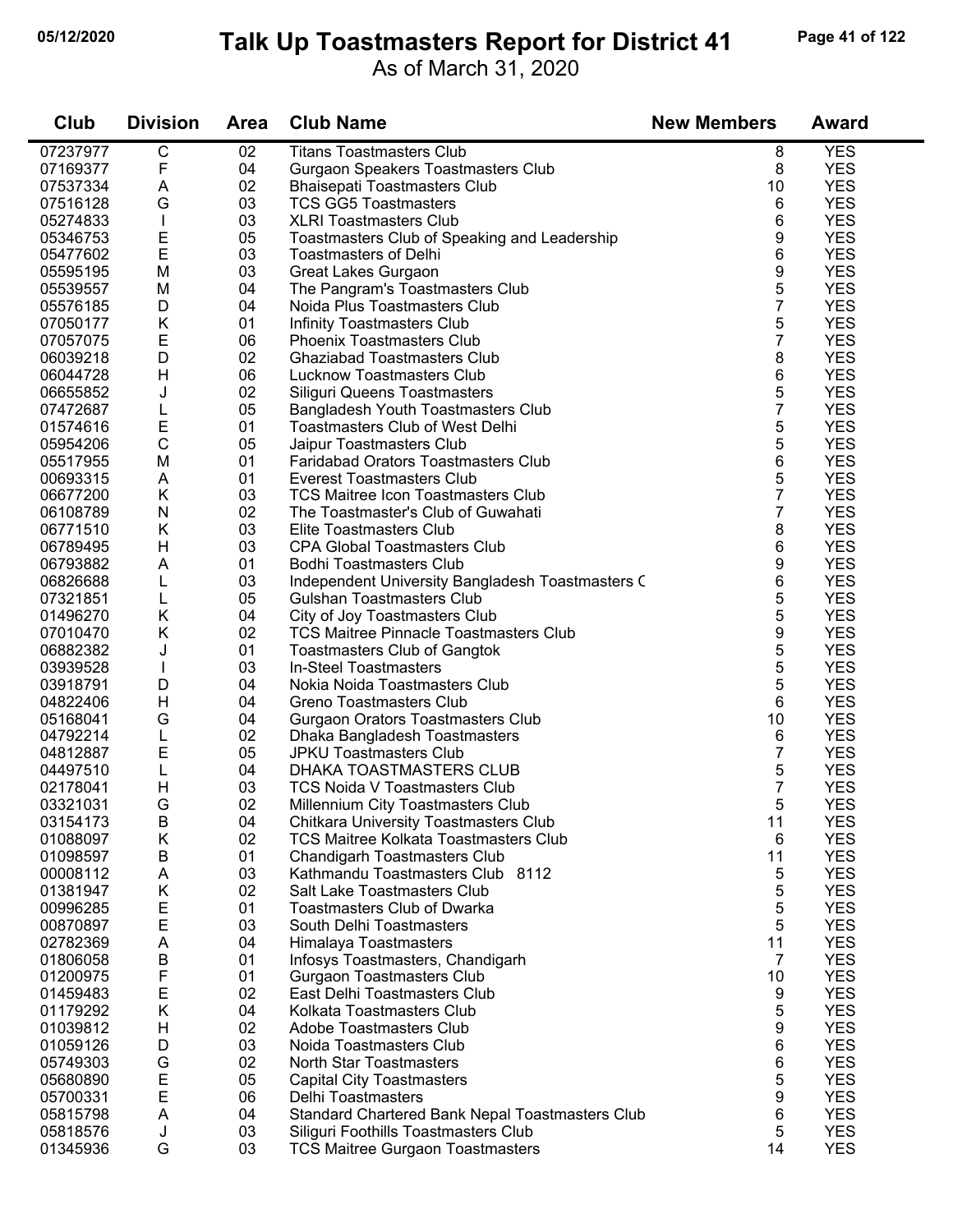# **05/12/2020 Page 42 of 122 Talk Up Toastmasters Report for District 41**

As of March 31, 2020

| <b>Club</b> | <b>Division</b> | Area | <b>Club Name</b>                        | <b>New Members</b> | Award |
|-------------|-----------------|------|-----------------------------------------|--------------------|-------|
| 05679112    |                 | 01   | Siliguri Toastmasters Club              |                    | YES   |
| 01304416    |                 | 01   | <b>IBM Blue Voice Toastmasters Club</b> |                    | YES   |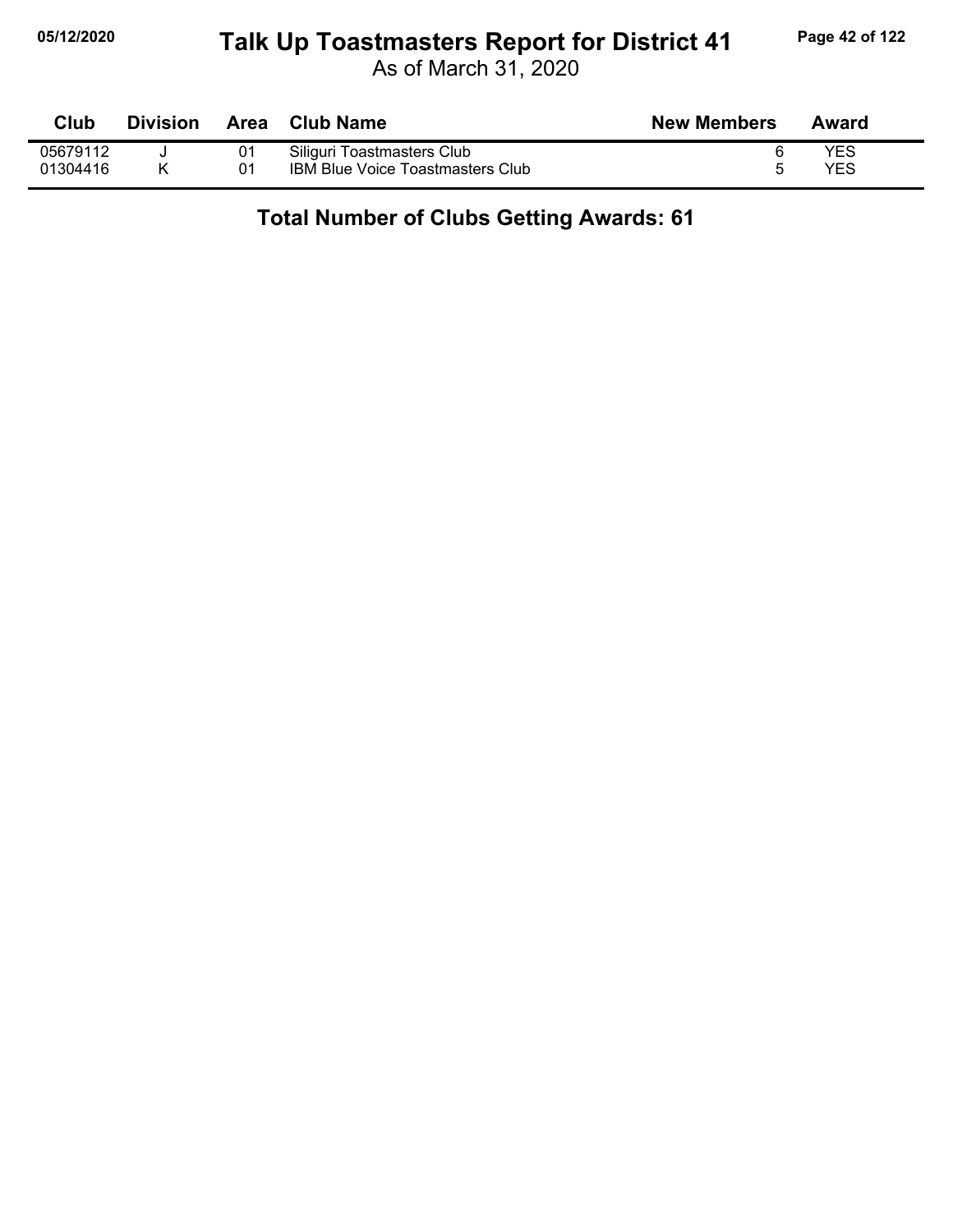# **05/12/2020 Page 43 of 122 Talk Up Toastmasters Report for District 42**

As of March 31, 2020

| Club     | <b>Division</b> | <b>Area</b> | <b>Club Name</b>                    | <b>New Members</b> | Award      |
|----------|-----------------|-------------|-------------------------------------|--------------------|------------|
| 00878113 | С               | 11          | <b>Calgary Talking Toastmasters</b> | 5                  | YES        |
| 00009991 | в               | 24          | Estevan Club                        | 6                  | <b>YES</b> |
| 00002849 | в               | 09          | Wild Oats Club                      | 5                  | YES        |
| 00001171 |                 | 26          | High Riser Toastmasters Club        | 6                  | <b>YES</b> |
| 00006161 | в               | 09          | Club 13 Toastmasters Club           | 5                  | <b>YES</b> |
| 00008170 | D               | 23          | Calgary Pace Setters Club           |                    | YES        |
| 02260051 | E               | 28          | <b>SAIT Sayers</b>                  | 8                  | <b>YES</b> |
| 07316646 | D               | 08          | <b>FAC Toastmasters</b>             | 5                  | YES        |
| 07088157 | F               | 20          | Speech Hub Toastmasters             | 5                  | YES        |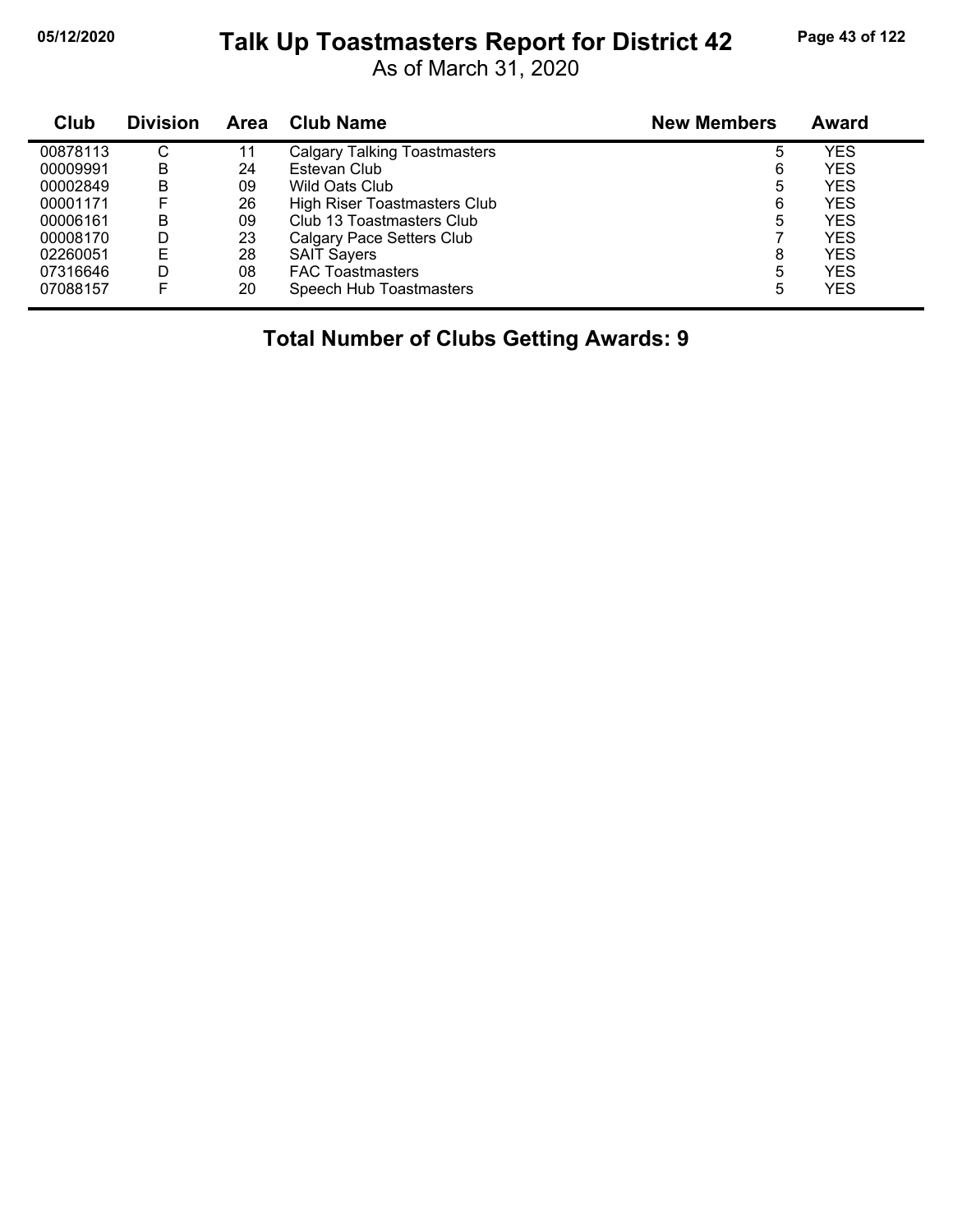# **05/12/2020 Page 44 of 122 Talk Up Toastmasters Report for District 43**

As of March 31, 2020

| Club     | <b>Division</b> | Area | Club Name                             | <b>New Members</b> | Award      |
|----------|-----------------|------|---------------------------------------|--------------------|------------|
| 07216706 | Е               | 03   | <b>MSL Toastmasters Club</b>          |                    | <b>YES</b> |
| 05550917 | Е               | 02   | Reaching Beyond Advanced Toastmasters | ა                  | <b>YES</b> |
| 02290948 |                 | 01   | Toastmasters of Tyson Foods, Inc.     |                    | <b>YES</b> |
| 01379206 |                 | 02   | <b>Technically Speaking</b>           | 11                 | <b>YES</b> |
| 00007495 |                 | 01   | Willow Lake Toastmasters Club         | 5                  | <b>YES</b> |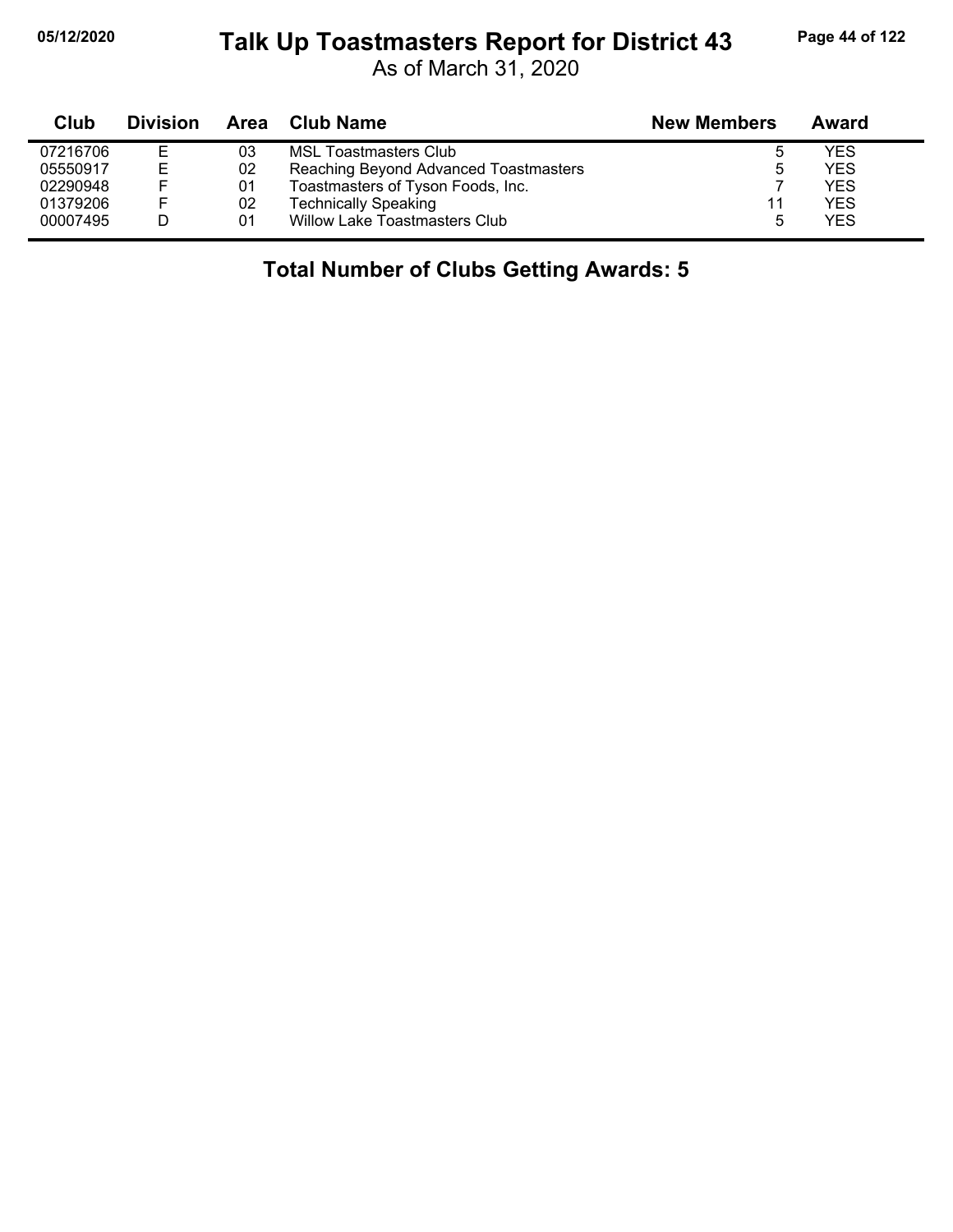# **05/12/2020 Page 45 of 122 Talk Up Toastmasters Report for District 44**

As of March 31, 2020

| Club     | <b>Division</b> | Area | <b>Club Name</b>                        | <b>New Members</b> | <b>Award</b> |
|----------|-----------------|------|-----------------------------------------|--------------------|--------------|
| 00002941 | D               | 41   | Talking Aprons                          |                    | <b>YES</b>   |
| 00005945 | F               | 65   | Northpark Toastmasters Club             | 5                  | <b>YES</b>   |
| 00005259 | G               | 71   | <b>Community Voice Toastmasters</b>     |                    | <b>YES</b>   |
| 01316000 | D               | 46   | Rising Phoenix Toastmasters Club        | 8                  | <b>YES</b>   |
| 00006301 | F               | 64   | Dunwoody Club                           |                    | <b>YES</b>   |
| 00709687 | н               | 84   | PB & J Toastmasters                     | 5                  | <b>YES</b>   |
| 01054912 | G               | 75   | Philips Healthcare Atlanta Toastmasters | 5                  | <b>YES</b>   |
| 03900590 | н               | 85   | <b>Top Shelf Toastmasters</b>           | 6                  | <b>YES</b>   |
| 05371208 | С               | 34   | <b>First Words</b>                      | 8                  | <b>YES</b>   |
| 06599388 | D               | 43   | Let's Get It Talking                    |                    | <b>YES</b>   |
| 07473226 | D               | 43   | AIZ Atlanta Toastmasters                | 14                 | <b>YES</b>   |
| 03157180 | G               | 76   | <b>Healthy Dialogue</b>                 | 5                  | <b>YES</b>   |
| 03361344 | D               | 44   | <b>West Cobb Toastmasters</b>           | 5                  | <b>YES</b>   |
| 04496985 | A               | 16   | Securely Speaking                       | 16                 | <b>YES</b>   |
| 04343169 | H               | 81   | <b>Sugar Hill Toastmasters</b>          | 8                  | <b>YES</b>   |
| 04744625 | С               | 31   | St. Maximilian Kolbe Toastmasters       | 8                  | <b>YES</b>   |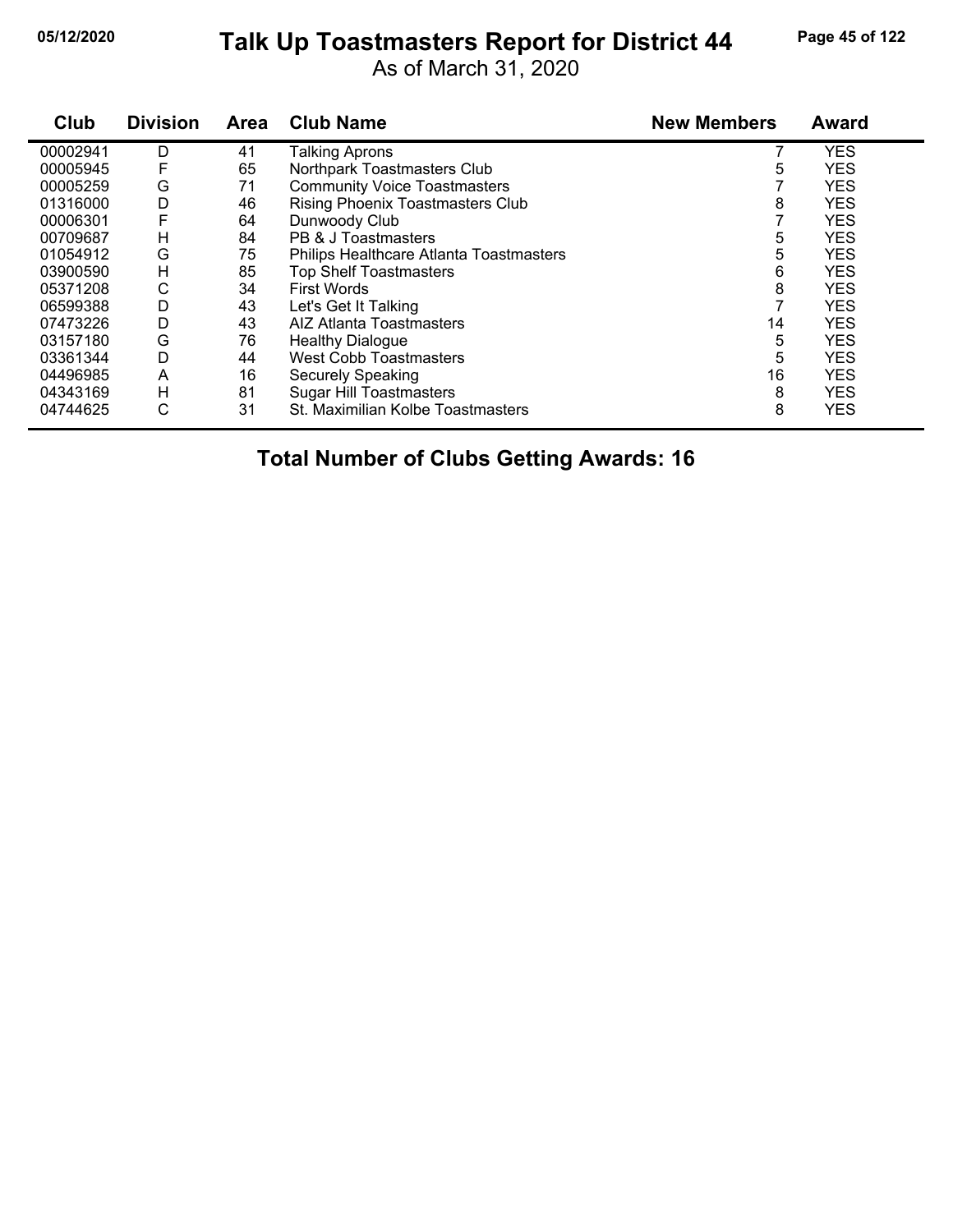# **05/12/2020 Page 46 of 122 Talk Up Toastmasters Report for District 46**

As of March 31, 2020

| Club     | <b>Division</b> | <b>Area</b> | <b>Club Name</b>                          | <b>New Members</b> | Award      |  |
|----------|-----------------|-------------|-------------------------------------------|--------------------|------------|--|
| 04421334 |                 | 05          | Mind Masters                              | 5                  | YES        |  |
| 07315453 | C               | 32          | French/Bilingual Toastmasters of New York | 5                  | YES        |  |
| 06765848 | D               | 44          | Societe Generale Toastmasters, USA        | 9                  | YES        |  |
| 03885338 | F               | 67          | <b>NYC Power Speakers</b>                 |                    | YES        |  |
| 07202219 | E               | 56          | <b>Girl Scouts of the USA</b>             | 12                 | YES        |  |
| 03890961 | B               | 24          | Columbia University Toastmasters Club     | 16                 | YES        |  |
| 01199057 | A               | 15          | <b>Priceless Speakers</b>                 | 6                  | YES        |  |
| 06547516 | С               | 36          | Speak Up Swiss Re                         | 6                  | <b>YES</b> |  |
| 00000334 | G               | 73          | World Financial Center Toastmasters       | 8                  | YES        |  |
| 00008131 | н               | 83          | <b>Bay Ridge Toastmasters</b>             | 6                  | YES        |  |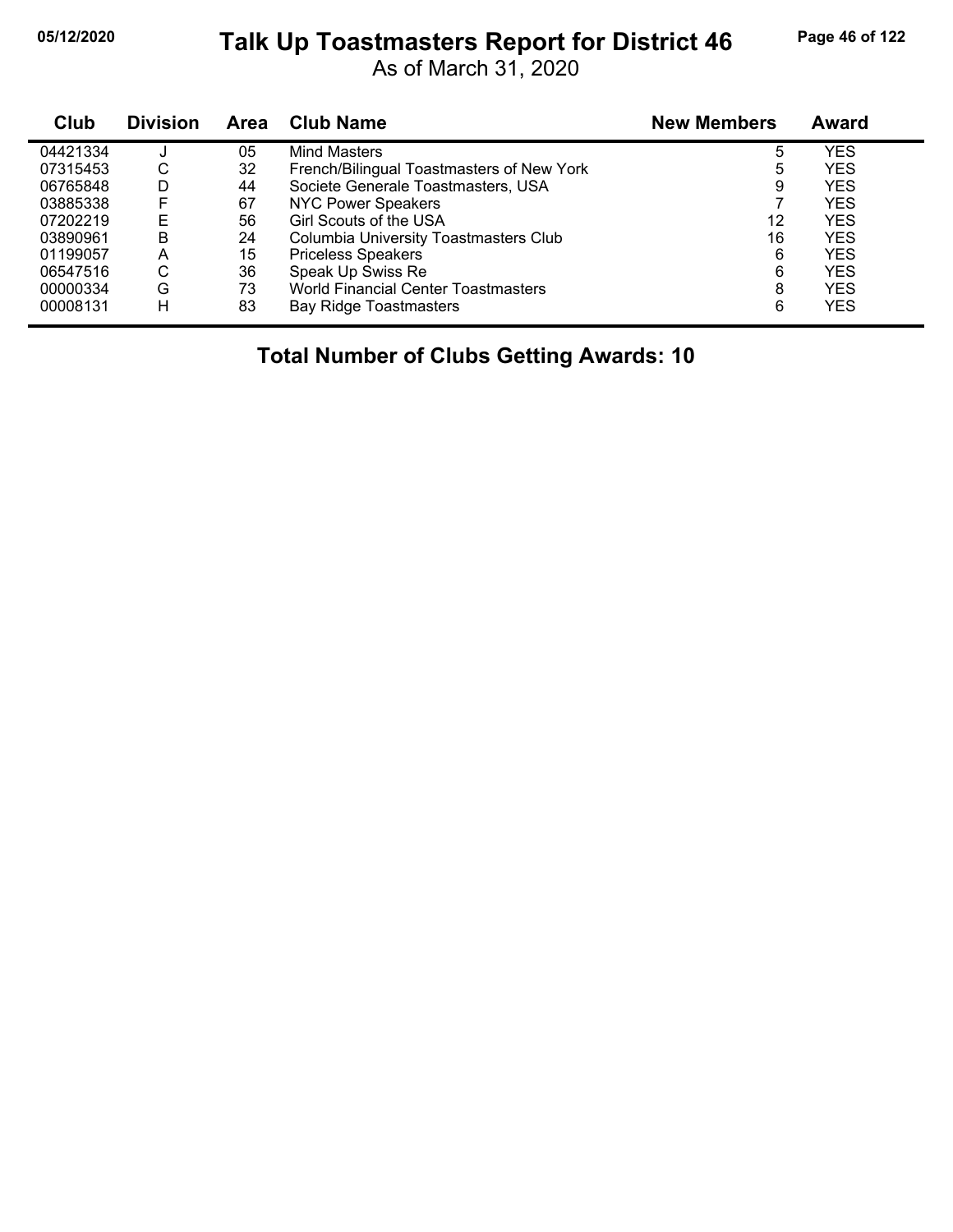# **05/12/2020 Page 47 of 122 Talk Up Toastmasters Report for District 47**

As of March 31, 2020

| Club     | <b>Division</b> | Area | <b>Club Name</b>                 | <b>New Members</b> | <b>Award</b> |
|----------|-----------------|------|----------------------------------|--------------------|--------------|
| 00008437 | D               | 40   | Port St. Lucie Speakers          | 6                  | <b>YES</b>   |
| 00002903 | B               | 20   | Achievers Club                   | 6                  | <b>YES</b>   |
| 00003299 | С               | 33   | Boca Raton Toastmasters          |                    | <b>YES</b>   |
| 00002445 | B               | 20   | Club Awesome Toastmasters        | 5                  | <b>YES</b>   |
| 06484905 |                 | 93   | AGOC Nationbuilders              | 6                  | <b>YES</b>   |
| 03299156 | С               | 30   | City of Delray Beach             | 5                  | <b>YES</b>   |
| 01200778 | F               | 63   | <b>Dynamic Persuaders</b>        | 5                  | <b>YES</b>   |
| 06003592 | Α               | 14   | West Pines Toastmasters Club     | 5                  | <b>YES</b>   |
| 07031743 | F               | 63   | <b>Police Dynamic Enforcers</b>  | 5                  | <b>YES</b>   |
| 01358961 | F               | 62   | <b>B.U.T. Nation Builders</b>    | 5                  | <b>YES</b>   |
| 04486222 | E               | 50   | Miami-Wynwood Toastmasters       | 15                 | <b>YES</b>   |
| 01575030 | В               | 20   | <b>Club Power Speakers</b>       |                    | <b>YES</b>   |
| 01588575 | D               | 43   | The Palm Beach Toastmasters Club | 5                  | <b>YES</b>   |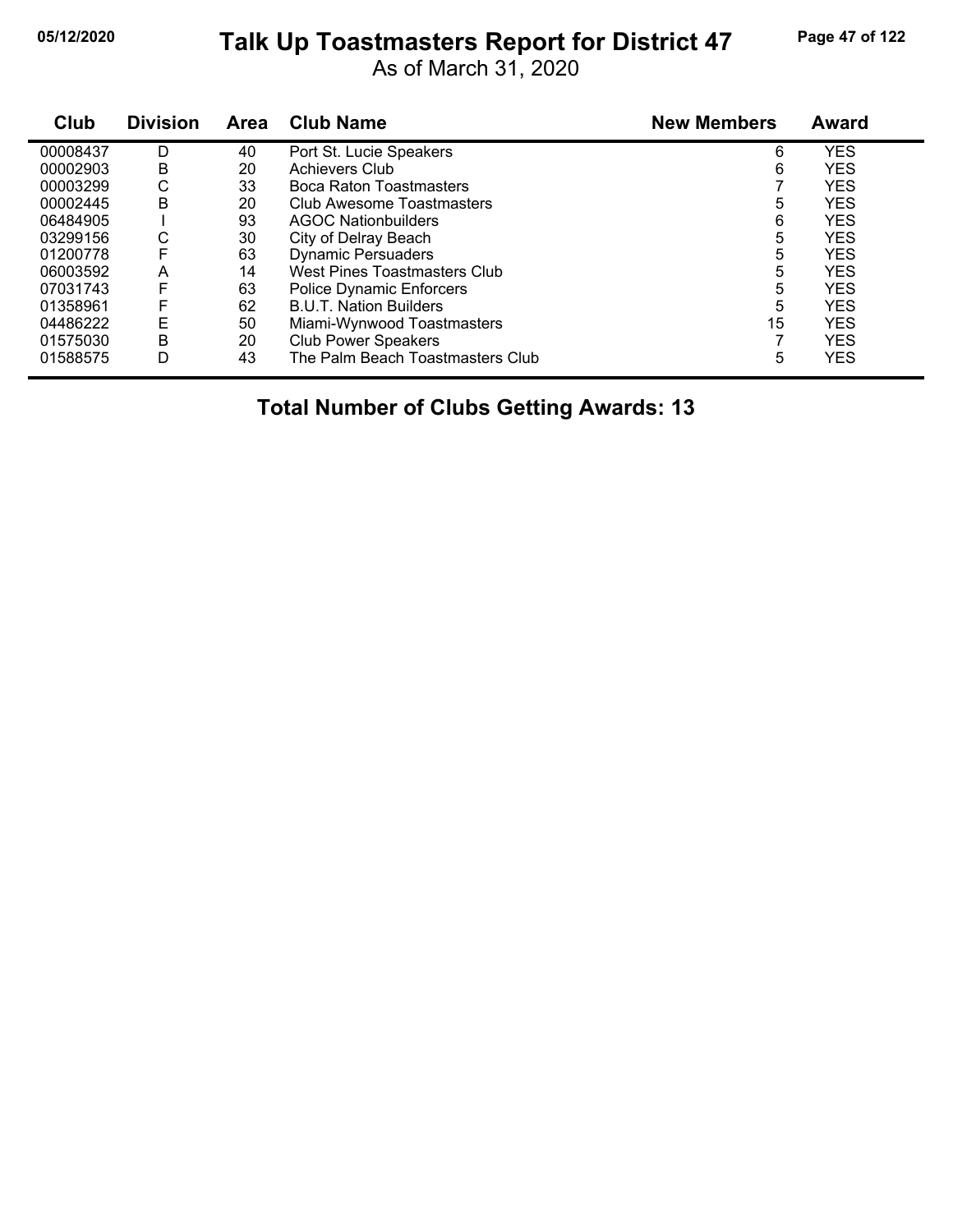#### **05/12/2020 Page 48 of 122 Talk Up Toastmasters Report for District 48**

As of March 31, 2020

| Club     | <b>Division</b> | Area | <b>Club Name</b>                   | <b>New Members</b> | Award      |
|----------|-----------------|------|------------------------------------|--------------------|------------|
| 05679878 |                 | 34   | Cigar City Toastmasters            |                    | YES        |
| 00006745 |                 | 32   | Telecom Park Toastmasters          | b                  | <b>YES</b> |
| 01169566 |                 | 40   | The Talk Of 5508 Toastmasters Club | 5                  | YES        |
| 00831439 |                 | 40   | <b>Brandon Toastmasters Club</b>   | 9                  | <b>YES</b> |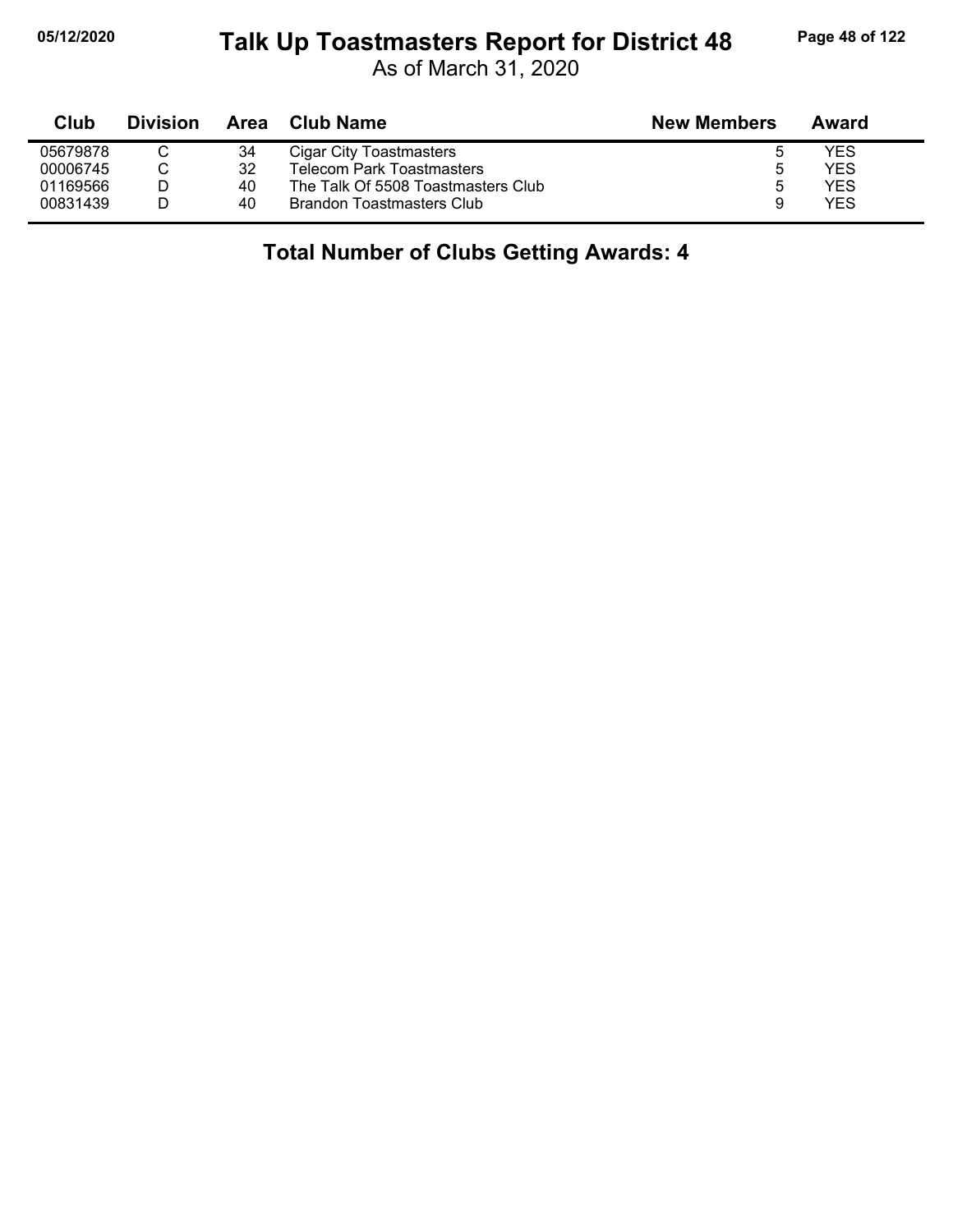# **05/12/2020 Page 49 of 122 Talk Up Toastmasters Report for District 49**

As of March 31, 2020

| Club     | <b>Division</b> | Area | <b>Club Name</b>                       | <b>New Members</b> | Award |
|----------|-----------------|------|----------------------------------------|--------------------|-------|
| 00007356 |                 | 16   | Ho'oponopono Pa'ahao Toastmasters Club |                    | YES   |
| 00007854 |                 | 03   | No Ka Oi Club                          | 6                  | YES   |
| 00005244 | R               | 05   | Mililani Club                          | 6                  | YES   |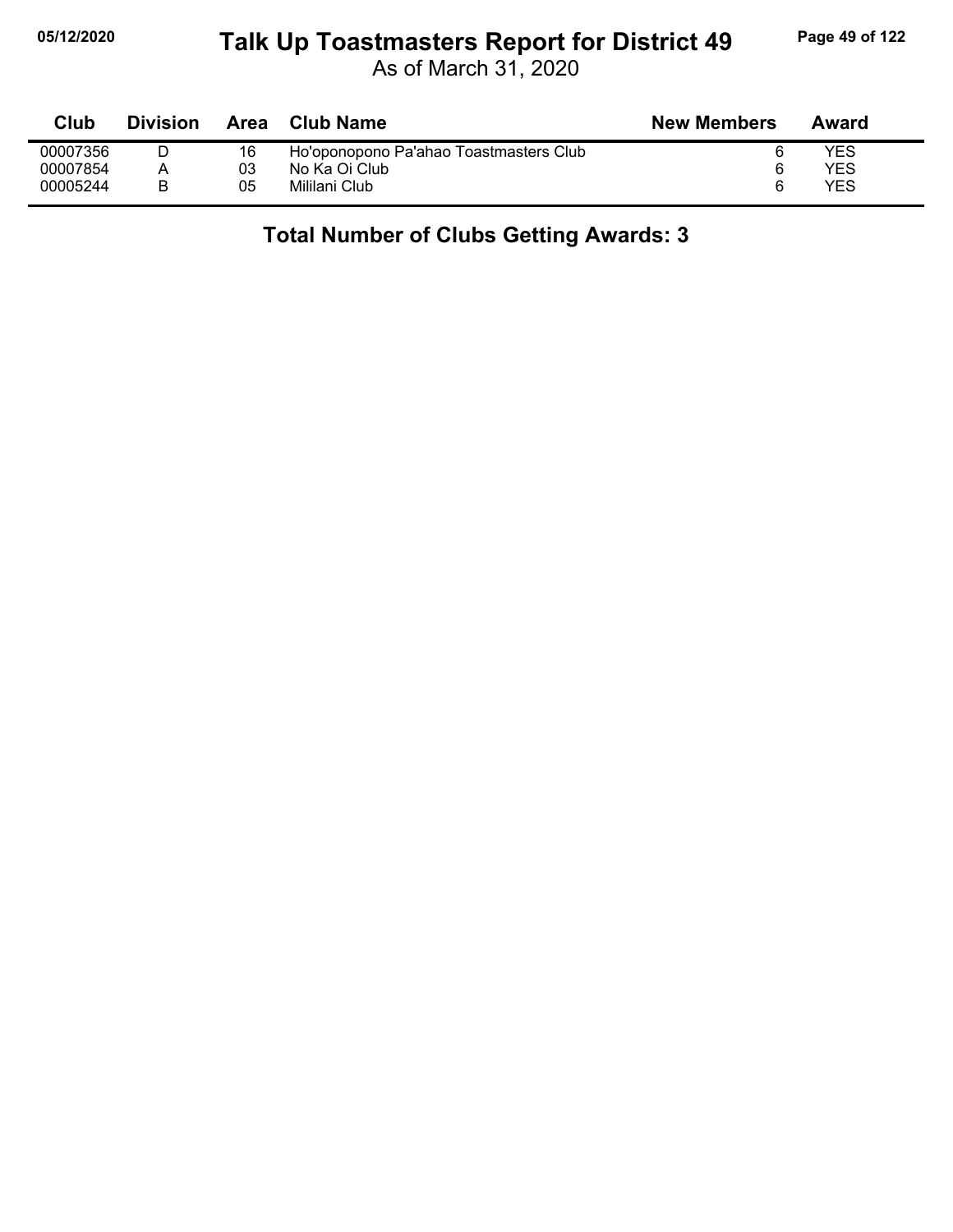#### **05/12/2020 Page 50 of 122 Talk Up Toastmasters Report for District 50**

As of March 31, 2020

| Club     | <b>Division</b> | Area | <b>Club Name</b>                   | <b>New Members</b> | Award      |
|----------|-----------------|------|------------------------------------|--------------------|------------|
| 00006071 |                 | 26   | Speak-Up Frisco!                   | 8                  | YES        |
| 00003549 | M               | 31   | 11K Toastmasters                   | 6                  | <b>YES</b> |
| 01565753 | V               | 76   | <b>JSOM Friday Toastmasters</b>    | 5                  | YES        |
| 02876291 | M               | 34   | <b>LUV Toastmasters</b>            | 5                  | YES        |
| 00004015 |                 | 24   | Plano Talkers Club                 | 6                  | YES        |
| 04718634 | M               | 35   | <b>Best of Dallas Toastmasters</b> | 8                  | <b>YES</b> |
| 06644914 | F               | 27   | Hilti Plano                        | 6                  | YES        |
| 07680560 |                 | 22   | <b>Parkwood Pontificators</b>      | 9                  | <b>YES</b> |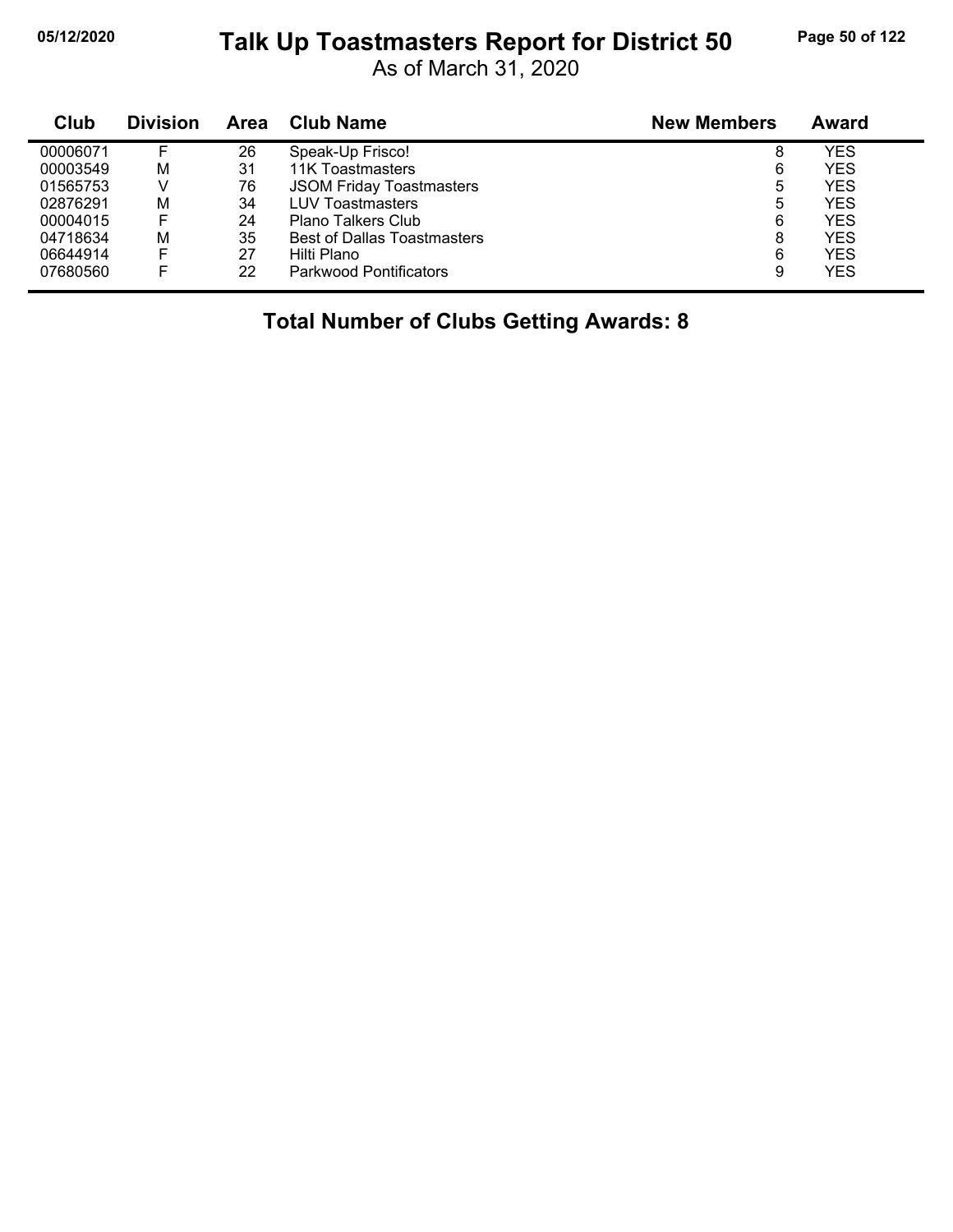# **05/12/2020 Page 51 of 122 Talk Up Toastmasters Report for District 51**

As of March 31, 2020

| Club     | <b>Division</b> | Area | Club Name                           | <b>New Members</b> | Award      |
|----------|-----------------|------|-------------------------------------|--------------------|------------|
| 05504420 | н               | 03   | <b>IPK UP Toastmasters Club</b>     | 11                 | YES        |
| 06422034 | N               | 07   | <b>IHS Markit Toastmasters Club</b> | 16                 | YES        |
| 05617943 | P               | 03   | EPF Toastmasters Club               |                    | YES        |
| 00005111 | W               | 04   | <b>TTDI Toastmasters Club</b>       | b                  | YES        |
| 01122308 |                 | 02   | SuperstarToastmasters Club          |                    | <b>YES</b> |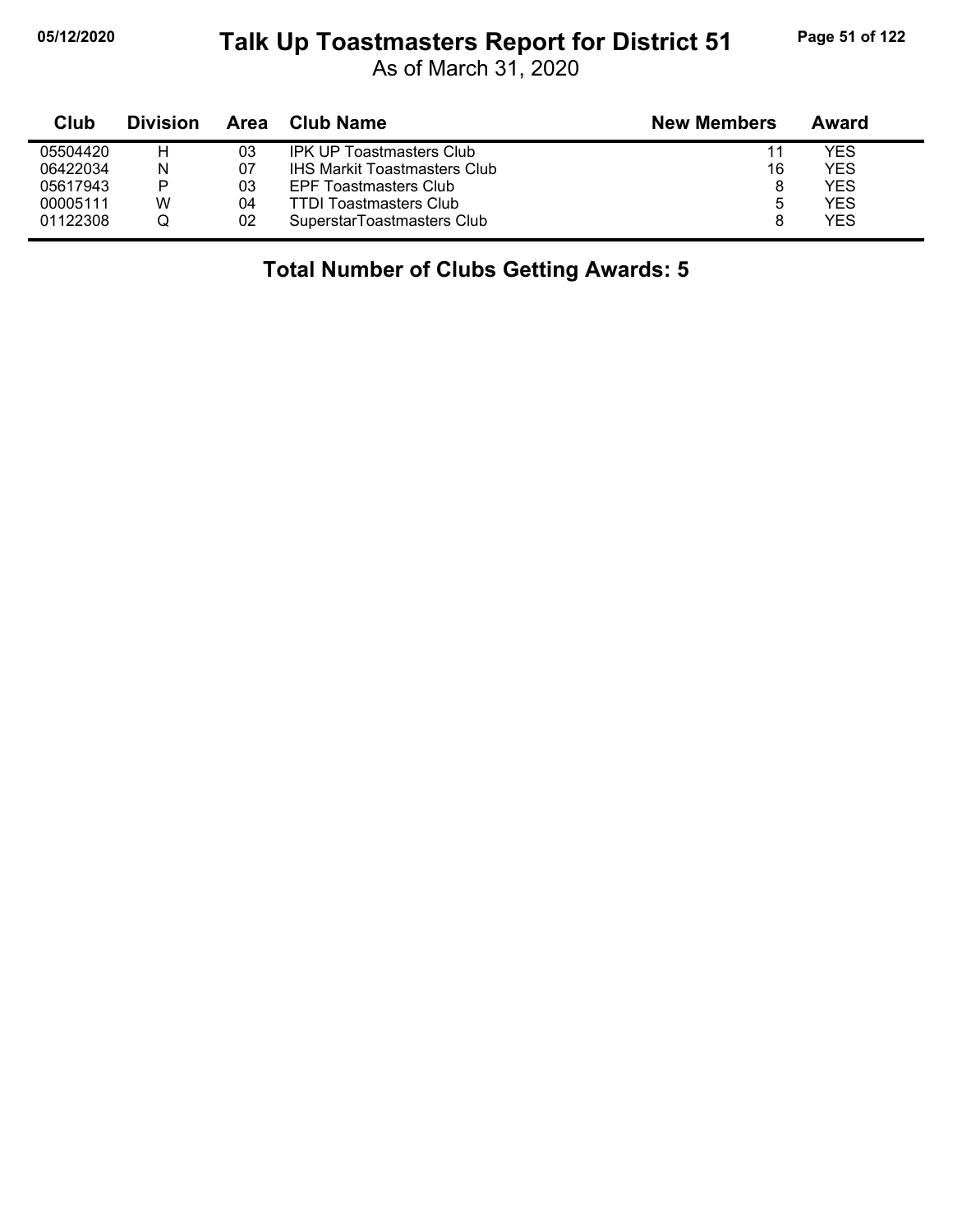# **05/12/2020 Page 52 of 122 Talk Up Toastmasters Report for District 52**

As of March 31, 2020

| Club     | <b>Division</b> | Area | Club Name                     | <b>New Members</b> | Award      |
|----------|-----------------|------|-------------------------------|--------------------|------------|
| 00000616 |                 | 50   | Downtown L.A. Toastmasters    |                    | <b>YES</b> |
| 01101858 | ັ               | 32   | <b>Studio City Speakers</b>   | 9                  | YES        |
| 00651101 |                 | 40   | Mid WilshireToastmasters Club | 6                  | YES        |
| 00005951 |                 | 43   | Toast Of Downtown Club        | 9                  | YES        |
| 03236873 |                 | 42   | Lofty Speakers                | 6                  | YES        |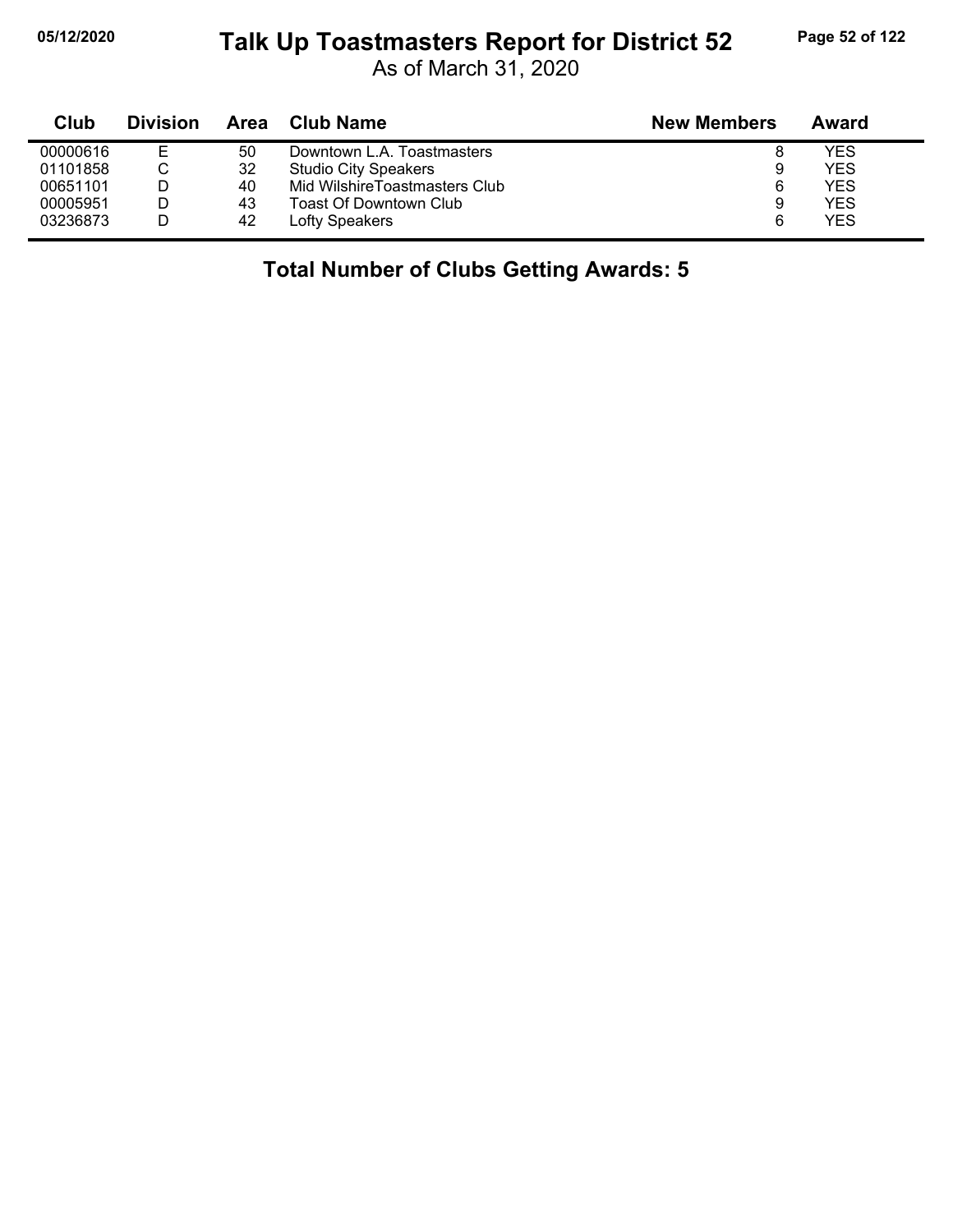#### **05/12/2020 Page 53 of 122 Talk Up Toastmasters Report for District 53**

As of March 31, 2020

| Club     | <b>Division</b> | Area | Club Name                                    | <b>New Members</b> | Award      |
|----------|-----------------|------|----------------------------------------------|--------------------|------------|
| 05118782 | F               | 54   | <b>UCONN School of Business Toastmasters</b> | 13                 | YES        |
| 04593210 |                 | 32   | UConn Stamford Toastmasters Club             | 5                  | <b>YES</b> |
| 00005436 |                 | 41   | Greater New Haven Toastmasters Club          |                    | <b>YES</b> |
| 00007386 | B               | 22   | <b>BI</b> Toastmasters                       | 5                  | <b>YES</b> |
| 01409411 | ◡               | 34   | <b>Prudential Annuities</b>                  | 8                  | <b>YES</b> |
| 00000865 |                 | 32   | Greater Stamford Toastmasters                | 5                  | YES        |
| 00002785 | ⌒<br>◡          | 33   | Norwalk Toastmasters Club                    |                    | <b>YES</b> |
| 02907619 | G               | 74   | <b>Global Toasters</b>                       | 6                  | <b>YES</b> |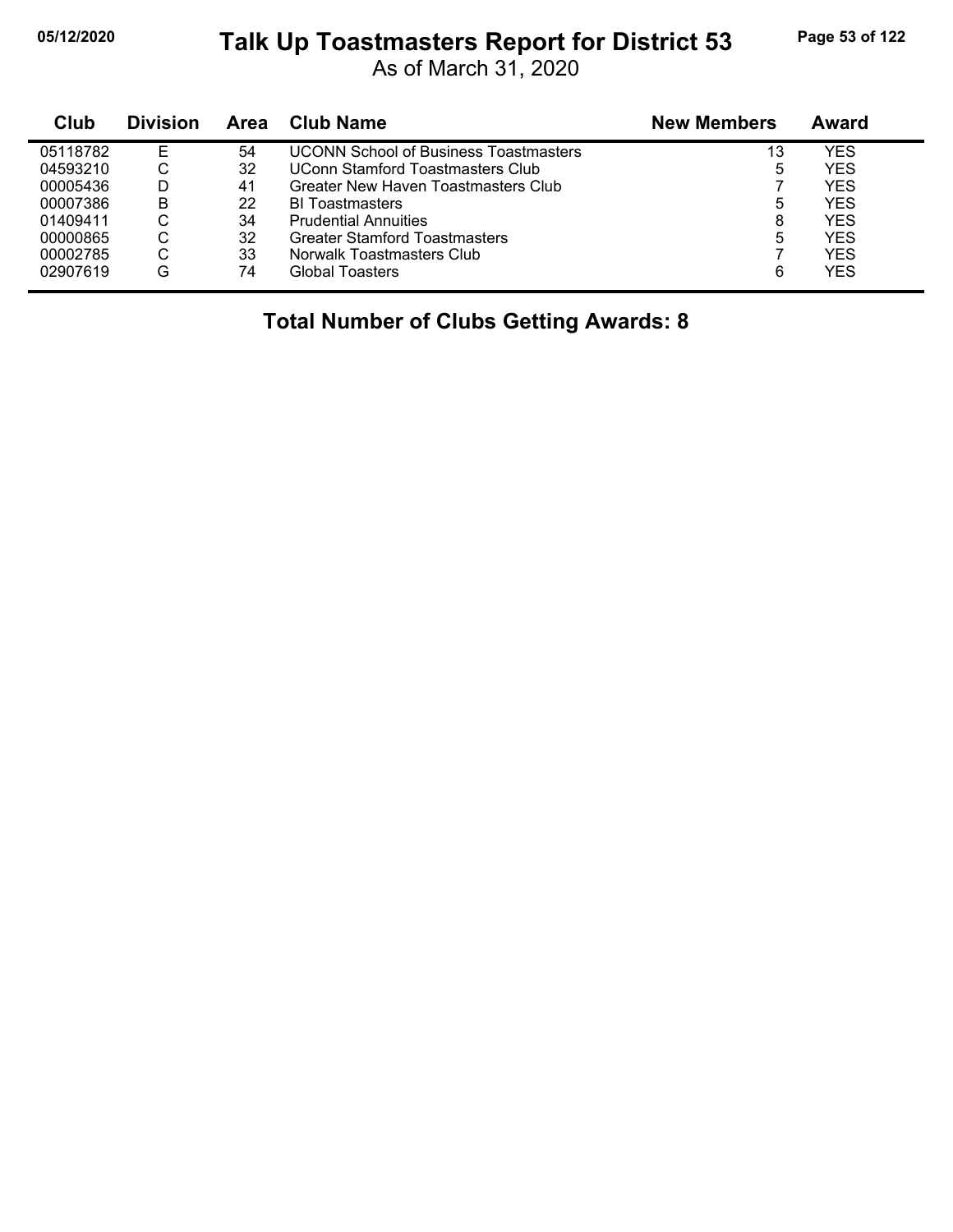# **05/12/2020 Page 54 of 122 Talk Up Toastmasters Report for District 54**

As of March 31, 2020

| Club     | <b>Division</b> |    | Area Club Name             | <b>New Members</b> | Award      |
|----------|-----------------|----|----------------------------|--------------------|------------|
| 00935486 |                 | 32 | Logistically Speaking Club |                    | <b>VEC</b> |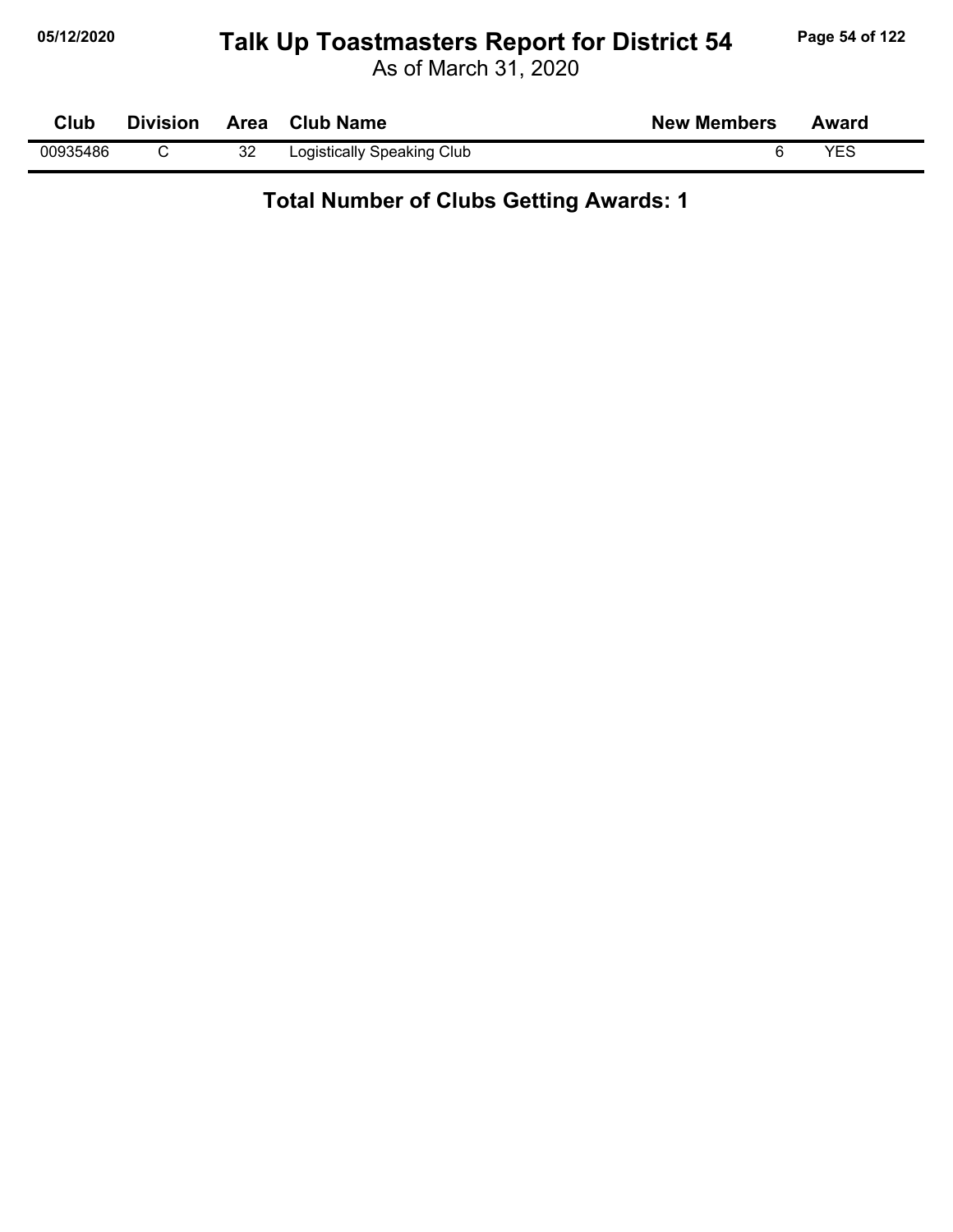# **05/12/2020 Page 55 of 122 Talk Up Toastmasters Report for District 55**

As of March 31, 2020

| Club     | <b>Division</b> | <b>Area</b> | <b>Club Name</b>                      | <b>New Members</b> | <b>Award</b> |
|----------|-----------------|-------------|---------------------------------------|--------------------|--------------|
| 00009174 |                 | 85          | NI Speechmeisters Club                | 8                  | <b>YES</b>   |
| 00004591 |                 | 82          | Round Rock Chambermasters Club        | 5                  | <b>YES</b>   |
| 00004256 | J               | 63          | Austin Toastmasters Club              | 11                 | <b>YES</b>   |
| 00000181 | G               | 34          | <b>USAA Toastmasters</b>              | 5                  | <b>YES</b>   |
| 01144256 | J               | 64          | UT Sciences Toastmasters Club         | 6                  | <b>YES</b>   |
| 01366665 | F               | 24          | Agua Vitae                            | 5                  | <b>YES</b>   |
| 01122323 |                 | 53          | <b>HACA</b>                           | 5                  | <b>YES</b>   |
| 00007629 | Κ               | 72          | <b>Today Toastmasters Club</b>        | 5                  | <b>YES</b>   |
| 00590635 | Κ               | 71          | Lakeline Toastmasters                 | 12                 | <b>YES</b>   |
| 01637427 | ٠J              | 64          | <b>TSAE Toastmasters</b>              | 13                 | <b>YES</b>   |
| 06871808 | G               | 35          | Alamo Ranch                           | 6                  | <b>YES</b>   |
| 07030400 | F               | 22          | Toastmasters Orating At The Rio       | 5                  | <b>YES</b>   |
| 07182375 | F               | 25          | <b>Brownsville Toastmasters</b>       | 5                  | <b>YES</b>   |
| 07548205 | J               | 64          | <b>Center of Gravity Toastmasters</b> | 5                  | <b>YES</b>   |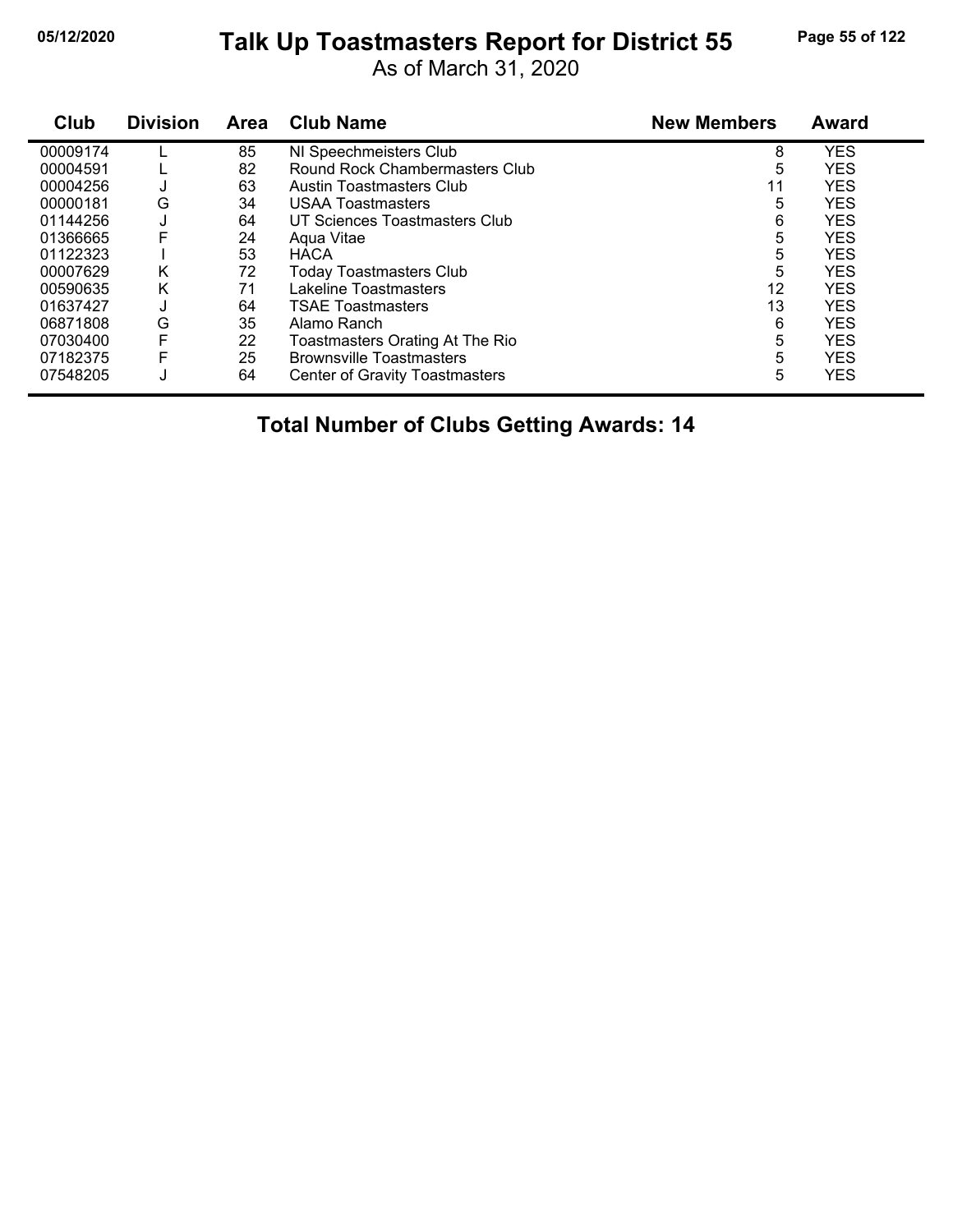# **05/12/2020 Page 56 of 122 Talk Up Toastmasters Report for District 56**

As of March 31, 2020

| Club     | <b>Division</b> | <b>Area</b> | <b>Club Name</b>                        | <b>New Members</b> | Award      |
|----------|-----------------|-------------|-----------------------------------------|--------------------|------------|
| 07696087 | Q               | 51          | <b>Greenway Plaza Toastmasters</b>      | 5                  | <b>YES</b> |
| 04659373 | Q               | 54          | <b>Spirited Speech Masters</b>          | 5                  | <b>YES</b> |
| 07742549 |                 | 44          | <b>Woodforest Toastmasters Club</b>     | 25                 | <b>YES</b> |
| 04820345 |                 | 43          | <b>Market Street Toastmasters</b>       | 5                  | <b>YES</b> |
| 02051466 |                 | 40          | Aggie Toastmasters                      |                    | <b>YES</b> |
| 03614557 | P               | 04          | <b>West Pearland Toastmasters</b>       | 5                  | <b>YES</b> |
| 04323237 | N               | 21          | McDermott McToasters                    | 5                  | <b>YES</b> |
| 00850925 | O               | 12          | <b>Young Professional</b>               | 5                  | <b>YES</b> |
| 00007846 | $\mathsf{R}$    | 61          | <b>Speakers Connection</b>              | 5                  | <b>YES</b> |
| 00006918 |                 | 44          | <b>Woodlands Toastmasters Club</b>      | 5                  | <b>YES</b> |
| 00006294 | Μ               | 30          | <b>Sugar Land Toastmasters</b>          |                    | <b>YES</b> |
| 00002659 |                 | 42          | 1960 North Houston Toastmasters Club    | 6                  | <b>YES</b> |
| 00008937 |                 | 43          | Spring Ahead Speakers Toastmasters Club | 8                  | <b>YES</b> |
| 00681292 |                 | 42          | Outspoken Club                          | 5                  | <b>YES</b> |
| 00826937 | O               | 14          | <b>Word Doctors Toastmasters Club</b>   | 6                  | <b>YES</b> |
| 02760856 |                 | 44          | <b>Slick Talkers</b>                    | 5                  | <b>YES</b> |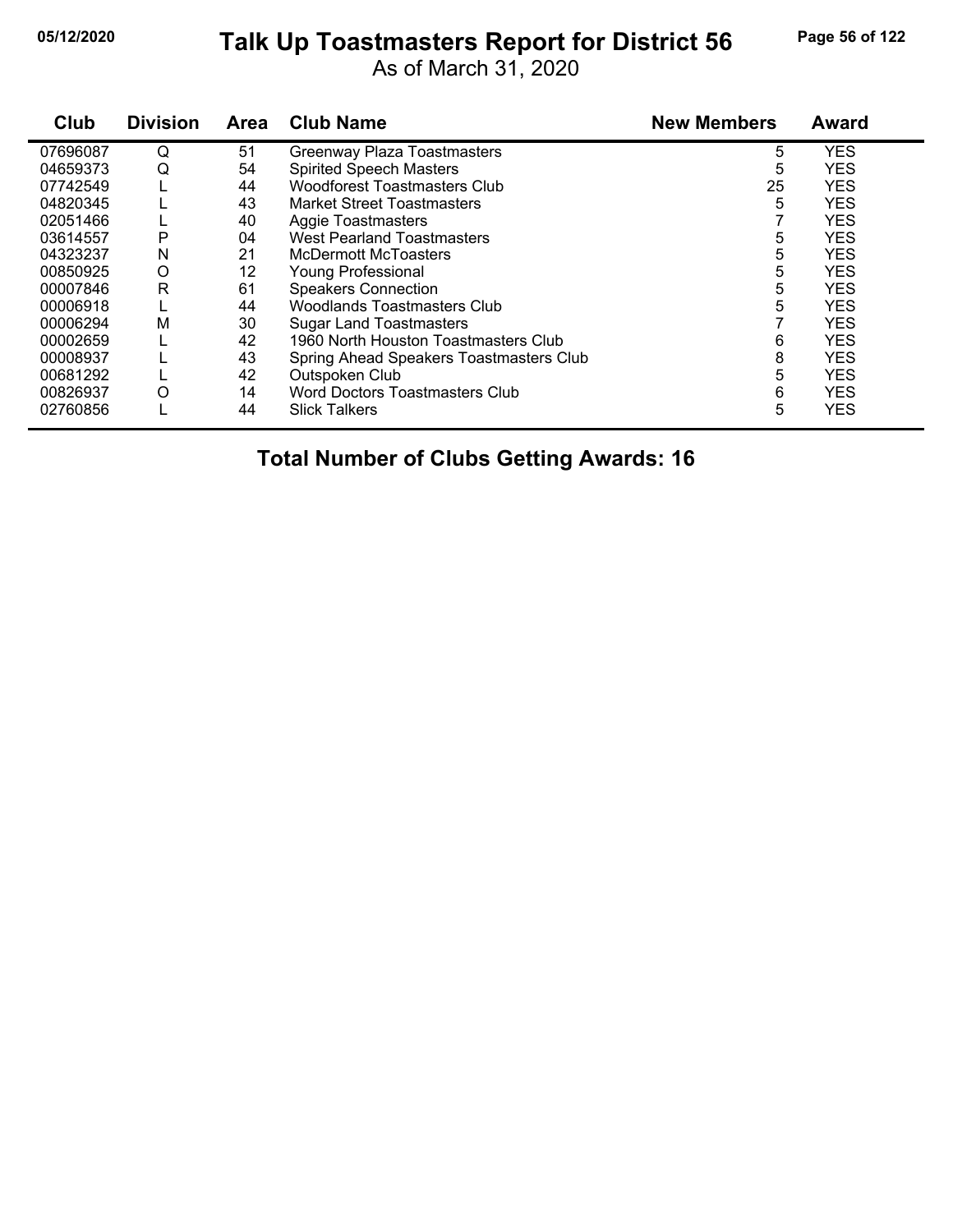# **05/12/2020 Page 57 of 122 Talk Up Toastmasters Report for District 57**

As of March 31, 2020

| Club     | <b>Division</b> | Area | <b>Club Name</b>                  | <b>New Members</b> | Award      |  |
|----------|-----------------|------|-----------------------------------|--------------------|------------|--|
| 00008629 |                 | 06   | Walnut Creek Toastmasters Club    | 10                 | YES        |  |
| 00006605 | А               | 22   | Windmaster Club                   | 5                  | YES        |  |
| 00005306 | E               | 23   | Toastmasters on Campus Club       | 5                  | YES        |  |
| 00000682 |                 | 13   | <b>Fantastic Toastmasters</b>     | 6                  | <b>YES</b> |  |
| 03442284 | А               | 01   | <b>Stagecoach Warriors</b>        | 6                  | <b>YES</b> |  |
| 05154328 | н               | 05   | <b>Trident Toastmasters</b>       | 6                  | <b>YES</b> |  |
| 07215210 |                 | 32   | <b>Re/Max Accord Toastmasters</b> | 5                  | YES        |  |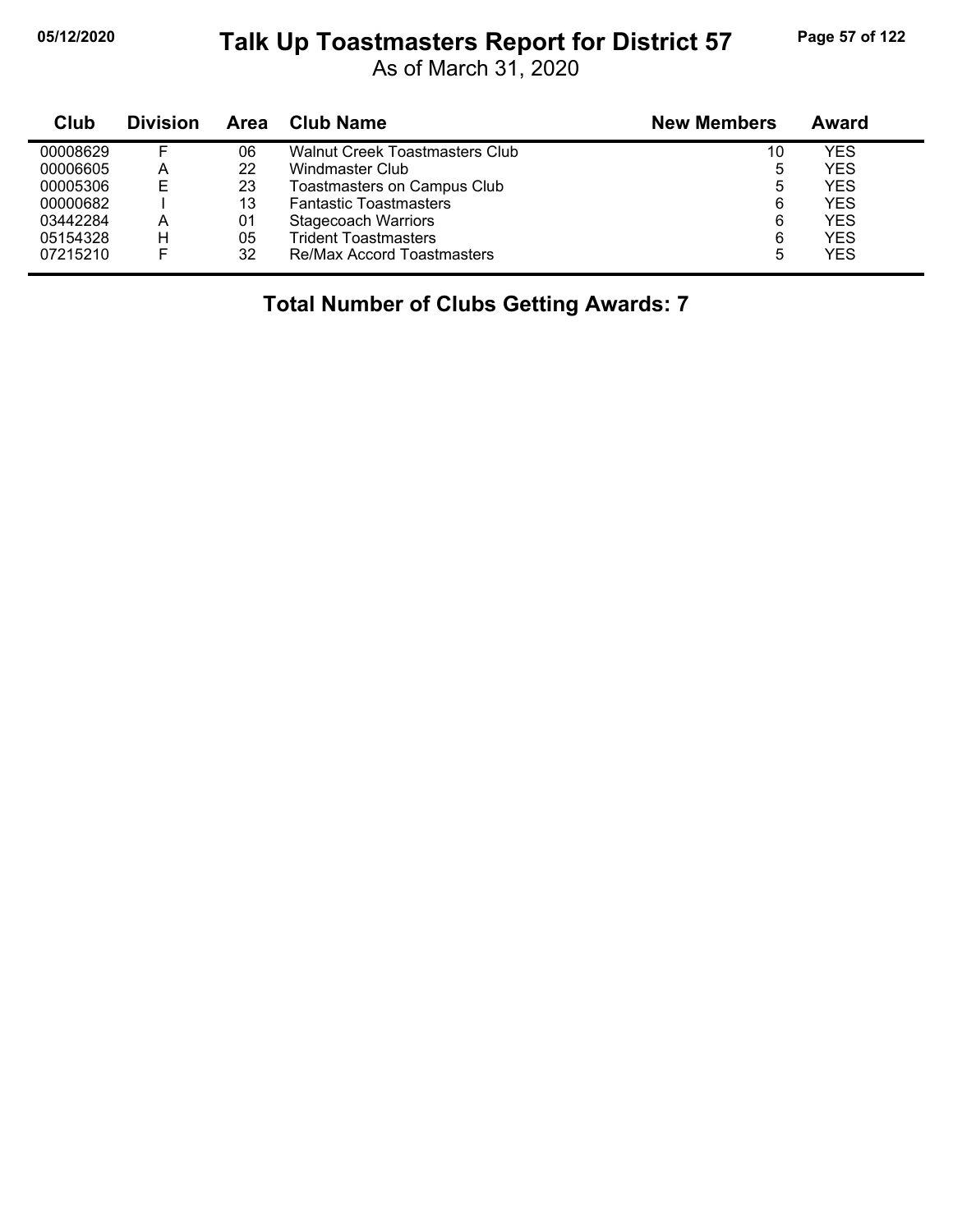#### **05/12/2020 Page 58 of 122 Talk Up Toastmasters Report for District 58**

As of March 31, 2020

| Club     | <b>Division</b> | Area | Club Name                          | <b>New Members</b> | Award |  |
|----------|-----------------|------|------------------------------------|--------------------|-------|--|
| 06849286 |                 | 45   | Red Ventures Toastmasters Club     |                    | YES   |  |
| 01154856 | G               |      | <b>Blue Ridge Babblers</b>         | ხ                  | YES   |  |
| 00647277 |                 | 64   | Tire Talkers of Greenville SC Club | 6                  | YES   |  |
| 00003391 |                 | 41   | 7 AM Club                          |                    | YES   |  |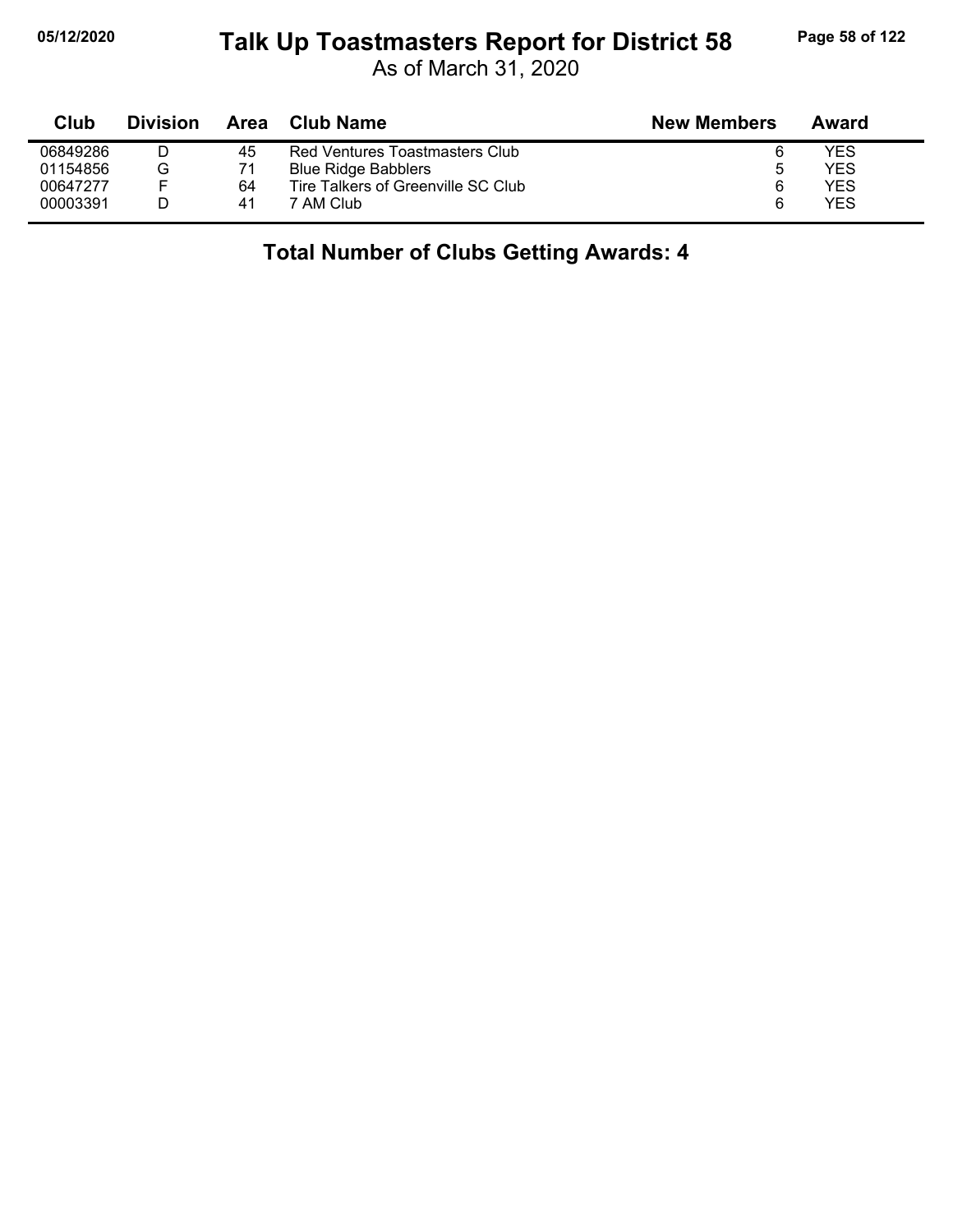# **05/12/2020 Page 59 of 122 Talk Up Toastmasters Report for District 59**

As of March 31, 2020

| Club     | <b>Division</b> | Area | <b>Club Name</b>                     | <b>New Members</b> | <b>Award</b> |
|----------|-----------------|------|--------------------------------------|--------------------|--------------|
| 00777407 | F               | 05   | Toastmasters Eindhoven               | 6                  | <b>YES</b>   |
| 02837970 | A               | 02   | Toastmasters Paris Etoile            | 5                  | <b>YES</b>   |
| 01850126 | F               | 02   | Lyon Toastmasters Unlimited          | 6                  | <b>YES</b>   |
| 00935413 | E               | 03   | Rotterdam Toastmasters               | 5                  | <b>YES</b>   |
| 04943729 | С               | 01   | Amsterdam Early Bird Toastmasters    | 5                  | <b>YES</b>   |
| 05038814 | F               | 04   | <b>Toastmasters Sophia Antipolis</b> | 5                  | <b>YES</b>   |
| 04750231 | F               | 03   | Toastmasters Marseille               | 8                  | <b>YES</b>   |
| 03657380 | F               | 03   | Les Mots Passants                    | 5                  | <b>YES</b>   |
| 05501964 | E               | 02   | The Hague University Toastmasters    | 8                  | <b>YES</b>   |
| 06502114 | F               | 02   | Speech Volcanique                    | 5                  | <b>YES</b>   |
| 01530443 | F               | 02   | Toastmasters Grand Lyon              | 6                  | <b>YES</b>   |
| 01276679 | B               | 04   | Toastmasters Gent                    | 6                  | <b>YES</b>   |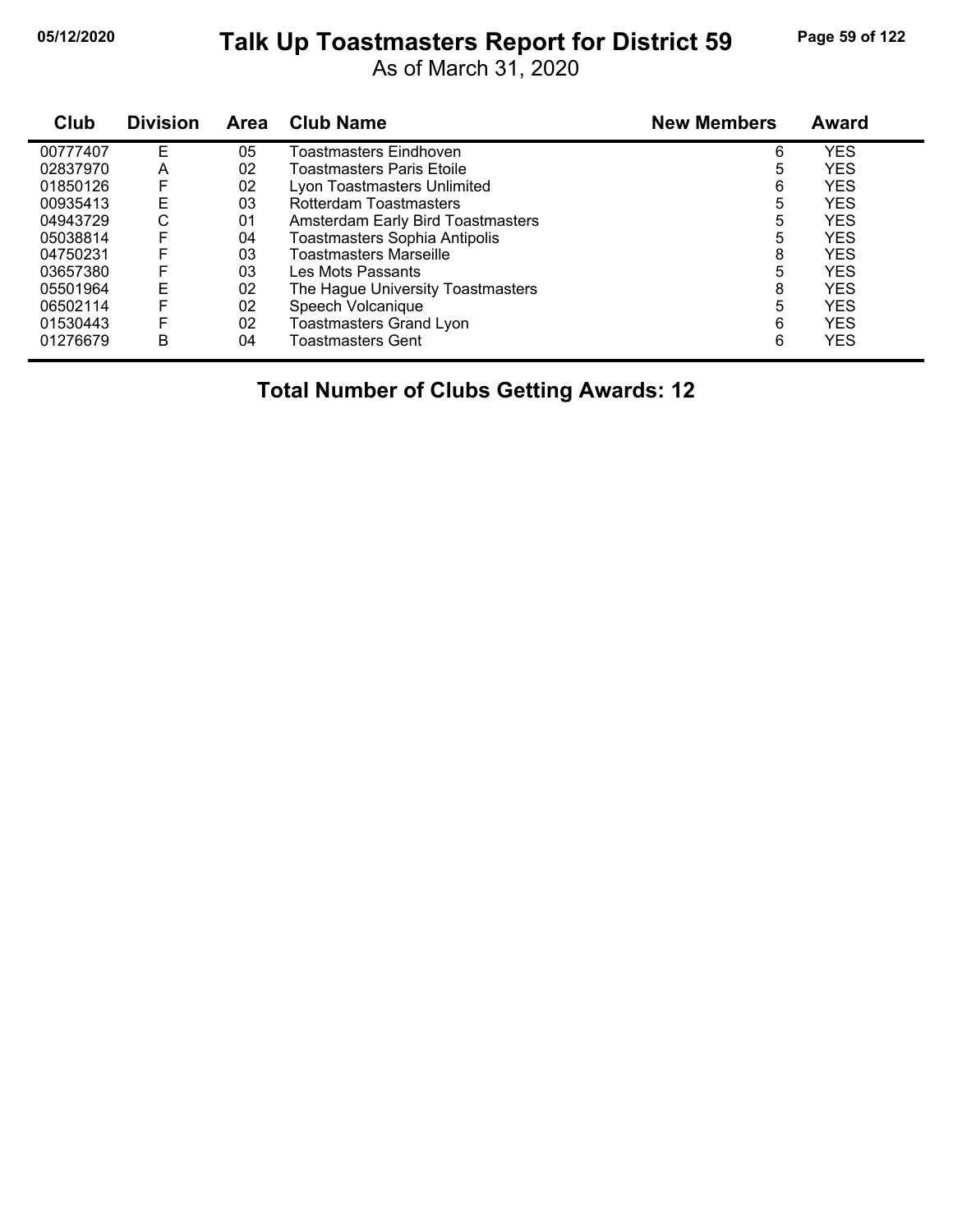#### **05/12/2020 Page 60 of 122 Talk Up Toastmasters Report for District 60**

As of March 31, 2020

| Club     | <b>Division</b> | <b>Area</b> | <b>Club Name</b>                            | <b>New Members</b> | <b>Award</b> |
|----------|-----------------|-------------|---------------------------------------------|--------------------|--------------|
| 05940461 | С               | 27          | Orange Nation                               | 5                  | <b>YES</b>   |
| 07280948 | С               | 21          | Unstoppable Xpeakers                        | 5                  | <b>YES</b>   |
| 02527941 | В               | 12          | North York Project Management               | 5                  | <b>YES</b>   |
| 07583545 | D               | 32          | Speak Up Centennial                         |                    | <b>YES</b>   |
| 07489836 | Ε               | 45          | <b>Toastmasters Whitby Pros</b>             | 6                  | <b>YES</b>   |
| 05904166 | С               | 22          | <b>Project Managers United Toastmasters</b> | 5                  | <b>YES</b>   |
| 04402590 | G               | 64          | Roncesvalles Speakers Circle                |                    | <b>YES</b>   |
| 06751496 | Н               | 75          | Danforth-Pape Toastmasters                  | 5                  | <b>YES</b>   |
| 00009204 | A               | 03          | St. Vladimir Toastmasters Club              | 5                  | <b>YES</b>   |
| 00004260 | G               | 64          | Humber Shores Club                          | 8                  | <b>YES</b>   |
| 00000312 | В               | 11          | New Horizons Toastmasters Club              | 8                  | <b>YES</b>   |
| 00004017 | G               | 61          | <b>Schulich Toastmasters Club</b>           |                    | <b>YES</b>   |
| 01019843 | Н               | 71          | Eglinton-Yonge Toastmasters                 |                    | <b>YES</b>   |
| 00005556 | С               | 22          | <b>Toronto Go-Getters</b>                   | 8                  | <b>YES</b>   |
| 00008529 | C               | 22          | <b>Metro Hall Toastmasters</b>              | 5                  | <b>YES</b>   |
| 00003568 |                 | 53          | Toronto Business Toastmasters Club          | 5                  | <b>YES</b>   |
| 01129379 | F               | 55          | Downtown Achievers                          | 6                  | <b>YES</b>   |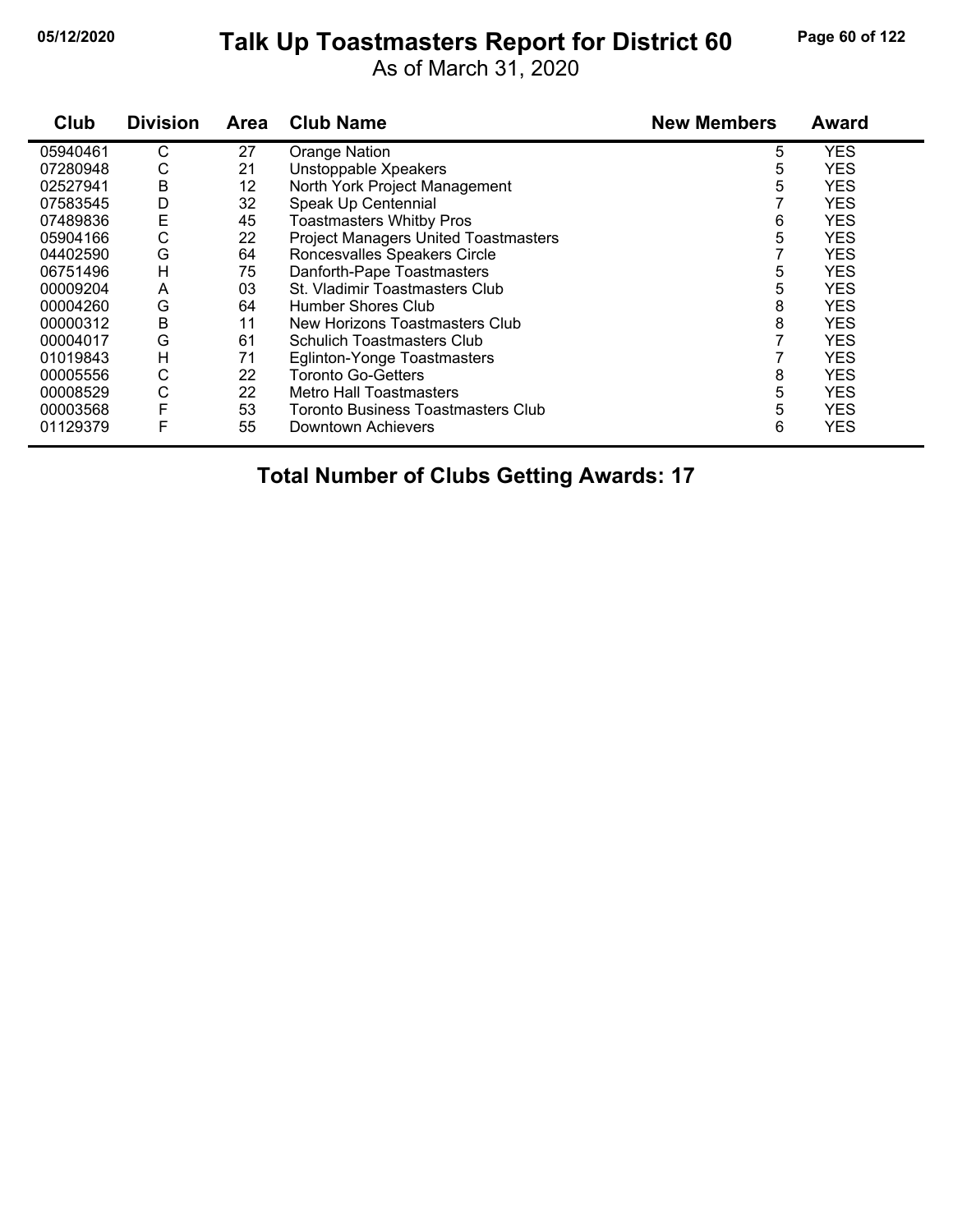# **05/12/2020 Page 61 of 122 Talk Up Toastmasters Report for District 61**

As of March 31, 2020

| Club     | <b>Division</b> | Area | <b>Club Name</b>                           | <b>New Members</b> | Award      |
|----------|-----------------|------|--------------------------------------------|--------------------|------------|
| 01377570 |                 | 92   | Club Toastmasters YWCA Québec              | 5                  | <b>YES</b> |
| 00003492 | D               | 33   | Sandy Hill Club                            | 6                  | <b>YES</b> |
| 00006207 | G               | 61   | Concordia Toastmasters Club                | 6                  | <b>YES</b> |
| 00999225 | F               | 53   | <b>HEC Toastmasters</b>                    | 9                  | <b>YES</b> |
| 00009750 | F               | 50   | Pointe Claire Toastmasters                 | 5                  | <b>YES</b> |
| 00001838 |                 | 90   | Québec Toastmasters Club                   | 5                  | <b>YES</b> |
| 00002587 | G               | 63   | <b>Toastmasters Quartier International</b> | 5                  | <b>YES</b> |
| 00004311 | G               | 61   | McGill Club                                | 12                 | <b>YES</b> |
| 00004319 | F               | 55   | Les Communicateurs de la Rive-Nord         | 10                 | <b>YES</b> |
| 00008861 | С               | 22   | Le Parolier Toastmasters Club              | 11                 | <b>YES</b> |
| 00009482 | D               | 31   | Carleton Toastmasters Club                 | 5                  | <b>YES</b> |
| 01417584 | н               | 70   | Extra-Expressif                            | 5                  | <b>YES</b> |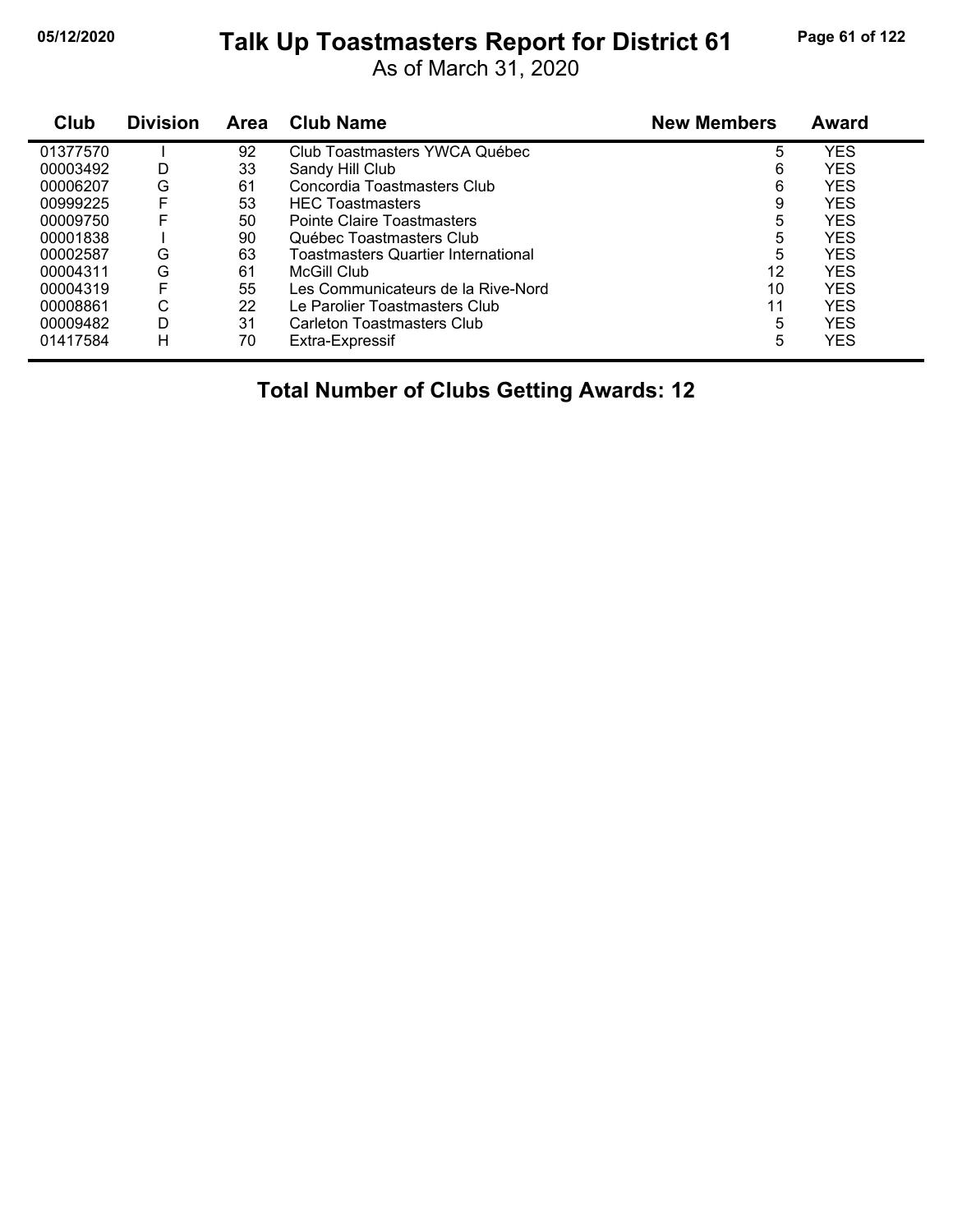# **05/12/2020 Page 62 of 122 Talk Up Toastmasters Report for District 62**

As of March 31, 2020

| Club     | <b>Division</b> | Area | Club Name                               | <b>New Members</b> | Award      |
|----------|-----------------|------|-----------------------------------------|--------------------|------------|
| 01291379 | $\sim$          | 05   | <b>MSU Simply Speaking Toastmasters</b> | 6                  | YES        |
| 00006937 | W               | 09   | <b>GFS Food For Thought Club</b>        | ა                  | YES        |
| 00000404 | N               | 12   | <b>Grand Rapids Toastmasters</b>        | 5                  | <b>YES</b> |
| 06664348 | Е               | 10   | Thumb Talk Toastmasters                 |                    | YES        |
| 03475612 | S               | 14   | Galesburg Toastmasters                  | 5                  | YES        |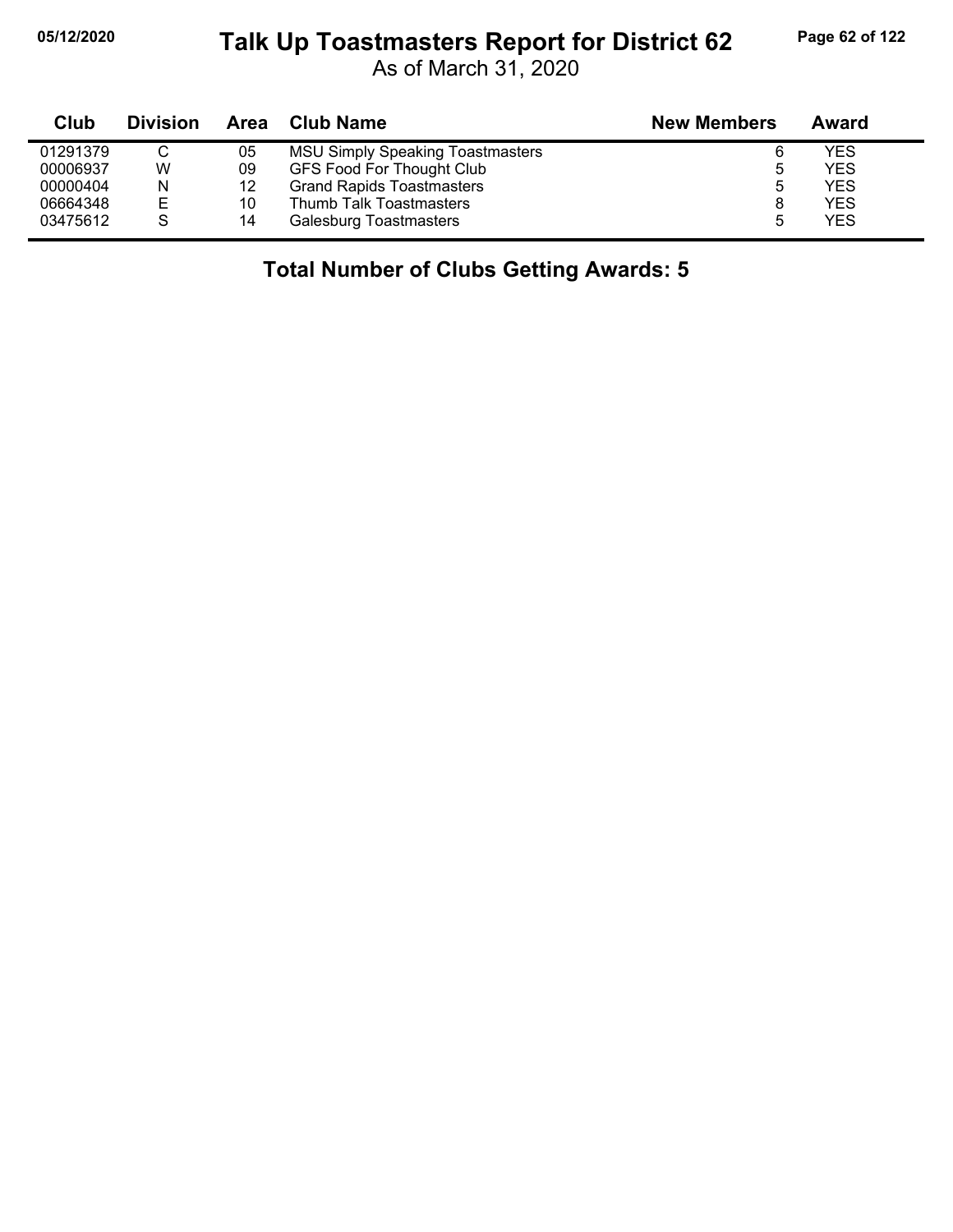# **05/12/2020 Page 63 of 122 Talk Up Toastmasters Report for District 63**

As of March 31, 2020

| Club     | <b>Division</b> | Area | Club Name                      | <b>New Members</b> | Award |
|----------|-----------------|------|--------------------------------|--------------------|-------|
| 07273395 |                 | 40   | Comadata Toastmasters          | 28                 | YES   |
| 00001429 | F               | 50   | <b>HCA Artful Articulators</b> | 12                 | YES   |
| 00001565 |                 | 52   | Nashville Toastmasters         | 5                  | YES   |
| 00003117 | в               | 20   | West Knoxville Club            | 5                  | YES   |
| 00002870 |                 | 40   | Let's Talk Brentwood Club      |                    | YES   |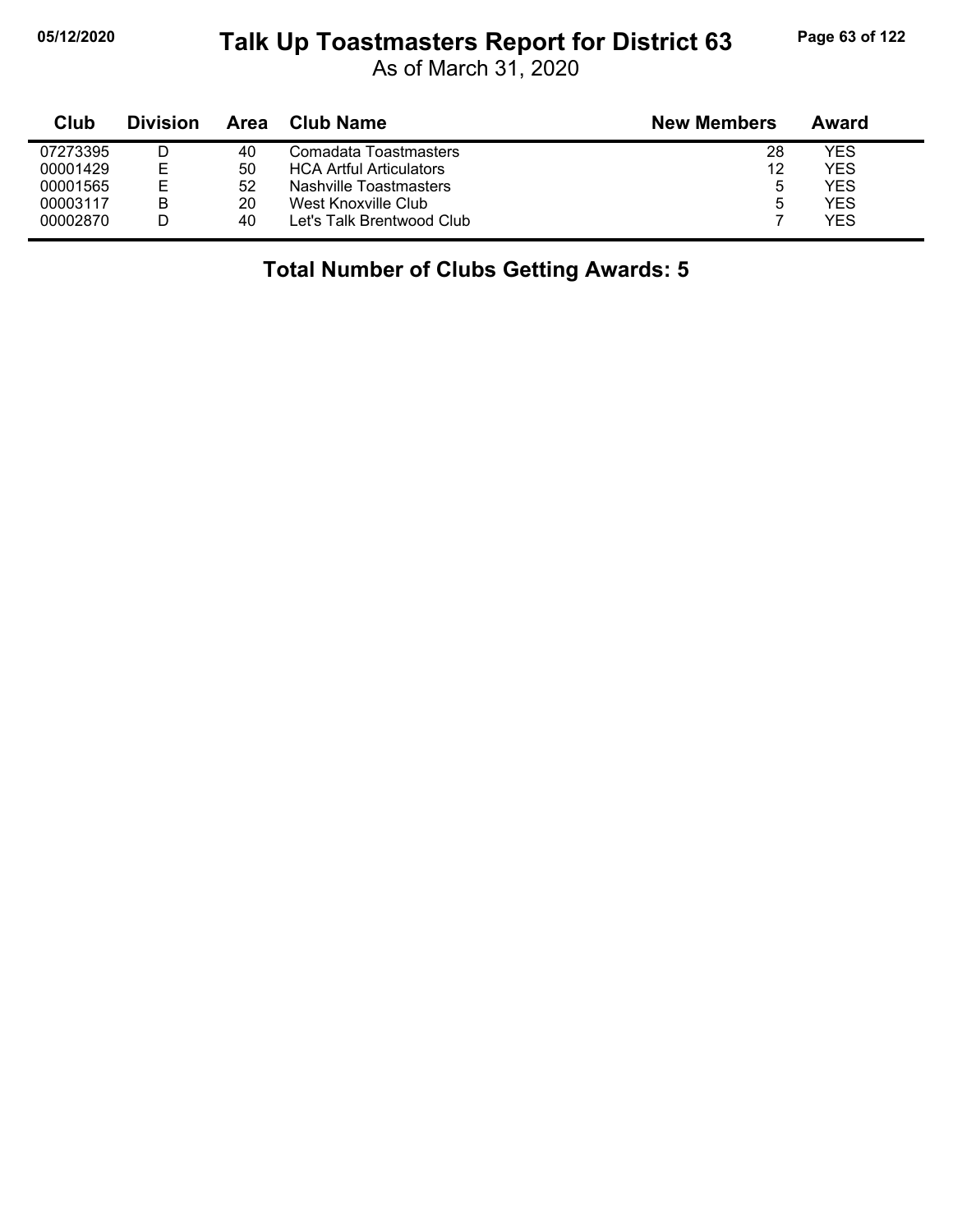#### **05/12/2020 Page 64 of 122 Talk Up Toastmasters Report for District 64**

As of March 31, 2020

| Club     | <b>Division</b> | Area | Club Name                          | <b>New Members</b> | Award |  |
|----------|-----------------|------|------------------------------------|--------------------|-------|--|
| 00002991 |                 | 64   | Speak Up Parkland                  | 16                 | YES   |  |
| 00003005 |                 | 32   | SKY-HY Club                        | 5                  | YES   |  |
| 00001452 | E               | 54   | Great-West Life Club               | 6                  | YES   |  |
| 04809463 |                 | 31   | <b>PACE Champions Toastmasters</b> |                    | YES   |  |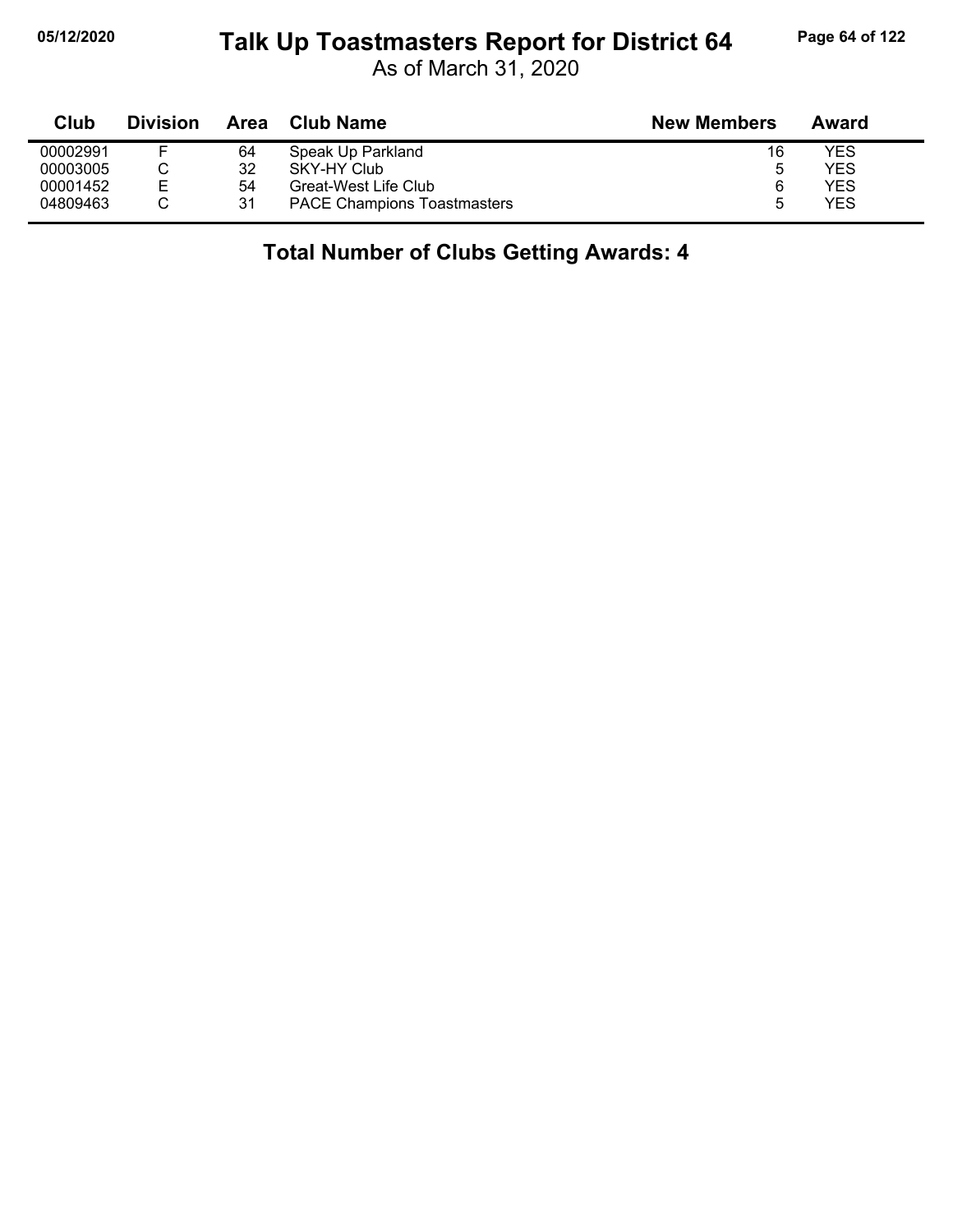# **05/12/2020 Page 65 of 122 Talk Up Toastmasters Report for District 65**

As of March 31, 2020

| Club     | <b>Division</b> | Area | <b>Club Name</b>                 | <b>New Members</b> | Award |
|----------|-----------------|------|----------------------------------|--------------------|-------|
| 00005194 | F               | 55   | Utica National Toastmasters Club |                    | YES   |
| 01196232 |                 | 15   | The Larkin Leaders               | :5                 | YES   |
| 00004191 |                 | 14   | Olean Toastmasters               | h                  | YES   |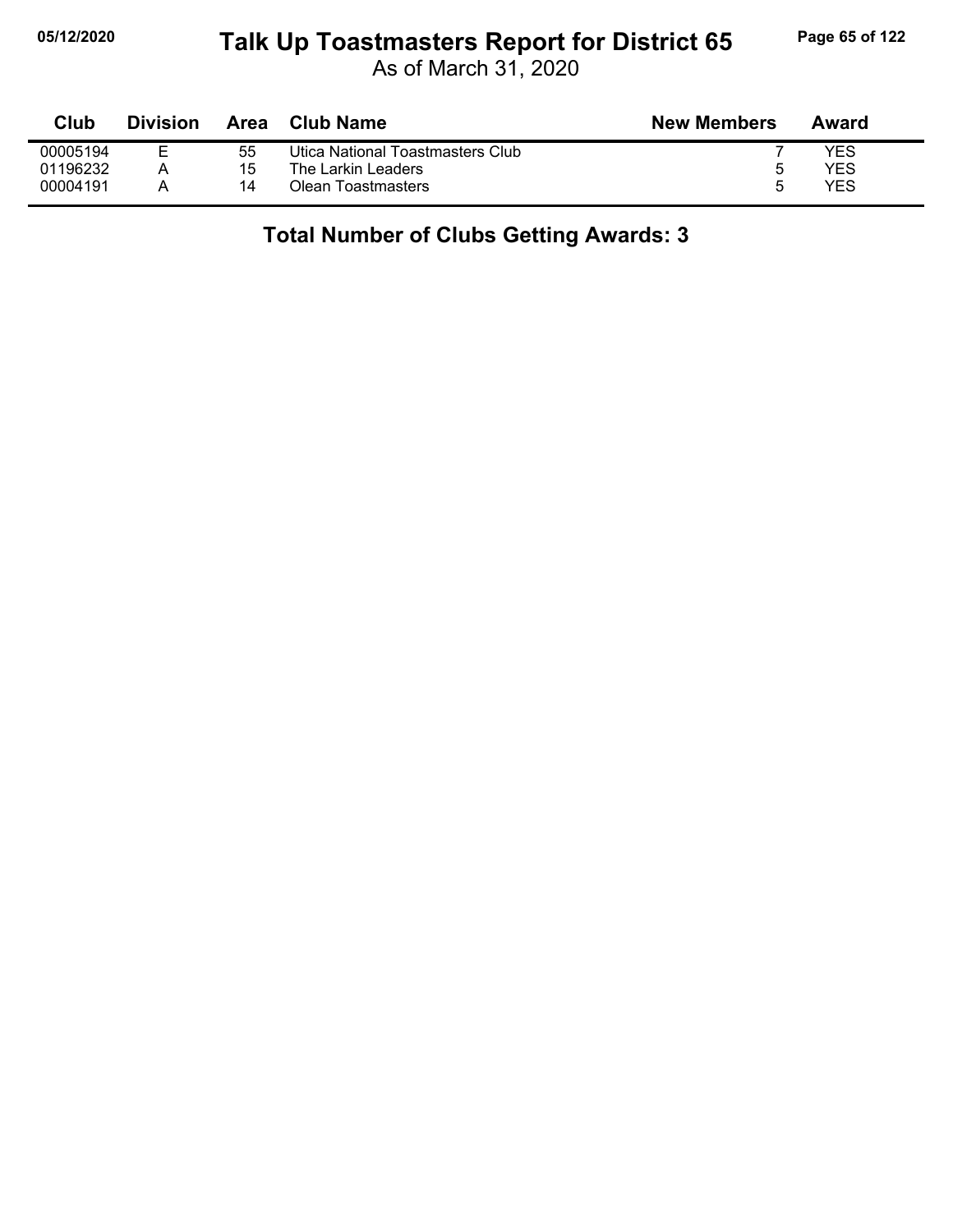#### **05/12/2020 Page 66 of 122 Talk Up Toastmasters Report for District 66**

As of March 31, 2020

| Club     | <b>Division</b> | Area | Club Name                         | <b>New Members</b> | Award |
|----------|-----------------|------|-----------------------------------|--------------------|-------|
| 01180940 |                 | 42   | Suffolk Complex Toastmasters Club | 11                 | YES   |
| 00003167 | B               | 23   | Midtown Toastmasters Club         | 5                  | YES   |
| 00001397 | В               | 22   | Richmond Club                     |                    | YES   |
| 00649145 | B               | 23   | <b>SPBC Toastmasters</b>          | 11                 | YES   |
| 03790354 | B               | 25   | St. Michael Toastmasters          | 6                  | YES   |
| 06614272 |                 | 15   | <b>Bar Setters Toastmasters</b>   | 5                  | YES   |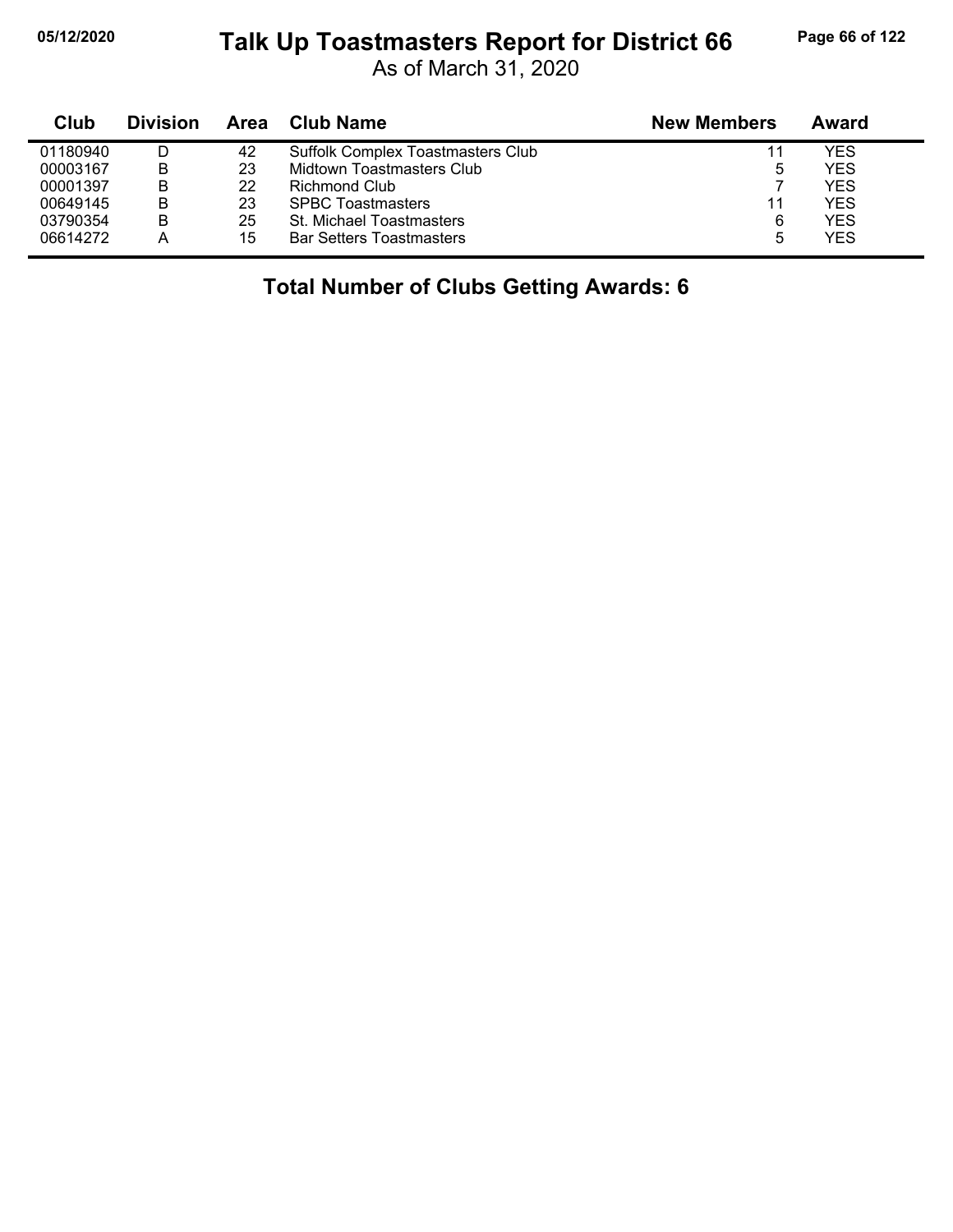# **05/12/2020 Page 67 of 122 Talk Up Toastmasters Report for District 67**

As of March 31, 2020

| Club     | <b>Division</b> | Area | Club Name                              | <b>New Members</b> | <b>Award</b> |
|----------|-----------------|------|----------------------------------------|--------------------|--------------|
| 07701248 | н               | 01   | Google Taiwan Toastmasters Club        |                    | YES          |
| 01891721 |                 | 04   | Puli Bilingual                         | 5                  | YES          |
| 07717805 | N               | 02   | Innova Solutions TDC Toastmasters Club | 5                  | <b>YES</b>   |
| 05518097 | D               | 03   | NPUST Toastmasters Club                | 5                  | <b>YES</b>   |
| 06885989 | C               | 04   | Taipei Lions Toastmasters Club         |                    | <b>YES</b>   |
| 06959069 | N               | 03   | N T P C Toastmasters Club              | 5                  | <b>YES</b>   |
| 00009577 | E               | 03   | Chungli Toastmasters Club              | 5                  | <b>YES</b>   |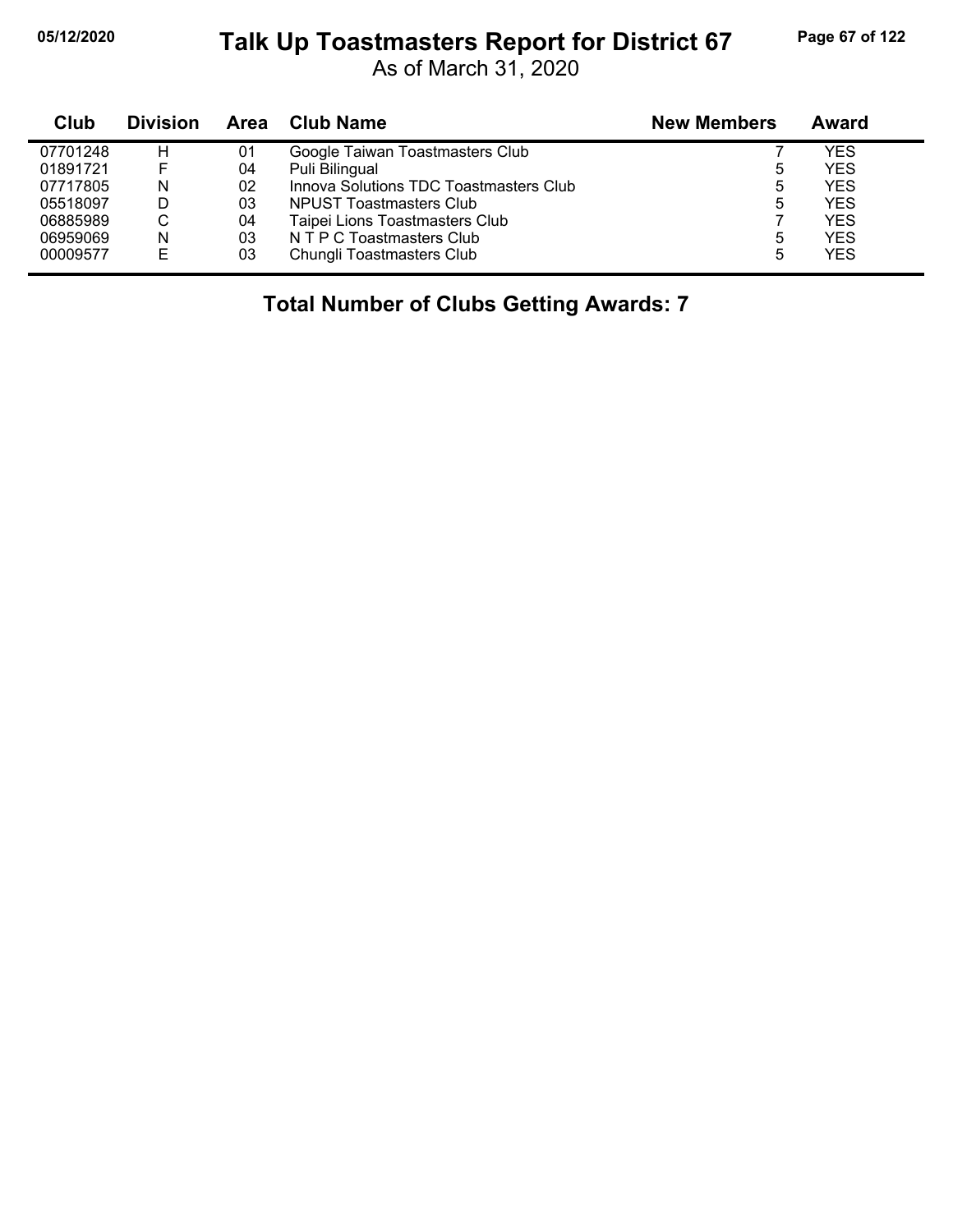#### **05/12/2020 Page 68 of 122 Talk Up Toastmasters Report for District 68**

As of March 31, 2020

| Club     | Division | Area | <b>Club Name</b>                         | <b>New Members</b> | Award |
|----------|----------|------|------------------------------------------|--------------------|-------|
| 00000234 |          |      | New Orleans Toastmasters                 |                    | YES   |
| 00004897 |          | 08   | <b>GSU Baton Rouge Toastmasters Club</b> |                    | YES   |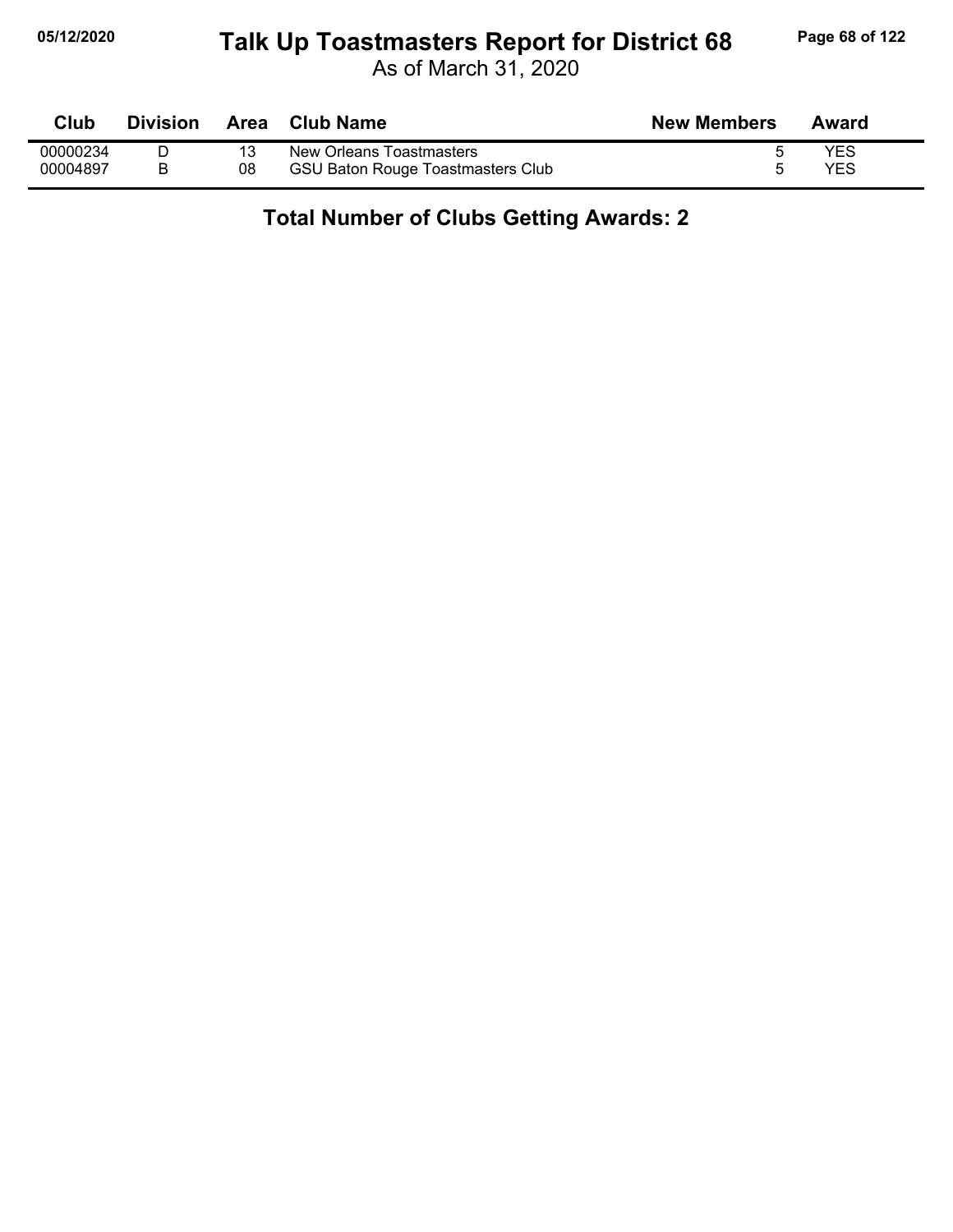# **05/12/2020 Page 69 of 122 Talk Up Toastmasters Report for District 69**

As of March 31, 2020

| Club     | <b>Division</b> | Area | <b>Club Name</b>                      | <b>New Members</b> | Award      |
|----------|-----------------|------|---------------------------------------|--------------------|------------|
| 00006648 | C               | 10   | <b>Fraser Coast Toastmasters Club</b> | 5                  | YES        |
| 00001764 | В               | 15   | Alpha - Endeavour Club                | 8                  | YES        |
| 01196090 | S               | 06   | Oasis on BroadBeach                   | 8                  | <b>YES</b> |
| 00790457 | M               | 18   | <b>Chermside Communicators</b>        | 5                  | YES        |
| 00003944 | S               | 34   | Southport Club                        | 5                  | YES        |
| 00002163 | N               | 39   | Darwin Toastmasters                   |                    | YES        |
| 00006063 | M               | 18   | Bunya Club                            | 5                  | YES        |
| 01202276 | W               | 29   | Lockyer Valley Toastmasters Club      | 8                  | <b>YES</b> |
| 06630622 | в               | 17   | Pride Toastmasters Brisbane           |                    | YES        |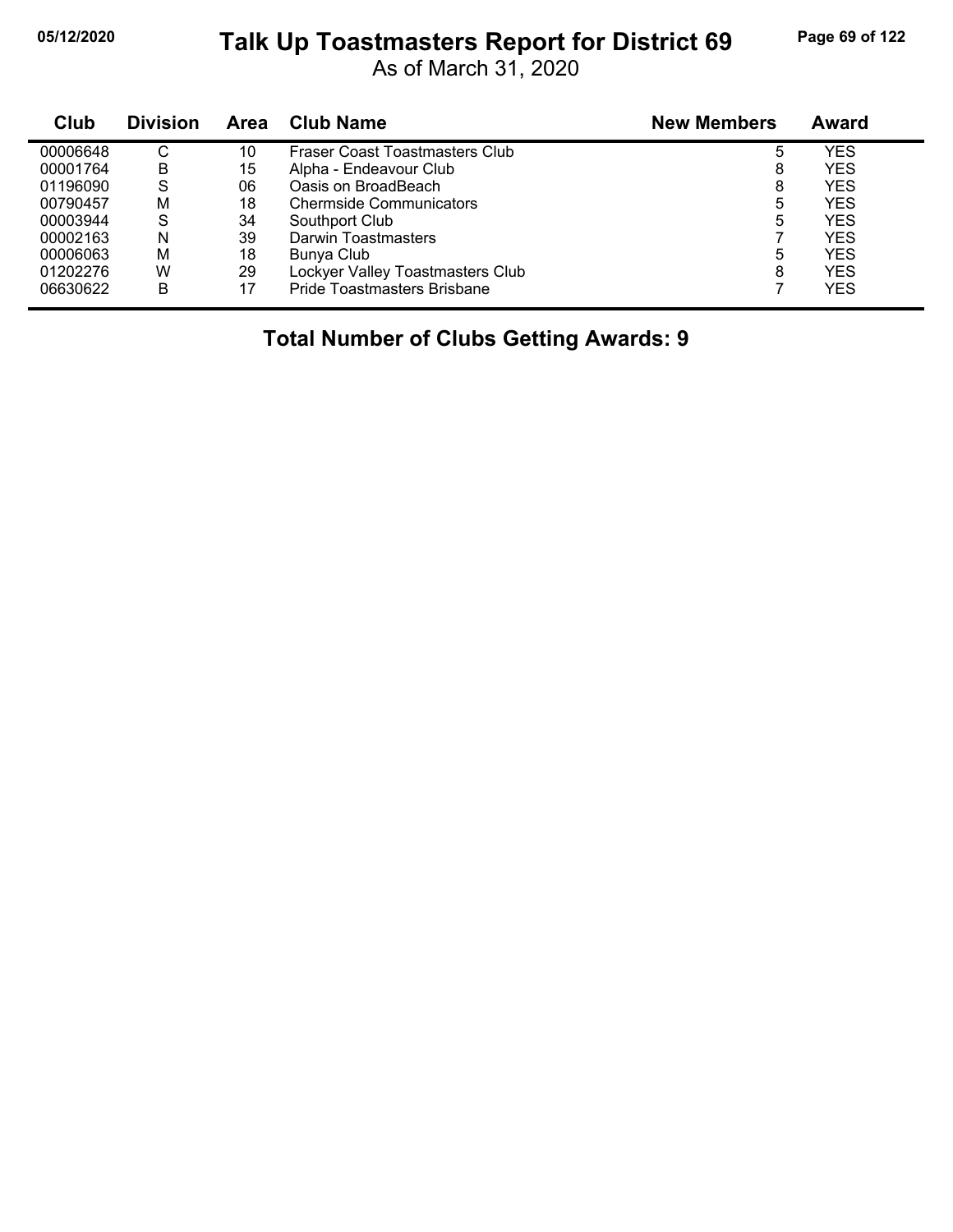# **05/12/2020 Page 70 of 122 Talk Up Toastmasters Report for District 70**

As of March 31, 2020

| Club     | <b>Division</b> | Area | Club Name                          | <b>New Members</b> | Award      |
|----------|-----------------|------|------------------------------------|--------------------|------------|
| 00006147 | M               | 34   | Wagga Wagga Toastmasters Club      | 6                  | <b>YES</b> |
| 00005293 | S               | 25   | The Saints Club                    |                    | <b>YES</b> |
| 00778464 | С               | 12   | Australian Young Professionals     | 6                  | <b>YES</b> |
| 00006238 | S               | 30   | Kiama Toastmasters Club            | 5                  | <b>YES</b> |
| 00008222 | м               | 28   | Canberra Ainslie Toastmasters Club | ხ                  | <b>YES</b> |
| 00002700 | M               | 28   | Gungahlin                          | ა                  | <b>YES</b> |

## **Total Number of Clubs Getting Awards: 6**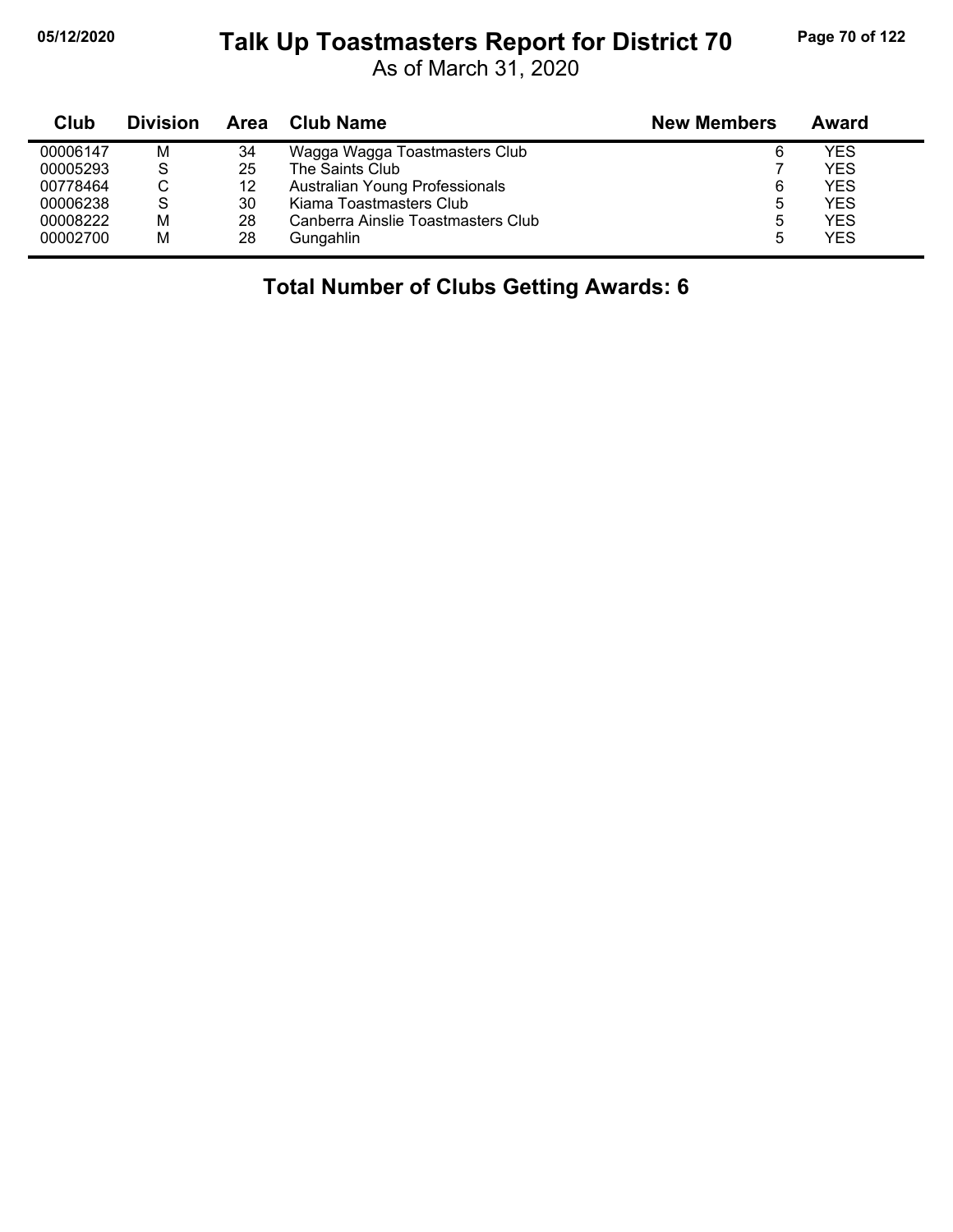# **05/12/2020 Page 71 of 122 Talk Up Toastmasters Report for District 71**

As of March 31, 2020

| Club     | <b>Division</b> | Area | <b>Club Name</b>                           | <b>New Members</b> | <b>Award</b> |
|----------|-----------------|------|--------------------------------------------|--------------------|--------------|
| 00004193 | J               | 57   | IE Templebar Toastmasters                  |                    | <b>YES</b>   |
| 00006726 | N               | 48   | Manchester Orators Toastmasters Club       | 8                  | <b>YES</b>   |
| 00006824 | E               | 42   | Heart of England Club                      | 5                  | <b>YES</b>   |
| 00901652 | E               | 39   | <b>Bullring Speakers Club</b>              | 5                  | <b>YES</b>   |
| 00009215 |                 | 12   | Galway Club                                | 5                  | <b>YES</b>   |
| 02730842 | J               | 57   | <b>IFSC Toastmasters</b>                   | 5                  | YES          |
| 00003669 | D               | 28   | Naas Club                                  | 5                  | <b>YES</b>   |
| 00003380 | н               | 14   | Anglia Communicators Club                  | 9                  | <b>YES</b>   |
| 05483529 | G               | 41   | Saffron Walden Speakers                    | 5                  | <b>YES</b>   |
| 07463769 | N               | 48   | <b>Manchester Communicators</b>            | 6                  | <b>YES</b>   |
| 05512178 | Ε               | 42   | Godiva Speakers                            | 14                 | YES          |
| 01682231 | Н               | 44   | <b>Cranfield Speakers Club</b>             | 5                  | <b>YES</b>   |
| 03032977 | Ε               | 06   | Nottingham Robin Hood Speakers' Club       |                    | <b>YES</b>   |
| 03824728 | н               | 44   | Northampton Speakers                       | 5                  | <b>YES</b>   |
| 03634010 | S               | 30   | <b>State Street Edinburgh Toastmasters</b> | 6                  | <b>YES</b>   |
| 02325184 | S               | 30   | <b>Haymarket Toastmasters</b>              | 6                  | <b>YES</b>   |
| 01591173 | Е               | 06   | Leicester Leaders Speakers' Club           | 5                  | <b>YES</b>   |
| 01706871 | N               | 31   | <b>Warrington Toastmasters</b>             | 6                  | <b>YES</b>   |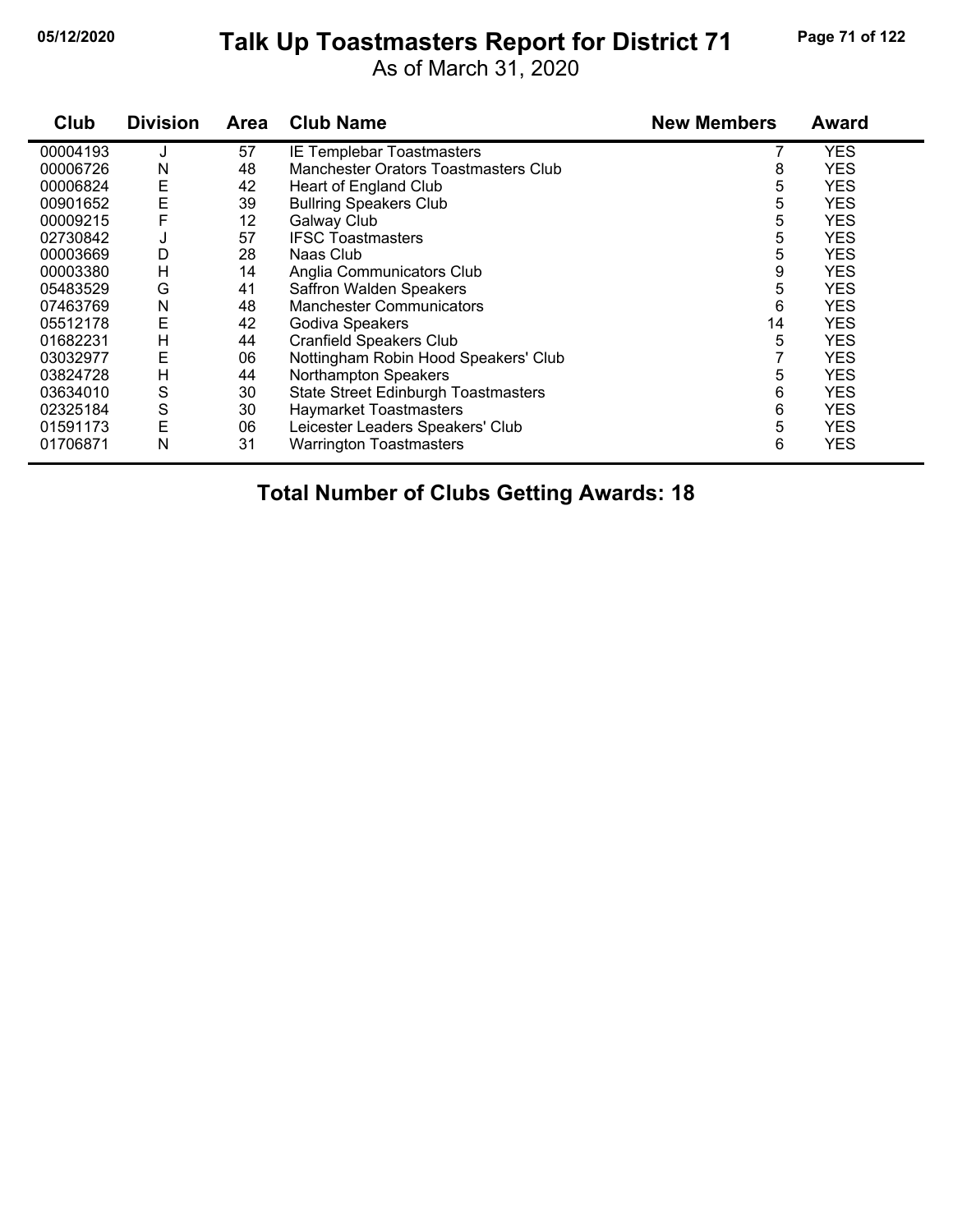# **05/12/2020 Page 72 of 122 Talk Up Toastmasters Report for District 72**

As of March 31, 2020

| Club     | <b>Division</b> | Area | <b>Club Name</b>              | <b>New Members</b> | Award |
|----------|-----------------|------|-------------------------------|--------------------|-------|
| 01153385 | н               | 02   | <b>Statistically Speaking</b> |                    | YES   |
| 00001866 |                 | 04   | Christchurch Club             |                    | YES   |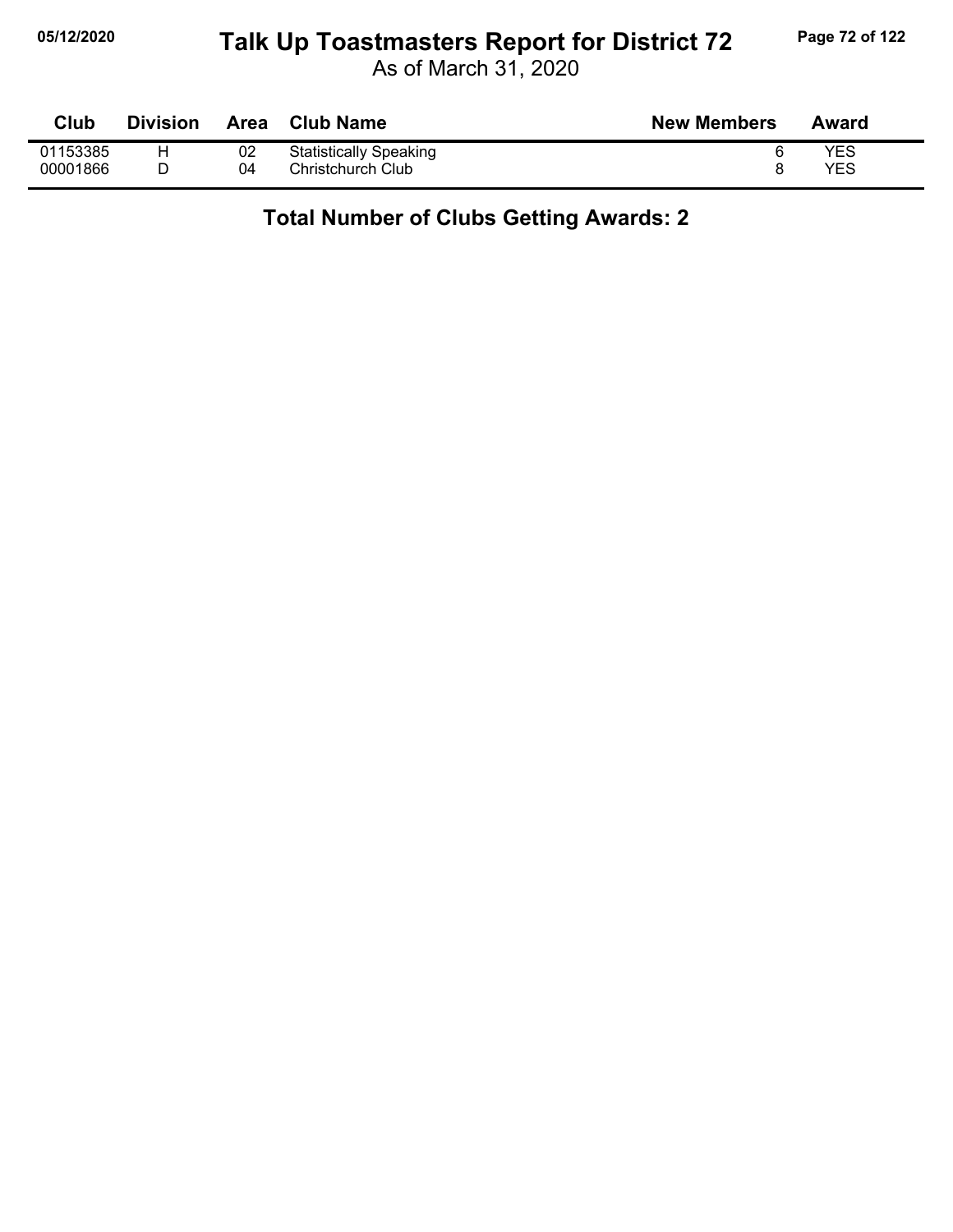# **05/12/2020 Page 73 of 122 Talk Up Toastmasters Report for District 73**

As of March 31, 2020

| Club     | <b>Division</b> | <b>Area</b> | Club Name                          | <b>New Members</b> | Award      |  |
|----------|-----------------|-------------|------------------------------------|--------------------|------------|--|
| 00002557 | С               | 12          | North Adelaide Toastmasters Club   | 6                  | YES        |  |
| 01078222 | С               | 06          | Adelaide City                      |                    | <b>YES</b> |  |
| 00006700 | N               | 31          | Werribee Toastmasters Inc.         | 5                  | <b>YES</b> |  |
| 01484706 | N               | 27          | Hume Toastmasters Club             | 5                  | YES        |  |
| 00007419 | S               | 40          | ANZ Talk Of The Town               | 5                  | <b>YES</b> |  |
| 03672383 | M               | 22          | Parkville Toastmasters Club        |                    | YES        |  |
| 05181586 | M               | 23          | Port Melbourne Toastmasters        | 6                  | <b>YES</b> |  |
| 06783071 |                 | 50          | <b>MNF Group Toastmasters Club</b> | 19                 | <b>YES</b> |  |
| 04234336 |                 | 49          | Servianites Toastmasters Club      |                    | YES        |  |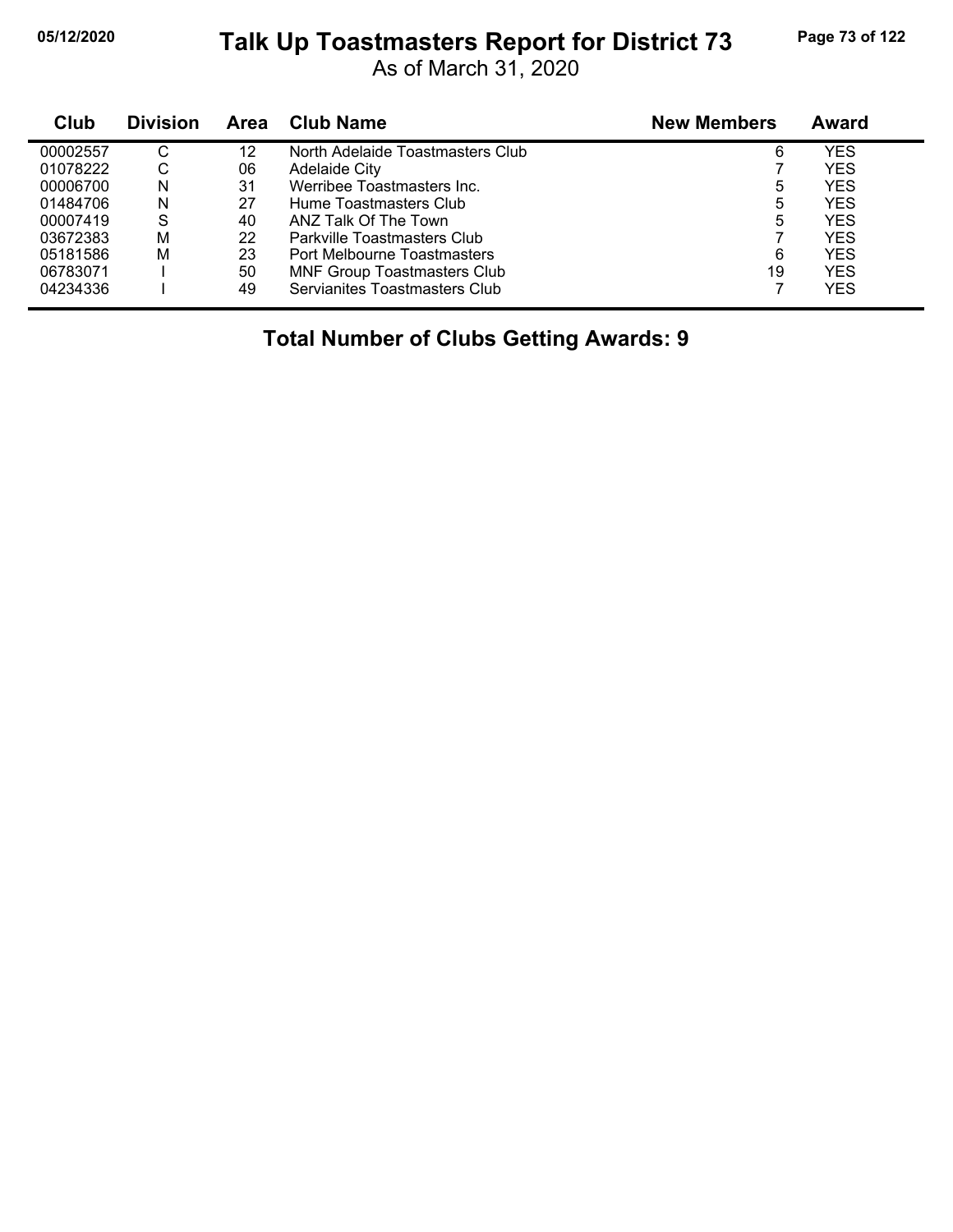# **05/12/2020 Page 74 of 122 Talk Up Toastmasters Report for District 74**

As of March 31, 2020

| Club     | <b>Division</b> | <b>Area</b> | <b>Club Name</b>                           | <b>New Members</b> | Award      |
|----------|-----------------|-------------|--------------------------------------------|--------------------|------------|
| 07128385 | S               | 02          | <b>Elevation Toastmasters</b>              | 14                 | <b>YES</b> |
| 07038119 |                 | 07          | Dinaledi Toastmasters Club                 | 6                  | <b>YES</b> |
| 06832353 | A               | 07          | <b>Entrepreneurs Toastmasters</b>          | 12                 | <b>YES</b> |
| 04639869 | D               | 02          | <b>ABC Club</b>                            | 6                  | <b>YES</b> |
| 04647453 | Ζ               | 05          | Champions                                  | 5                  | <b>YES</b> |
| 02028745 | D               | 03          | The Breakfast Club                         | 5                  | <b>YES</b> |
| 00002122 | Р               | 03          | Durban Umgeni Toastmasters Club            | 6                  | <b>YES</b> |
| 00002902 |                 | 07          | Nedbank Club                               | 6                  | <b>YES</b> |
| 00001413 |                 | 04          | <b>Bedfordview Toastmasters Club</b>       | 5                  | <b>YES</b> |
| 00000740 | D               | 04          | Tarentaal Club                             | 5                  | <b>YES</b> |
| 00003642 | A               | 04          | <b>President Club</b>                      | 5                  | <b>YES</b> |
| 00001315 |                 | 03          | Benoni Club                                | 9                  | <b>YES</b> |
| 01523926 | A               | 01          | <b>Central Centurion Toastmasters Club</b> | 8                  | <b>YES</b> |
| 02643404 | Н               | 05          | Deloitte Waterfall                         | 53                 | <b>YES</b> |
| 00907573 |                 | 01          | Maputo Toastmasters Club                   | 6                  | <b>YES</b> |
| 01052145 | R               | 04          | Table View Toastmasters Club               | 5                  | YES        |
| 00008699 |                 | 01          | Gaborone Club                              | 5                  | YES        |
| 00004795 | A               | 04          | Pretoria 2000 Club                         | 12                 | <b>YES</b> |
| 00004718 | H               | 04          | <b>Sandton Toastmasters Club</b>           | 5                  | YES        |
| 05789929 | A               | 01          | <b>Centurion Breakfast</b>                 | 6                  | <b>YES</b> |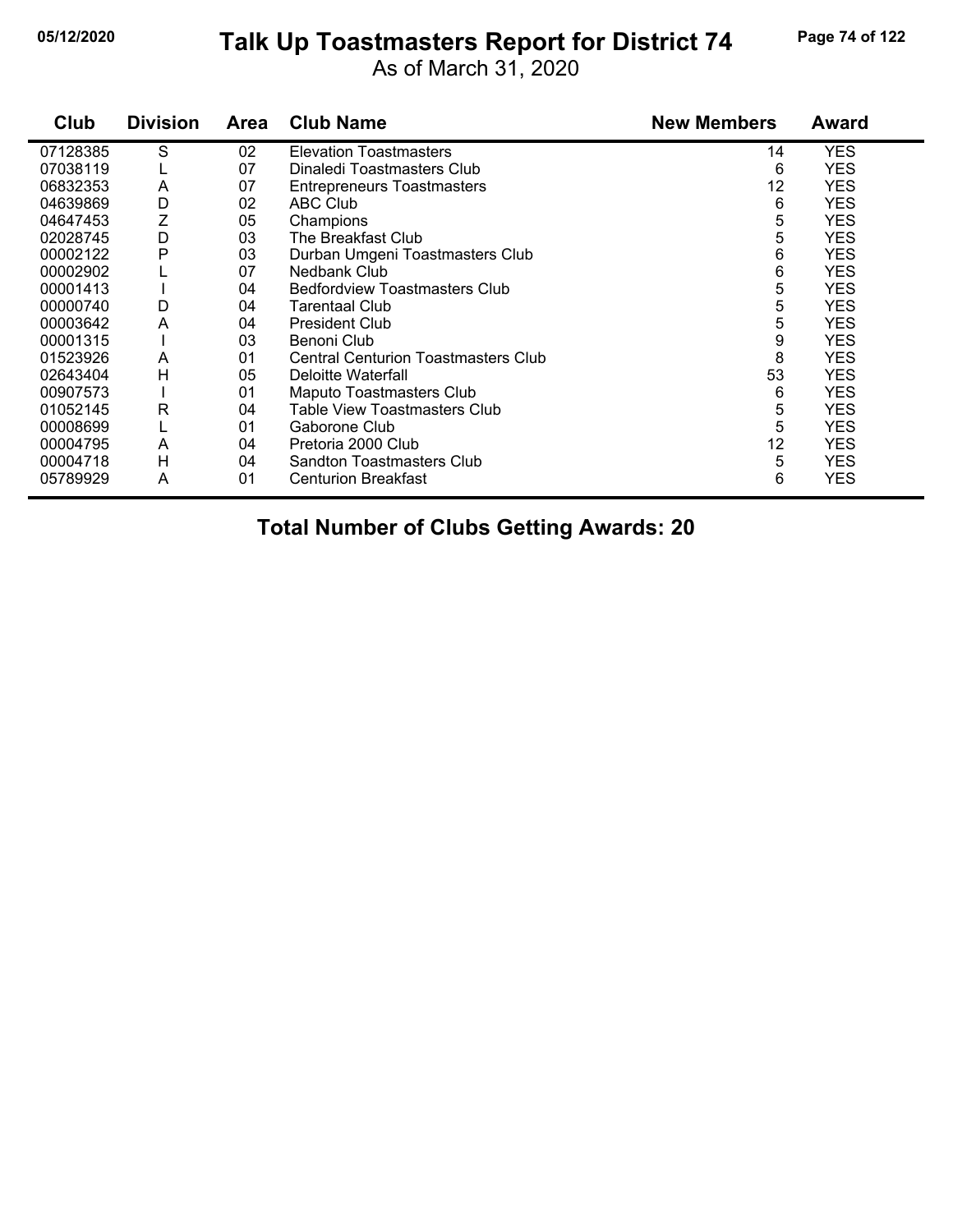#### **05/12/2020 Page 75 of 122 Talk Up Toastmasters Report for District 75**

As of March 31, 2020

| Club     | <b>Division</b> | Area | Club Name                               | <b>New Members</b> | Award      |
|----------|-----------------|------|-----------------------------------------|--------------------|------------|
| 00929602 | B               | 14   | <b>TOPS Toastmasters Club</b>           | 5                  | YES        |
| 00930049 | M               | 01   | Maneuver Toastmasters Club              | 10                 | <b>YES</b> |
| 00005188 | М               | 03   | ADB ToastmastersClub                    | 5                  | <b>YES</b> |
| 00007788 | M               | 02   | <b>Ortigas Center Toastmasters Club</b> | 5                  | <b>YES</b> |
| 04349467 | С               | 23   | Viva Sugbo Toastmasters Club            |                    | <b>YES</b> |
| 05001401 | M               | 06   | Mayon Toastmasters Club                 | 6                  | <b>YES</b> |
| 07382975 | M               | 02   | <b>Impact Toastmasters Club</b>         | 11                 | <b>YES</b> |
| 07294970 | G               | 63   | Cabalen San Fernandino TMC              | 5                  | <b>YES</b> |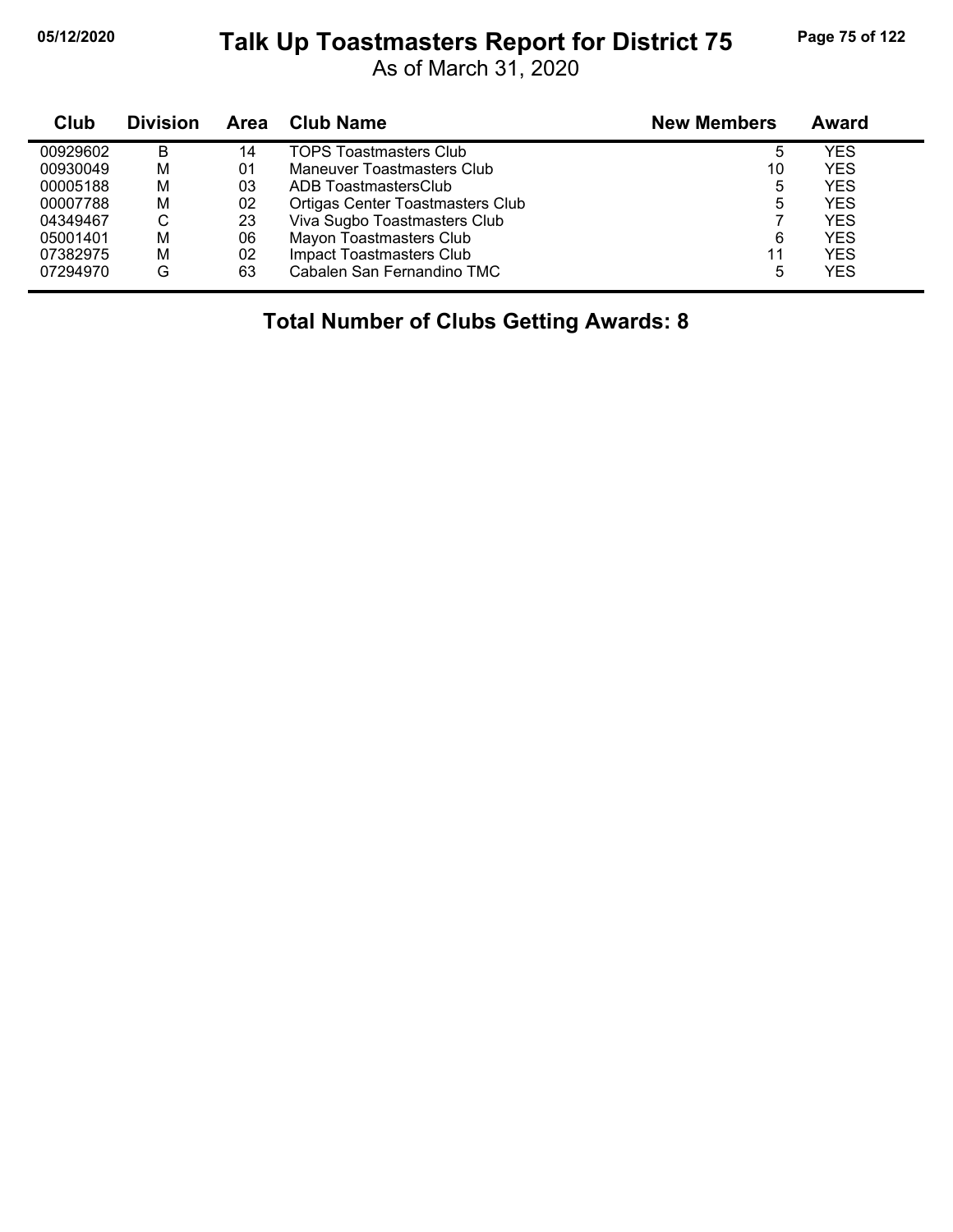# **05/12/2020 Page 76 of 122 Talk Up Toastmasters Report for District 76**

As of March 31, 2020

| Club     | <b>Division</b> | Area | <b>Club Name</b>                  | <b>New Members</b> | Award |
|----------|-----------------|------|-----------------------------------|--------------------|-------|
| 02932428 |                 | 31   | <b>Big Tree Toastmasters Club</b> |                    | VEC   |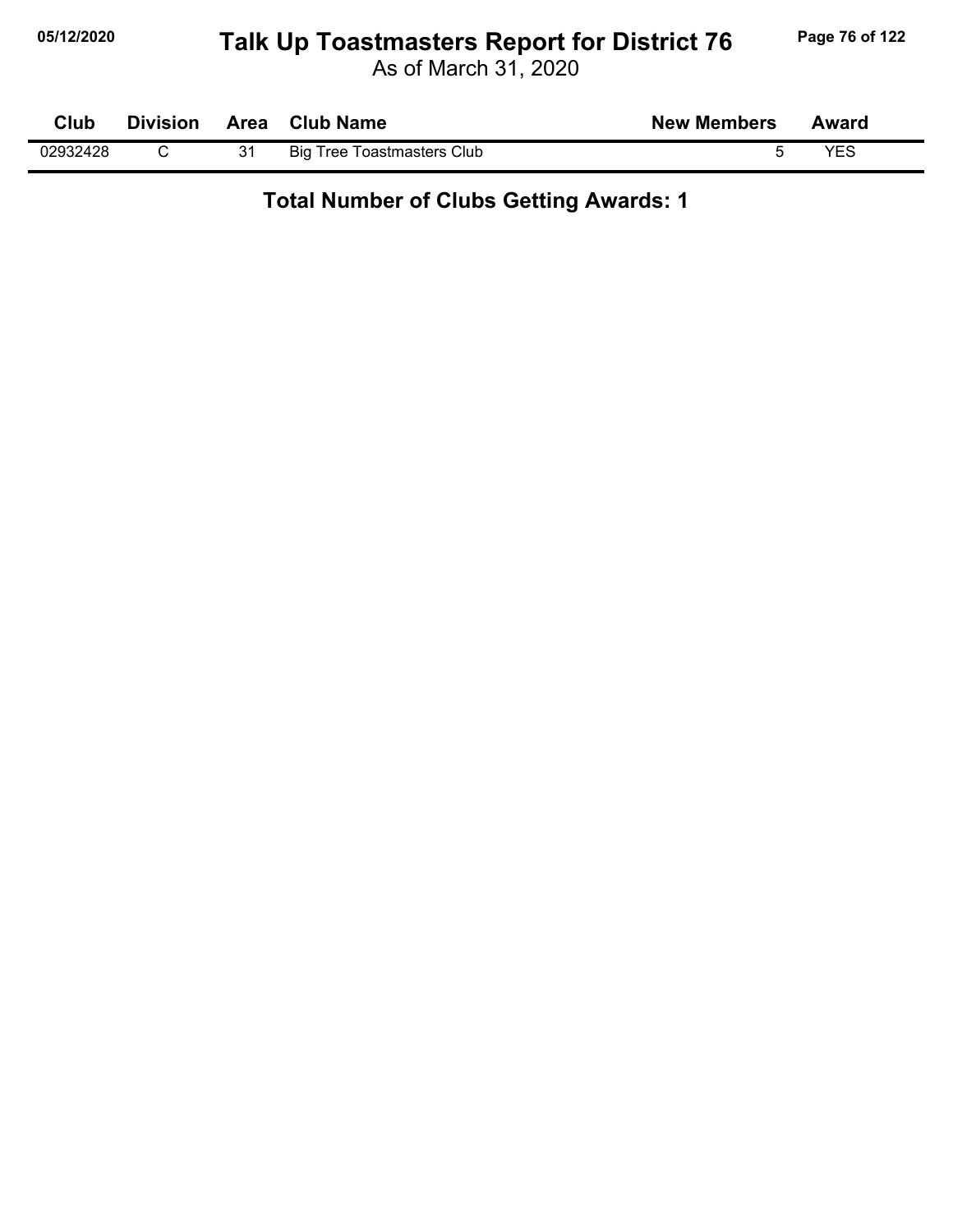#### **05/12/2020 Page 77 of 122 Talk Up Toastmasters Report for District 77**

As of March 31, 2020

| Club     | <b>Division</b> | Area | <b>Club Name</b>             | <b>New Members</b> | Award |
|----------|-----------------|------|------------------------------|--------------------|-------|
| 01502181 | Е               | 51   | Navy Sounders                |                    | YES   |
| 02682495 |                 | 43   | <b>Tower Toastmasters</b>    | 5                  | YES   |
| 00002101 | А               | 14   | <b>Florence Toastmasters</b> |                    | YES   |
| 01553559 | В               | 23   | <b>UAB Toastmasters Club</b> |                    | YES   |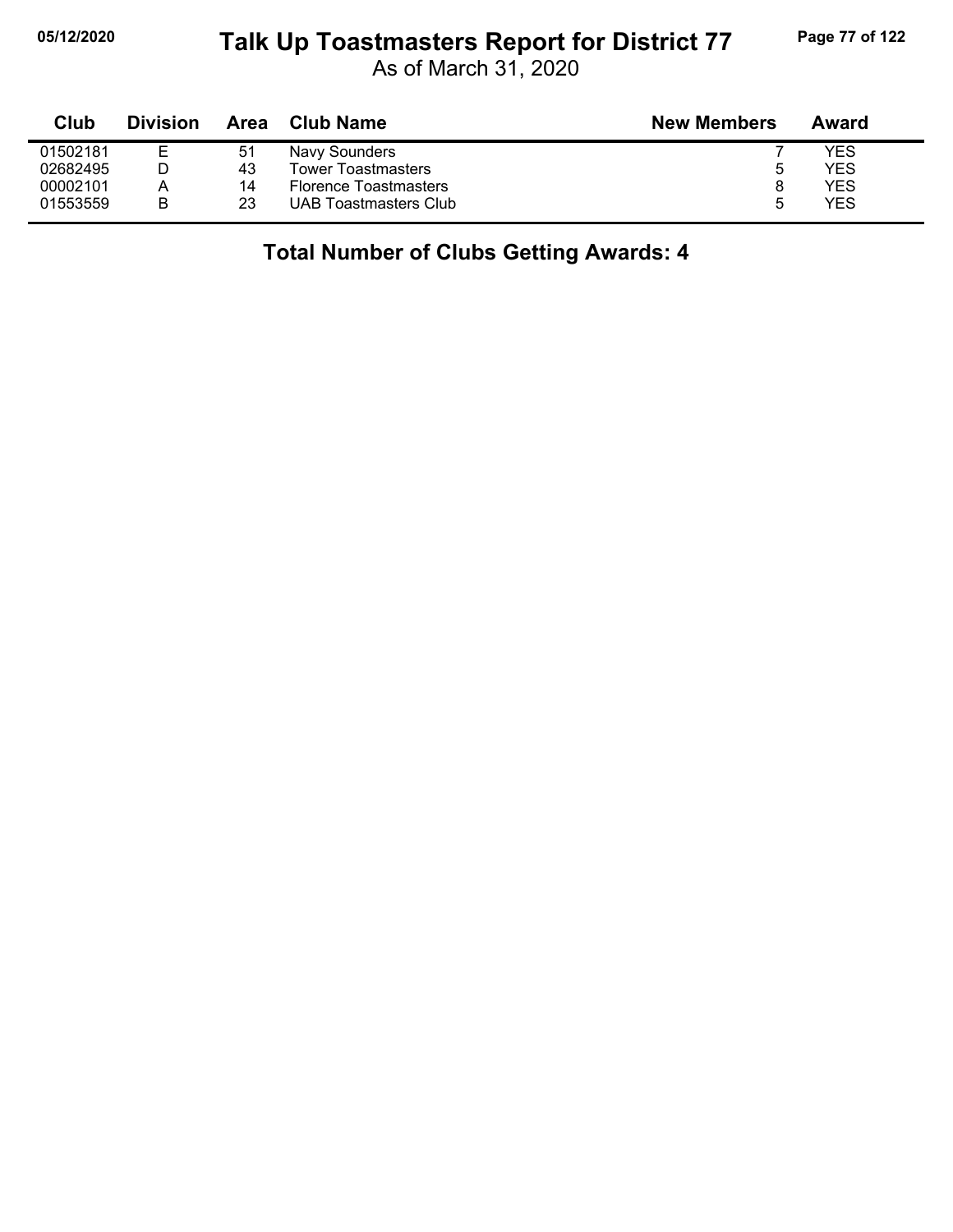# **05/12/2020 Page 78 of 122 Talk Up Toastmasters Report for District 78**

As of March 31, 2020

| Club     | <b>Division</b> | Area | <b>Club Name</b>            | <b>New Members</b> | Award |
|----------|-----------------|------|-----------------------------|--------------------|-------|
| 00006539 |                 | 44   | Continuum Toastmasters Club |                    | VES   |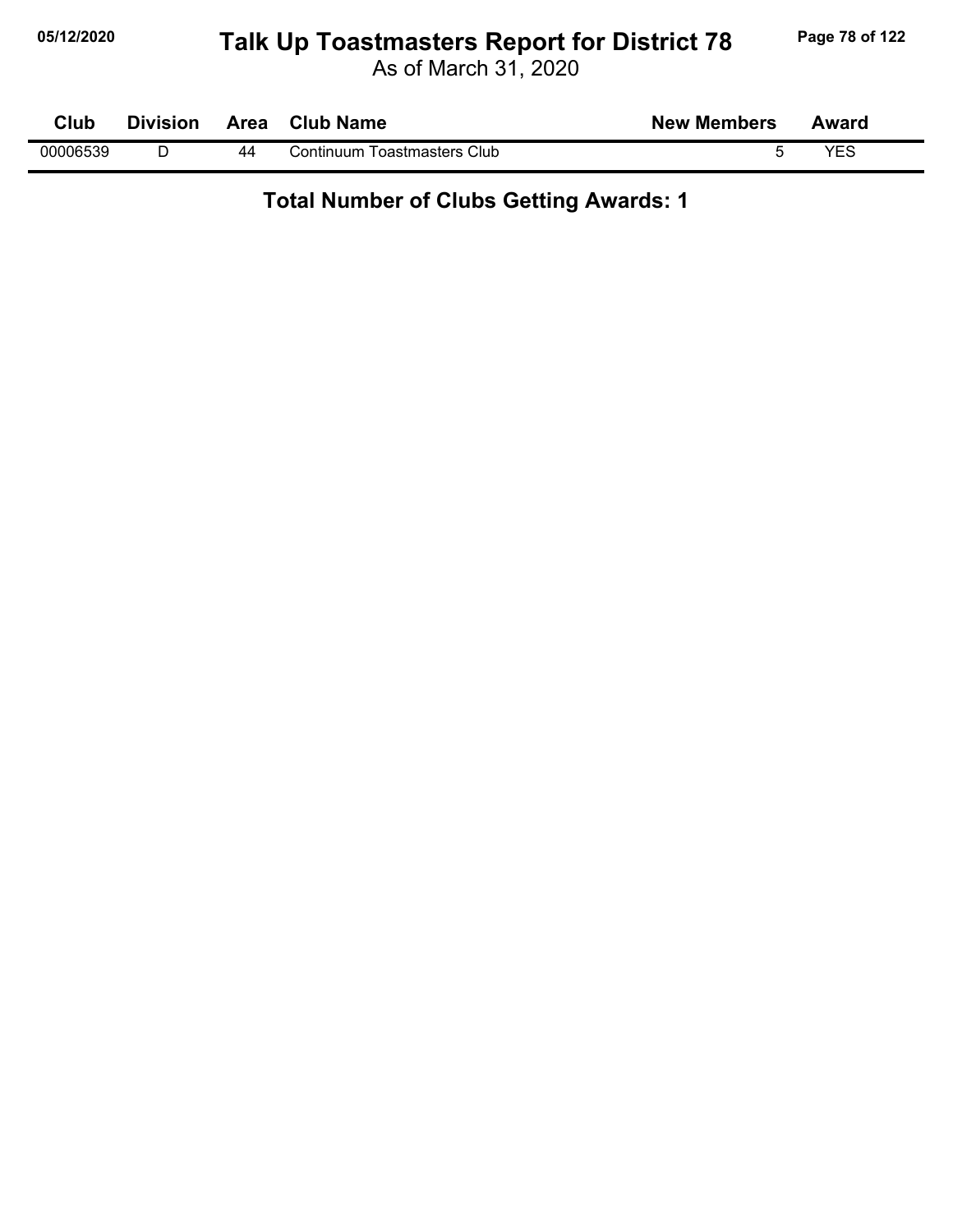#### **05/12/2020 Page 79 of 122 Talk Up Toastmasters Report for District 79**

As of March 31, 2020

| Club     | <b>Division</b> | Area | <b>Club Name</b>                     | <b>New Members</b> | <b>Award</b> |
|----------|-----------------|------|--------------------------------------|--------------------|--------------|
| 05680734 | S               | 57   | KFUPM Sehr Albayan Toastmasters Club | 5                  | <b>YES</b>   |
| 01773779 | Е               | 62   | Pertokemya Toastmasters Club         | 6                  | <b>YES</b>   |
| 01267758 | Q               | 73   | Asharqia Chamber Toastmasters        | 5                  | <b>YES</b>   |
| 00009209 | N               | 66   | Kohinoor Toastmasters Club           | 5                  | <b>YES</b>   |
| 00009462 | В               | 38   | Desert Diamonds Toastmasters Club    | 8                  | <b>YES</b>   |
| 00001059 | M               | 20   | <b>Dhahran Toastmasters</b>          | 5                  | <b>YES</b>   |
| 00006059 | Β               | 22   | Mabuhay Toastmasters Club            | 5                  | <b>YES</b>   |
| 07030499 | G               | 08   | <b>REHAB Toastmasters Club</b>       | 5                  | <b>YES</b>   |
| 07745277 | G               | 45   | Speak Up                             | 5                  | <b>YES</b>   |
| 07226502 | G               | 45   | <b>Maysan Toastmasters</b>           | 5                  | <b>YES</b>   |
| 07414274 | G               | 08   | Sahit Al Sarqiah                     | 5                  | <b>YES</b>   |
| 07702173 | Q               | 23   | Raneem Toastmasters Club             |                    | <b>YES</b>   |
| 07704923 | L               | 17   | Utkalika Toastmasters Club           | 5                  | <b>YES</b>   |
| 05430717 | R               | 35   | Alsafwah Toastmasters Club           |                    | <b>YES</b>   |
| 05401105 | S               | 57   | Elite KFUPM Toastmasters Club        | 5                  | <b>YES</b>   |
| 05579637 | E               | 64   | Afaq Toastmasters Club               | 9                  | <b>YES</b>   |
| 06721954 | Q               | 71   | Danat Toastmasters Club              | 6                  | <b>YES</b>   |
| 05056012 | E               | 64   | Somow TMC                            | 5                  | <b>YES</b>   |
| 02412906 | F               | 25   | <b>URDU Toastmasters Club</b>        | 5                  | <b>YES</b>   |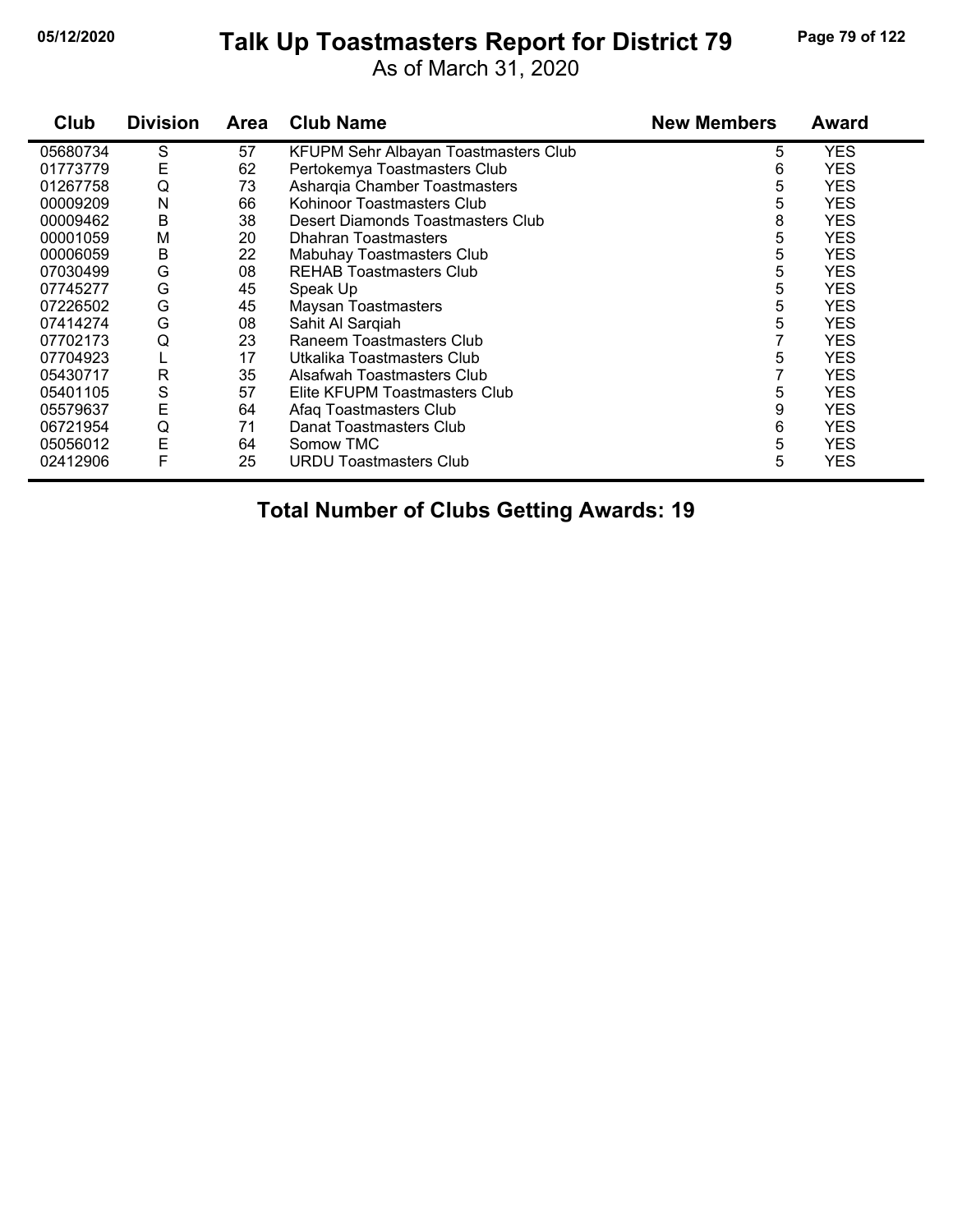# **05/12/2020 Page 80 of 122 Talk Up Toastmasters Report for District 80**

As of March 31, 2020

| Club     | <b>Division</b> |    | Area Club Name                 | <b>New Members</b> | Award      |
|----------|-----------------|----|--------------------------------|--------------------|------------|
| 05473447 |                 | 03 | LMA English Toastmasters Club  |                    | YES        |
| 00000357 |                 | 04 | Toastmasters Club Of Singapore |                    | <b>YES</b> |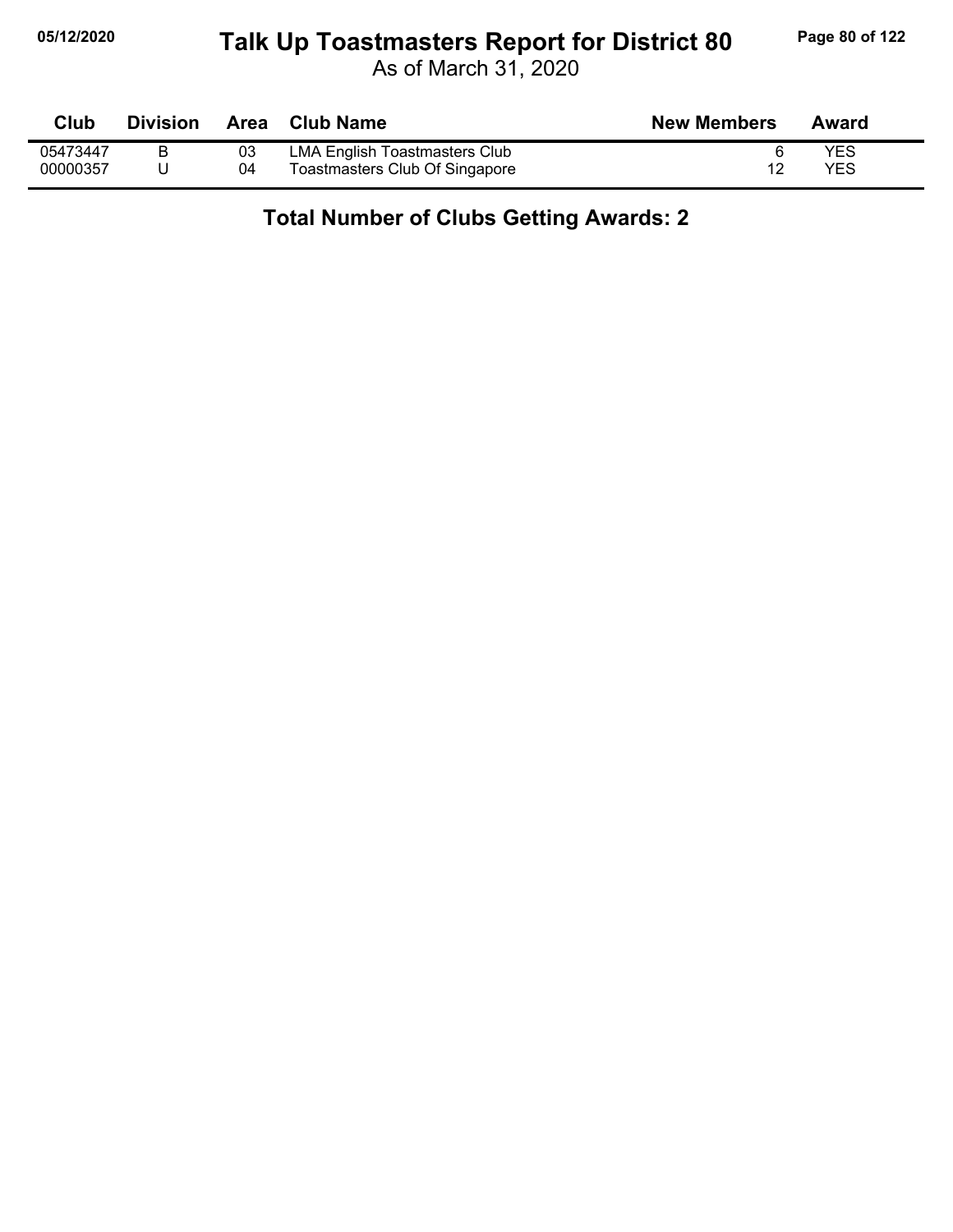#### **05/12/2020 Page 81 of 122 Talk Up Toastmasters Report for District 81**

As of March 31, 2020

| Club     | <b>Division</b> | Area | <b>Club Name</b>                        | <b>New Members</b> | Award      |
|----------|-----------------|------|-----------------------------------------|--------------------|------------|
| 01926875 | С               | 20   | <b>Public Service Toastmasters Club</b> | 5                  | YES        |
| 00007289 | B               | 14   | Sagicor Life Jamaica Toastmasters Club  | 5                  | <b>YES</b> |
| 00778468 | В               | 13   | <b>UCC Toastmasters Club</b>            | 6                  | <b>YES</b> |
| 00008260 | B               | 10   | Dynamic Speakers Club                   |                    | <b>YES</b> |
| 04363999 |                 | 38   | Inspired Speakers Toastmasters Club     | 6                  | <b>YES</b> |
| 01181584 |                 | 39   | Nepuyo Toastmasters Club                | 5                  | <b>YES</b> |
| 01165761 |                 | 35   | Spice Isle Toastmasters Club            | 5                  | <b>YES</b> |
| 02185054 | G               | 44   | <b>Momentum Toastmasters</b>            | 6                  | <b>YES</b> |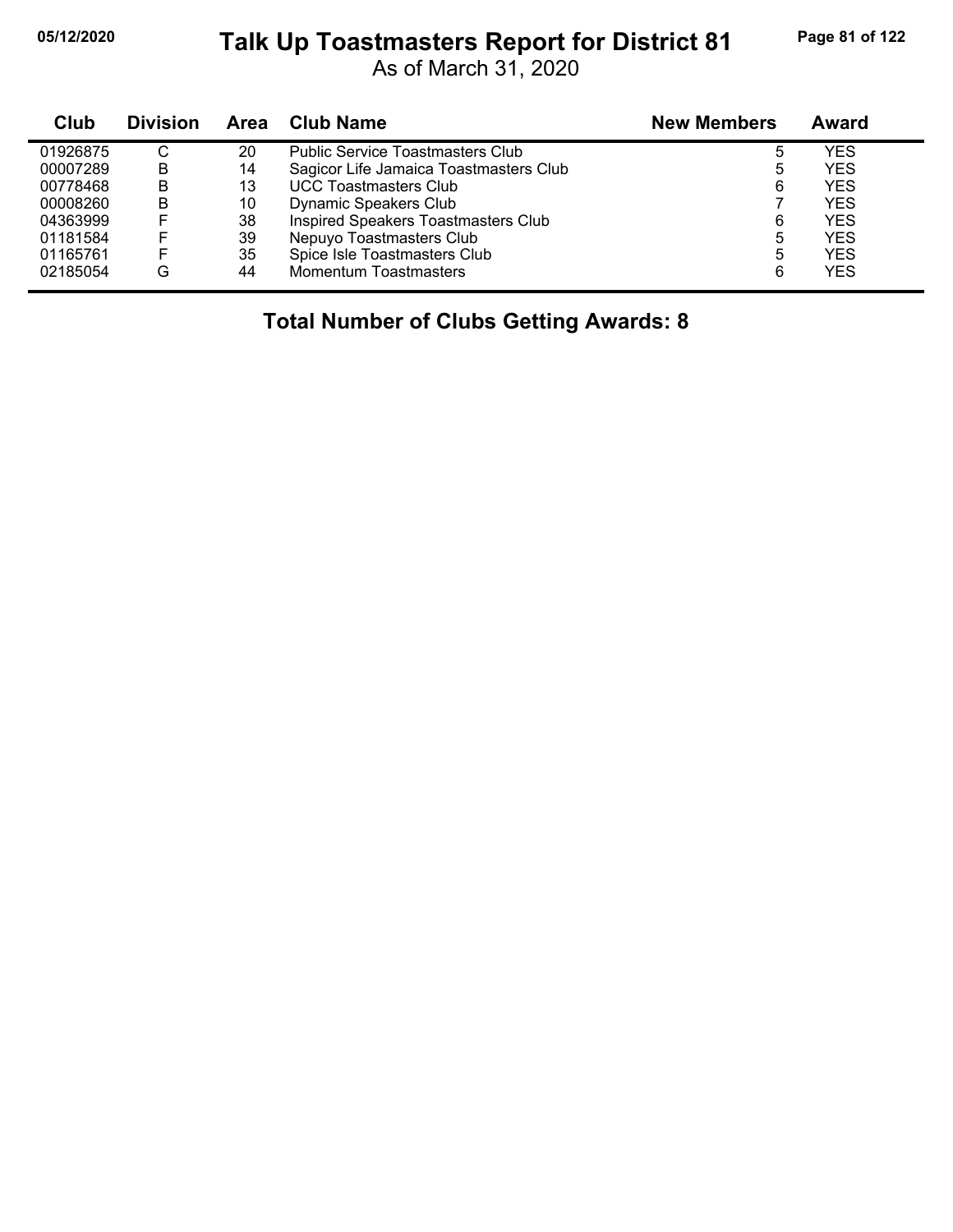#### **05/12/2020 Page 82 of 122 Talk Up Toastmasters Report for District 82**

As of March 31, 2020

| Club     | <b>Division</b> | <b>Area</b> | <b>Club Name</b>                             | <b>New Members</b> | <b>Award</b> |
|----------|-----------------|-------------|----------------------------------------------|--------------------|--------------|
| 02188218 |                 | 03          | <b>L&amp;T ECC Toastmasters Club</b>         | 5                  | <b>YES</b>   |
| 02072381 | В               | 02          | <b>CatMiner Toastmasters Club</b>            | 8                  | <b>YES</b>   |
| 02148163 | L               | 05          | <b>Coimbatore Toastmasters Club</b>          | 5                  | <b>YES</b>   |
| 01600941 | Κ               | 05          | <b>Terra VIT</b>                             | 7                  | <b>YES</b>   |
| 03295314 | Κ               | 05          | Agua VIT                                     | 6                  | <b>YES</b>   |
| 03815299 | L               | 04          | Madurai Toastmasters Club                    | 5                  | <b>YES</b>   |
| 04631334 | E               | 02          | <b>CBA Toastmasters Club</b>                 | 5                  | <b>YES</b>   |
| 04570736 | Κ               | 03          | <b>Toastmasters Club IITM Chapter</b>        | 11                 | <b>YES</b>   |
| 04198235 | Κ               | 04          | Phoenix VIT                                  | 5                  | <b>YES</b>   |
| 04198323 | Κ               | 04          | <b>Nuvens VIT</b>                            | 6                  | <b>YES</b>   |
| 04703328 | Е               | 02          | <b>CEB Toastmasters Club</b>                 | 5                  | <b>YES</b>   |
| 05125333 | Κ               | 04          | Sol VIT                                      | 6                  | <b>YES</b>   |
| 04901601 | L               | 02          | TOASTMASTERS INTERNATIONAL - NIT TRICHY      | 9                  | <b>YES</b>   |
| 03902741 | C               | 04          | Freight Links Toastmasters Club              | 6                  | <b>YES</b>   |
| 03414509 | Α               | 02          | Lions Toastmasters Club                      | 5                  | <b>YES</b>   |
| 03578140 | E               | 05          | <b>NDB</b> Toastmasters                      | 6                  | <b>YES</b>   |
| 03598897 | $\mathsf C$     | 01          | Awakening Toastmasters                       | 8                  | <b>YES</b>   |
| 03958454 | F               | 02          | Amana Bank Toastmasters Club                 | 5                  | <b>YES</b>   |
| 06650246 | F               | 01          | <b>UOC Toastmasters Club</b>                 | 5                  | <b>YES</b>   |
| 06650357 | F               | 05          | Dowels Toastmasters Club                     | 5                  | <b>YES</b>   |
| 06765726 | L               | 02          | COLOSSUS TOASTMASTERS NIT TRICHY             | 10                 | <b>YES</b>   |
| 01504631 | J               | 01          | Hayleys Toastmasters Club                    | 5                  | <b>YES</b>   |
| 01355969 | E               | 01          | <b>AATSL Toastmasters Club</b>               | 5                  | <b>YES</b>   |
| 06966982 | J               | 03          | Sri Lanka Tourism Toastmasters               | 5                  | <b>YES</b>   |
| 07304709 | D               | 05          | <b>Comcast India Toastmasters Club</b>       | 17                 | <b>YES</b>   |
| 01982862 | E               | 03          | Word Blasters Toastmasters Club              | 5                  | <b>YES</b>   |
| 02677376 | Κ               | 05          | <b>Brisa VIT</b>                             | 6                  | <b>YES</b>   |
| 02560653 | D               | 05          | TCS Maitree Champions Toastmasters Club      | 13                 | <b>YES</b>   |
| 00822324 | F               | 05          | Kandy Toastmasters Club                      | $\overline{7}$     | <b>YES</b>   |
| 02441171 | D               | 03          | Chennai Communicators Club                   | 9                  | <b>YES</b>   |
| 02009282 | $\circ$         | 02          | Chennai Speakers Forum                       | 5                  | <b>YES</b>   |
| 07471485 | C               | 01          | Dehiwala Toastmasters Club                   | 5                  | <b>YES</b>   |
| 07432940 | L               | 02          | Chiron Toastmasters NIT Trichy               | 14                 | <b>YES</b>   |
| 06882850 | Κ               | 04          | <b>TRUENO VIT</b>                            | 6                  | <b>YES</b>   |
| 05938312 | N               | 04          | Lennox India Toastmasters Club               | 5                  | <b>YES</b>   |
| 05275304 | $\mathsf C$     | 03          | <b>GET Colombo Toastmasters Club</b>         | 8                  | <b>YES</b>   |
| 06128127 | D               | 02          | Genesys Toastmasters Club                    | 5                  | <b>YES</b>   |
| 07661519 | H               | 03          | Lyceum Athugalpura TM Club                   | 8                  | <b>YES</b>   |
| 07156385 | Α               | 03          | MillenniumIT ESP Toastmasters                |                    | <b>YES</b>   |
| 07207259 | M               | 02          | Battaramulla Toastmasters Club               | 5                  | <b>YES</b>   |
| 07208253 | В               | 03          | Walkie Talkie Nanganallur                    | 5                  | <b>YES</b>   |
| 07089808 | $\mathbf{I}$    | 02          | EY GDS Chennai Toastmasters Club             | 10                 | <b>YES</b>   |
| 07397566 | G               | 04          | <b>Vestas Toastmasters</b>                   | 7                  | <b>YES</b>   |
| 07285678 | N               | 04          | <b>Alwarpet Toastmasters Club</b>            | 5                  | <b>YES</b>   |
| 01122025 | A               | 04          | Panadura Toastmasters                        | 5                  | <b>YES</b>   |
| 01373947 | G               | 01          | <b>TCS Maitree Chennai Toastmasters Club</b> | 5                  | <b>YES</b>   |
| 01128480 | Κ               | 03          | Medley Toastmasters Club                     | 5                  | <b>YES</b>   |
| 01363550 | В               | 02          | <b>Madras Toastmasters Club</b>              | 8                  | <b>YES</b>   |
| 00777976 | Н               | 02          | <b>FTZ Toastmasters Club</b>                 | 5                  | <b>YES</b>   |
| 00861227 | Е               | 05          | CIMA Sri Lanka Toastmasters Club             | 6                  | <b>YES</b>   |
| 00007639 | н               | 06          | SriLankan Airlines Toastmasters Club         | 5                  | <b>YES</b>   |
| 00005324 | Α               | 02          | The Colombo Toastmasters Club                | 5                  | <b>YES</b>   |
| 01861319 | M               | 02          | Moratuwa Toastmasters                        | 5                  | <b>YES</b>   |
| 01481554 | F               | 03          | <b>Oasis Toastmasters</b>                    | 5                  | <b>YES</b>   |
| 01553096 | F               | 03          | <b>Siyane Toastmasters</b>                   | 9                  | <b>YES</b>   |
| 02541805 | J               | 02          | Virtusa CMB                                  | 5                  | <b>YES</b>   |
| 00665905 | N               | 01          | Chennai Toastmasters Club                    | 9                  | <b>YES</b>   |
| 00918672 | M               | 01          | Ralph Toastmasters Club                      | 5                  | <b>YES</b>   |
| 01055854 | H               | 03          | Wayamba Toastmasters                         | 5                  | <b>YES</b>   |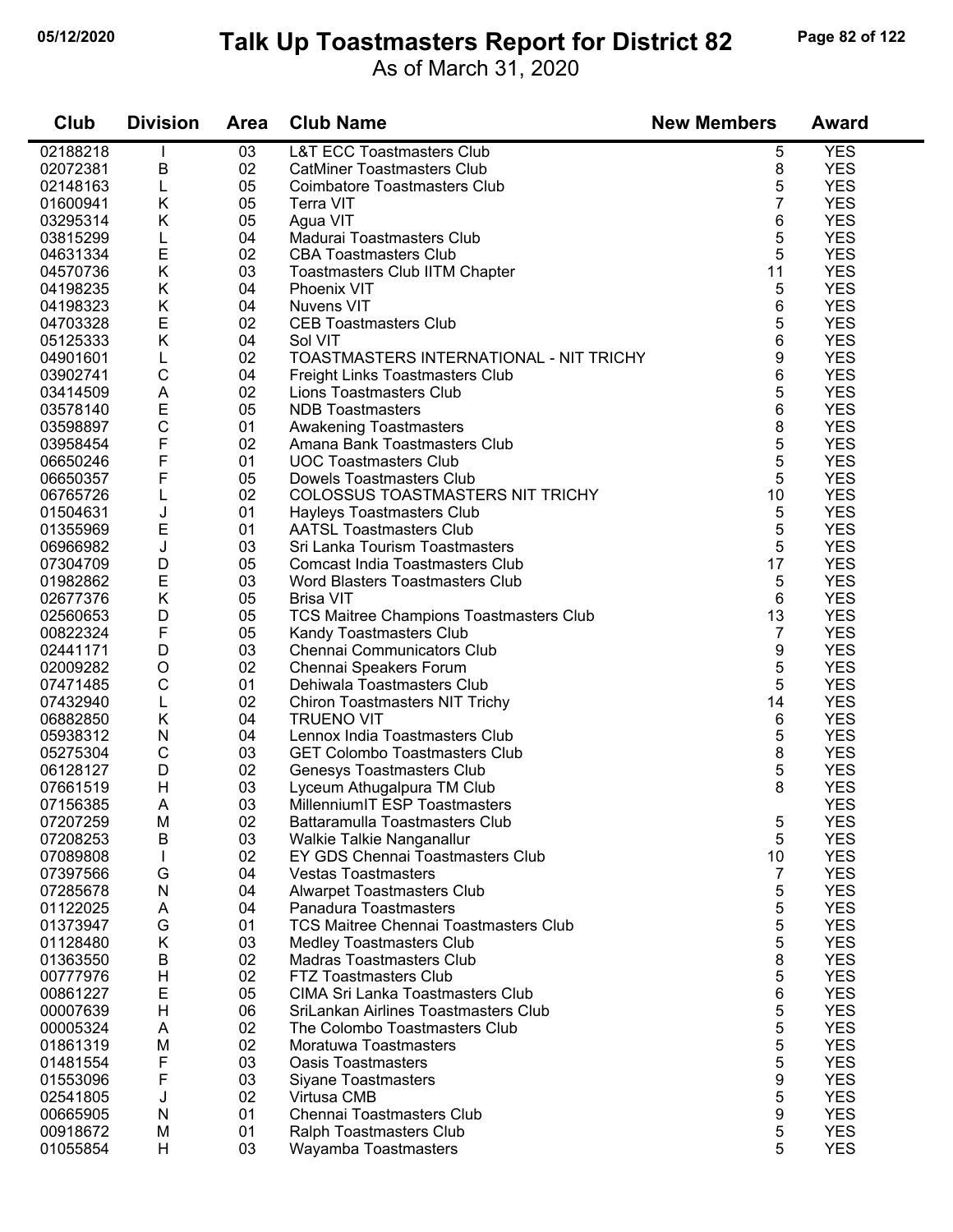# **05/12/2020 Page 83 of 122 Talk Up Toastmasters Report for District 82**

As of March 31, 2020

| Club     | <b>Division</b> | Area | Club Name                                      | <b>New Members</b> | Award |
|----------|-----------------|------|------------------------------------------------|--------------------|-------|
| 05668176 | N               | 05   | BNY Mellon Technology Chennai Toastmasters Clu |                    | YES   |
| 01338612 |                 | 04   | PayPal Chennai Toastmasters Club               | 15                 | YES   |
| 00002773 |                 | 02   | Sampath Bank Toastmasters Club                 | 5                  | YES   |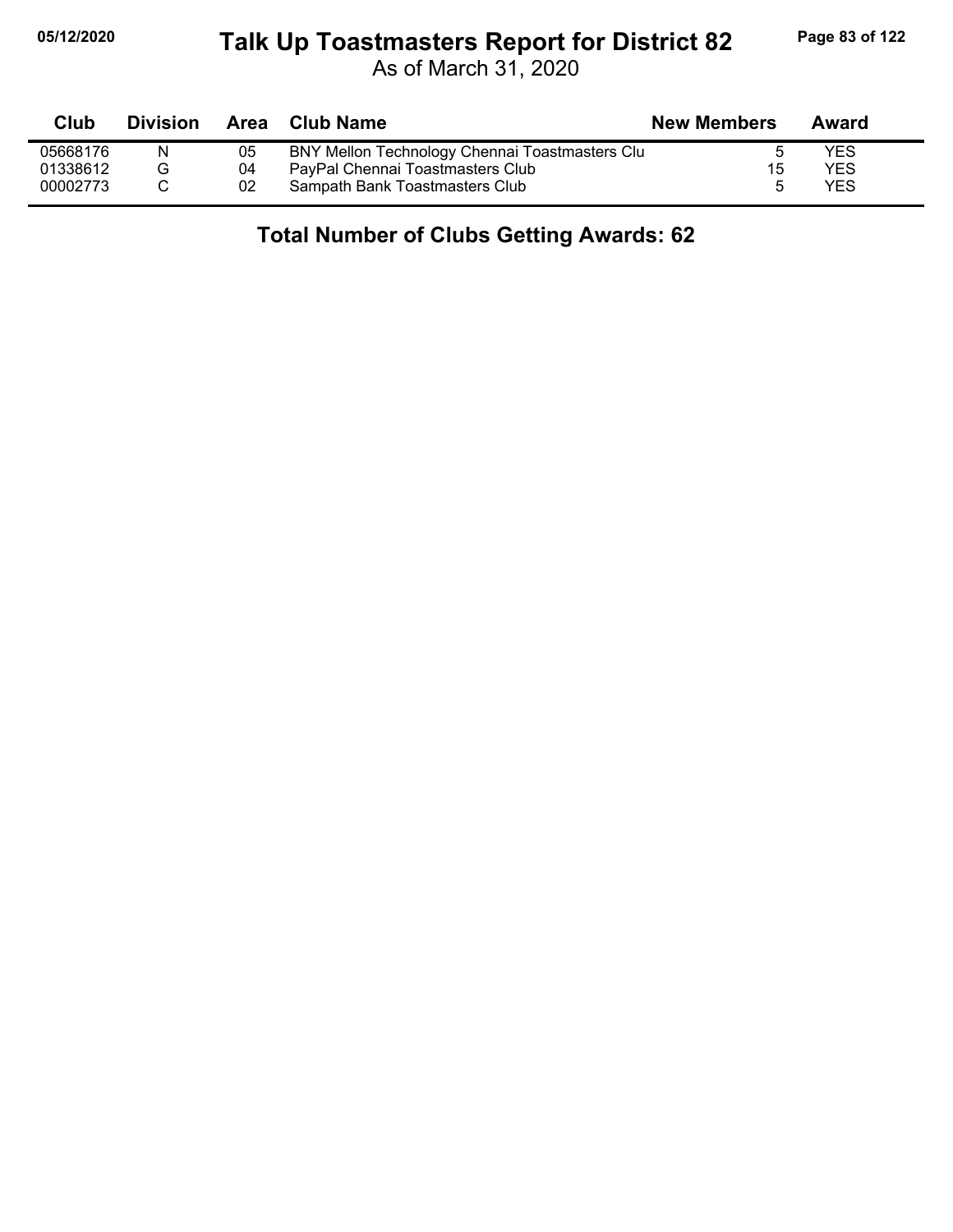# **05/12/2020 Page 84 of 122 Talk Up Toastmasters Report for District 83**

As of March 31, 2020

| Club     | <b>Division</b> | <b>Area</b> | <b>Club Name</b>                       | <b>New Members</b> | <b>Award</b> |
|----------|-----------------|-------------|----------------------------------------|--------------------|--------------|
| 00002371 | A               | 14          | Novartis-East Hanover Club             | 5                  | YES          |
| 00006445 | G               | 74          | Union City Club                        | 5                  | <b>YES</b>   |
| 00004722 | B               | 22          | Midtown Toastmasters Club              |                    | <b>YES</b>   |
| 01036544 | Α               | 11          | <b>First of Sussex Toastmasters</b>    | 5                  | <b>YES</b>   |
| 00009582 | F               | 62          | Red Bank Toastmasters Club             | 5                  | <b>YES</b>   |
| 00006847 | F               | 63          | Art Of Speaking                        | 6                  | <b>YES</b>   |
| 00007733 | G               | 72          | Jersey Toastmasters Club               | 6                  | YES          |
| 01139161 | D               | 45          | <b>Rutgers University Toastmasters</b> | 5                  | <b>YES</b>   |
| 00001103 | С               | 32          | Somerville Toastmasters                | 5                  | YES          |
| 07657889 | A               | 13          | AHS Toastmasters Club                  | 12                 | <b>YES</b>   |
| 06719231 | D               | 44          | St. Thomas                             | 5                  | <b>YES</b>   |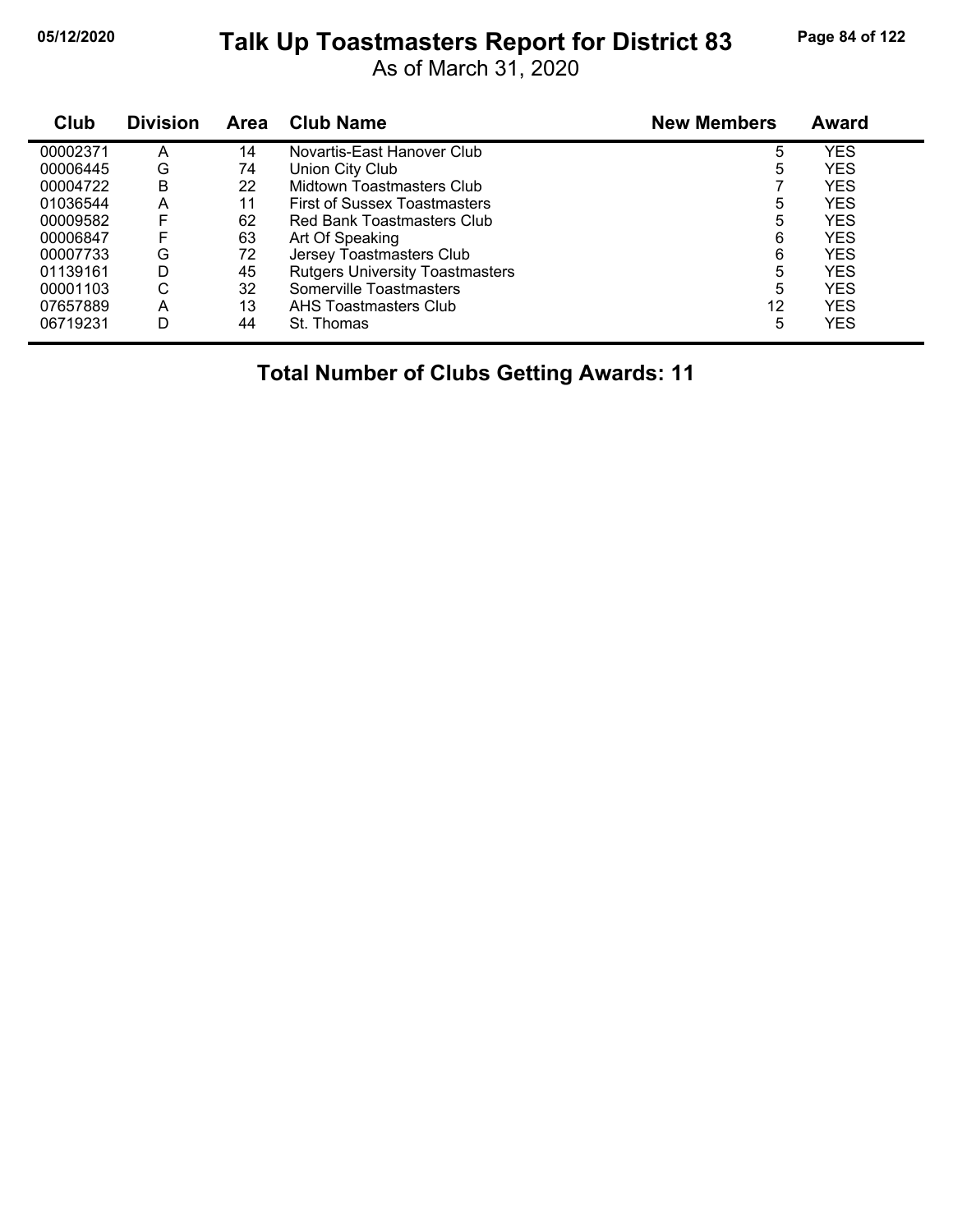# **05/12/2020 Page 85 of 122 Talk Up Toastmasters Report for District 84**

As of March 31, 2020

| Club     | <b>Division</b> | <b>Area</b> | <b>Club Name</b>                     | <b>New Members</b> | <b>Award</b> |
|----------|-----------------|-------------|--------------------------------------|--------------------|--------------|
| 05324945 | F               | 62          | Adecco Toastmasters                  | 5                  | <b>YES</b>   |
| 02358497 | A               | 11          | Toasting 601                         | 5                  | <b>YES</b>   |
| 00008503 | E               | 51          | Orlando International Club           | 5                  | <b>YES</b>   |
| 00003661 | Α               | 10          | Jacksonville Toastmasters            | 8                  | <b>YES</b>   |
| 00003674 | D               | 45          | Winter Park Toastmasters Club        |                    | <b>YES</b>   |
| 00007250 | E               | 51          | Vista Toastmasters Southwest Orlando | 5                  | <b>YES</b>   |
| 01024619 | D               | 44          | EA Tiburon                           | 5                  | <b>YES</b>   |
| 00817767 | G               | 70          | <b>Talking Gators</b>                |                    | <b>YES</b>   |
| 01848187 | D               | 45          | Leaders In Communication             | 5                  | <b>YES</b>   |
| 01539554 |                 | 90          | <b>Accelerated Pacesetters</b>       | 6                  | <b>YES</b>   |
| 01465493 | B               | 20          | Girl Talk Toastmasters Club          | 5                  | <b>YES</b>   |
| 01475643 | E               | 52          | <b>Wyndham Easy Speakers</b>         | 6                  | <b>YES</b>   |
| 00004051 | E               | 54          | <b>Plant City Toastmasters</b>       | 8                  | <b>YES</b>   |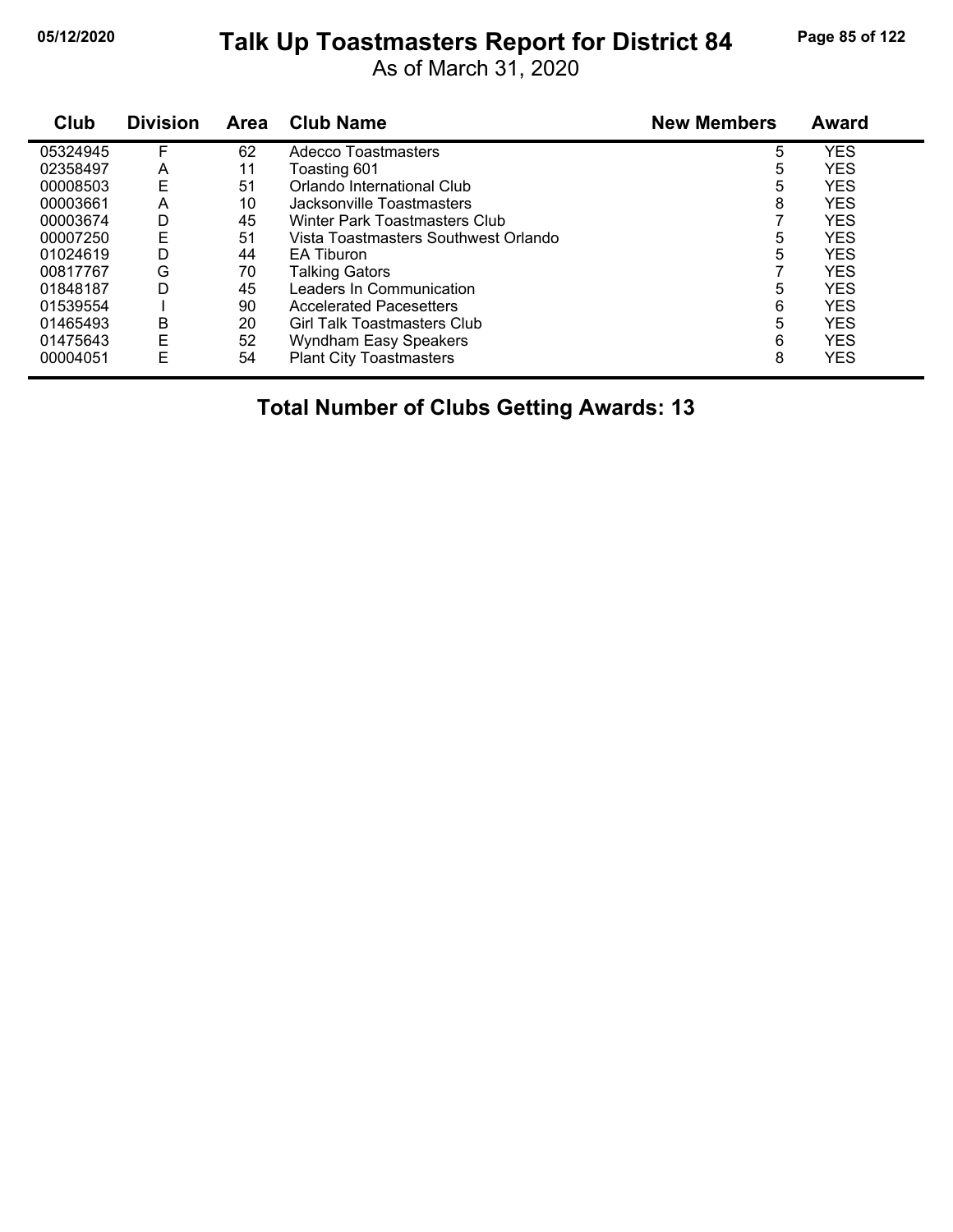# **05/12/2020 Page 86 of 122 Talk Up Toastmasters Report for District 85**

As of March 31, 2020

| Club     | <b>Division</b> | Area | <b>Club Name</b>                    | <b>New Members</b> | Award |
|----------|-----------------|------|-------------------------------------|--------------------|-------|
| 00696722 |                 | 03   | Shanghai Xujiahui Toastmasters Club |                    | YES   |
| 05000401 |                 |      | Hangzhou M.A.D. Toastmasters Club   |                    | YES   |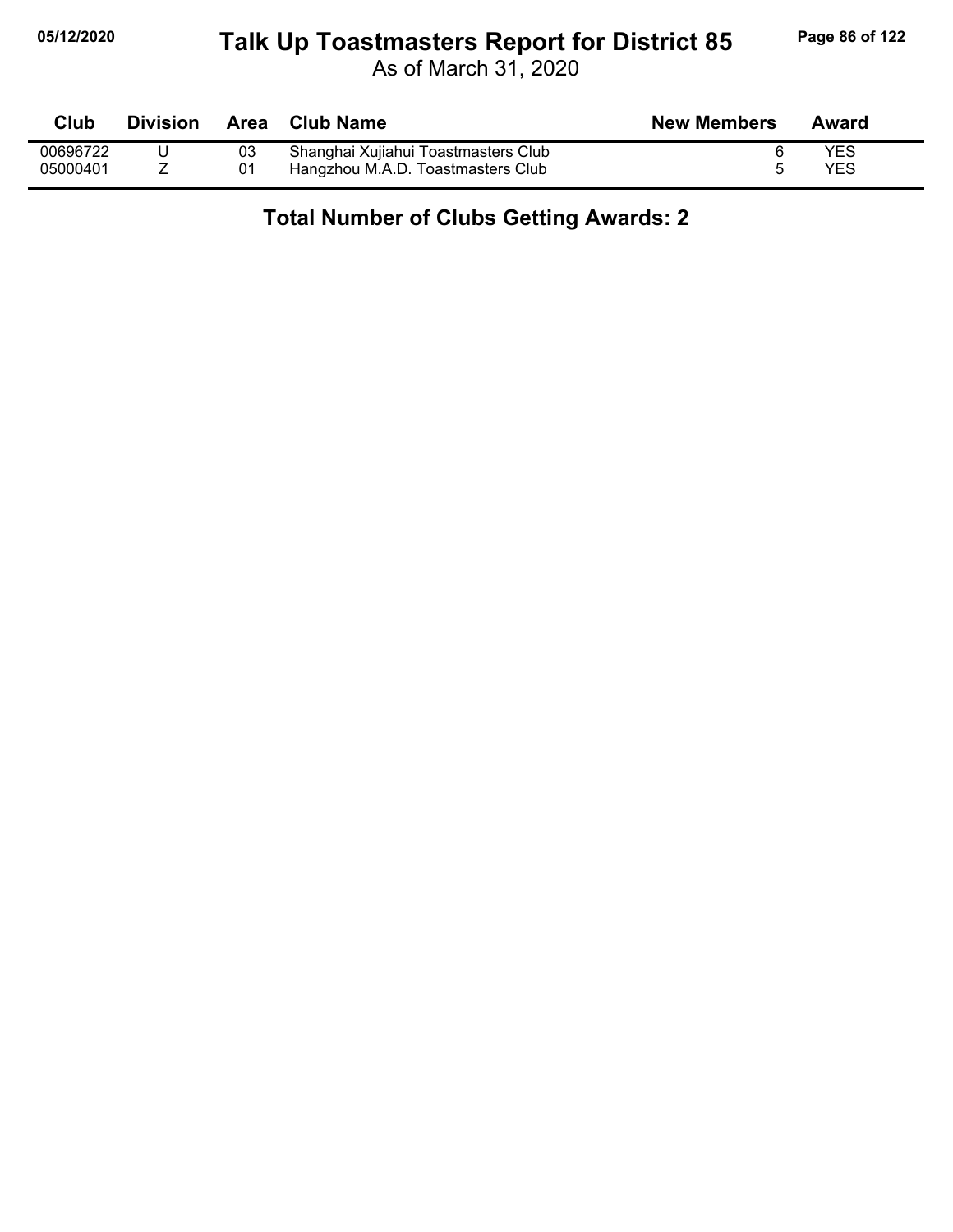# **05/12/2020 Page 87 of 122 Talk Up Toastmasters Report for District 86**

As of March 31, 2020

| Club     | <b>Division</b> | <b>Area</b> | <b>Club Name</b>                              | <b>New Members</b> | Award      |
|----------|-----------------|-------------|-----------------------------------------------|--------------------|------------|
| 06623298 | B               | 35          | <b>Brampton Talks Toastmasters</b>            |                    | <b>YES</b> |
| 06489367 | G               | 21          | <b>Maple Toastmasters</b>                     | 6                  | <b>YES</b> |
| 01460785 | Β               | 33          | <b>Brampton Speakeasy Toastmasters</b>        | 5                  | <b>YES</b> |
| 00004189 | S               | 71          | London Western Club                           | 5                  | <b>YES</b> |
| 00004826 | W               | 62          | <b>Energetics Toastmasters Club</b>           | 5                  | <b>YES</b> |
| 00004782 | Α               | 22          | <b>Markham Toastmasters Club</b>              |                    | <b>YES</b> |
| 00006307 |                 | 51          | McMaster Club                                 | 6                  | <b>YES</b> |
| 00008644 | D               | 83          | <b>Glen Abbey Toastmasters</b>                |                    | <b>YES</b> |
| 00583417 | B               | 31          | Region of Peel Toastmasters                   |                    | <b>YES</b> |
| 00007772 | E               | 01          | <b>Tangri Toastmasters</b>                    | 6                  | <b>YES</b> |
| 00007913 | W               | 62          | Waterloo Silver Tongue Club                   |                    | <b>YES</b> |
| 00005456 | С               | 44          | <b>Confidently Speaking Toastmasters Club</b> | 9                  | <b>YES</b> |
| 00001603 | M               | 11          | <b>Barrie Toastmasters Club</b>               | 5                  | <b>YES</b> |
| 00000628 | С               | 43          | Sheridan Park Toastmasters Club               | 5                  | <b>YES</b> |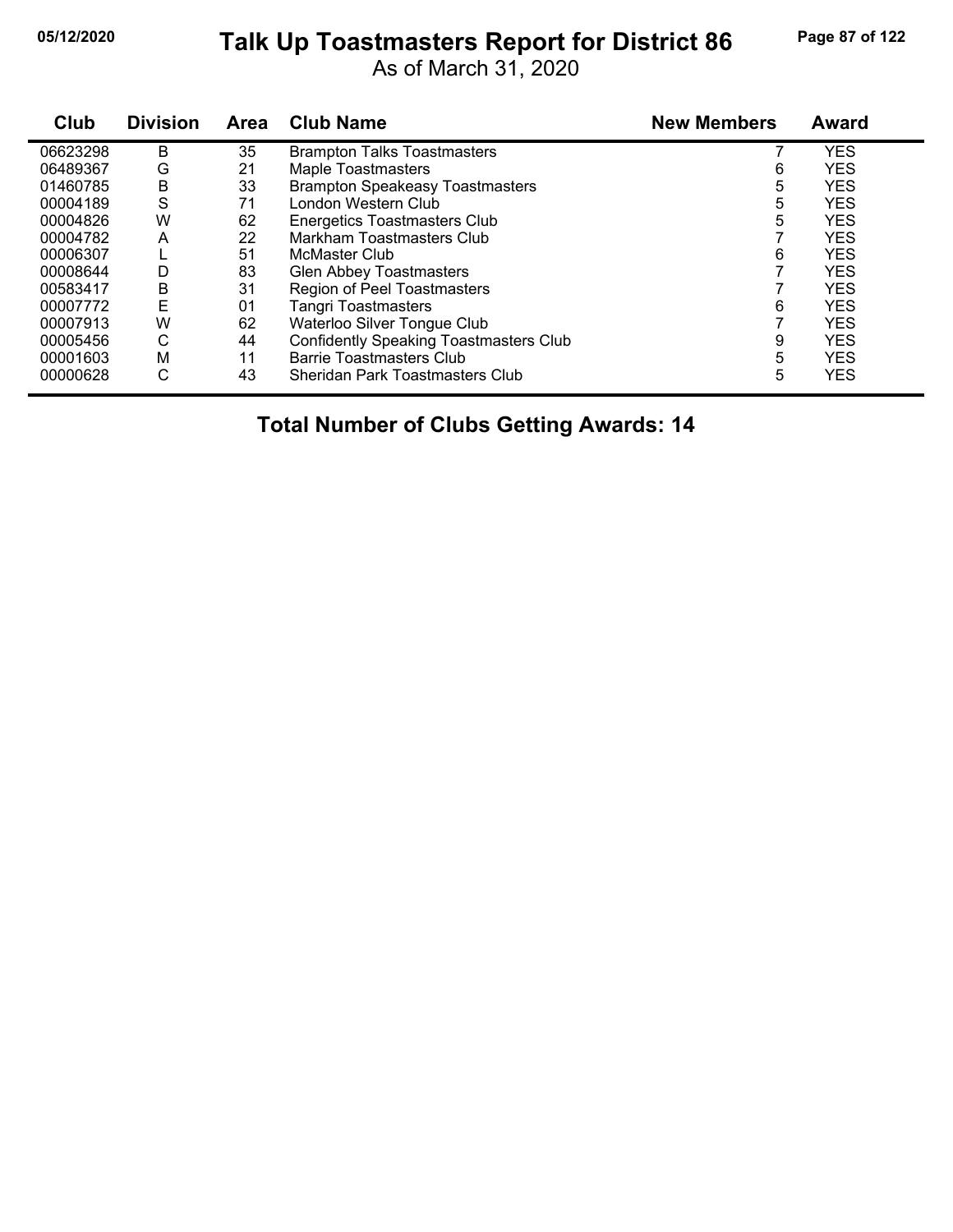#### **05/12/2020 Page 88 of 122 Talk Up Toastmasters Report for District 87**

As of March 31, 2020

| Club     | <b>Division</b> | Area | <b>Club Name</b>                              | <b>New Members</b> | Award      |
|----------|-----------------|------|-----------------------------------------------|--------------------|------------|
| 05819369 | S               | 04   | Hin Hua Pou Sen Association Sibu Toastmasters |                    | <b>YES</b> |
| 07519595 |                 | 01   | Speak Savvy                                   | 13                 | <b>YES</b> |
| 01060760 | М               | 02   | Medan Miracle Pidato Club                     |                    | <b>YES</b> |
| 01505268 | G               | 03   | Magical-Bali                                  |                    | <b>YES</b> |
| 03291206 | Κ               | 01   | Heritage                                      | 6                  | <b>YES</b> |
| 03653156 | M               | 03   | Binjai Quantum Toastmasters Pidato Club       |                    | <b>YES</b> |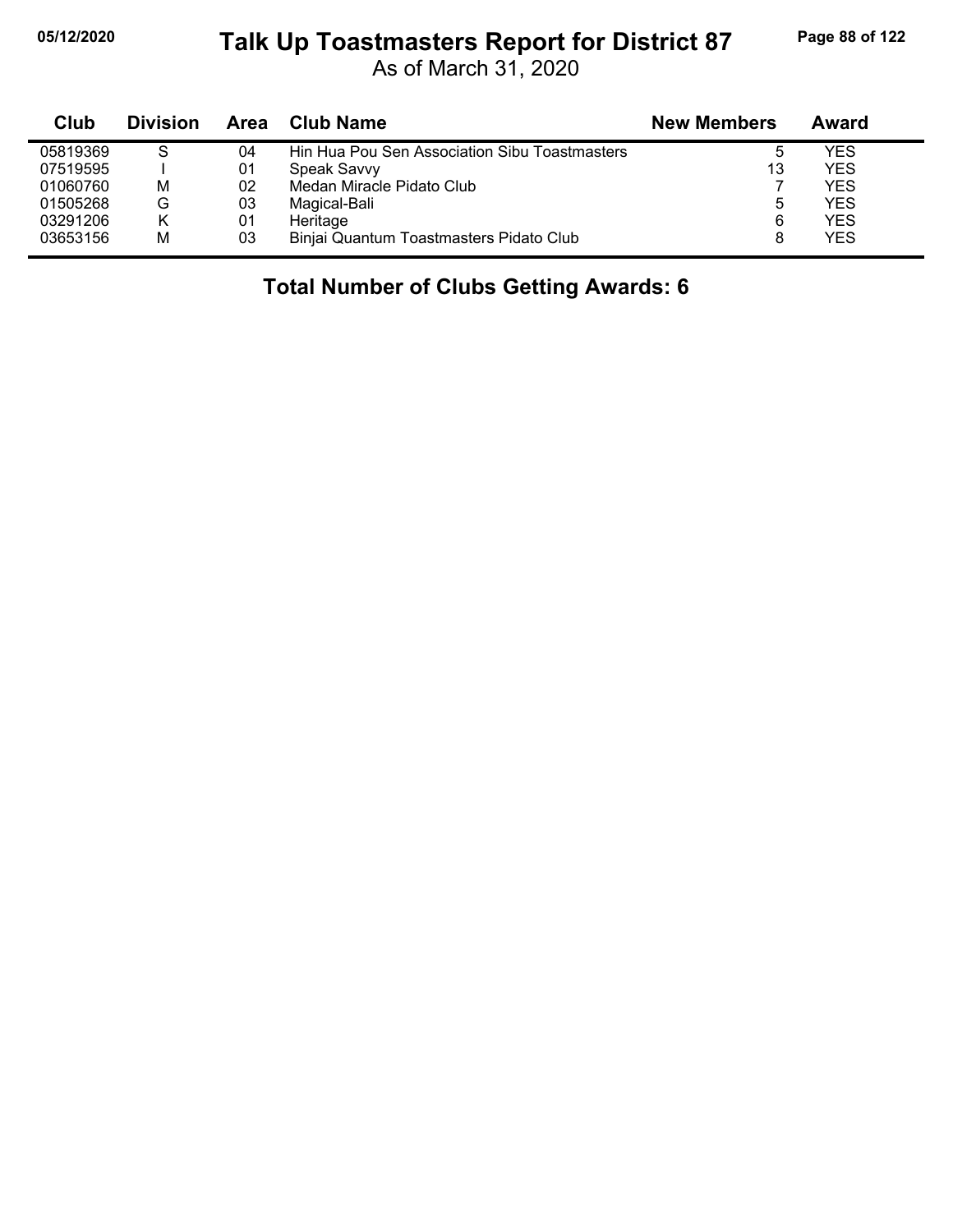#### **05/12/2020 Page 89 of 122 Talk Up Toastmasters Report for District 88**

As of March 31, 2020

| <b>Club</b> | <b>Division</b> | Area | Club Name                              | <b>New Members</b> | Award      |
|-------------|-----------------|------|----------------------------------------|--------------------|------------|
| 02209647    |                 | 02   | Yellow River                           |                    | YES        |
| 06975214    |                 | 02   | A.A.C.T.P. Qihang Toastmasters         | 6                  | <b>YES</b> |
| 06736167    |                 | 03   | Dream <sup>3</sup> Trainers TMC        | 8                  | <b>YES</b> |
| 06765823    | А               | 04   | The Bookworm Beijing Toastmasters Club |                    | <b>YES</b> |
| 05455323    | A               | 01   | COPC TMC                               | 6                  | <b>YES</b> |
| 05785478    | B               | 02   | Yizhan A.A.C.T.P. Toastmasters         | 5                  | <b>YES</b> |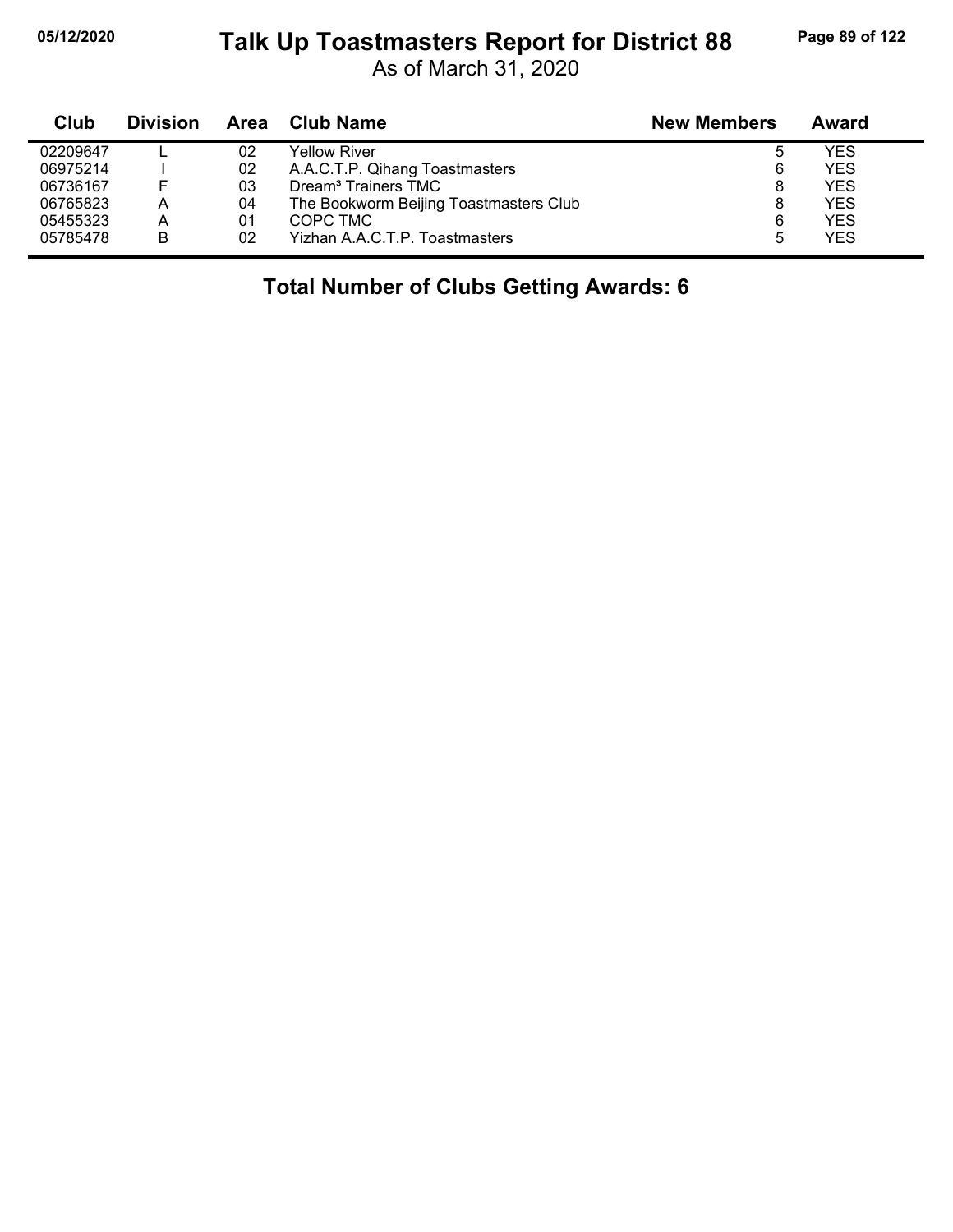# **05/12/2020 Page 90 of 122 Talk Up Toastmasters Report for District 89**

As of March 31, 2020

| Club     | <b>Division</b> | Area | <b>Club Name</b>               | <b>New Members</b> | Award |
|----------|-----------------|------|--------------------------------|--------------------|-------|
| 01174783 |                 | 03   | University of Macau (Students) |                    | YES   |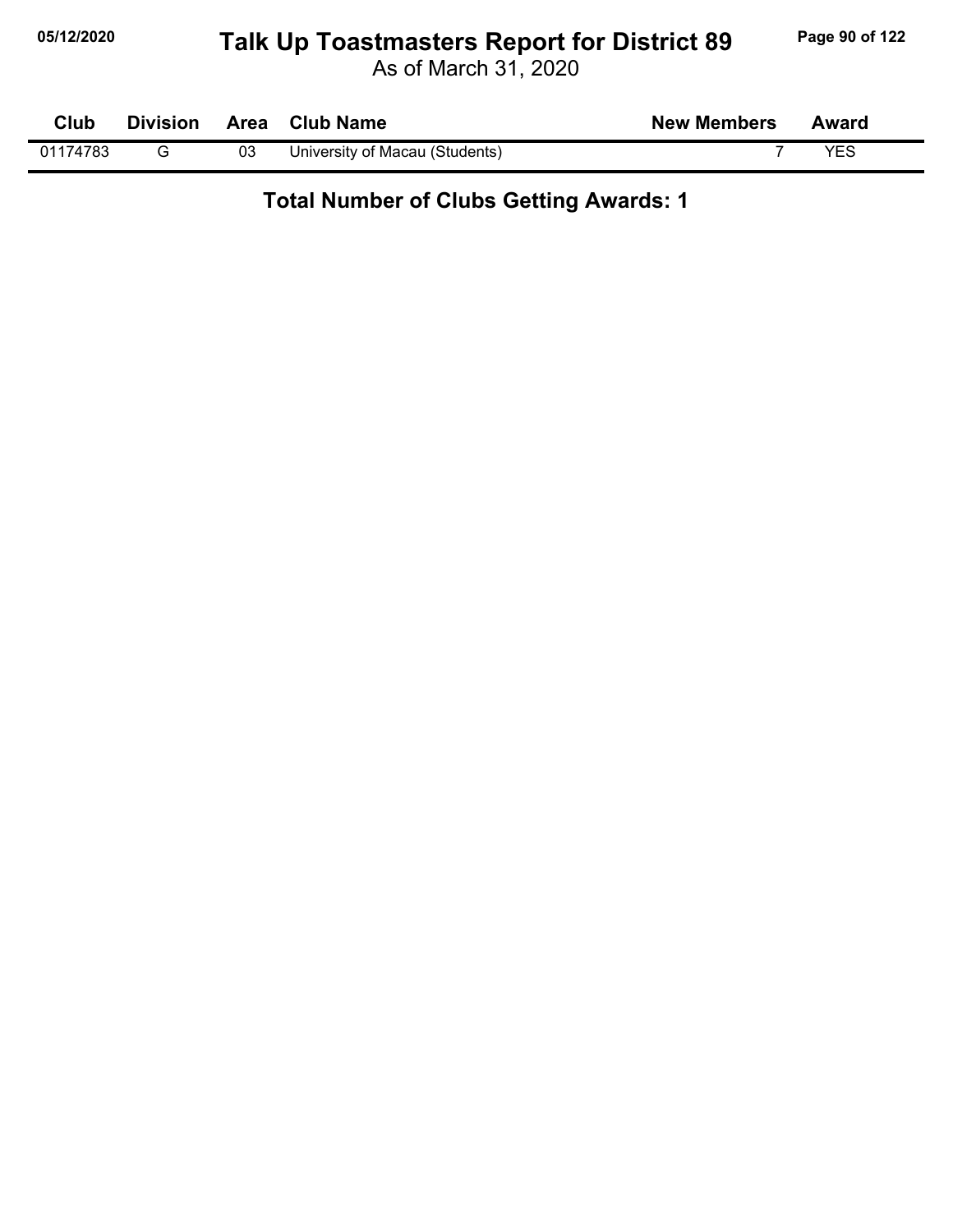# **05/12/2020 Page 91 of 122 Talk Up Toastmasters Report for District 90**

As of March 31, 2020

| Club     | <b>Division</b> | Area | <b>Club Name</b>                     | <b>New Members</b> | Award |
|----------|-----------------|------|--------------------------------------|--------------------|-------|
| 01174686 | Е               | 27   | <b>Wyong Toastmasters</b>            | 6                  | YES   |
| 00002762 | N               | 01   | <b>Tamworth Toastmasters</b>         | 5                  | YES   |
| 00004480 | н               | 34   | Harbour View Club                    |                    | YES   |
| 00001121 | E               | 15   | Newcastle Toastmasters Club          | 8                  | YES.  |
| 00003687 | н               | 19   | Magnificent Mosman Toastmasters Club | 6                  | YES   |
| 00005323 | н               | 06   | <b>Chatswood Communicators</b>       | 5                  | YES   |
| 04342363 | W               | 26   | Sydney Water                         | 5                  | YES   |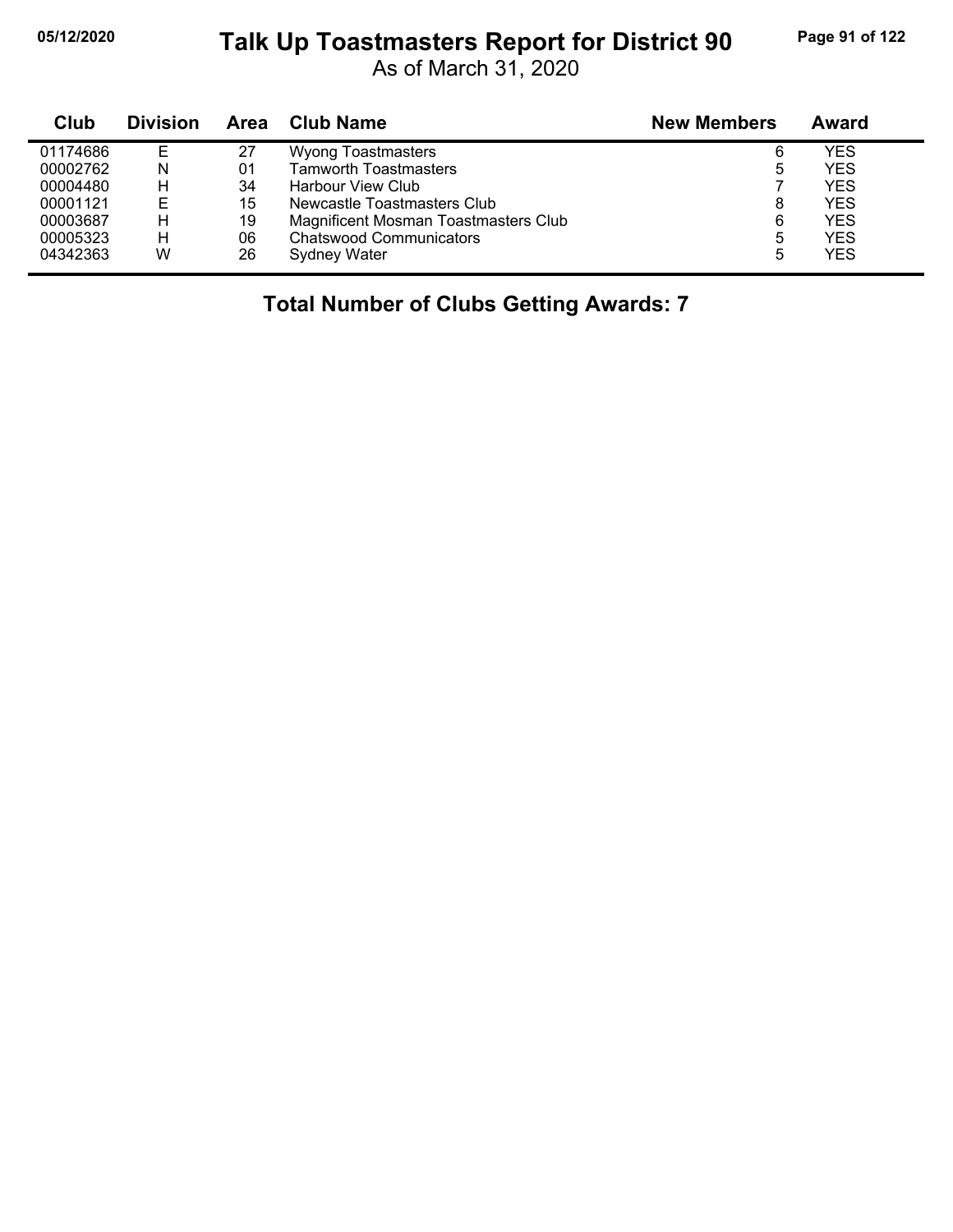# **05/12/2020 Page 92 of 122 Talk Up Toastmasters Report for District 91**

As of March 31, 2020

| Club     | <b>Division</b> | <b>Area</b> | <b>Club Name</b>                            | <b>New Members</b> | <b>Award</b> |
|----------|-----------------|-------------|---------------------------------------------|--------------------|--------------|
| 04321433 | L               | 16          | Data Science Speakers Club                  | 5                  | <b>YES</b>   |
| 04670783 | J               | 21          | Ascot & Bracknell Speakers                  | 6                  | <b>YES</b>   |
| 02205990 | J               | 10          | <b>Cardiff Toastmasters</b>                 | 5                  | <b>YES</b>   |
| 02165768 | $\sf B$         | 52          | <b>Imperial College Speakers</b>            | 5                  | <b>YES</b>   |
| 02271336 | L               | 56          | <b>BlackRock Speaks</b>                     | 6                  | <b>YES</b>   |
| 02277701 | B               | 52          | <b>Kings Speakers</b>                       | 5                  | <b>YES</b>   |
| 06843951 | $\sf B$         | 08          | Zig-Zag Toastmasters                        | 5                  | <b>YES</b>   |
| 06787373 | K               | 03          | <b>London Toastmasters</b>                  | 5                  | <b>YES</b>   |
| 01348895 | A               | 46          | Microsoft Speakers Club                     | 5                  | <b>YES</b>   |
| 03025177 | $\mathsf C$     | 02          | <b>Connected Speakers London</b>            | 10                 | <b>YES</b>   |
| 04413554 | $\mathsf C$     | 34          | <b>Kings Cross Speakers</b>                 | 9                  | <b>YES</b>   |
| 05101315 | $\mathsf C$     | 02          | Lloyds Banking Group Toastmasters (London)  | 8                  | <b>YES</b>   |
| 06113540 | K               | 12          | <b>Barking Toastmasters</b>                 | 5                  | <b>YES</b>   |
| 05987771 | Κ               | 03          | <b>Central London Toastmasters</b>          | 10                 | <b>YES</b>   |
| 07497627 | $\sf B$         | 52          | Vocalise                                    | 10                 | <b>YES</b>   |
| 07569190 | L               | 16          | Amazon LHR14 Toastmasters                   | 5                  | <b>YES</b>   |
| 02078451 | $\mathsf C$     | 45          | <b>Society Speakers</b>                     | $\overline{7}$     | <b>YES</b>   |
| 01352811 | K               | 59          | <b>Speakers Corner</b>                      | 7                  | <b>YES</b>   |
| 04138266 | $\mathsf B$     | 08          | London Victorians                           | 13                 | <b>YES</b>   |
| 00003297 | J               | 07          | <b>Oxford Speakers Club</b>                 | 6                  | <b>YES</b>   |
| 00007749 | L               | 61          | Harrovian Speakers Toastmasters             | 5                  | <b>YES</b>   |
| 00007365 | B               | 06          | London Athenian Speakers Toastmasters Club  | 6                  | <b>YES</b>   |
| 00778270 | K               | 13          | Canary Wharf Communicators Club             | 6                  | <b>YES</b>   |
| 00009934 | H               | 37          | Kent Speakers Club                          | 5                  | <b>YES</b>   |
| 00885179 | $\sf B$         | 06          | West London Speakers Club                   | 6                  | <b>YES</b>   |
| 00008471 | $\mathsf A$     | 46          | <b>Reading Speakers Club</b>                | 5                  | <b>YES</b>   |
| 00625647 | Н               | 15          | The Speakers of Croydon Club                | 8                  | <b>YES</b>   |
| 01376237 | K               | 58          | 1st London Toastmasters                     | 6                  | <b>YES</b>   |
| 01139794 | L               | 61          | <b>Watford Speakers</b>                     | 5                  | <b>YES</b>   |
| 00004824 | L               | 09          | London Business School Public Speaking Club | 16                 | <b>YES</b>   |
| 00008923 | K               | 31          | <b>Wharf Speakers</b>                       | 6                  | <b>YES</b>   |
| 00002731 | $\sf B$         | 29          | <b>Riverside Communicators</b>              | 6                  | <b>YES</b>   |
| 00000309 | J               | 04          | <b>Thame Speakers</b>                       | 5                  | <b>YES</b>   |
| 01246707 | H               | 35          | Lewisham Speakers Club                      | $\overline{7}$     | <b>YES</b>   |
| 01045890 | J               | 07          | <b>Oxford Orators Club</b>                  | 5                  | <b>YES</b>   |
| 00907029 | A               | 62          | South West Speakers                         | 6                  | <b>YES</b>   |
| 01519329 | $\mathsf{C}$    | 05          | <b>Covent Garden Speakers</b>               | 8                  | <b>YES</b>   |
| 01279299 | A               | 01          | Hamwic Speakers                             | 8                  | <b>YES</b>   |
| 01811645 | K               | 03          | London Public Speakers                      | 7                  | <b>YES</b>   |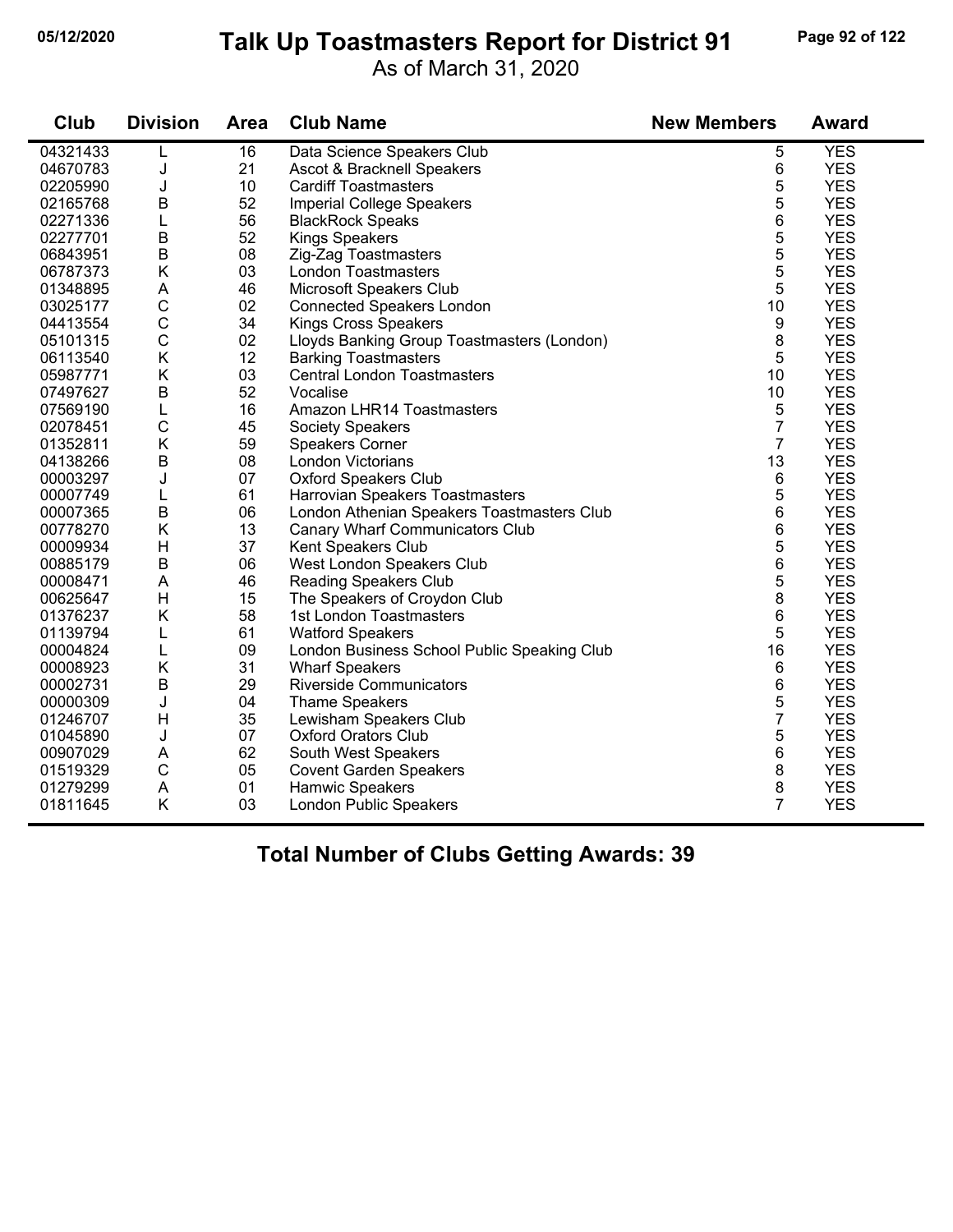# **05/12/2020 Page 93 of 122 Talk Up Toastmasters Report for District 92**

As of March 31, 2020

| Club     | <b>Division</b> | <b>Area</b> | <b>Club Name</b>                              | <b>New Members</b> | <b>Award</b> |
|----------|-----------------|-------------|-----------------------------------------------|--------------------|--------------|
| 02518988 | L               | 02          | <b>Wordly-Wise Toastmasters</b>               | 5                  | <b>YES</b>   |
| 01418339 | G               | 03          | Assisi Toastmasters                           | 8                  | <b>YES</b>   |
| 01414813 | $\mathsf C$     | 04          | CGI Toastmasters Club, Bangalore              | 5                  | <b>YES</b>   |
| 01207477 | H               | 01          | <b>EKM Toastmasters</b>                       | 6                  | <b>YES</b>   |
| 01548643 | D               | 02          | Express2Lead Toastmasters Club                | 6                  | <b>YES</b>   |
| 00691074 | H               | 01          | Kochi Club                                    | 8                  | <b>YES</b>   |
| 00009639 | M               | 03          | <b>Mecon Communication Club</b>               | 9                  | <b>YES</b>   |
| 00009206 | L               | 04          | <b>BANGALORE TOASTMASTERS CLUB</b>            | 7                  | <b>YES</b>   |
| 00009015 | K               | 02          | Garden City Toastmasters Club                 | 6                  | <b>YES</b>   |
| 01077961 | Ε               | 01          | ORA*TORS CLUB                                 | 5                  | <b>YES</b>   |
| 00001766 | $\mathsf L$     | 04          | Daffodils Toastmasters Club                   | 8                  | <b>YES</b>   |
| 00000547 | M               | 03          | Deejays Toastmasters                          | 5                  | <b>YES</b>   |
| 01139415 | M               | 02          | Infosys Toastmasters, Mysore                  | 6                  | <b>YES</b>   |
| 01364680 | N               | 02          | Caterpillar Bangalore RMZ Toastmasters Club   | 5                  | <b>YES</b>   |
| 01376605 | P               | 03          | <b>Travancore Toastmasters Club</b>           | 5                  | <b>YES</b>   |
| 00003698 | F               | 02          | <b>Winners Club</b>                           | 5                  | <b>YES</b>   |
| 00585650 | F               | 03          | Mangalore Club                                | 5                  | <b>YES</b>   |
| 00009688 |                 | 02          | Infosys Toastmasters, Bangalore               | $\overline{7}$     | <b>YES</b>   |
| 00009713 |                 | 02          | <b>Sunshine Toastmasters Club</b>             | 5                  | <b>YES</b>   |
| 06110289 | F               | 02          | <b>NITK Toastmasters Club</b>                 | 5                  | <b>YES</b>   |
| 07514725 | E               | 01          | <b>LKQI Toastmasters Club</b>                 | 5                  | <b>YES</b>   |
| 03900632 | F               | 01          | Manipal-Udupi Toastmasters Club               | 5                  | <b>YES</b>   |
| 02721508 | B               | 02          | Speakers' Den                                 | 13                 | <b>YES</b>   |
| 06843977 | F               | 01          | <b>MAHE Toastmasters Club</b>                 | 5                  | <b>YES</b>   |
| 06632488 | M               | 02          | <b>VVCE TOASTMASTERS CLUB</b>                 | 8                  | <b>YES</b>   |
| 07432265 | Κ               | 01          | Standard Chartered GBS Eco World Toastmasters | 8                  | <b>YES</b>   |
| 07460211 | E               | 01          | <b>WeSpeak Toastmasters Club</b>              | 6                  | <b>YES</b>   |
| 07656417 | ${\sf N}$       | 01          | <b>Tredence Toastmasters Club</b>             | 5                  | <b>YES</b>   |
| 07707522 | Κ               | 03          | <b>BRIDGEI2i Toastmasters Club</b>            | 5                  | <b>YES</b>   |
| 07291065 | G               | 01          | <b>H&amp;R Block Toastmasters</b>             | 9                  | <b>YES</b>   |
| 07357358 | $\mathsf C$     | 01          | Cisco Communication Club                      | 11                 | <b>YES</b>   |
| 06507031 | J               | 01          | ANZ Bangalore Eco World                       |                    | <b>YES</b>   |
| 06511234 | Κ               | 01          | Toastmasters Amrita Bengaluru                 | 9                  | <b>YES</b>   |
| 05947684 | N               | 04          | <b>TCS Maitree - Chevy Orators</b>            | 8                  | <b>YES</b>   |
| 05843852 | J               | 03          | <b>HSR Toastmasters Club</b>                  | 6                  | <b>YES</b>   |
| 05880403 | J               | 01          | Vanguard Toastmasters Club                    | 5                  | <b>YES</b>   |
| 05055819 | Κ               | 04          | Trailblazers                                  | 5                  | <b>YES</b>   |
| 04410336 | Ε               | 03          | <b>Dhwani Toastmasters</b>                    | $\overline{7}$     | <b>YES</b>   |
| 04053211 | B               | 04          | Walk The Talk                                 | 5                  | <b>YES</b>   |
| 03958529 | N               | 02          | SAP SpeakToLead Toastmasters Club             | 6                  | <b>YES</b>   |
| 03993875 | J               | 03          | <b>Allstate Connect</b>                       | 10                 | <b>YES</b>   |
| 03602666 |                 | 03          | Yokogawa India Toastmasters Club              | 24                 | <b>YES</b>   |
| 03926170 | M               | 01          | <b>Textron India Toastmasters Club</b>        | 15                 | <b>YES</b>   |
| 02818428 | F               | 04          | Milagres Toastmasters, Mangalore              | 5                  | <b>YES</b>   |
| 04716011 |                 | 03          | TechMahindra Bangalore Toastmasters Club      | 5                  | <b>YES</b>   |
| 04703229 | D               | 03          | <b>PSN Toastmasters Club</b>                  | 10                 | <b>YES</b>   |
| 04731608 | K               | 01          | <b>JPMC Bangalore Toastmasters</b>            | 8                  | <b>YES</b>   |
| 04754691 | J               | 02          | Morgan Stanley Bengaluru Orators              | 5                  | <b>YES</b>   |
| 05185978 |                 | 04          | <b>Electronics City Toastmasters Club</b>     | 9                  | <b>YES</b>   |
| 04237436 | D               | 01          | <b>Brigade Talk'ys</b>                        | 5                  | <b>YES</b>   |
| 04184180 | L               | 04          | Deshpande Educational Trust Toastmasters Club | 11                 | <b>YES</b>   |
| 04194984 | M               | 01          | Mindtree Bangalore Toastmasters Club          | 5                  | <b>YES</b>   |
| 04304110 |                 | 04          | Siemens Bangalore Toastmasters Club           | 8                  | <b>YES</b>   |
| 03859695 | E               | 01          | <b>IBC Titans Toastmasters Club</b>           | 5                  | <b>YES</b>   |
| 03793772 | M               | 01          | <b>Utthishta Toastmasters</b>                 | 5                  | <b>YES</b>   |
|          |                 |             |                                               |                    |              |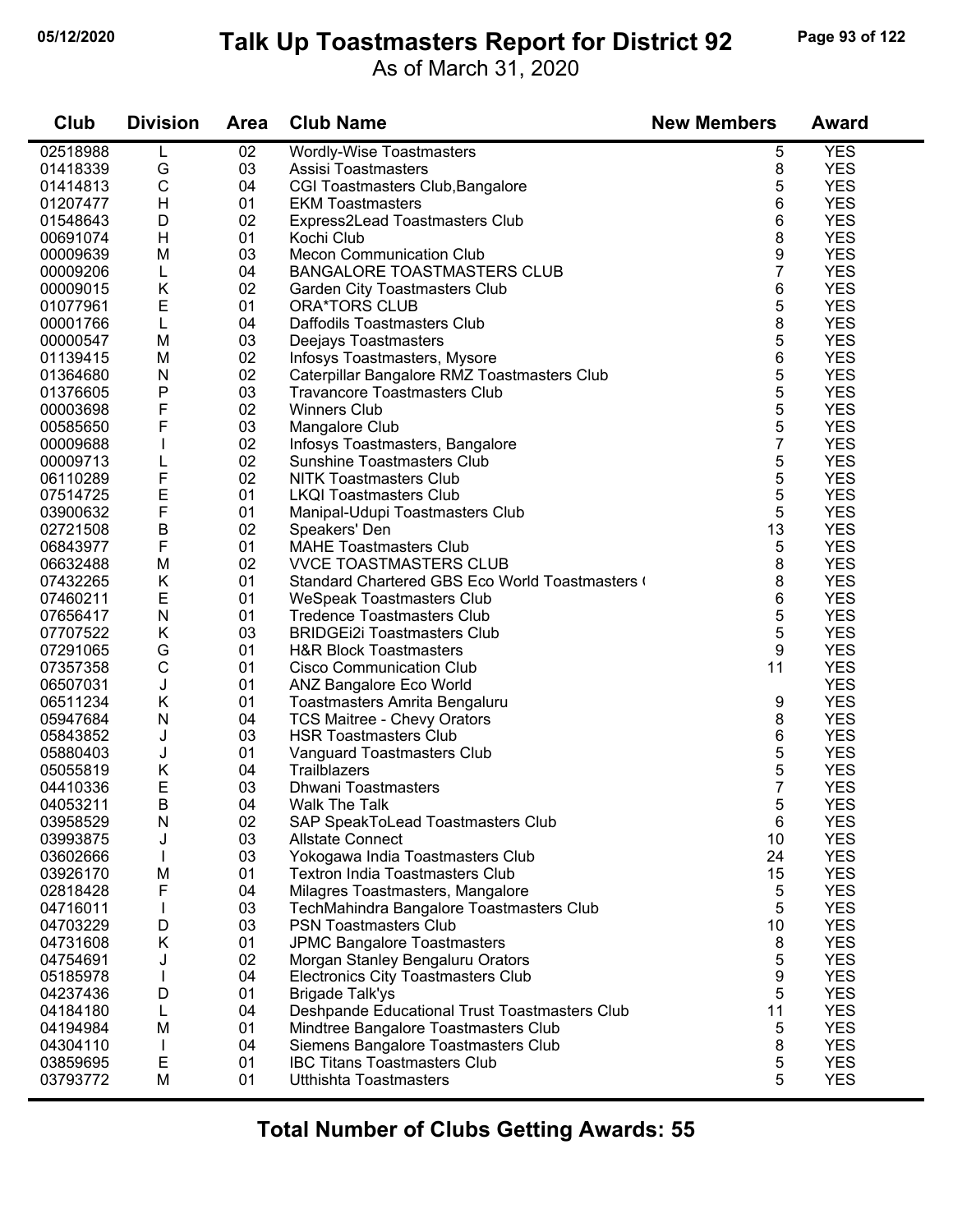j,

#### **05/12/2020 Page 94 of 122 Talk Up Toastmasters Report for District 93**

As of March 31, 2020

| Club     | <b>Division</b> | Area | <b>Club Name</b>                | <b>New Members</b> | Award |
|----------|-----------------|------|---------------------------------|--------------------|-------|
| 04163471 |                 | 60   | Jangyu Toastmasters             | b                  | YES   |
| 05404897 | B               | 34   | Seoul Spanish Toastmasters      | 5                  | YES   |
| 07267118 | D               | 32   | New Book Toastmasters Club      | b                  | YES   |
| 07454172 | D               | 33   | Good Life Toastmasters          | 5                  | YES   |
| 07479383 | A               | 11   | Gimpo Toastmasters              |                    | YES   |
| 00583329 |                 | 50   | Daedeok Toastmasters Club (DTC) | 5                  | YES   |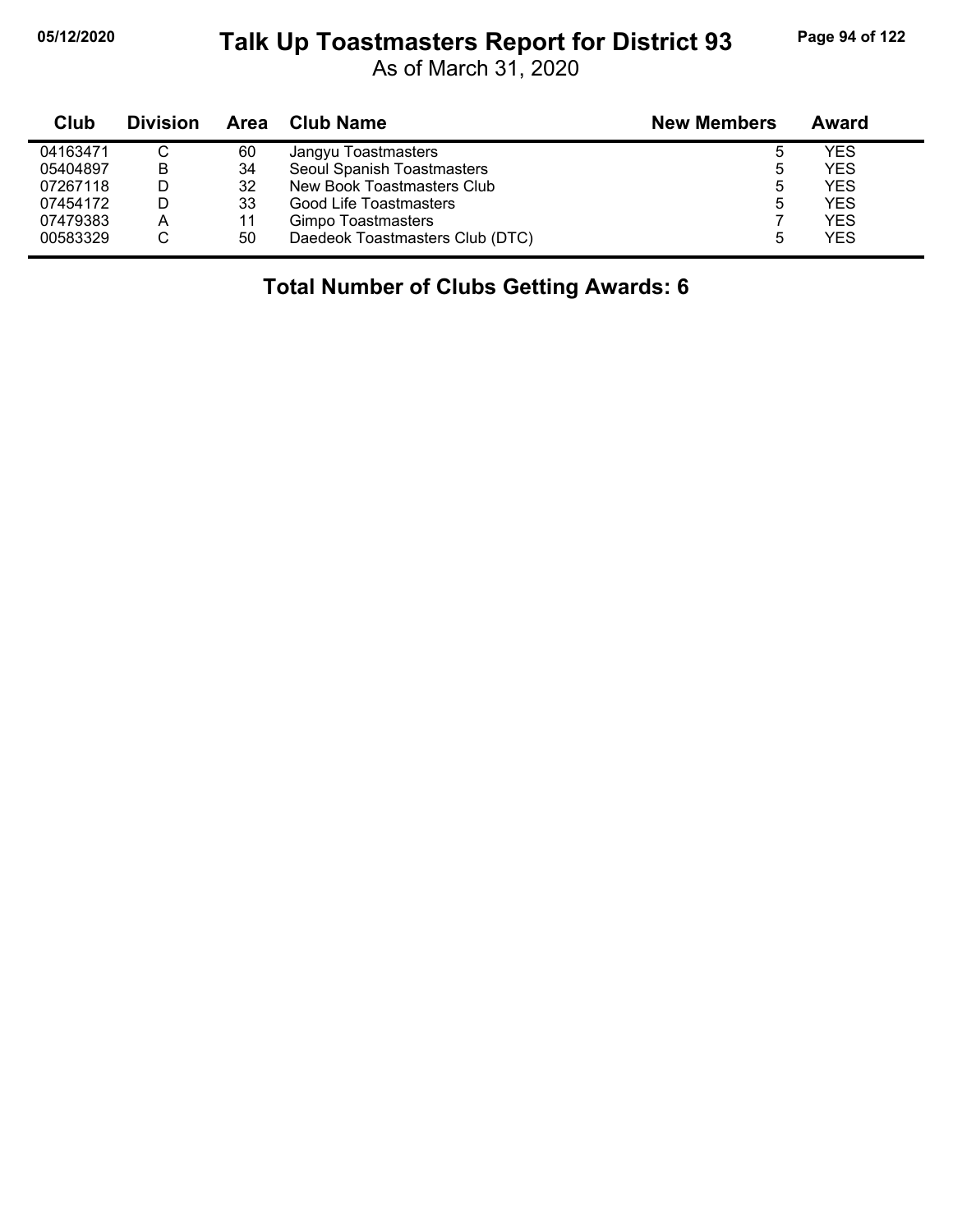# **05/12/2020 Page 95 of 122 Talk Up Toastmasters Report for District 94**

As of March 31, 2020

| Club     | <b>Division</b> | Area | <b>Club Name</b>                                | <b>New Members</b> | <b>Award</b> |
|----------|-----------------|------|-------------------------------------------------|--------------------|--------------|
| 00005196 | A               | 02   | Logos Toastmasters Club                         | 8                  | <b>YES</b>   |
| 00670876 | С               | 07   | <b>Ouaga Forum Toastmasters Club</b>            | 5                  | <b>YES</b>   |
| 01161374 | F               | 19   | <b>Surulere Toastmasters Club</b>               |                    | <b>YES</b>   |
| 01530742 | D               | 11   | Bamako Soleil                                   | 6                  | <b>YES</b>   |
| 01266972 | D               | 12   | Dakar Xewel Toastmasters Club                   | 11                 | <b>YES</b>   |
| 02889495 | A               | 24   | Abidjan Toastmasters Club                       | 6                  | <b>YES</b>   |
| 01276575 | E               | 13   | <b>Unity Toastmasters Club</b>                  | 5                  | <b>YES</b>   |
| 05995130 | C               | 07   | <b>CCI Leaders Toastmasters Club</b>            |                    | <b>YES</b>   |
| 07370987 | С               | 07   | <b>Ouaga Eveil Toastmasters Club</b>            | 5                  | <b>YES</b>   |
| 06546713 | E               | 13   | APO Hill Diamonds                               | 6                  | <b>YES</b>   |
| 06068857 | F               | 28   | <b>Business School Netherlands Toastmasters</b> | 8                  | <b>YES</b>   |
| 06625722 | G               | 33   | East Legon Toastmasters Club                    | 6                  | <b>YES</b>   |
| 07050414 | D               | 12   | Dakar Jambaar Toastmasters Club                 | 8                  | <b>YES</b>   |
| 04130906 | F               | 18   | Lighthouse Prestige Toastmasters Club           | 5                  | <b>YES</b>   |
| 03796969 | F               | 28   | Sea Shell Toastmasters                          | 5                  | <b>YES</b>   |
| 04553130 | A               | 25   | Tinkisso Prestige                               |                    | <b>YES</b>   |
| 04687239 | Β               | 21   | <b>EVEREST</b>                                  | 6                  | <b>YES</b>   |
| 03681387 | B               | 06   | Challenge                                       | 8                  | <b>YES</b>   |
| 02909877 | A               | 20   | Eburnea                                         | 5                  | <b>YES</b>   |
| 06891058 | Β               | 27   | <b>EBENE Toastmasters Club</b>                  | 7                  | <b>YES</b>   |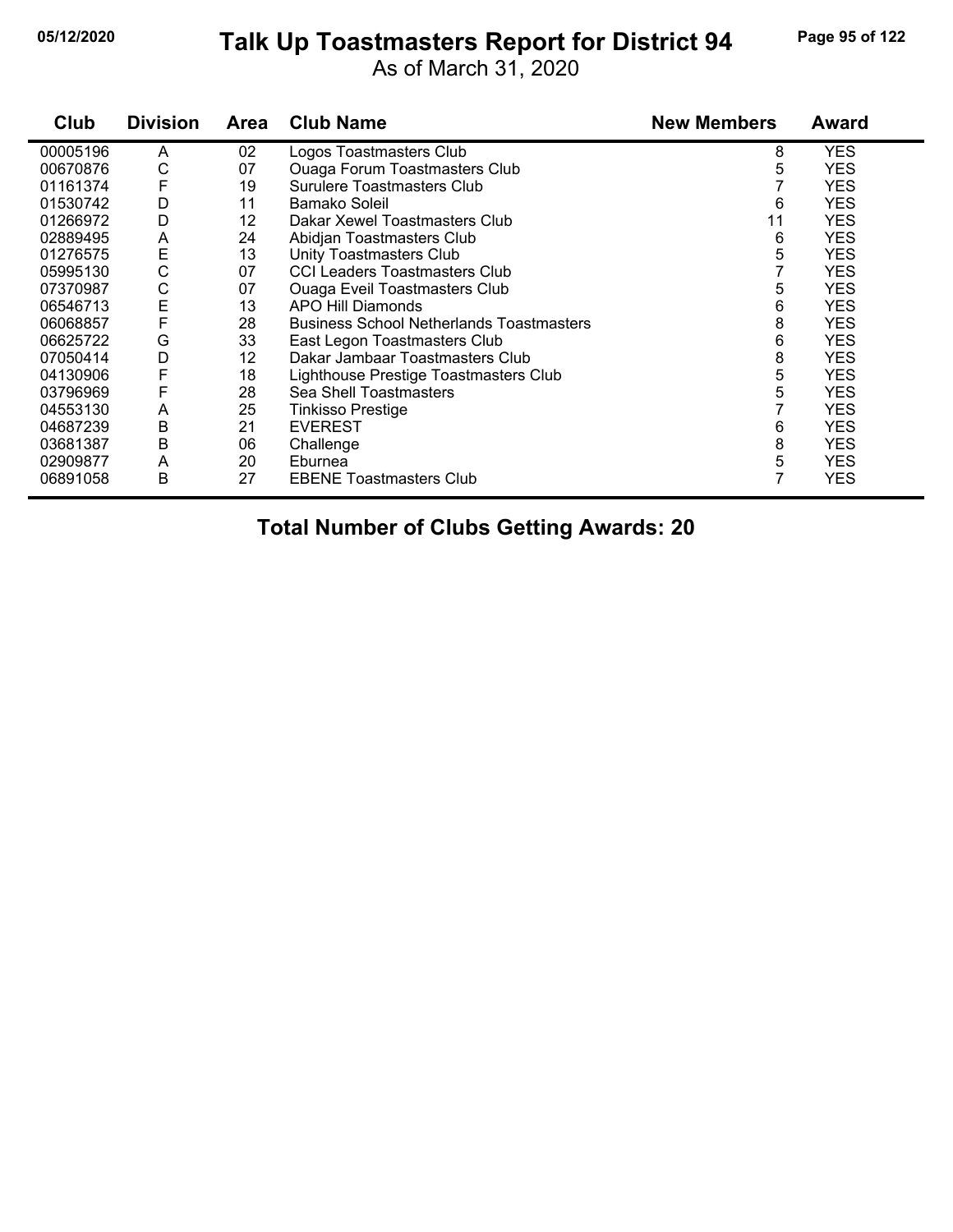#### **05/12/2020 Page 96 of 122 Talk Up Toastmasters Report for District 95**

As of March 31, 2020

| Club     | <b>Division</b> | Area | <b>Club Name</b>                         | <b>New Members</b> | <b>Award</b> |
|----------|-----------------|------|------------------------------------------|--------------------|--------------|
| 07320317 | A               | 01   | <b>Be Master</b>                         |                    | <b>YES</b>   |
| 03024984 | A               | 04   | Selbstredend! Münster Toastmasters       |                    | <b>YES</b>   |
| 03627856 | E               | 02   | Rhetorik-Club Freiburg                   | 8                  | <b>YES</b>   |
| 04637973 | D               | 02   | Redeclub-Muenchen                        | 5                  | <b>YES</b>   |
| 04694957 | С               | 03   | <b>Center Berlin Toastmasters</b>        |                    | <b>YES</b>   |
| 04677551 | G               | 03   | <b>CPH City Toastmasters</b>             | 5                  | <b>YES</b>   |
| 04725099 | C               | 05   | <b>BS Speaks</b>                         | 5                  | <b>YES</b>   |
| 07328566 | D               | 02   | Isar-Speak Munich                        | 9                  | <b>YES</b>   |
| 06786547 | G               | 03   | Frederiksberg Toastmasters               | 16                 | <b>YES</b>   |
| 00680945 | A               | 04   | Duesseldorfer Toastmasters               | 9                  | <b>YES</b>   |
| 00006409 | F               | 04   | <b>Rhetorik Club Frankfurt</b>           | 5                  | <b>YES</b>   |
| 00005571 | С               | 05   | Hannover Speakers Club                   | 9                  | <b>YES</b>   |
| 00005993 | D               | 01   | Speaker's Corner Muenchen Toastmasters C | 9                  | <b>YES</b>   |
| 00009867 | D               | 01   | Munich Prostmasters Toastmasters Club    |                    | <b>YES</b>   |
| 00839688 | Β               | 04   | Goteborgs Talarklubb                     |                    | <b>YES</b>   |
| 01009133 | A               | 06   | Redefluss Bonn                           |                    | <b>YES</b>   |
| 00009754 | A               | 05   | <b>Cologne Toastmasters</b>              | 8                  | <b>YES</b>   |
| 00001632 | E               | 02   | Heidelberg International Toastmasters    | 6                  | <b>YES</b>   |
| 00641931 | A               | 02   | HanseRedner Club                         | 6                  | <b>YES</b>   |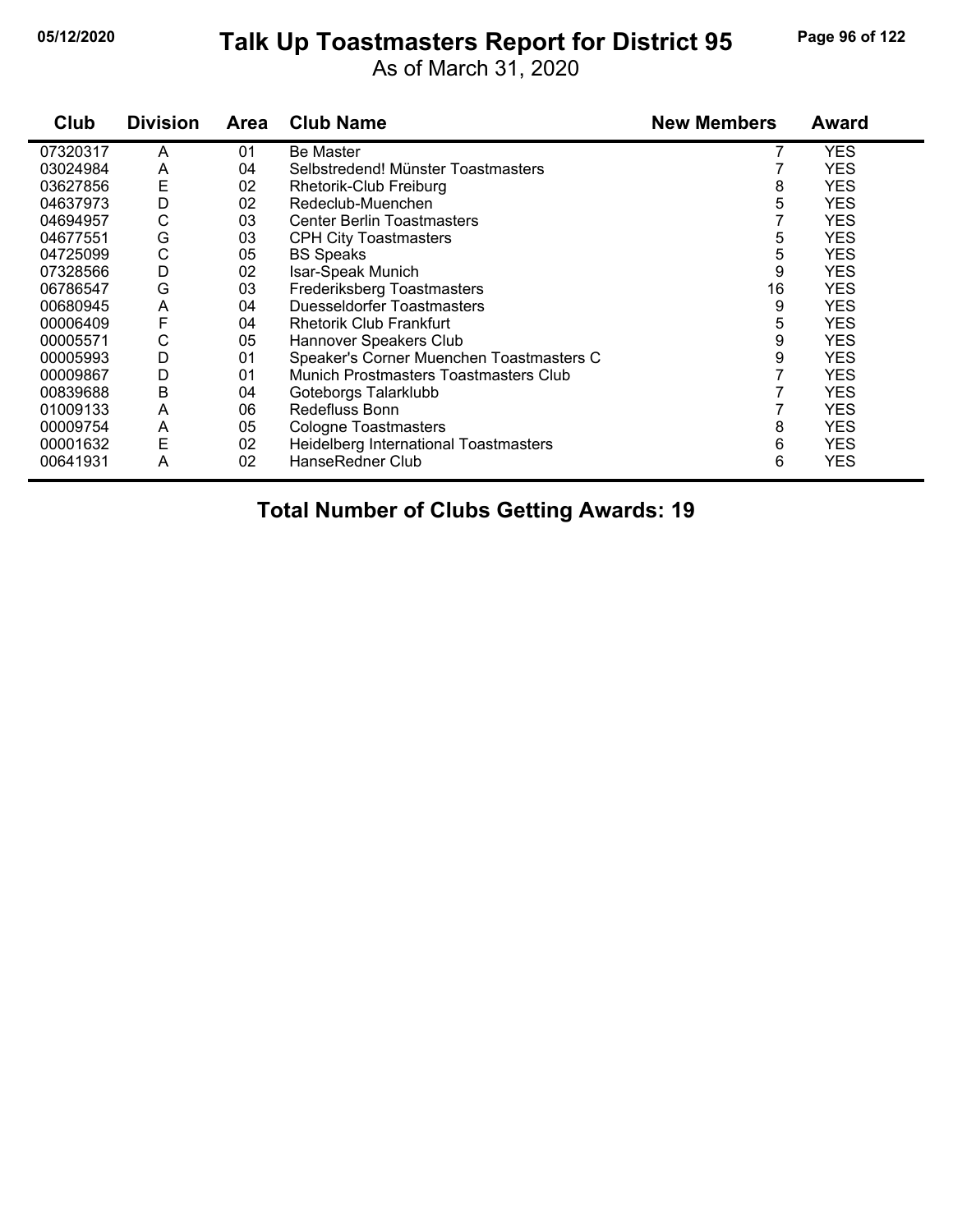#### **05/12/2020 Page 97 of 122 Talk Up Toastmasters Report for District 96**

As of March 31, 2020

| Club     | <b>Division</b> | Area | <b>Club Name</b>                          | <b>New Members</b> | Award      |
|----------|-----------------|------|-------------------------------------------|--------------------|------------|
| 00001612 | м               | 81   | <b>Crystal Clear Speakers Club</b>        | 5                  | YES        |
| 00000059 | B               | 23   | Vancouver Toastmasters Club               | 6                  | <b>YES</b> |
| 00982012 | -S              | 26   | Vancouver Entrepreneurs Toastmasters Club | 8                  | <b>YES</b> |
| 00005989 | М               | 81   | <b>Burnaby Mountain Toastmasters Club</b> | 6                  | <b>YES</b> |
| 00002149 | N               | 70   | Vancore Toastmasters                      | 5                  | <b>YES</b> |
| 00004548 | S               | 27   | Declarations Toastmasters                 | 5                  | <b>YES</b> |
| 00004371 |                 | 86   | Metro Speakers Club                       | 5                  | <b>YFS</b> |
| 06829401 | В               | 19   | Langara Toastmasters Club                 | 6                  | <b>YES</b> |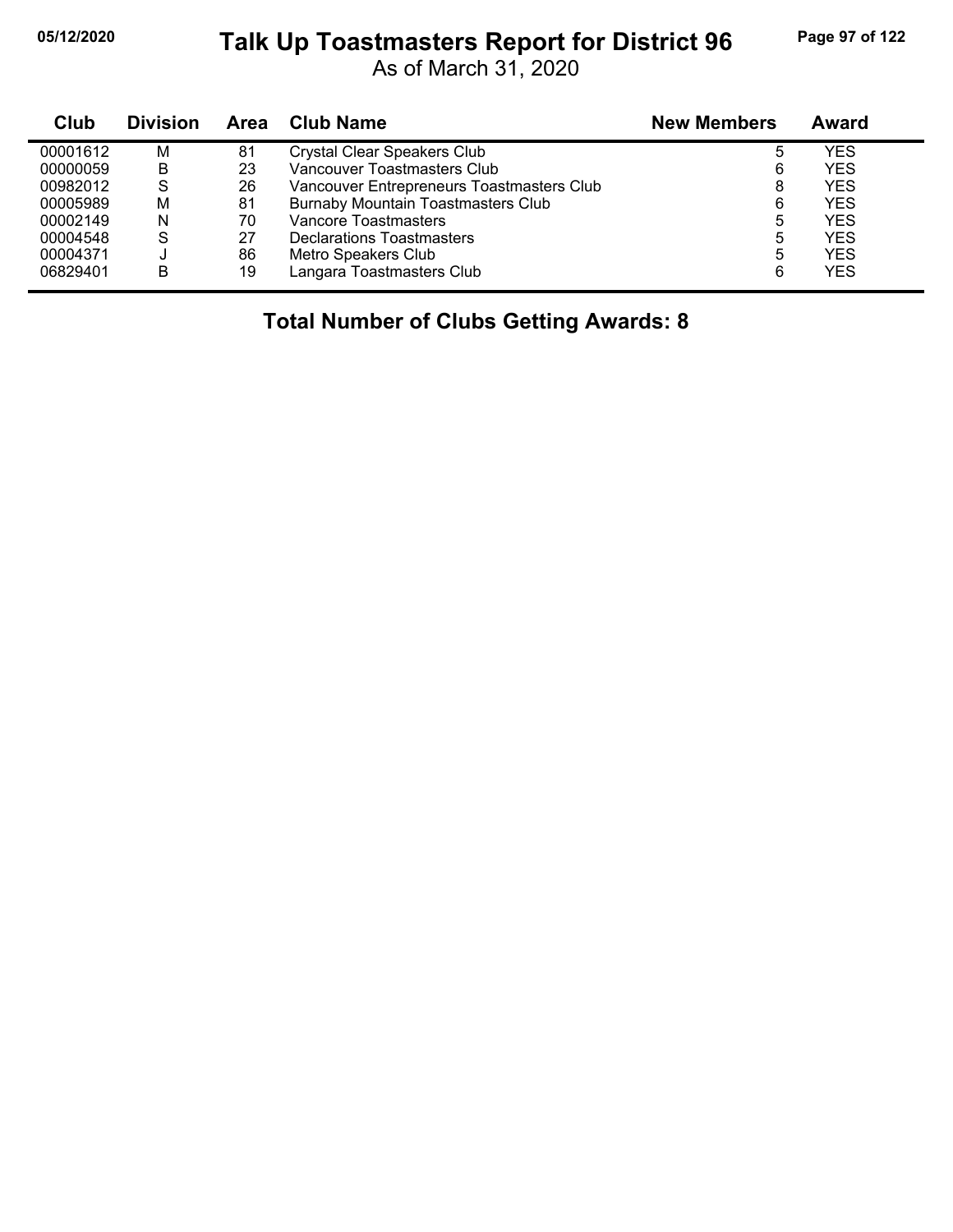j,

#### **05/12/2020 Page 98 of 122 Talk Up Toastmasters Report for District 97**

As of March 31, 2020

| Club     | <b>Division</b> | Area | <b>Club Name</b>                           | <b>New Members</b> | Award |
|----------|-----------------|------|--------------------------------------------|--------------------|-------|
| 01571923 | А               | 02   | Nakhon Ratchasima Rajabhat University Club | 6                  | YES   |
| 04409462 |                 | 01   | <b>HCM Toastmasters Club</b>               | 10                 | YES   |
| 02474648 | А               | 01   | Bangkok Advanced Toastmasters Club         | 5                  | YES   |
| 01665430 |                 | 02   | Hanoi Speakers                             |                    | YES   |
| 07390031 |                 | 01   | <b>RICE Toastmasters Club</b>              | 8                  | YES   |
| 00005040 |                 | 01   | Siam Toastmasters Club                     | 5                  | YES   |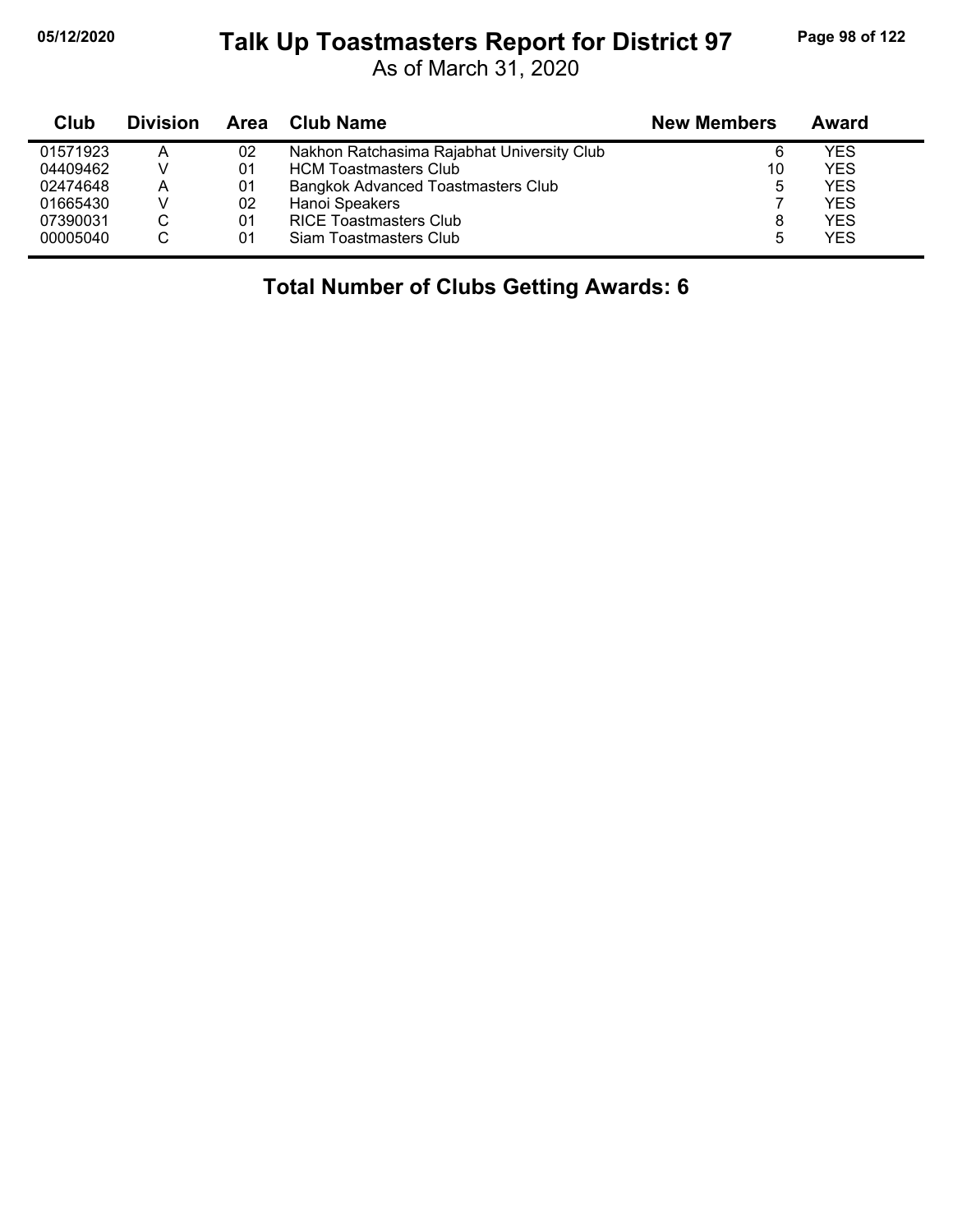# **05/12/2020 Page 99 of 122 Talk Up Toastmasters Report for District 98**

As of March 31, 2020

| Club     | <b>Division</b> | <b>Area</b> | <b>Club Name</b>                             | <b>New Members</b> | <b>Award</b> |
|----------|-----------------|-------------|----------------------------------------------|--------------------|--------------|
| 05689336 | J               | 02          | RG Speakers Toastmasters Club                | 7                  | <b>YES</b>   |
| 01246728 | M               | 01          | <b>Mulund Toastmasters Club</b>              | 12                 | <b>YES</b>   |
| 00916446 | $\mathsf C$     | 02          | Infosys Pune Toastmasters Club               | 6                  | <b>YES</b>   |
| 02854357 | $\sf B$         | 02          | <b>Eminent Toastmasters Club</b>             | 23                 | <b>YES</b>   |
| 02571105 | $\circ$         | 03          | Opulent Toastmasters Club Of Pune Camp       | 7                  | <b>YES</b>   |
| 02621397 | A               | 03          | ISC Bhopal Toastmasters International Club   | $\overline{7}$     | <b>YES</b>   |
| 01937401 | E               | 02          | Golden Falcon Toastmasters Club              | 6                  | <b>YES</b>   |
| 01534609 | $\mathsf{P}$    | 02          | <b>Toastmasters Club of Pune-West</b>        | 6                  | <b>YES</b>   |
| 00993448 | $\sf B$         | 06          | Mumbai Toastmasters                          | 29                 | <b>YES</b>   |
| 00616631 | $\mathsf B$     | 02          | <b>TCS Maitree Toastmasters Club</b>         | 39                 | <b>YES</b>   |
| 01141787 | $\mathsf{P}$    | 01          | <b>Toastmasters Club of Pune</b>             | 7                  | <b>YES</b>   |
| 01135184 | B               | 01          | <b>Bombay Toastmasters</b>                   | 5                  | <b>YES</b>   |
| 07239392 | $\mathsf{C}$    | 03          | <b>Aundh Toastmasters Club</b>               | 5                  | <b>YES</b>   |
| 07065798 | $\overline{B}$  | 05          | Sobo Toastmasters                            | 5                  | <b>YES</b>   |
| 07683449 | $\mathsf C$     | 03          | Toastmasters of Mediaocean                   | 5                  | <b>YES</b>   |
| 07030730 | $\mathsf C$     | 04          | <b>Wakad Toastmasters Club</b>               | 5                  | <b>YES</b>   |
| 06062133 | J               | 01          | Diamond City Toastmasters Club               | 5                  | <b>YES</b>   |
| 05965350 | $\mathsf C$     | 05          | Pimpri Toastmasters Club                     | $\overline{7}$     | <b>YES</b>   |
| 05979643 | ${\sf P}$       | 01          | e-Zest Toastmasters Club                     | 6                  | <b>YES</b>   |
| 05506714 | $\mathsf C$     | 03          | <b>Baner Toastmasters Club</b>               | 6                  | <b>YES</b>   |
| 07726190 | $\mathsf B$     | 06          | Goregaon Speakers Community Toastmasters-(GS | 5                  | <b>YES</b>   |
| 06592002 | M               | 03          | <b>Ghodbunder Toastmasters Club</b>          | $\overline{7}$     | <b>YES</b>   |
| 02017422 | M               | 03          | <b>Thane Toastmasters Club</b>               | 7                  | <b>YES</b>   |
| 02187981 | D               | 05          | John Deere Pune Toastmasters Club            | 13                 | <b>YES</b>   |
| 03217489 | $\sf B$         | 03          | <b>DADAR Toastmasters Club</b>               | $\overline{7}$     | <b>YES</b>   |
| 03220784 | A               | 01          | TCS BE@T Gandhinagar                         | 12                 | <b>YES</b>   |
| 03700901 | $\circ$         | 03          | <b>Toastmasters Club of BMC Software</b>     | 24                 | <b>YES</b>   |
| 05163301 | $\mathsf{P}$    | 05          | Deccan Toastmasters Club                     | 5                  | <b>YES</b>   |
| 04421153 | $\mathsf C$     | 04          | Toastmasters Club of Pune North West         | 5                  | <b>YES</b>   |
| 04167410 | $\mathsf C$     | 01          | <b>TCS Maitree Toastmasters Club Pune</b>    | 11                 | <b>YES</b>   |
| 05030861 | F               | 02          | <b>Roots Toastmasters</b>                    | 11                 | <b>YES</b>   |
| 05094604 | D               | 01          | Citi eXpressions Toastmasters Club           | 6                  | <b>YES</b>   |
| 02973814 | $\circ$         | 04          | Toastmasters Club of Pune - North East       | 14                 | <b>YES</b>   |
| 07327561 | D               | 04          | <b>Teradata Pune Toastmasters Club</b>       | 6                  | <b>YES</b>   |
| 06977979 | A               | 04          | <b>TCS Maitree Toastmasters Club Indore</b>  | 9                  | <b>YES</b>   |
| 07300474 | D               | 01          | Kharadi Toastmasters Club                    | 6                  | <b>YES</b>   |
| 06786470 | $\sf B$         | 04          | Chatterati Toastmasters Club                 | 12                 | <b>YES</b>   |
| 06691907 | D               | 04          | RISE Toastmasters Club, Magarpatta           | 6                  | <b>YES</b>   |
| 06662202 | G               | 03          | TCS Maitree Adibatla Toastmasters Club       | 5                  | <b>YES</b>   |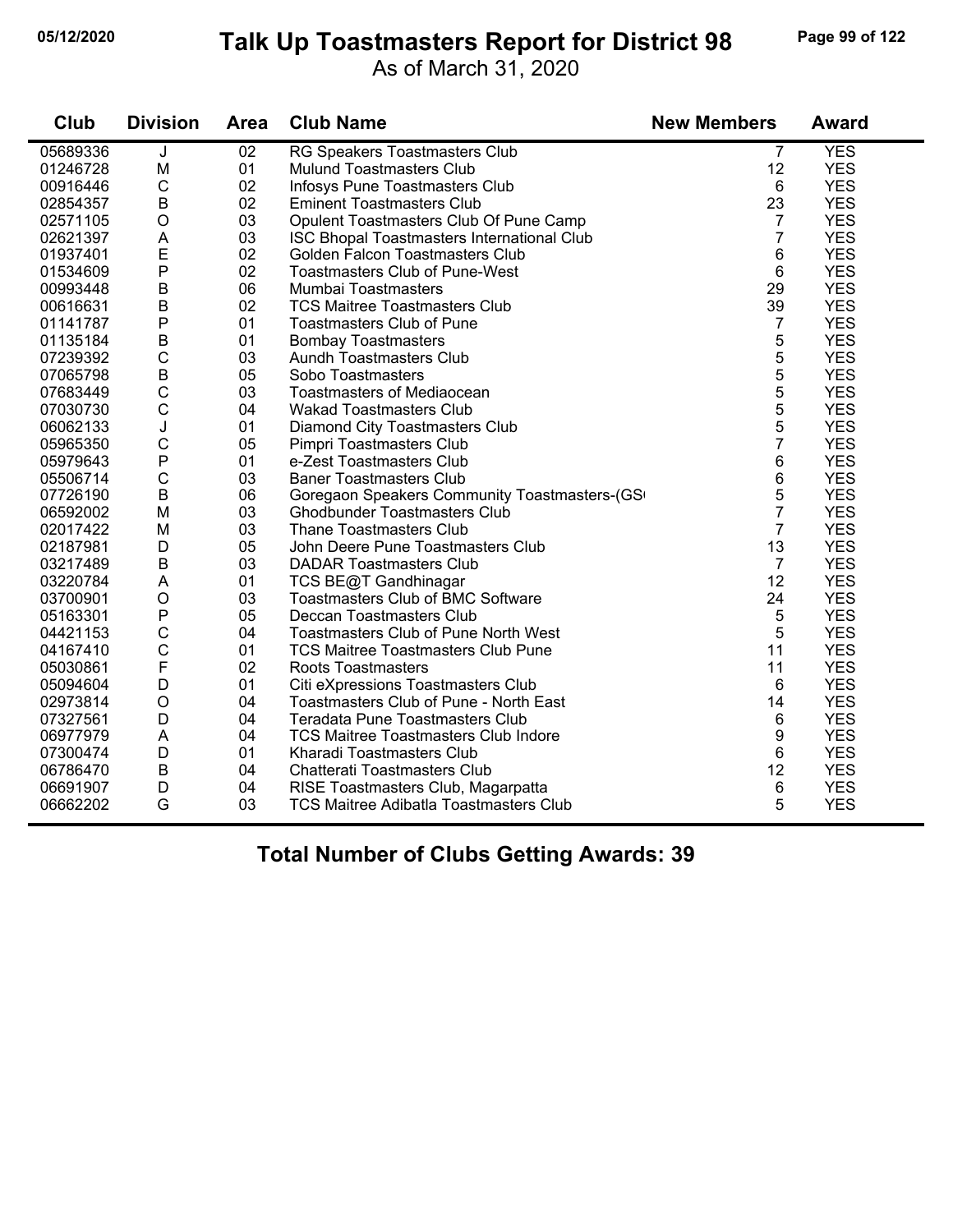#### **05/12/2020 Page 100 of 122 Talk Up Toastmasters Report for District 99**

As of March 31, 2020

| <b>Club</b> | <b>Division</b> | Area | Club Name                             | <b>New Members</b> | Award |  |
|-------------|-----------------|------|---------------------------------------|--------------------|-------|--|
| 03599411    | Е               | 21   | <b>Woodland Communicators</b>         | 5                  | YES   |  |
| 03228093    |                 | 17   | College Plaza Toastmasters            |                    | YES   |  |
| 00001318    | Е               | 21   | Prince Albert Toastmasters Club #1318 |                    | YES   |  |
| 00004383    | B               | 09   | Millwoods Vocabulaires Toastmasters   | .h                 | YES   |  |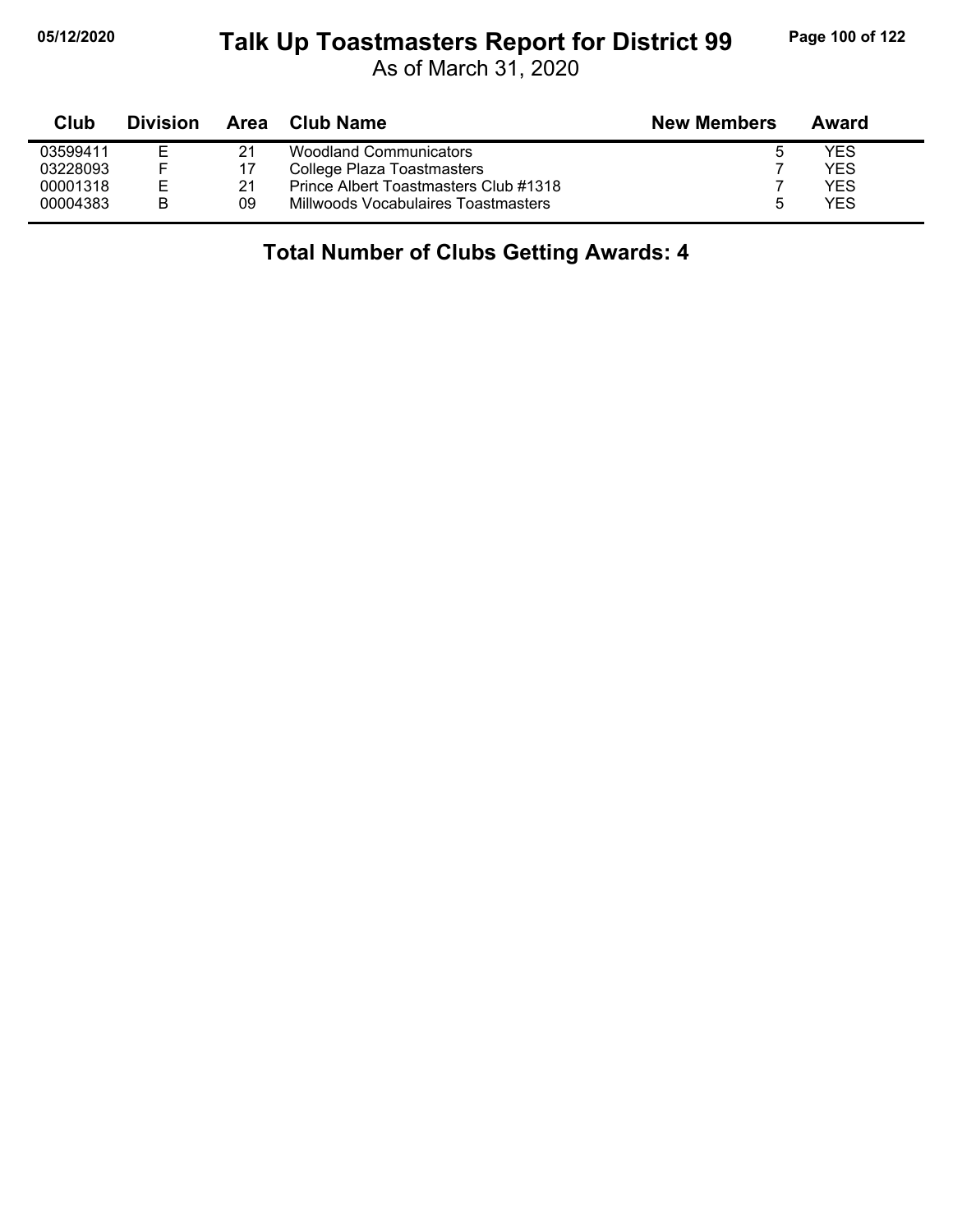#### **05/12/2020 Page 101 of 122 Talk Up Toastmasters Report for District 100**

As of March 31, 2020

| Club     | <b>Division</b> | Area | Club Name                                      | <b>New Members</b> | Award      |
|----------|-----------------|------|------------------------------------------------|--------------------|------------|
| 00006366 | P               | 01   | BPLS Toastmasters (Buena park leaders and Sper |                    | YES        |
| 00004181 | P               | 04   | <b>Titan Toastmasters</b>                      |                    | YES        |
| 02459634 | P               | 04   | All Nations Toastmasters Club                  | ა                  | YES        |
| 01748564 | G               | 01   | <b>Innovative Speakers</b>                     | 5                  | YES        |
| 04690378 | S               | 03   | Cathay Bank Toastmaster                        | 5                  | <b>YES</b> |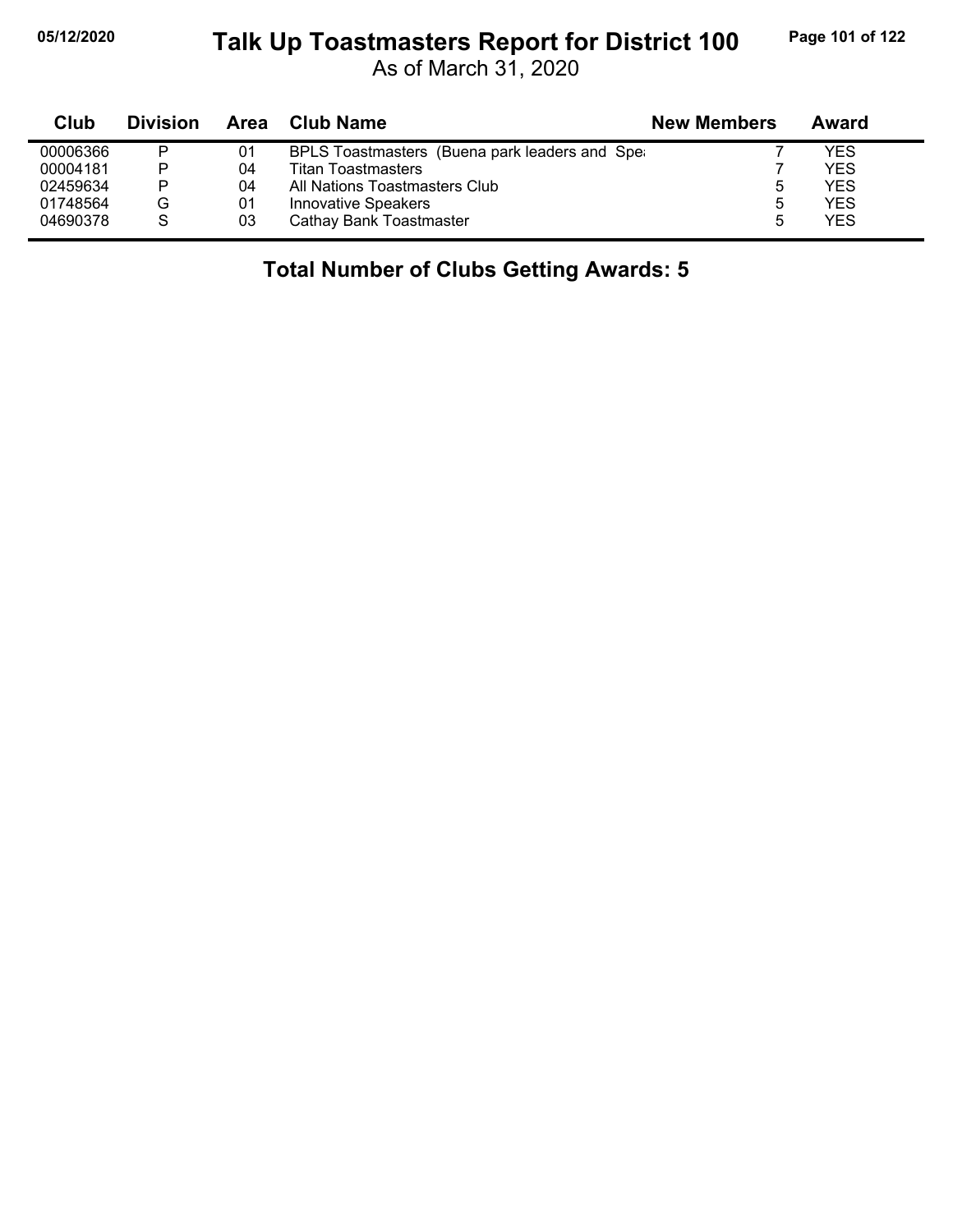#### **05/12/2020 Page 102 of 122 Talk Up Toastmasters Report for District 101**

As of March 31, 2020

| Club     | <b>Division</b> | Area | <b>Club Name</b>                     | <b>New Members</b> | Award      |  |
|----------|-----------------|------|--------------------------------------|--------------------|------------|--|
| 04340878 | G               | 03   | Amazon Lab126 Toastmasters           | 6                  | YES        |  |
| 05560506 | С               | 02   | Jade Toastmasters                    | 5                  | YES        |  |
| 00006274 | С               | 02   | Adobe Fontificators Club             | 11                 | YES        |  |
| 00004658 | B               | 04   | Trendsetter Toastmasters             | 5                  | YES        |  |
| 00607909 | G               | 04   | I'm Feeling Chatty Toastmasters Club | 8                  | YES        |  |
| 00587637 | G               | 04   | Toasters R Us Club                   | 5                  | YES        |  |
| 00007430 | E               | 01   | <b>Macintalkers Club</b>             | 8                  | YES        |  |
| 00007481 | Α               | 04   | Santa Cruz Orators (SCO) Club        | 5                  | <b>YES</b> |  |
| 00003088 | E               | 01   | <b>Talking Chips Club</b>            | 6                  | <b>YES</b> |  |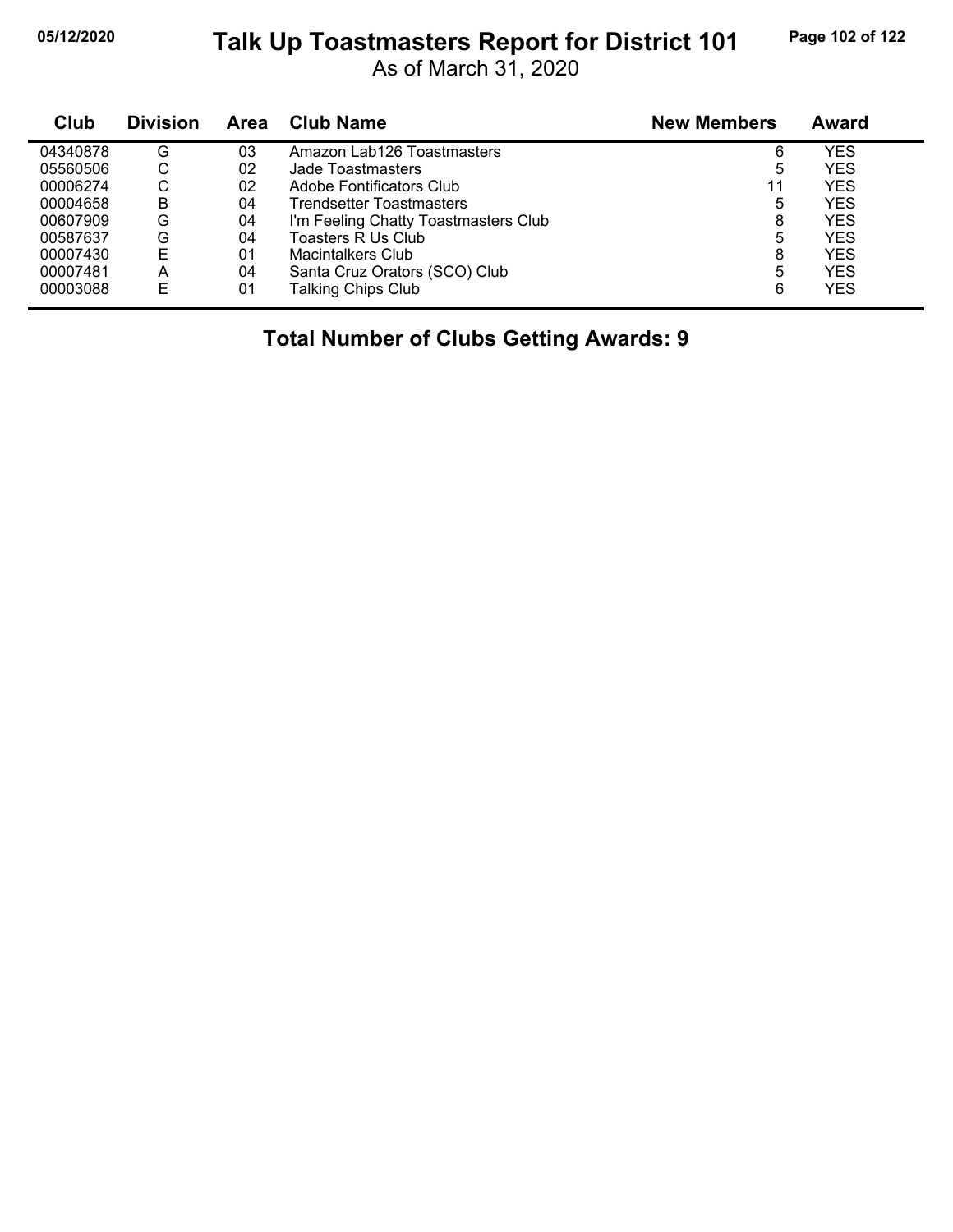#### **05/12/2020 Page 103 of 122 Talk Up Toastmasters Report for District 102**

As of March 31, 2020

| Club     | <b>Division</b> |    | Area Club Name                           | <b>New Members</b> | Award      |
|----------|-----------------|----|------------------------------------------|--------------------|------------|
| 07474313 | M               | 01 | Sutera Utama Bilingual Toastmasters Club |                    | <b>YES</b> |
| 05177581 |                 | 03 | <b>INTEC Deutsch</b>                     | 43                 | YES        |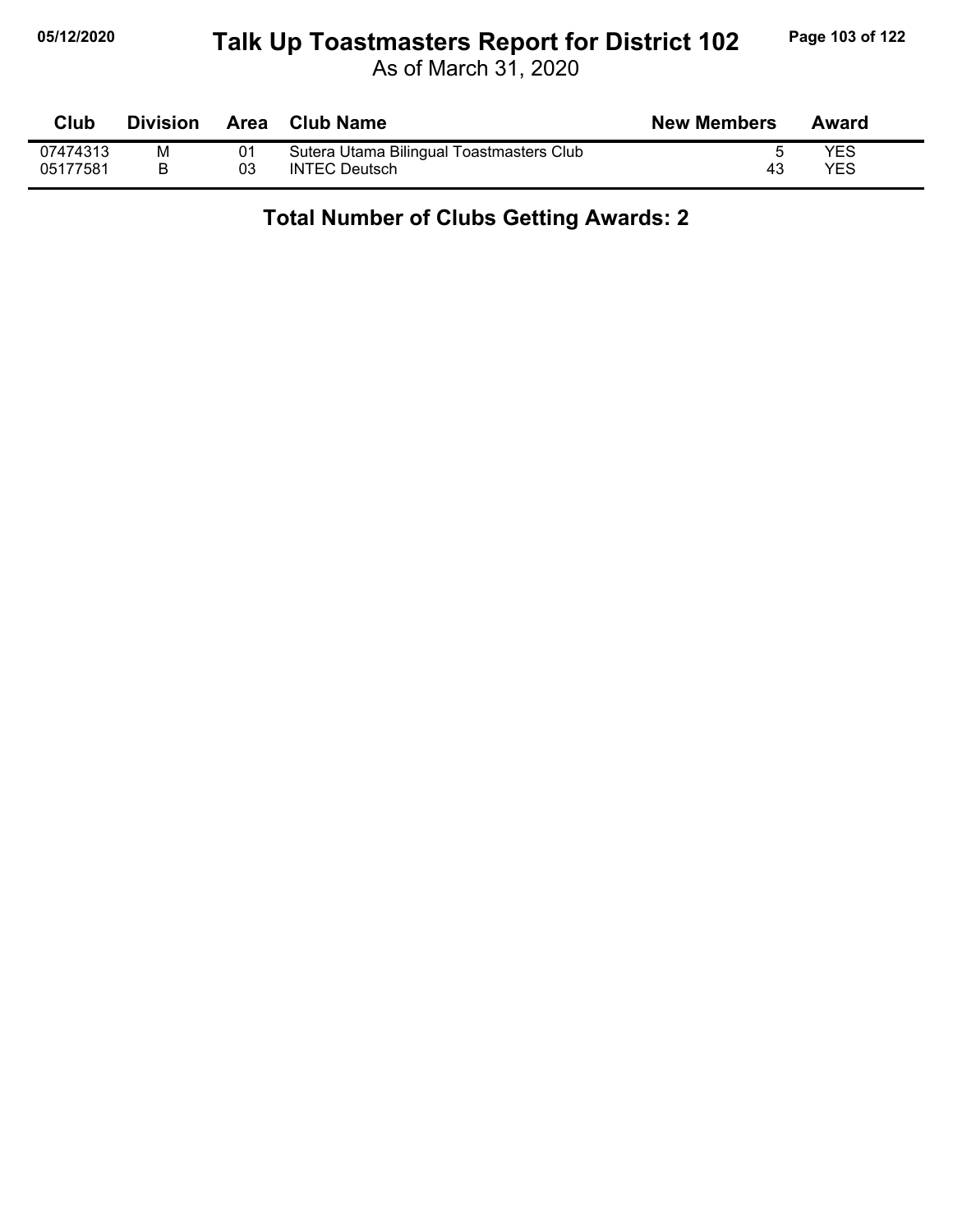#### **05/12/2020 Page 104 of 122 Talk Up Toastmasters Report for District 103**

As of March 31, 2020

| <b>Club</b> | <b>Division</b> |     | Area Club Name                               | <b>New Members</b> | Award |  |
|-------------|-----------------|-----|----------------------------------------------|--------------------|-------|--|
| 01752928    |                 | 81  | Blue Cross Blue Shield of Illinois Chicago 2 |                    | YES   |  |
| 01610593    | G               | 93  | Gogo Toastmasters                            | 6                  | YES   |  |
| 00004871    |                 | -57 | <b>Orland Park Club</b>                      | b                  | YES   |  |
| 00953192    | в               |     | Chicago Speakeasy Toastmasters Club          |                    | YES   |  |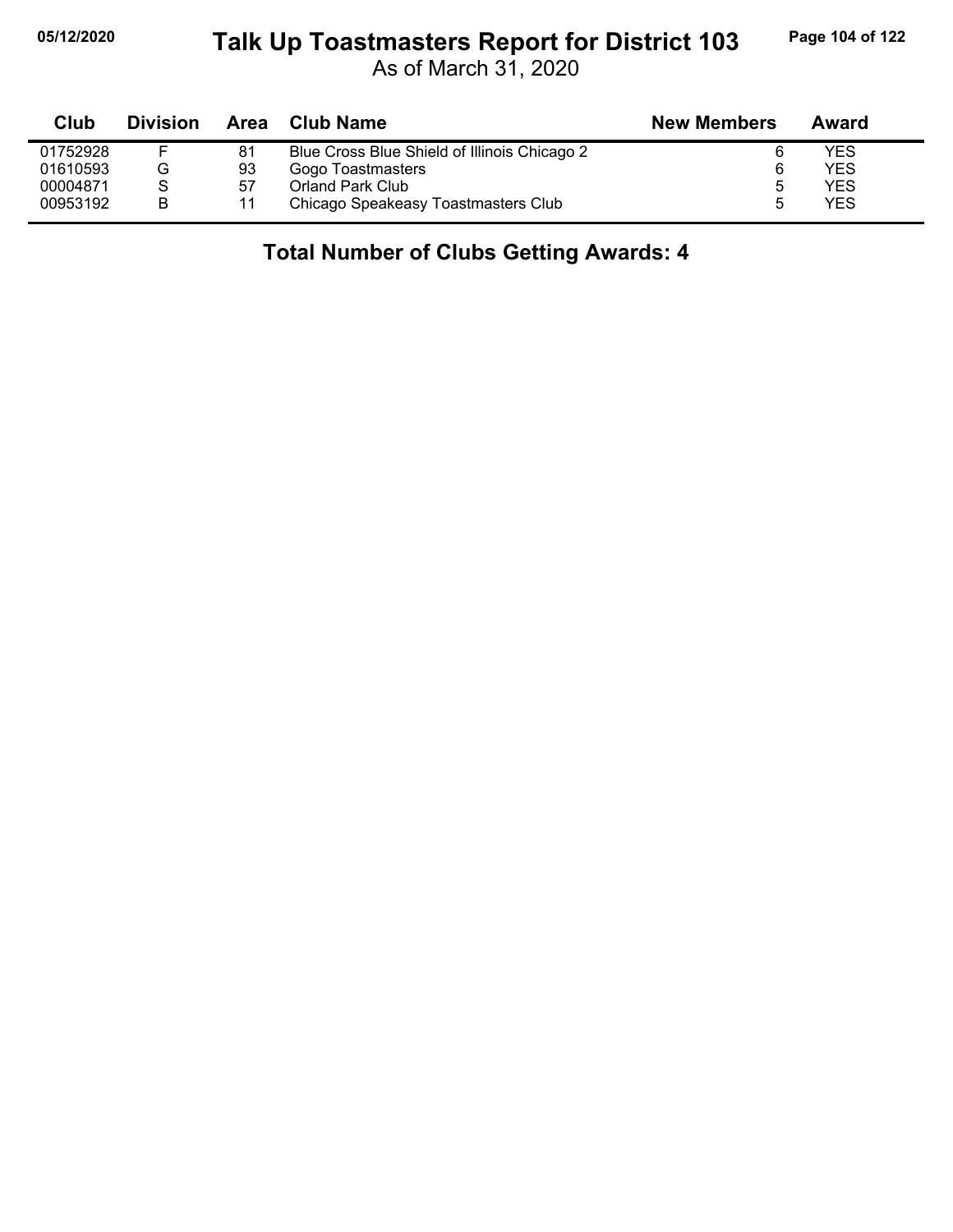#### **05/12/2020 Page 105 of 122 Talk Up Toastmasters Report for District 104**

As of March 31, 2020

| Club     | <b>Division</b> | Area | <b>Club Name</b>                     | <b>New Members</b> | Award      |
|----------|-----------------|------|--------------------------------------|--------------------|------------|
| 01272995 |                 | 12   | Yanbu Al-Sinaiyah                    | ხ                  | YES        |
| 02183751 | G               | 33   | <b>ACES Toastmasters Club</b>        | 8                  | <b>YES</b> |
| 06982117 | G               | 24   | Resilience Toastmasters Club         | 5                  | <b>YES</b> |
| 07586971 |                 | 47   | Alsharayie Toastmasters Club         | 5                  | <b>YES</b> |
| 07238655 |                 | 46   | Al-Roayah Club                       | 6                  | <b>YES</b> |
| 05985273 | С               | 27   | Eloquent Toastmasters Club of Jeddah | 5                  | <b>YES</b> |
| 04363443 |                 | 30   | <b>Quba Toastmasters Club</b>        | 5                  | <b>YES</b> |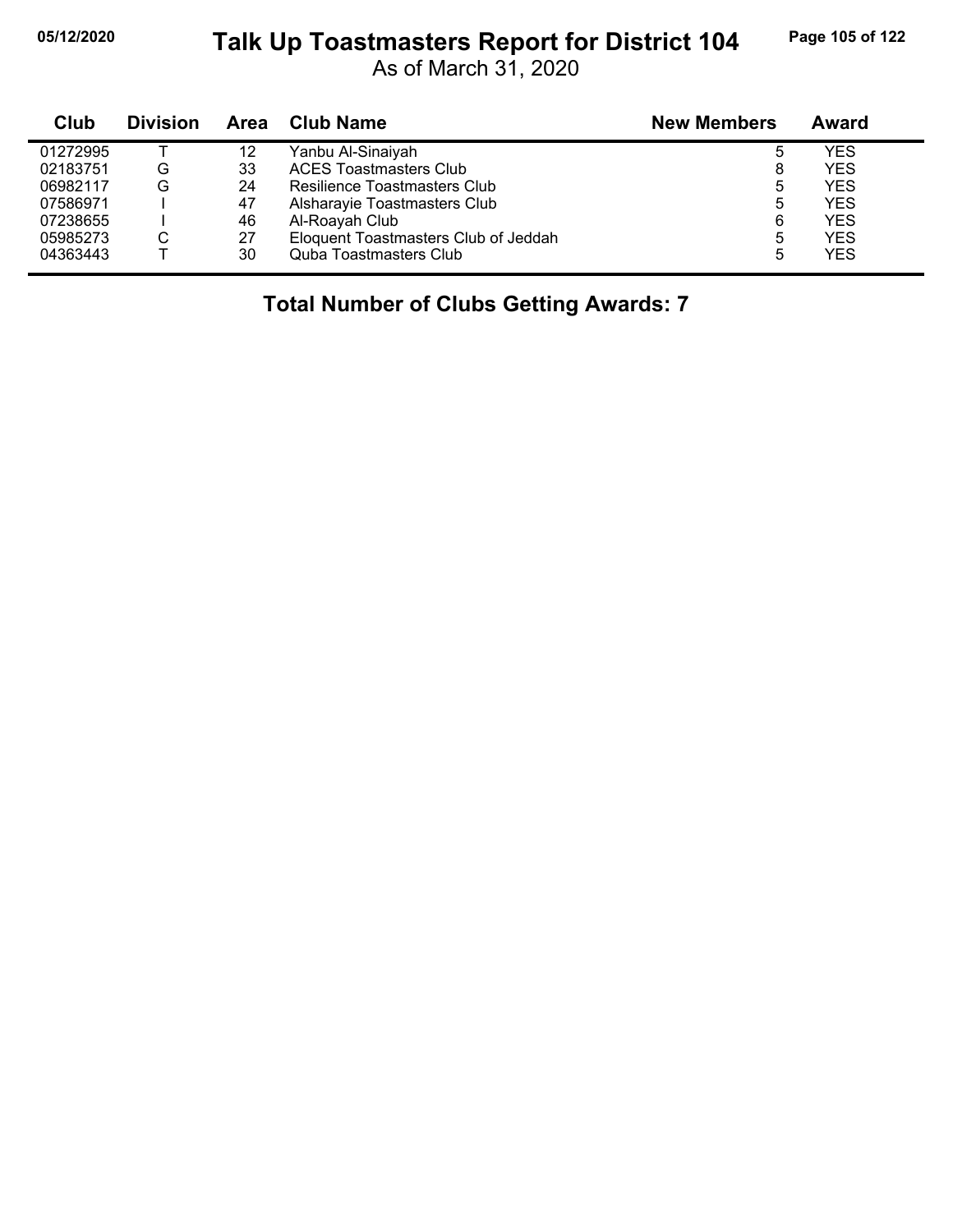#### **05/12/2020 Page 106 of 122 Talk Up Toastmasters Report for District 105**

As of March 31, 2020

| Club     | <b>Division</b> | <b>Area</b> | <b>Club Name</b>                            | <b>New Members</b> | <b>Award</b> |
|----------|-----------------|-------------|---------------------------------------------|--------------------|--------------|
| 07734322 | F               | 28          | <b>GGI Toastmasters Club</b>                | 10                 | <b>YES</b>   |
| 06655446 | H               | 41          | Khalifa City Toastmasters                   | 5                  | <b>YES</b>   |
| 05984189 | F               | 28          | JLT Dubai Toastmasters Club                 | 6                  | <b>YES</b>   |
| 07589838 | C               | 12          | Voltas Oman Toastmasters Club               | 5                  | <b>YES</b>   |
| 07678084 | J               | 36          | <b>Grundfos Gulf Dist Toastmasters Club</b> | 5                  | <b>YES</b>   |
| 07702383 | F               | 25          | Al Shirawi Toastmasters Club                | 7                  | <b>YES</b>   |
| 07489354 |                 | 31          | <b>Newstart Toastmasters Club</b>           | 5                  | <b>YES</b>   |
| 07434848 | F               | 28          | Dubai Tamil Malayalam Toastmasters Club     | 5                  | <b>YES</b>   |
| 06962394 | M               | 38          | <b>Shinas Toastmasters Club</b>             | 10                 | <b>YES</b>   |
| 06938101 | F               | 26          | <b>ABRA Toastmasters Club</b>               | 6                  | <b>YES</b>   |
| 06754122 | F               | 27          | JITO TOASTMASTERS CLUB                      | 6                  | YES.         |
| 04006300 | $\sf B$         | 21          | <b>McDermott Toastmasters Club</b>          | 5                  | <b>YES</b>   |
| 05104857 | D               | 08          | Ruwi Toastmasters Club                      | 5                  | <b>YES</b>   |
| 05056167 | M               | 51          | Speak & Lead Toastmasters                   | 7                  | <b>YES</b>   |
| 04818768 | F               | 26          | Capital Toastmasters Club                   | 5                  | <b>YES</b>   |
| 02269072 | C               | 12          | Elite Toastmasters Club                     | $\overline{7}$     | <b>YES</b>   |
| 01594550 |                 | 31          | AL NAHDA TOASTMASTERS CLUB                  | 5                  | <b>YES</b>   |
| 02298659 | Κ               | 46          | <b>Scholars Toastmaster Club</b>            | 5                  | <b>YES</b>   |
| 02741533 | J               | 37          | <b>Bowlers Toastmasters Club</b>            | 5                  | <b>YES</b>   |
| 00941340 | J               | 33          | Oasis Achievers Club                        | 7                  | <b>YES</b>   |
| 00687361 | $\sf B$         | 21          | <b>BURJ Toastmasters Club</b>               | 5                  | <b>YES</b>   |
| 00006392 | Κ               | 45          | Lagoon Club                                 | 5                  | <b>YES</b>   |
| 01329527 |                 | 49          | ACE (Active, Creative & Educative)          | 6                  | <b>YES</b>   |
| 00635300 |                 | 48          | <b>Gardens Toastmasters Club</b>            | 6                  | <b>YES</b>   |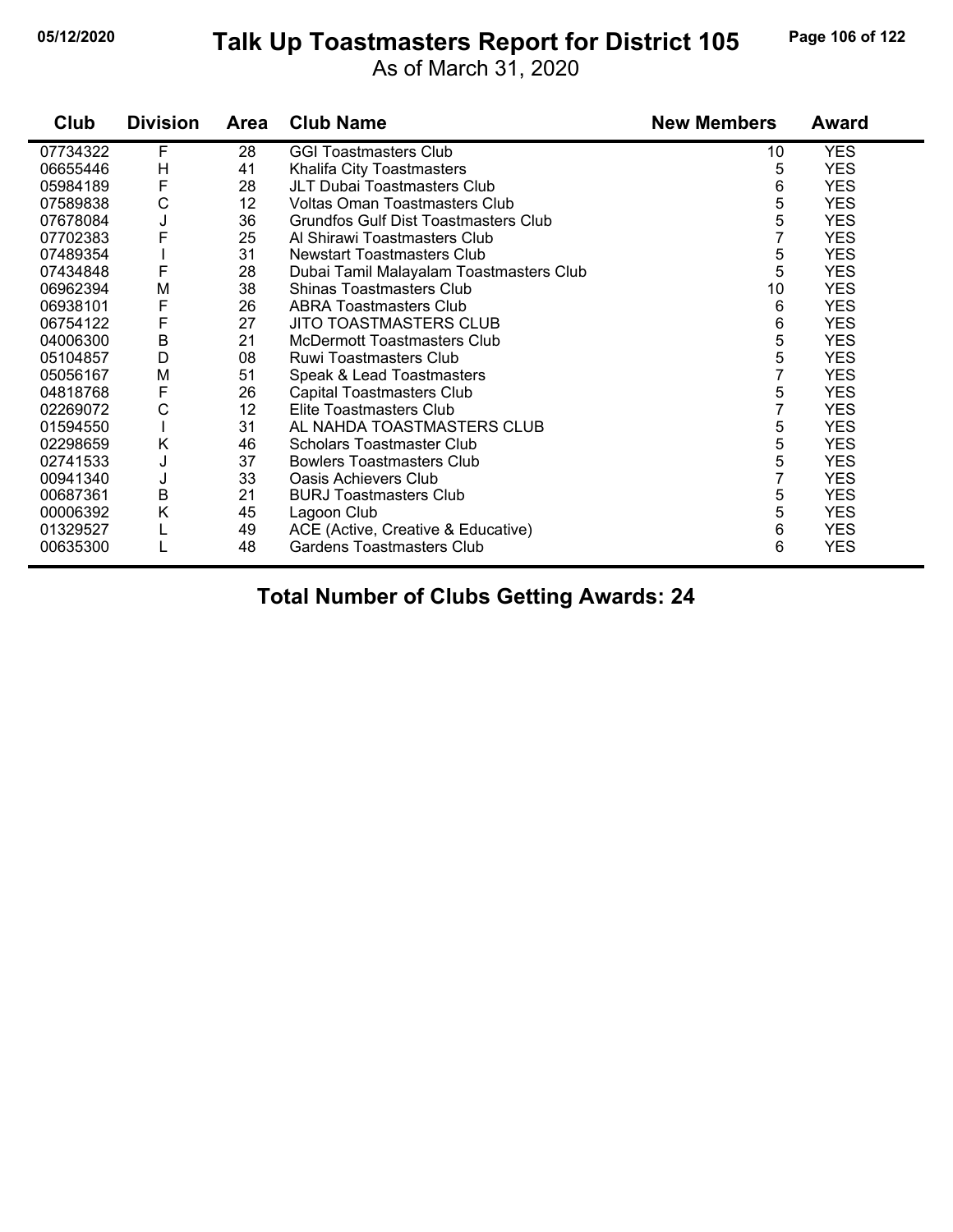#### **05/12/2020 Page 107 of 122 Talk Up Toastmasters Report for District 106**

As of March 31, 2020

| <b>Club</b> | <b>Division</b> | Area | <b>Club Name</b>                | <b>New Members</b> | Award |
|-------------|-----------------|------|---------------------------------|--------------------|-------|
| 00000922    |                 |      | Paul Bunyan Toastmasters Club   |                    | YES   |
| 02657873    |                 | 04   | <b>Zenith City Toastmasters</b> |                    | YES   |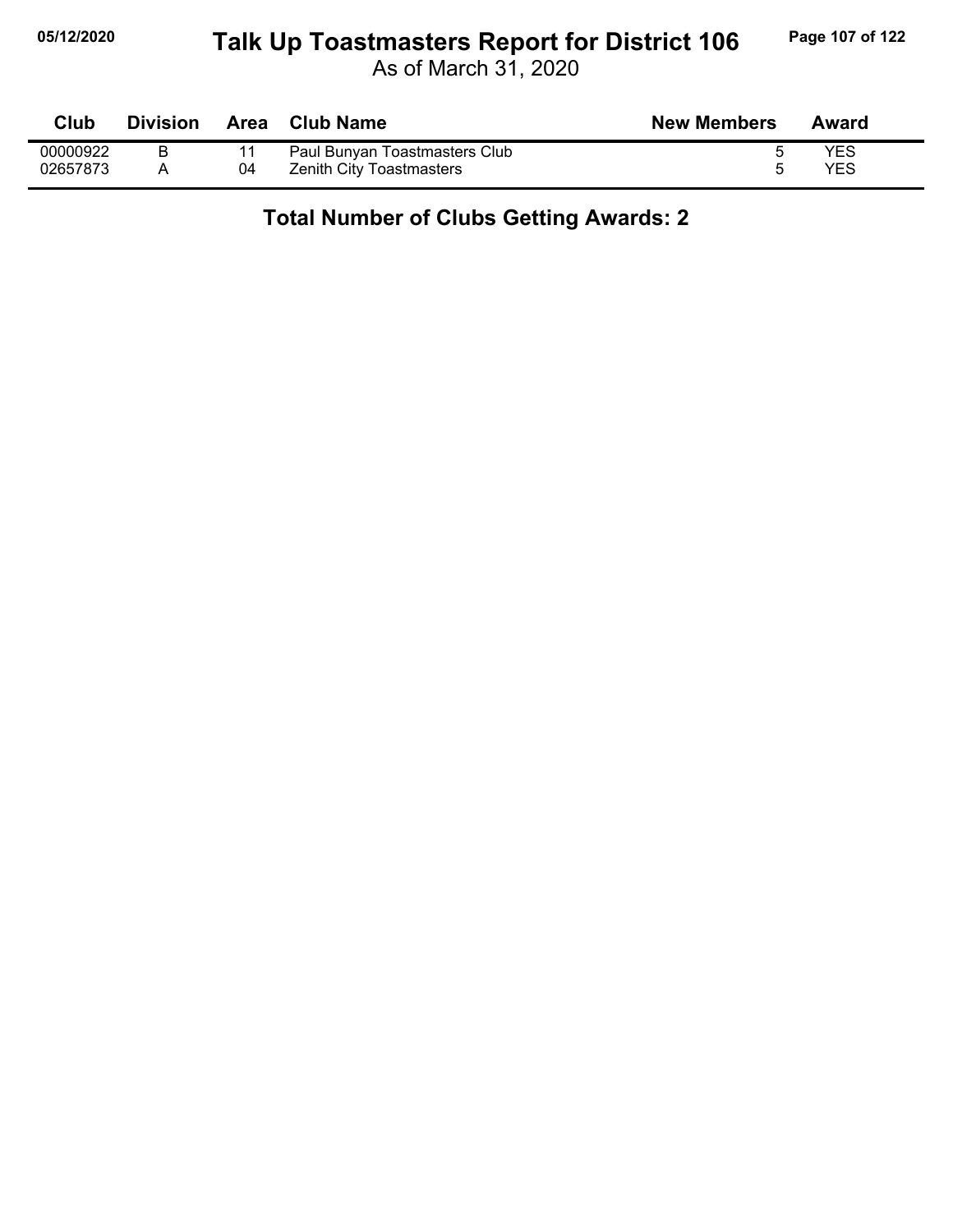#### **05/12/2020 Page 108 of 122 Talk Up Toastmasters Report for District 107**

As of March 31, 2020

| Club     | <b>Division</b> | Area | Club Name                       | <b>New Members</b> | <b>Award</b> |
|----------|-----------------|------|---------------------------------|--------------------|--------------|
| 00758337 | D               | 02   | Lisbon Toastmasters Club        | 8                  | YES          |
| 00009605 | Α               | 01   | Madrid Toastmasters Club        | 5                  | <b>YES</b>   |
| 00965761 | С               | 01   | Oporto Toastmasters Club        | 11                 | <b>YES</b>   |
| 01240632 | С               | 01   | Mind Business Toastmasters Club | 5                  | <b>YES</b>   |
| 01106182 | F               | 03   | Alicante Speakers Club          | 5                  | <b>YES</b>   |
| 00983117 | F               | 03   | Valencia Toastmasters           | 6                  | <b>YES</b>   |
| 02309332 | D               | 03   | Algarve Toastmasters Club       |                    | <b>YES</b>   |
| 05149500 | С               | 03   | Torres Novas Toastmasters Club  | 5                  | <b>YES</b>   |
| 05832391 | F               | 01   | Toastmasters Granada            | 5                  | <b>YES</b>   |
| 04023798 | E               | 01   | <b>International Speakers</b>   | 5                  | YES          |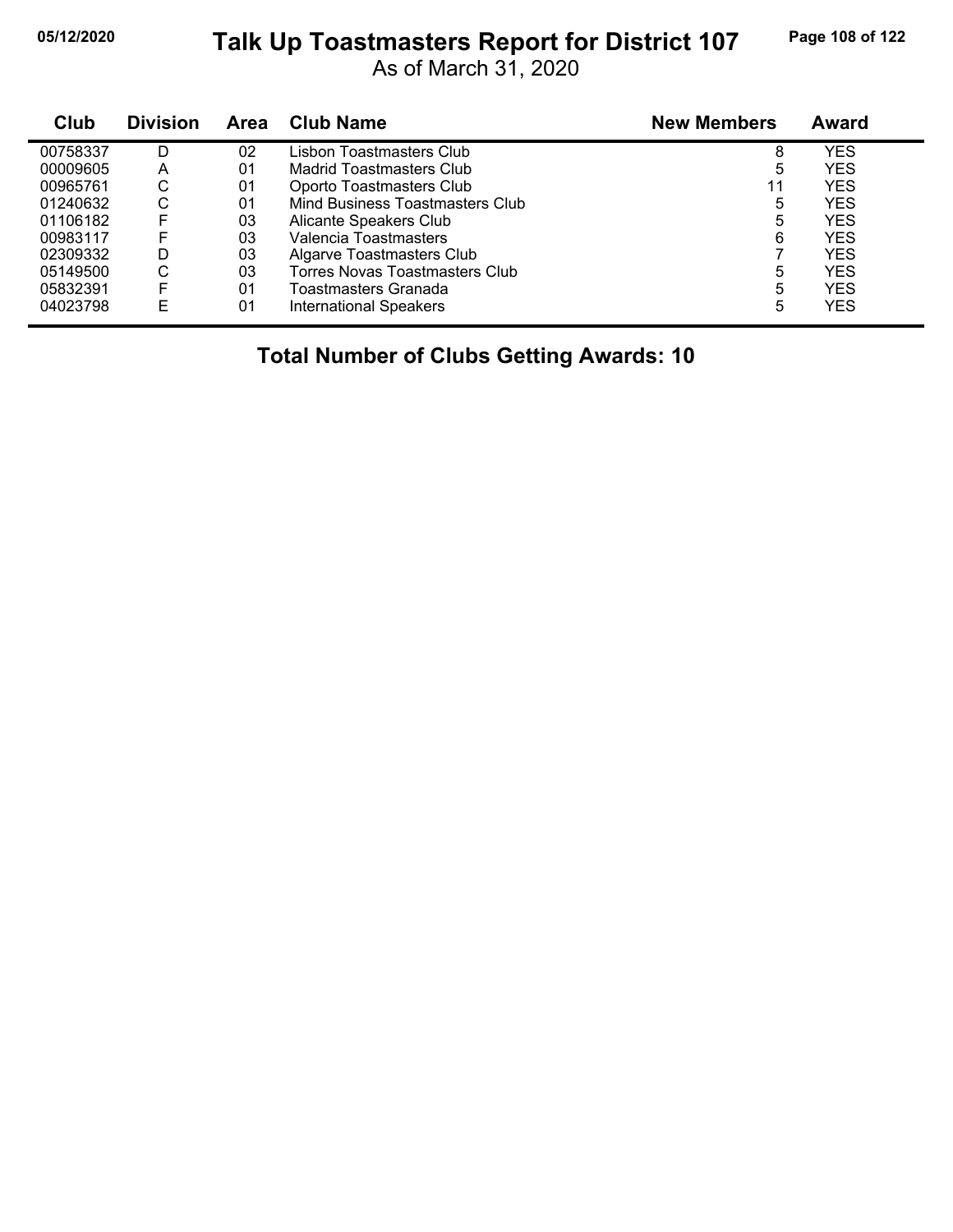#### **05/12/2020 Page 109 of 122 Talk Up Toastmasters Report for District 108**

As of March 31, 2020

| Club     | <b>Division</b> | <b>Area</b> | <b>Club Name</b>                         | <b>New Members</b> | <b>Award</b> |
|----------|-----------------|-------------|------------------------------------------|--------------------|--------------|
| 02909537 | D               | 05          | <b>WrocLove Speakers</b>                 |                    | <b>YES</b>   |
| 04053566 | С               | 04          | <b>Toastmasters Gdynia</b>               | 5                  | <b>YES</b>   |
| 04748043 | D               | 02          | <b>Biznes Toastmasters Wroclove</b>      | 9                  | <b>YES</b>   |
| 04315720 | С               | 02          | POZnaj Toastmasters                      | 6                  | <b>YES</b>   |
| 04304066 | A               | 01          | Vistula Toastmasters Leaders             | 5                  | <b>YES</b>   |
| 02490276 | A               | 05          | Lodz Toastmasters                        | 8                  | <b>YES</b>   |
| 03372975 | A               | 04          | Toastmasters w Orange                    | 6                  | <b>YES</b>   |
| 01610052 | D               | 04          | Toastmasters Kraków                      | 5                  | <b>YES</b>   |
| 01753420 | A               | 02          | Toastmasters Lublin                      | 10                 | <b>YES</b>   |
| 07079245 | D               | 05          | <b>Wroclaw Leaders Toastmasters Club</b> | 5                  | <b>YES</b>   |
| 05985264 | D               | 06          | Toastmasters Kielce                      | 5                  | <b>YES</b>   |
| 05225847 | В               | 04          | <b>Confident Voices Vilnius</b>          |                    | <b>YES</b>   |
| 01138065 | С               | 01          | <b>Toastmasters Poznan</b>               | 5                  | <b>YES</b>   |
| 01171916 | D               | 02          | <b>WrocLove Toastmasters PL</b>          | 5                  | <b>YES</b>   |
| 01174825 | Α               | 03          | <b>Speaking Elephants</b>                | 8                  | <b>YES</b>   |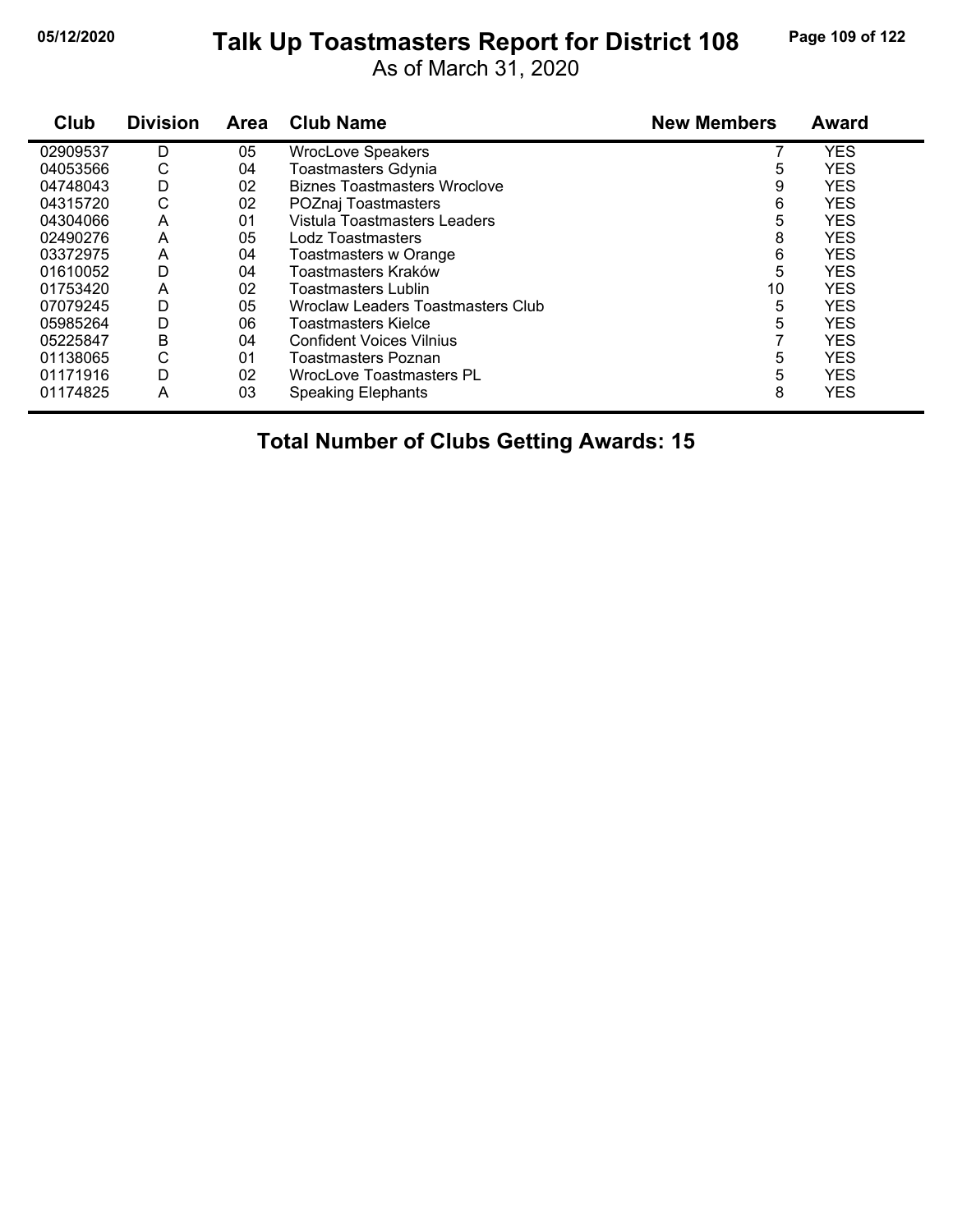### **05/12/2020 Page 110 of 122 Talk Up Toastmasters Report for District 109**

As of March 31, 2020

| Club     | <b>Division</b> | Area | <b>Club Name</b>                    | <b>New Members</b> | Award |
|----------|-----------------|------|-------------------------------------|--------------------|-------|
| 01174718 |                 | 01   | Vienna Speakers Club                | 8                  | YES   |
| 01490250 |                 | 02   | Wiener Toastmasters Rhetorik Klub   | 5                  | YES   |
| 05760999 | F.              | 03   | Toastmasters Rhetorikclub Innsbruck | 10                 | YES   |
| 00000551 | F               | 01   | Vienna Toastmasters Club            | 8                  | YES   |
| 00851701 | E               | 03   | Rhetorik Club Zürich                | 6                  | YES   |
| 07200675 | А               | 01   | Polito Toastmasters Club            | 13                 | YES   |
| 03414254 | B               | 02   | Thessaloniki Toastmasters           |                    | YES   |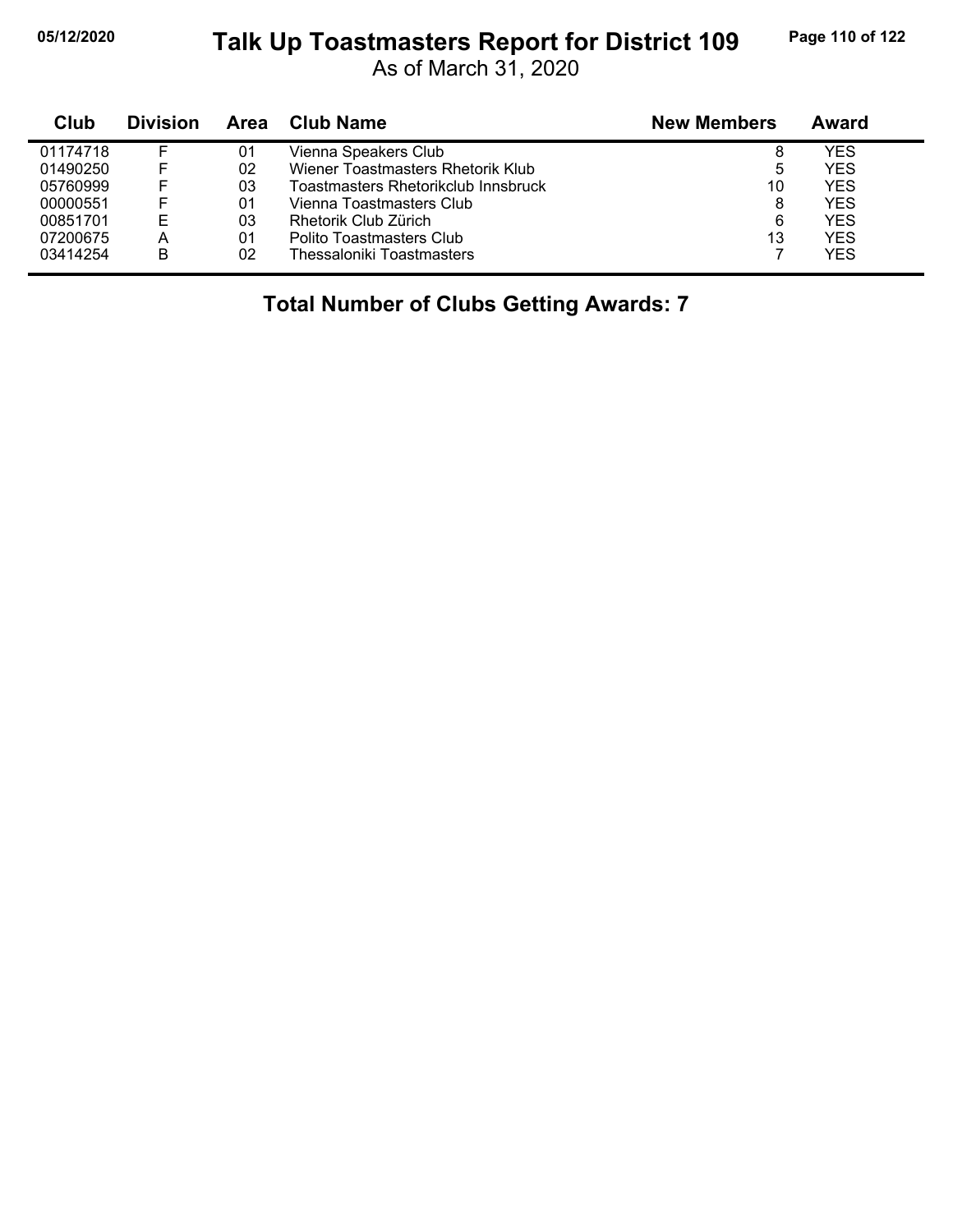#### **05/12/2020 Page 111 of 122 Talk Up Toastmasters Report for District 110**

As of March 31, 2020

| Club     | <b>Division</b> | Area | <b>Club Name</b>                   | <b>New Members</b> | Award |  |
|----------|-----------------|------|------------------------------------|--------------------|-------|--|
| 03875883 | A               | 01   | <b>Skylarks Toastmasters</b>       | 5                  | YES   |  |
| 02178065 | D               | 01   | Toastmasters Bucuresti             | 6                  | YES   |  |
| 04460349 | А               | 02   | Ez A Beszed Toastmasters Club      | 6                  | YES   |  |
| 04634798 | B               | 05   | Toastmasters Kosice                | 5                  | YES   |  |
| 04111193 | С               | 01   | Professional Toastmasters Praha    |                    | YES   |  |
| 06608593 | А               | 05   | <b>SAP Spiritos</b>                | 5                  | YES   |  |
| 00007226 | в               | 02   | <b>CHAMBER Toastmasters Club</b>   | 10                 | YES   |  |
| 00008466 | в               | 01   | Dnipro Hills Club                  |                    | YES   |  |
| 01216331 | D               | 05   | <b>Toastmasters Club Bucharest</b> |                    | YES   |  |
| 01799404 | B               | 04   | Slovenskí Toastmasters             |                    | YES   |  |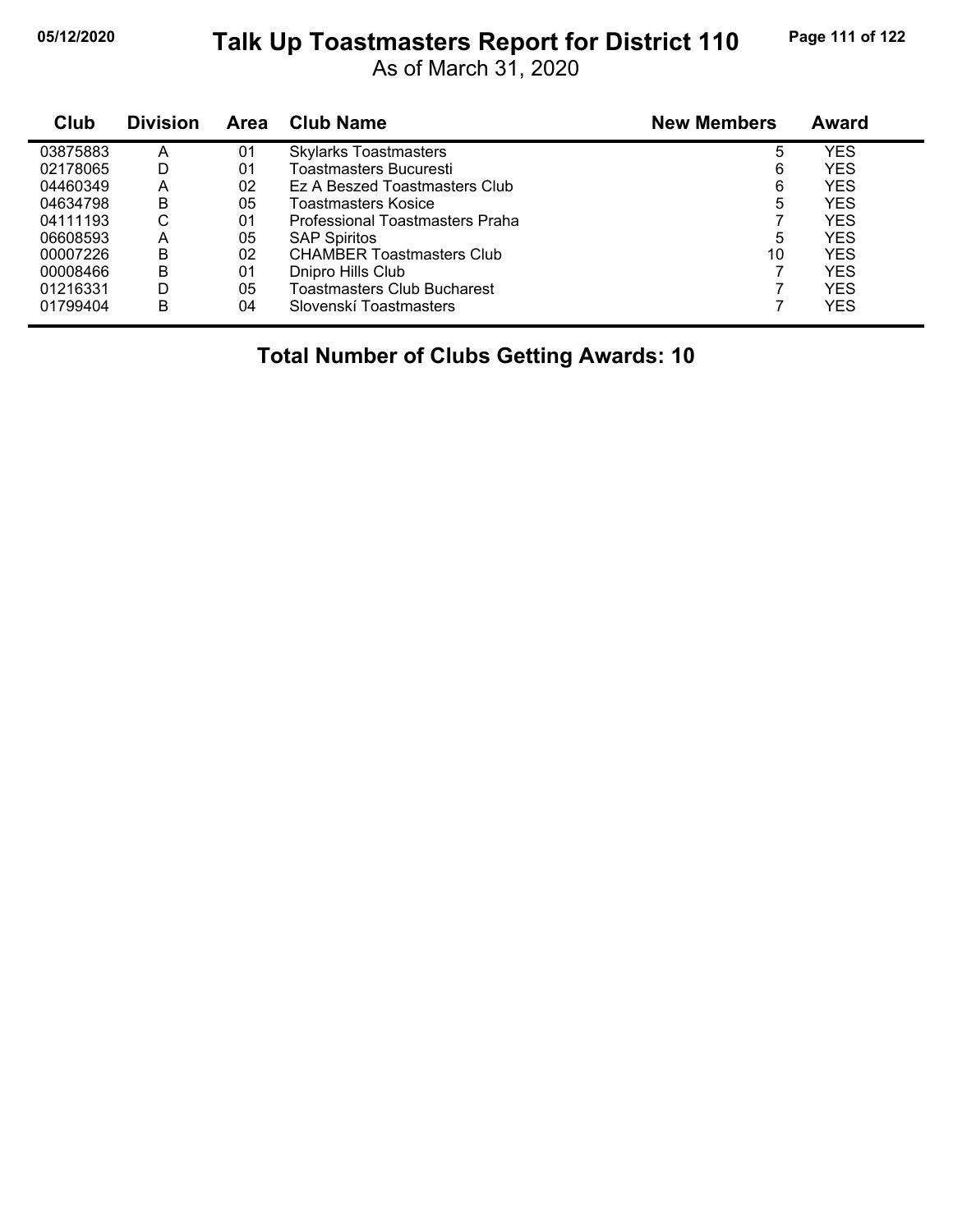## **05/12/2020 Page 112 of 122 Talk Up Toastmasters Report for District 111**

As of March 31, 2020

| <b>Club</b> | <b>Division</b> | Area | <b>Club Name</b>                       | <b>New Members</b> | Award |
|-------------|-----------------|------|----------------------------------------|--------------------|-------|
| 03182108    |                 | 02   | Vila Olimpia English Toastmasters Club |                    | YES   |
| 04398319    |                 | 07   | Rio Toastmasters                       |                    | YES   |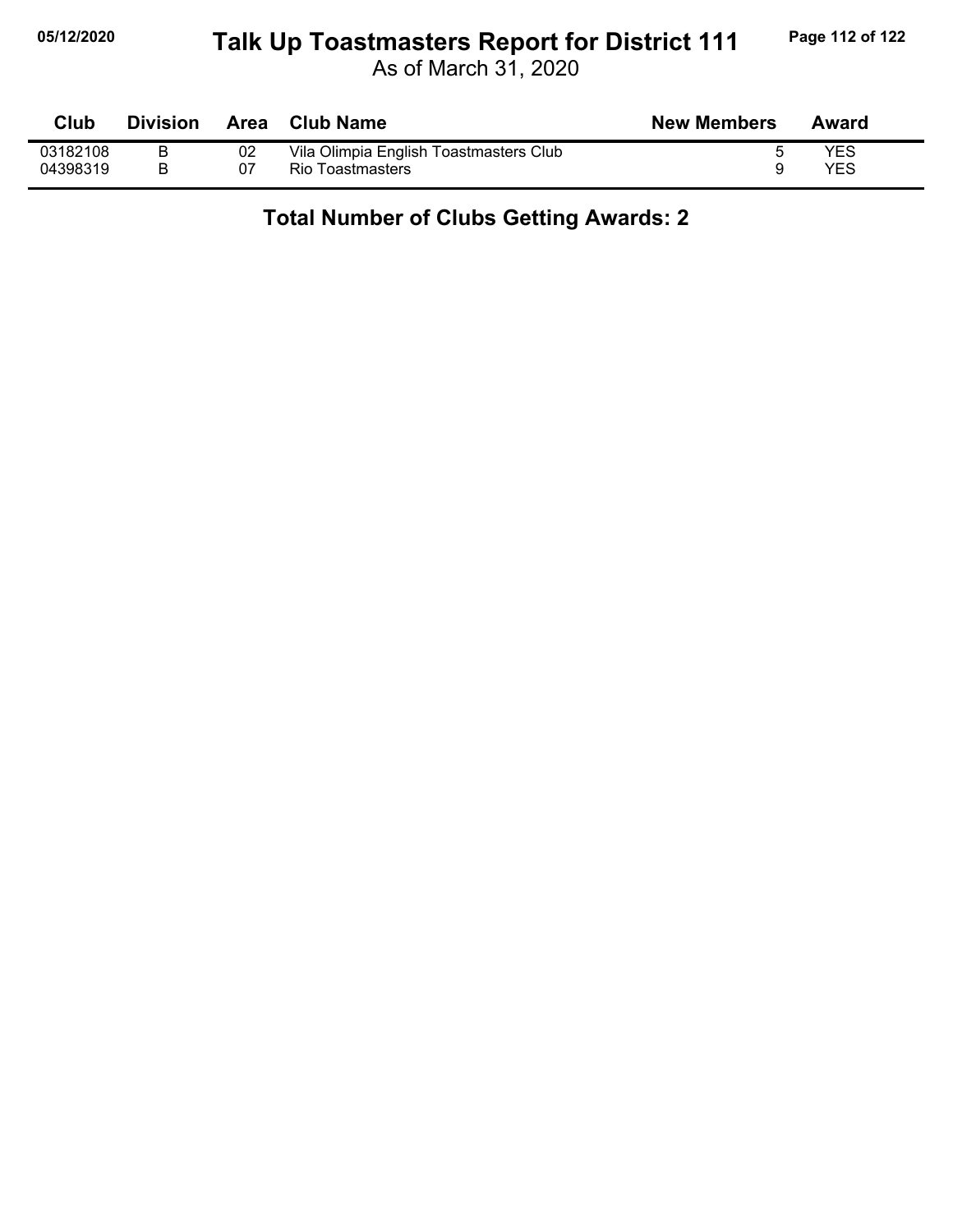### **05/12/2020 Page 113 of 122 Talk Up Toastmasters Report for District 112**

As of March 31, 2020

| Club     | <b>Division</b> | Area | <b>Club Name</b>                          | <b>New Members</b> | <b>Award</b> |
|----------|-----------------|------|-------------------------------------------|--------------------|--------------|
| 01183434 | O               | 03   | <b>Botany Toastmasters</b>                | 5                  | YES          |
| 00009487 | P               | 03   | <b>Cambridge Treetown Toastmasters</b>    | 6                  | YES          |
| 00003830 | O               | 03   | Pakuranga Club                            | 5                  | YES          |
| 01137264 | κ               | 03   | Silverdale-Orewa Toastmasters             | 5                  | YES          |
| 00001893 | P               | 04   | <b>Hamilton Club</b>                      | 6                  | YES          |
| 00005991 | M               | 03   | Three Kings Club                          | 6                  | YES          |
| 00005333 | N               | 02   | <b>Shortland Street Toastmasters Club</b> | 5                  | YES          |
| 00007820 | M               | 05   | CBD Club                                  | 5                  | YES          |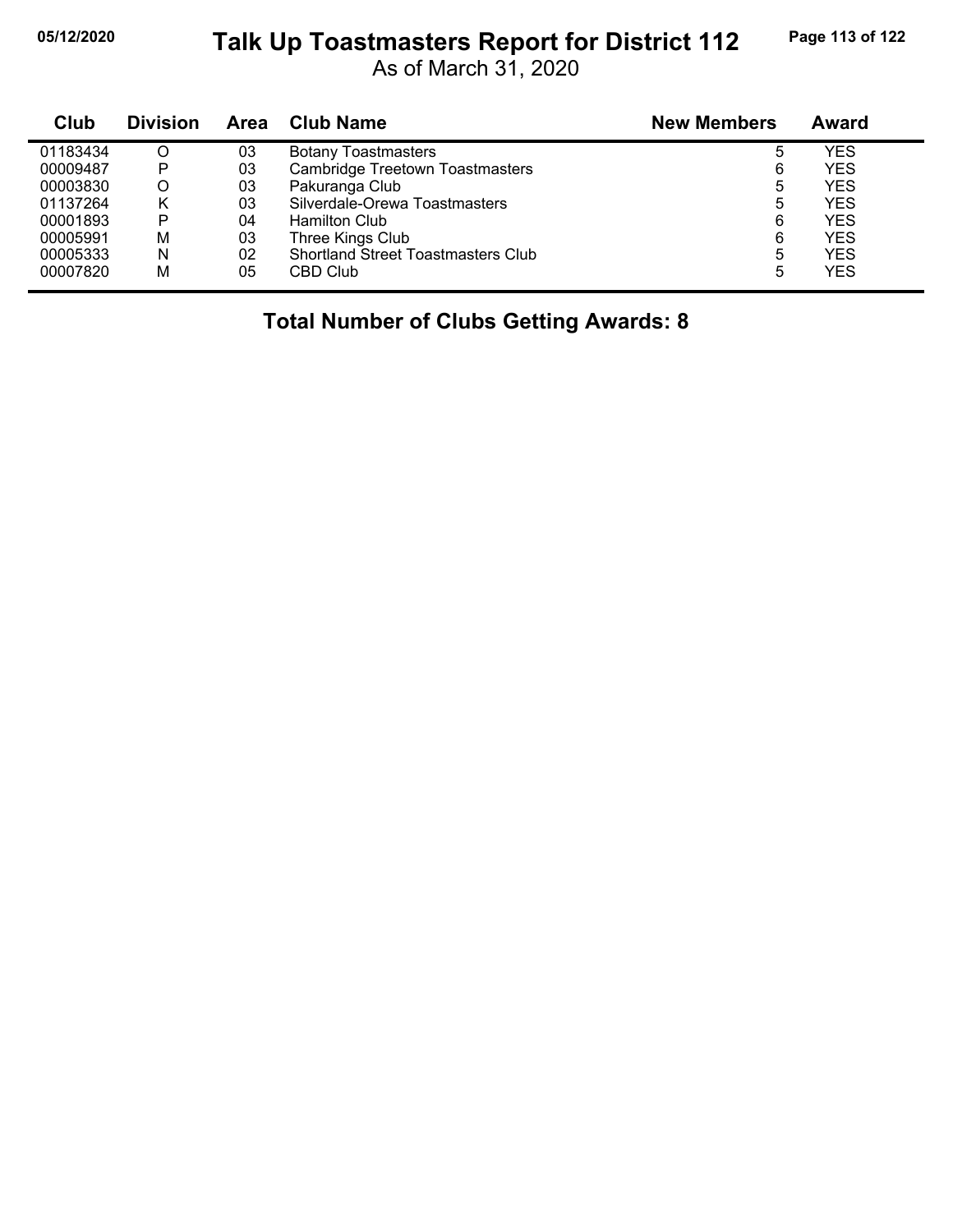### **05/12/2020 Page 114 of 122 Talk Up Toastmasters Report for District 113**

As of March 31, 2020

| Club     | <b>Division</b> | Area | Club Name                    | <b>New Members</b> | Award      |
|----------|-----------------|------|------------------------------|--------------------|------------|
| 00006106 | $\sim$<br>◡     | 01   | Club Toastmaster Potosino    | 9                  | YES        |
| 00000177 | А               | 02   | Club Tm De Ensenada          | 5                  | <b>YES</b> |
| 00003994 |                 | 03   | <b>Vegxpress Club</b>        | 6                  | <b>YES</b> |
| 06098014 | E               | 02   | Sonora                       | 10                 | <b>YES</b> |
| 07022094 | G               | 02   | Toastmaster CICMAC           | 5                  | <b>YES</b> |
| 07570226 | Е               | 04   | JABIL Chihuahua              | 6                  | <b>YES</b> |
| 07709518 | Е               | 01   | Toastmasters Cuauhtemoc      | 5                  | <b>YES</b> |
| 04476412 | С               | 02   | <b>Comunicacion Asertiva</b> | 5                  | <b>YES</b> |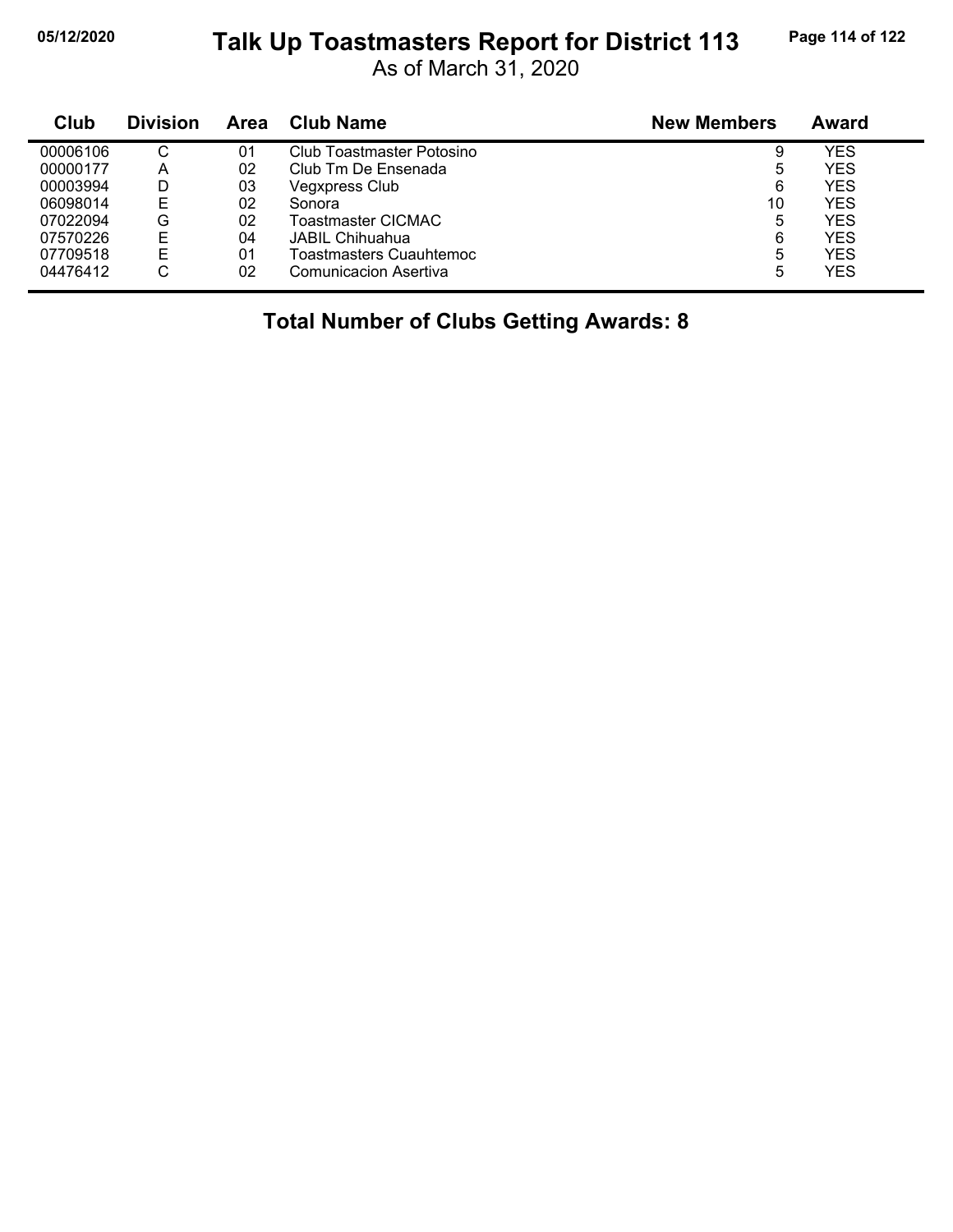### **05/12/2020 Page 115 of 122 Talk Up Toastmasters Report for District 114**

As of March 31, 2020

| Club     | <b>Division</b> | Area | <b>Club Name</b>                     | <b>New Members</b> | Award |  |
|----------|-----------------|------|--------------------------------------|--------------------|-------|--|
| 07064465 | В               | 05   | Simba Toastmasters Club              |                    | YES   |  |
| 03064505 | B               | 06   | Downtown Toastmasters Club           | 9                  | YES   |  |
| 00004863 | A               | 01   | Kwanza Kenya Club                    | 9                  | YES   |  |
| 00689391 | A               | 03   | <b>Smart Speak Toastmasters Club</b> | 10                 | YES   |  |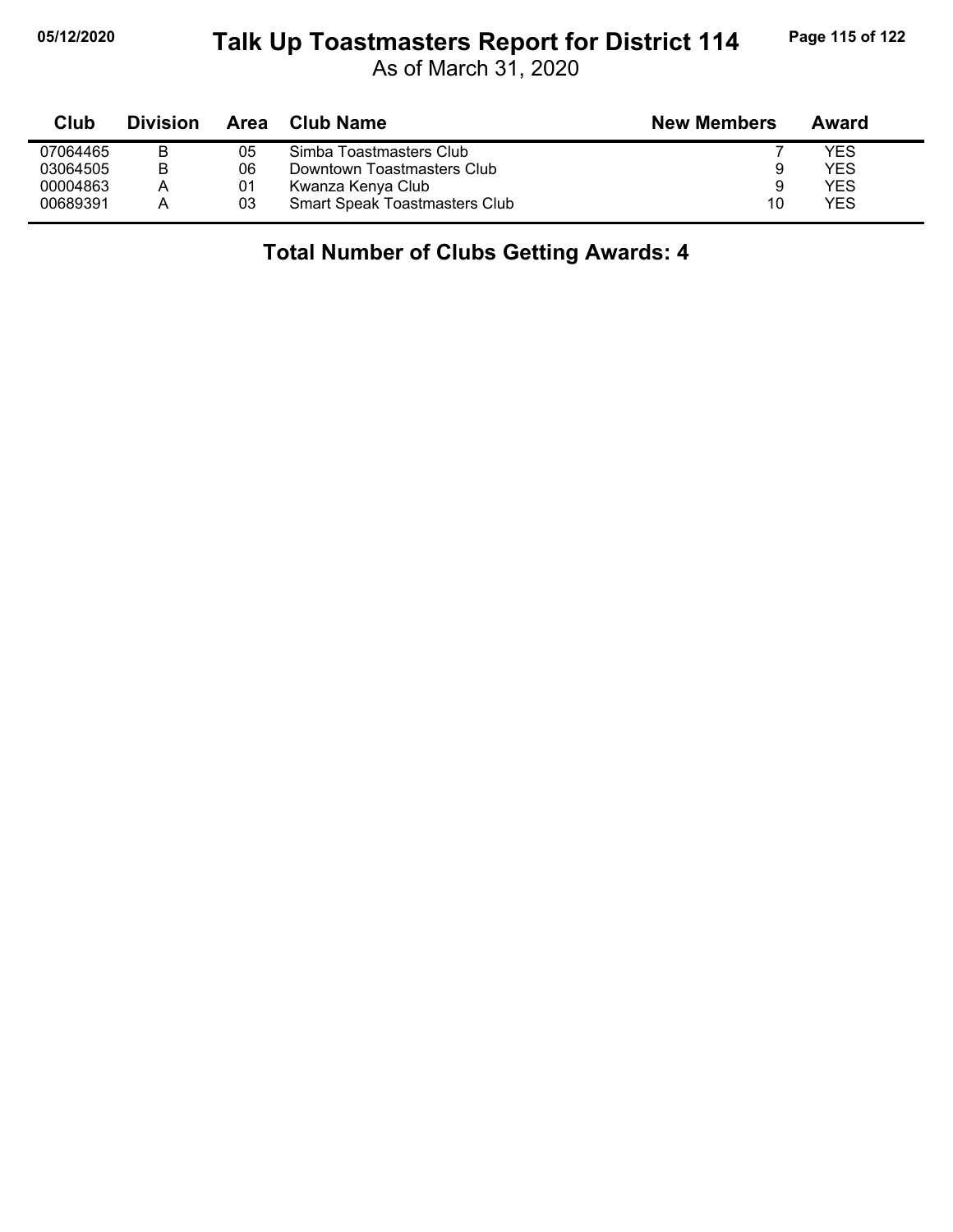## **05/12/2020 Page 116 of 122 Talk Up Toastmasters Report for District 115**

As of March 31, 2020

| Club     | <b>Division</b> | Area | <b>Club Name</b>              | <b>New Members</b> | Award |
|----------|-----------------|------|-------------------------------|--------------------|-------|
| 01281610 | В               | 04   | <b>Henderson Toastmasters</b> | 6                  | YES   |
| 00009758 | B               | 03   | Summerlin Toasters Club       |                    | YES   |
| 03628650 |                 | 03   | Voz Latina                    | 5                  | YES   |
| 07083156 |                 | 04   | <b>CVAF Roastmasters</b>      | 11                 | YES   |
| 06904497 |                 | 03   | <b>Winning Voices</b>         | 8                  | YES   |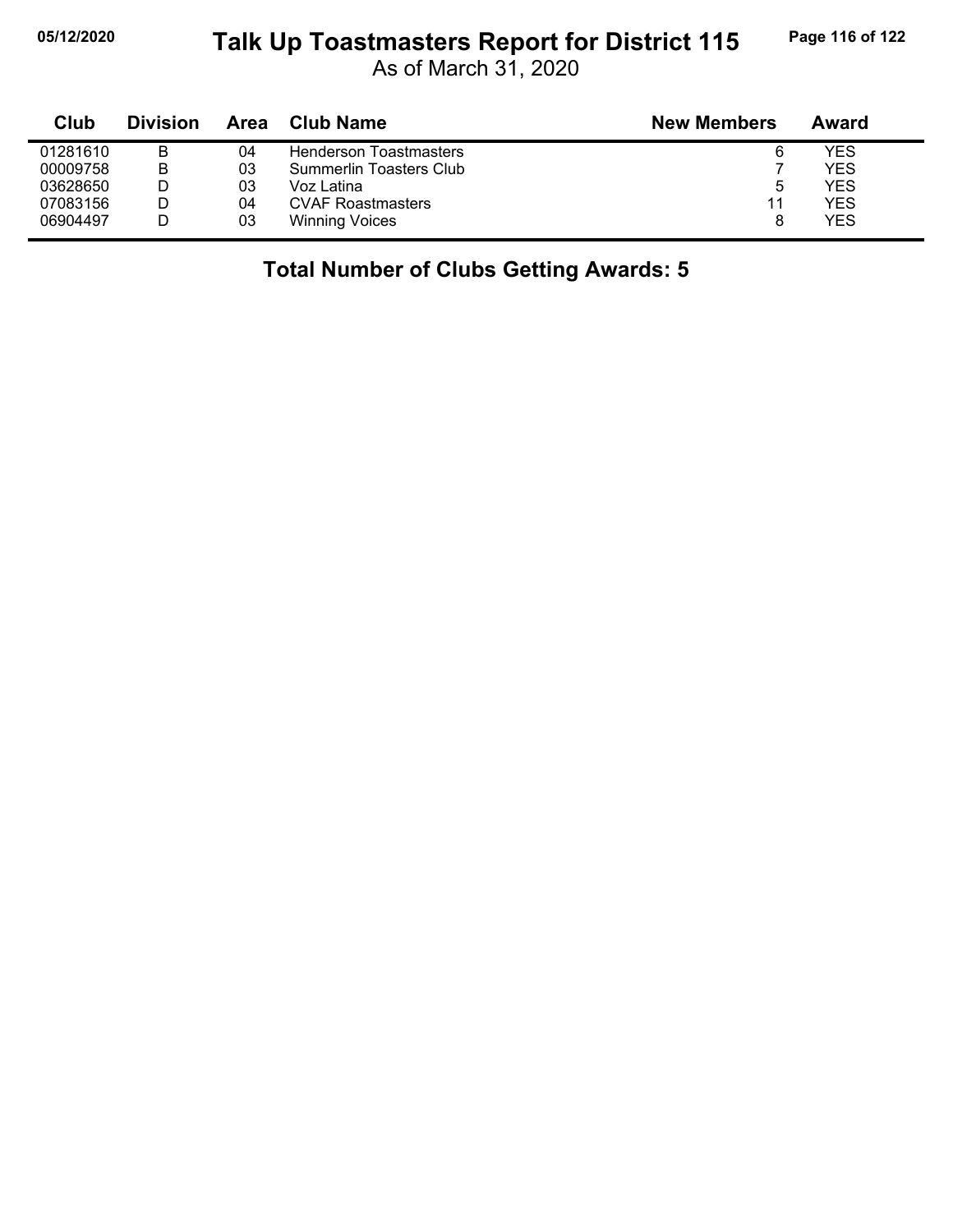#### **05/12/2020 Page 117 of 122 Talk Up Toastmasters Report for District 116**

As of March 31, 2020

| Club     | <b>Division</b> | <b>Area</b> | <b>Club Name</b>                              | <b>New Members</b> | <b>Award</b> |
|----------|-----------------|-------------|-----------------------------------------------|--------------------|--------------|
| 03015147 | С               | 08          | Wakra Toastmasters Club                       | 5                  | <b>YES</b>   |
| 07515388 | С               | 20          | <b>SEA Toastmasters</b>                       | 6                  | <b>YES</b>   |
| 04212732 | Α               | 17          | <b>Qatar Tamil Toastmasters Club</b>          | 5                  | <b>YES</b>   |
| 07162987 | D               | 14          | <b>Spark Toastmasters Club</b>                | 5                  | <b>YES</b>   |
| 06077861 | С               | 20          | <b>Qatar University Toastmasters (arabic)</b> | 5                  | <b>YES</b>   |
| 06470657 | A               | 16          | <b>Voltas Qatar Toastmasters Club</b>         |                    | <b>YES</b>   |
| 06488017 | В               | 19          | Aurora Toastmasters Club                      | 5                  | <b>YES</b>   |
| 02046498 | С               | 11          | <b>Smedley Toastmasters Club</b>              | 24                 | <b>YES</b>   |
| 03499112 | B               | 07          | <b>POASS Toastmasters Club</b>                | 12                 | <b>YES</b>   |
| 07015978 | B               | 07          | McDermott Doha                                | 8                  | <b>YES</b>   |
| 01349612 | A               | 03          | Galfar Toastmasters                           | 5                  | <b>YES</b>   |
| 01571590 | D               | 15          | <b>KEF Toastmasters</b>                       | 5                  | <b>YES</b>   |
| 00007148 | A               | 01          | Doha Toastmasters Club                        | 5                  | <b>YES</b>   |
| 00002910 | D               | 13          | <b>Qatar Toastmasters Club</b>                |                    | <b>YES</b>   |
| 00004549 | С               | 09          | <b>Talking Matters Toastmasters Club</b>      | 5                  | <b>YES</b>   |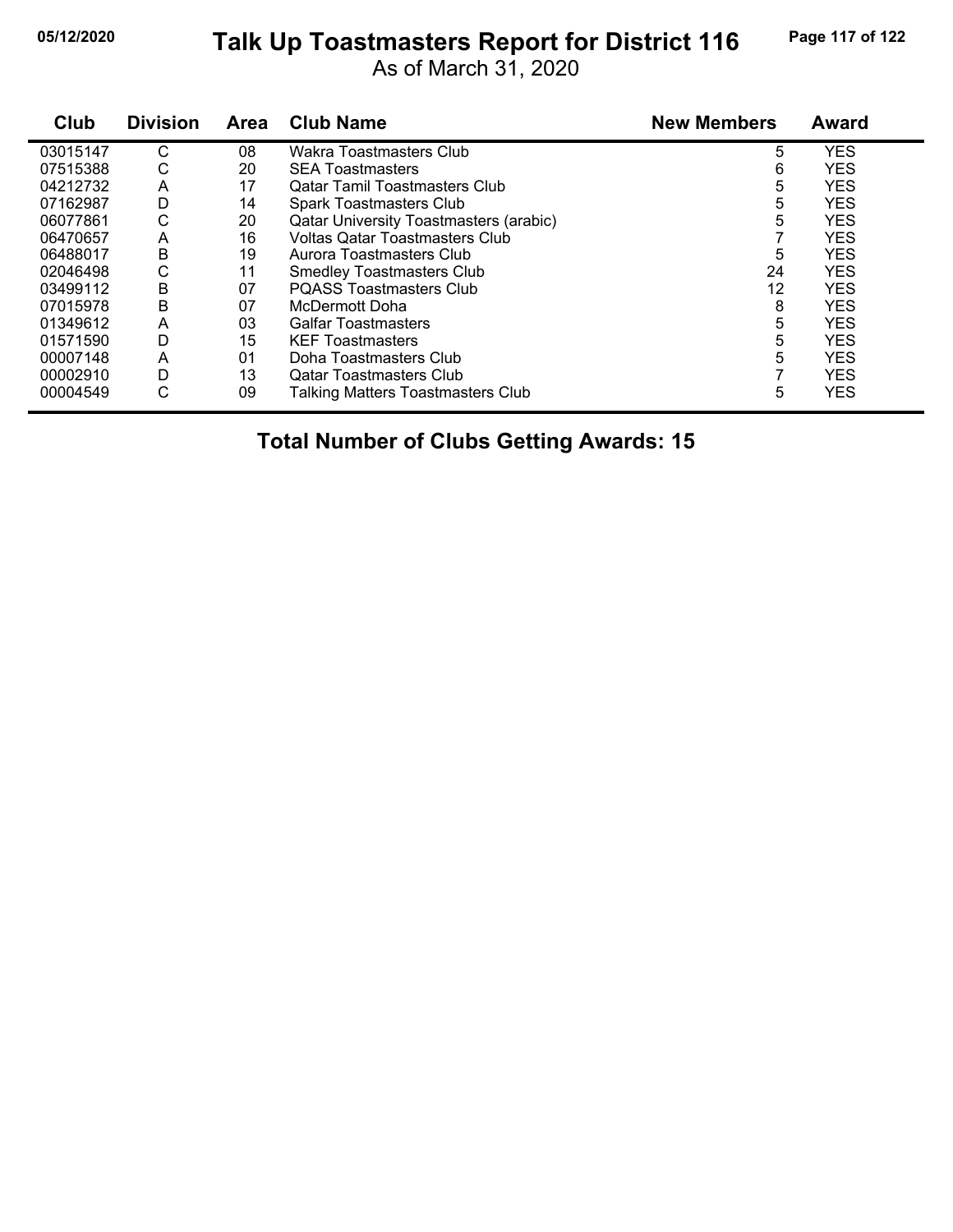### **05/12/2020 Page 118 of 122 Talk Up Toastmasters Report for District 118**

As of March 31, 2020

| Club     | Division     |    | Area Club Name                                   | <b>New Members</b> | Award |  |
|----------|--------------|----|--------------------------------------------------|--------------------|-------|--|
| 07322722 |              | 02 | <b>SWUFE Toastmasters Club</b>                   |                    | YES   |  |
| 03110526 | E            | 02 | Sun Yat-Sen University Medical Toastmasters Club | 6                  | YES   |  |
| 05948413 |              | 01 | A.A.C.T.P. Shenzhen Toastmasters Club            |                    | YES   |  |
| 05954043 | <sub>S</sub> | 04 | AACTP Dongguan Toastmasters Club                 |                    | YES   |  |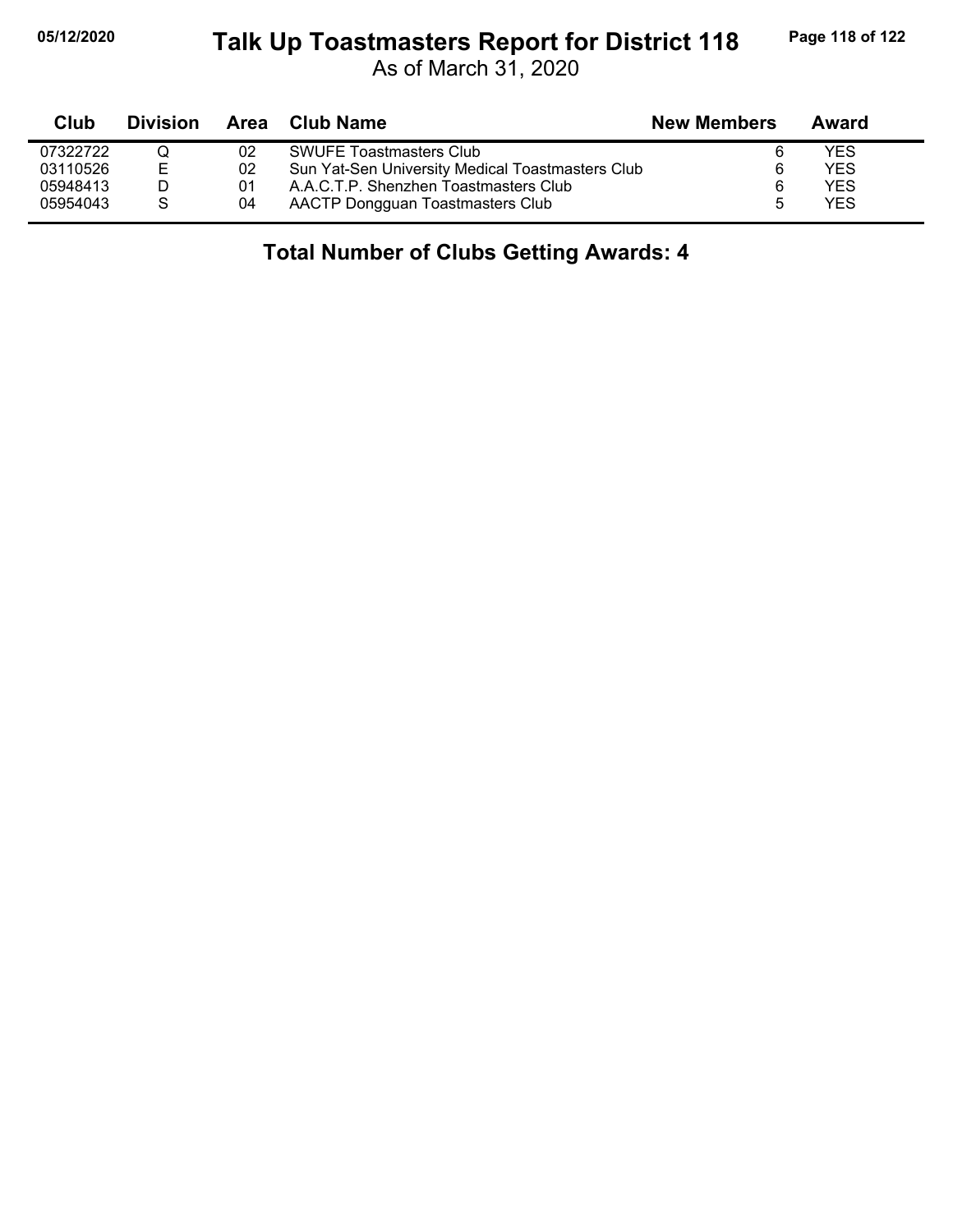### **05/12/2020 Page 119 of 122 Talk Up Toastmasters Report for District 122**

As of March 31, 2020

| Club     | <b>Division</b> | Area | Club Name                             | <b>New Members</b> | Award |
|----------|-----------------|------|---------------------------------------|--------------------|-------|
| 02738834 |                 | 04   | CA Toastmasters Club Lahore           | 10                 | YES   |
| 07322955 | В               | 01   | <b>Storytellers Toastmasters Club</b> |                    | YES   |
| 00798316 | В               | 02   | <b>Express Toastmasters Club</b>      |                    | YES   |
| 00001417 | B               | 01   | Karachi Toastmasters Club             | 6                  | YES   |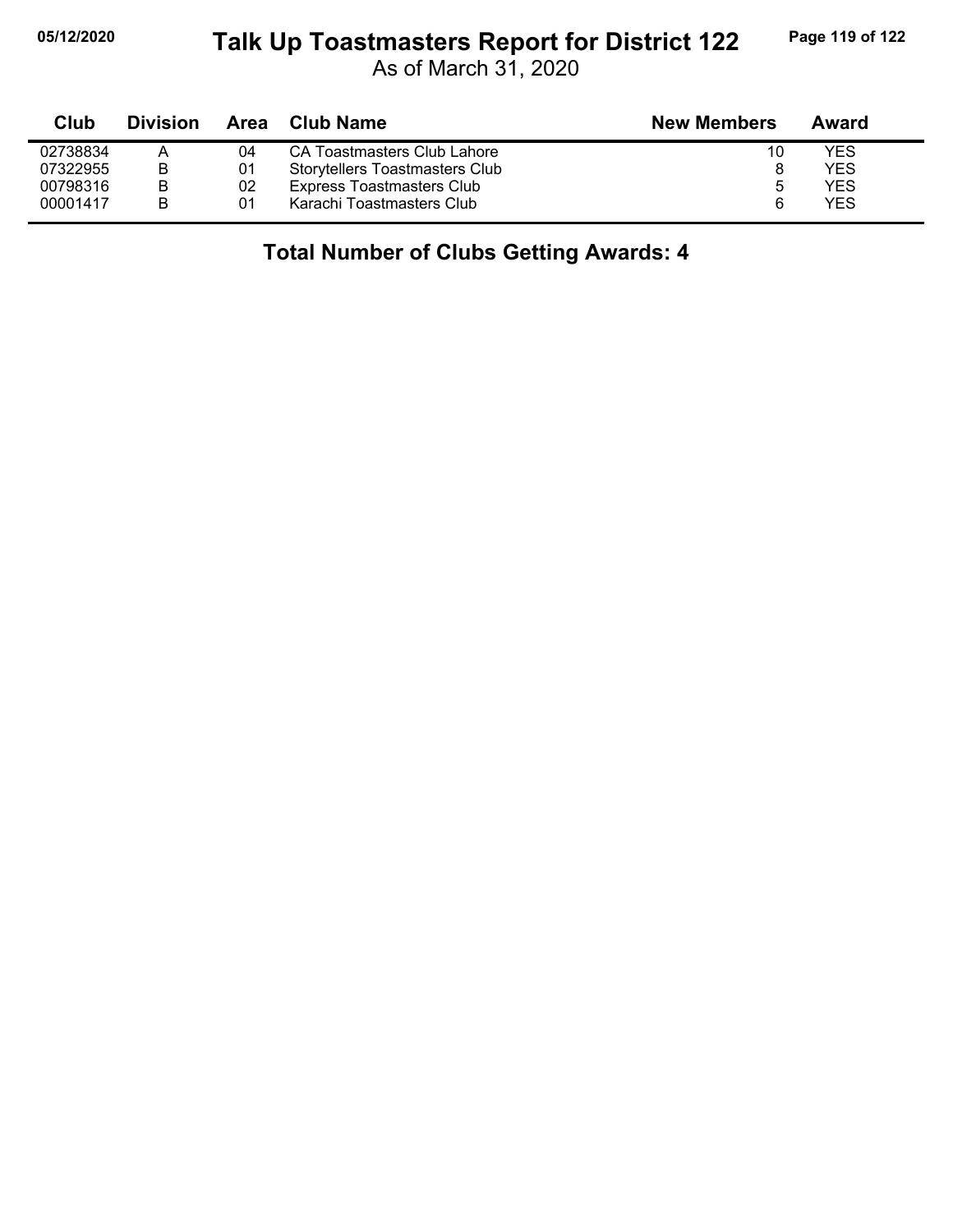### **05/12/2020 Page 120 of 122 Talk Up Toastmasters Report for District F**

As of March 31, 2020

| Club     | <b>Division</b> | Area | Club Name                    | <b>New Members</b> | Award |
|----------|-----------------|------|------------------------------|--------------------|-------|
| 00005228 |                 | 04   | Tongue Tamers Club           |                    | YES   |
| 00009317 |                 | 02   | Spectrum Speakers Club       |                    | YES   |
| 06710540 |                 | 04   | Amazon Peculiar Toastmasters |                    | YES   |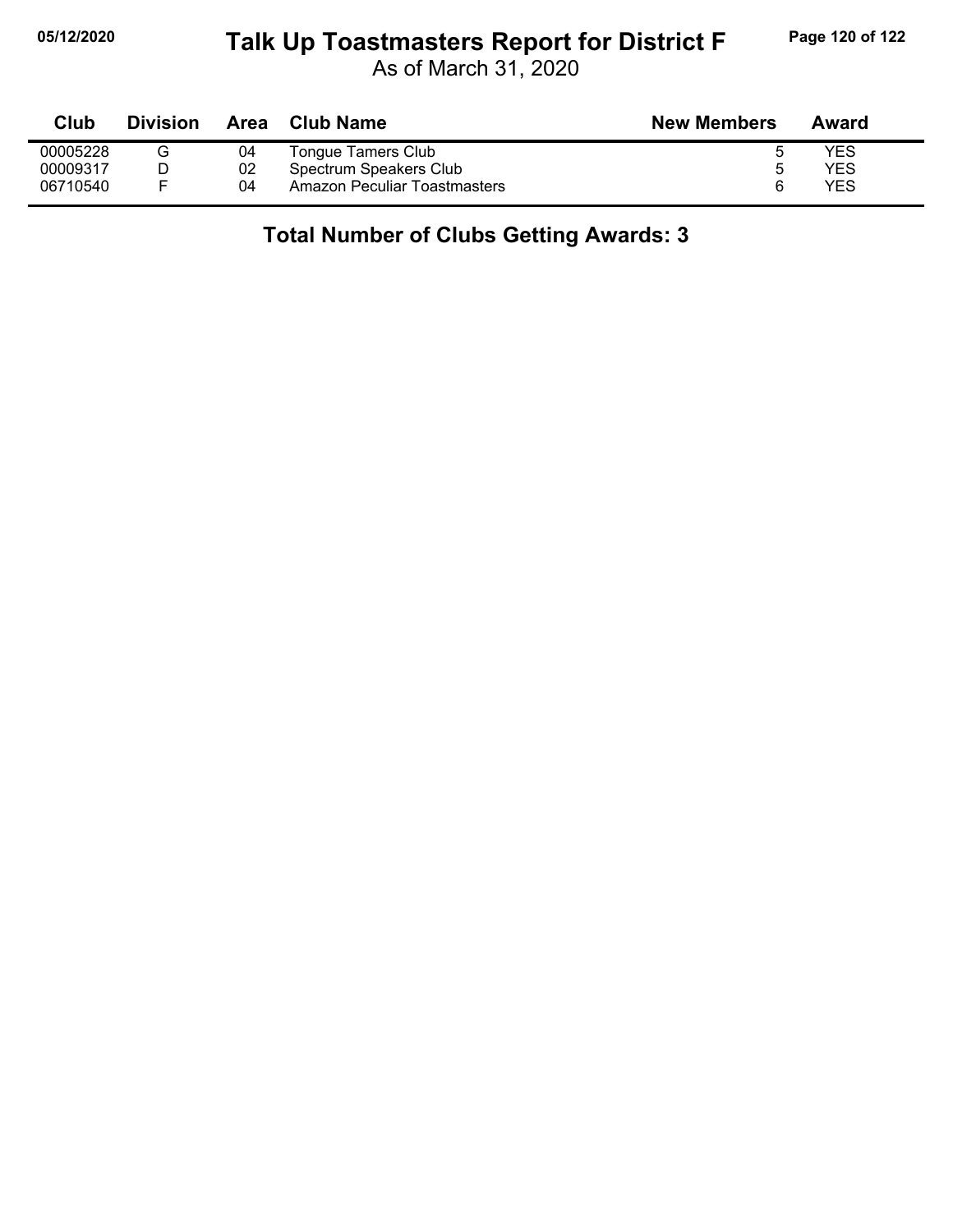### **05/12/2020 Page 121 of 122 Talk Up Toastmasters Report for District U**

As of March 31, 2020

| Club     | <b>Division</b> | <b>Area</b> | <b>Club Name</b>                     | <b>New Members</b> | <b>Award</b> |
|----------|-----------------|-------------|--------------------------------------|--------------------|--------------|
| 03887523 | Ζ               | 08          | Viña Toastmasters                    | 5                  | <b>YES</b>   |
| 04406016 |                 | 08          | Bogotá - DESTINO EXCELENCIA          | 6                  | <b>YES</b>   |
| 03185947 |                 | 08          | <b>Toastmasters After Office</b>     | 6                  | <b>YES</b>   |
| 03785969 |                 | 11          | WorldSurfers                         | 9                  | <b>YES</b>   |
| 05159852 | 0D              | 0Α          | Toastmasters Costa Rica              | 6                  | <b>YES</b>   |
| 05182871 |                 | 11          | <b>Baghdad Toastmasters</b>          | 11                 | <b>YES</b>   |
| 03063204 |                 | 08          | Toastmasters Bogotá English Club     | 6                  | <b>YES</b>   |
| 06582709 | Z               | 11          | Casablanca Toastmasters Club         |                    | <b>YES</b>   |
| 05987684 | O               | 01          | <b>Online Presenters</b>             | 5                  | <b>YES</b>   |
| 07235882 | 0D              | 0A          | PoWerCommunicators Toastmasters Club | 5                  | <b>YES</b>   |
| 02645756 | Z               | 11          | Aurora Toastmasters Club             | 5                  | <b>YES</b>   |
| 02548956 | Z               | 11          | Istanbul Türkçe Toastmasters         | 5                  | <b>YES</b>   |
| 01338915 | Z               | 13          | Astana Toastmasters Club             |                    | <b>YES</b>   |
| 00002558 | Ζ               | 11          | Port Louis Toastmasters Club         | 6                  | <b>YES</b>   |